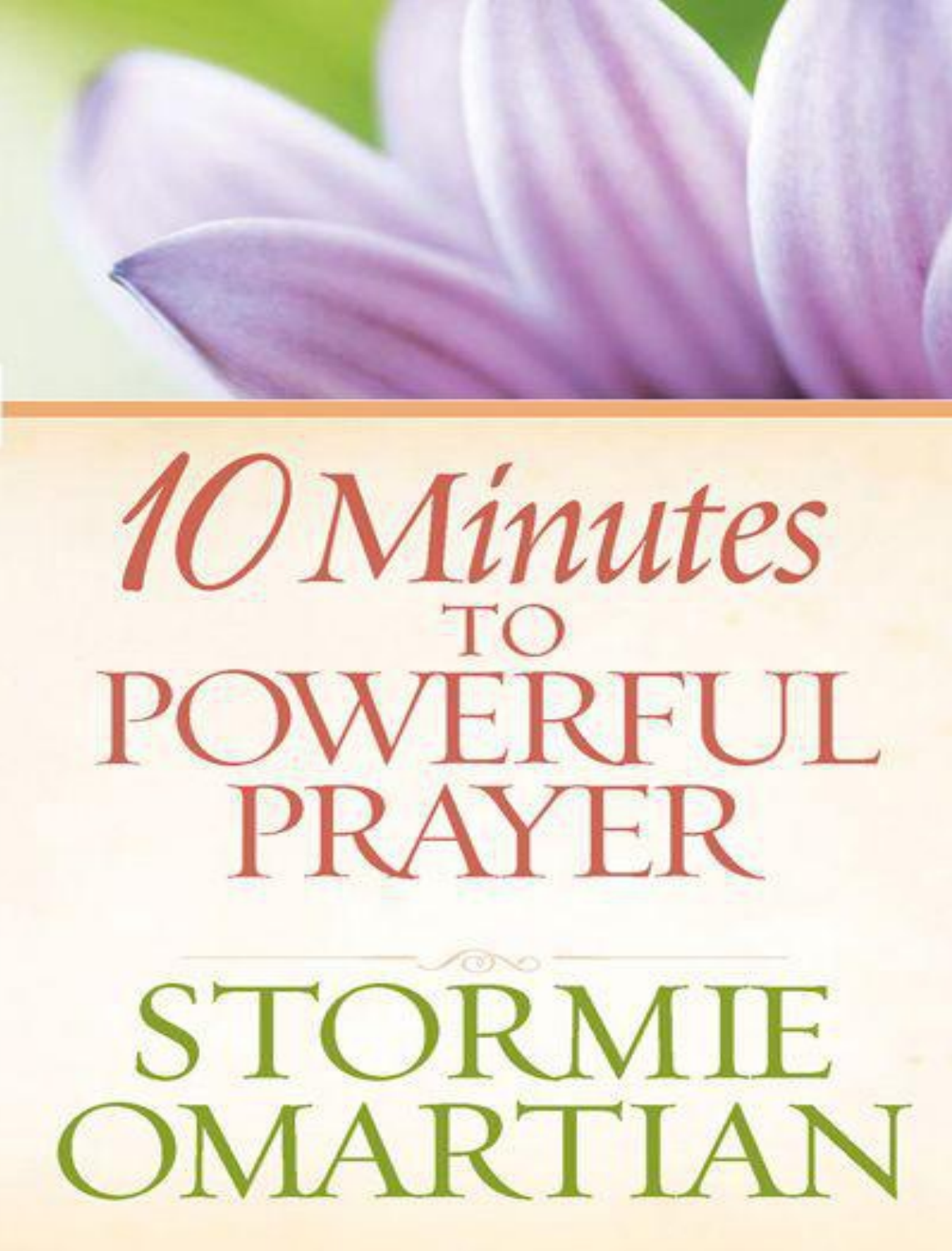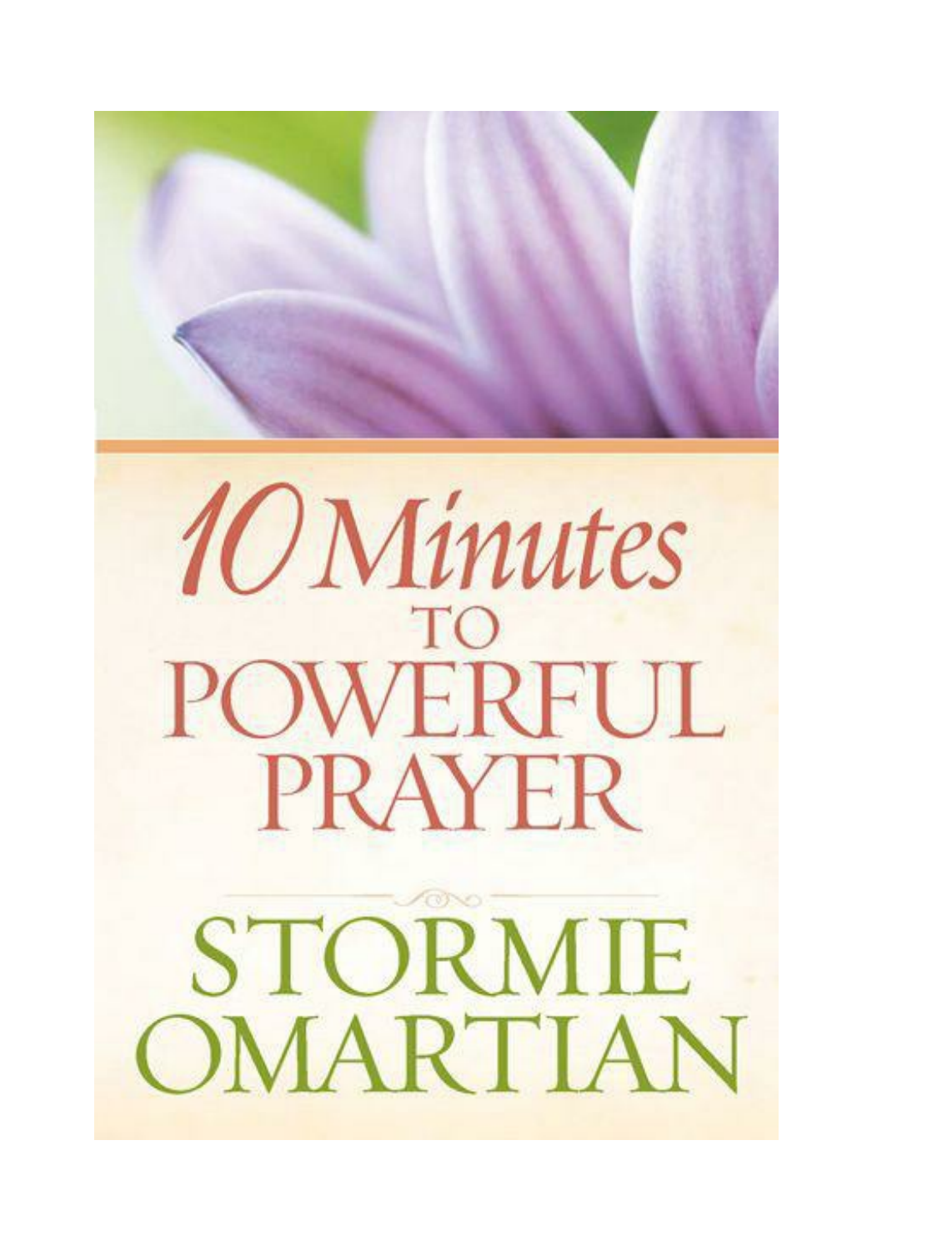# **10 Minutes TO POWERFUL PRAYER**

STORMIE **OMARTIAN** 



**HARVEST HOUSE PUBLISHERS**

EUGENE, OREGON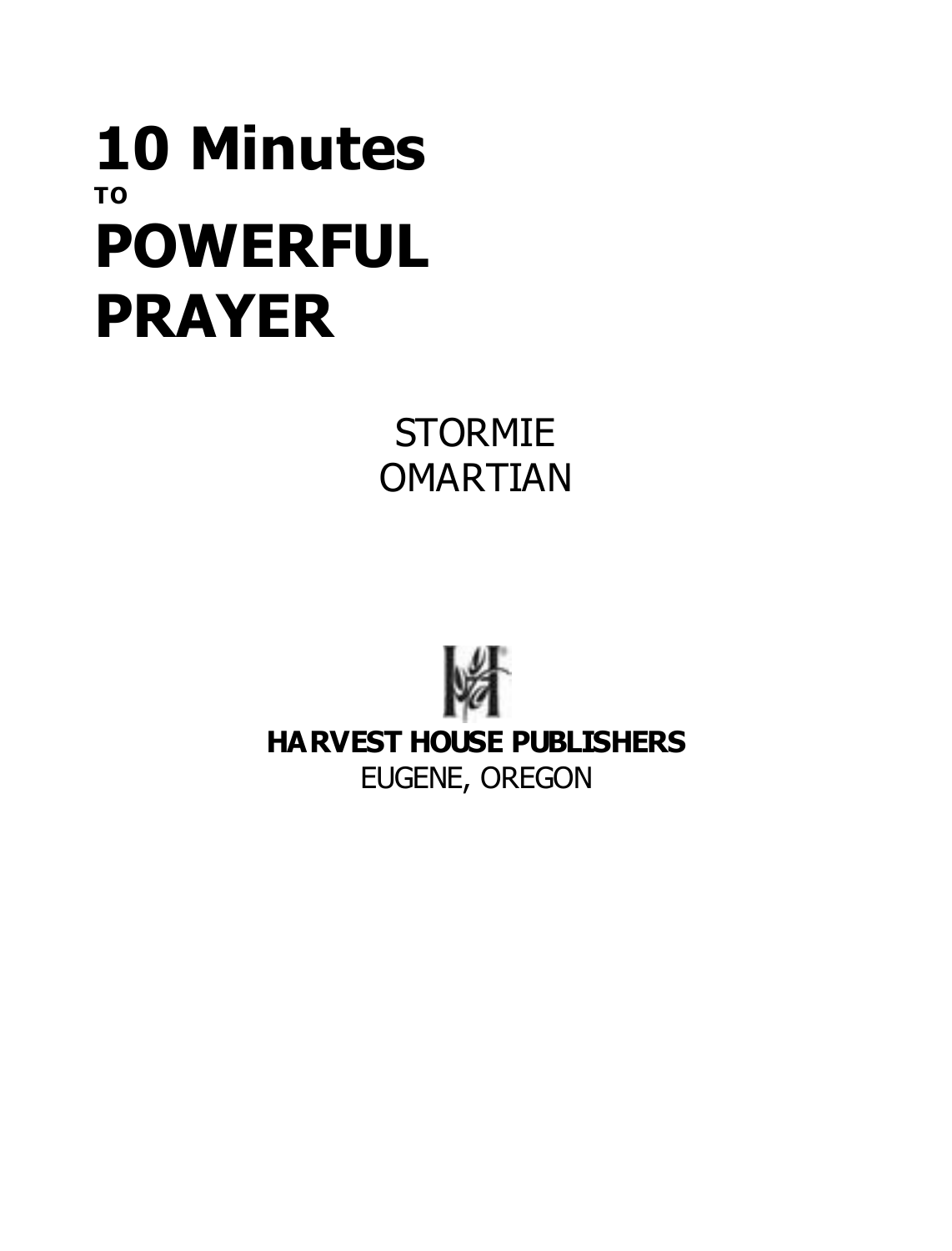Unless otherwise indicated, all Scripture quotations are taken from the New King James Version. Copyright © 1982 by Thomas Nelson, Inc. Used by permission. All rights reserved.

Scripture quotations marked (niv) are taken from the Holy Bible, New International Version®, NIV®. Copyright  $\odot$ 1973, 1978, 1984 by Biblica, Inc.™ Used by permission of Zondervan. All rights reserved worldwide.

Cover by Koechel Peterson and Associates, Minneapolis, Minnesota

#### **10 MINUTES TO POWERFUL PRAYER**

Copyright © 2010 by Stormie Omartian Published by Harvest House Publishers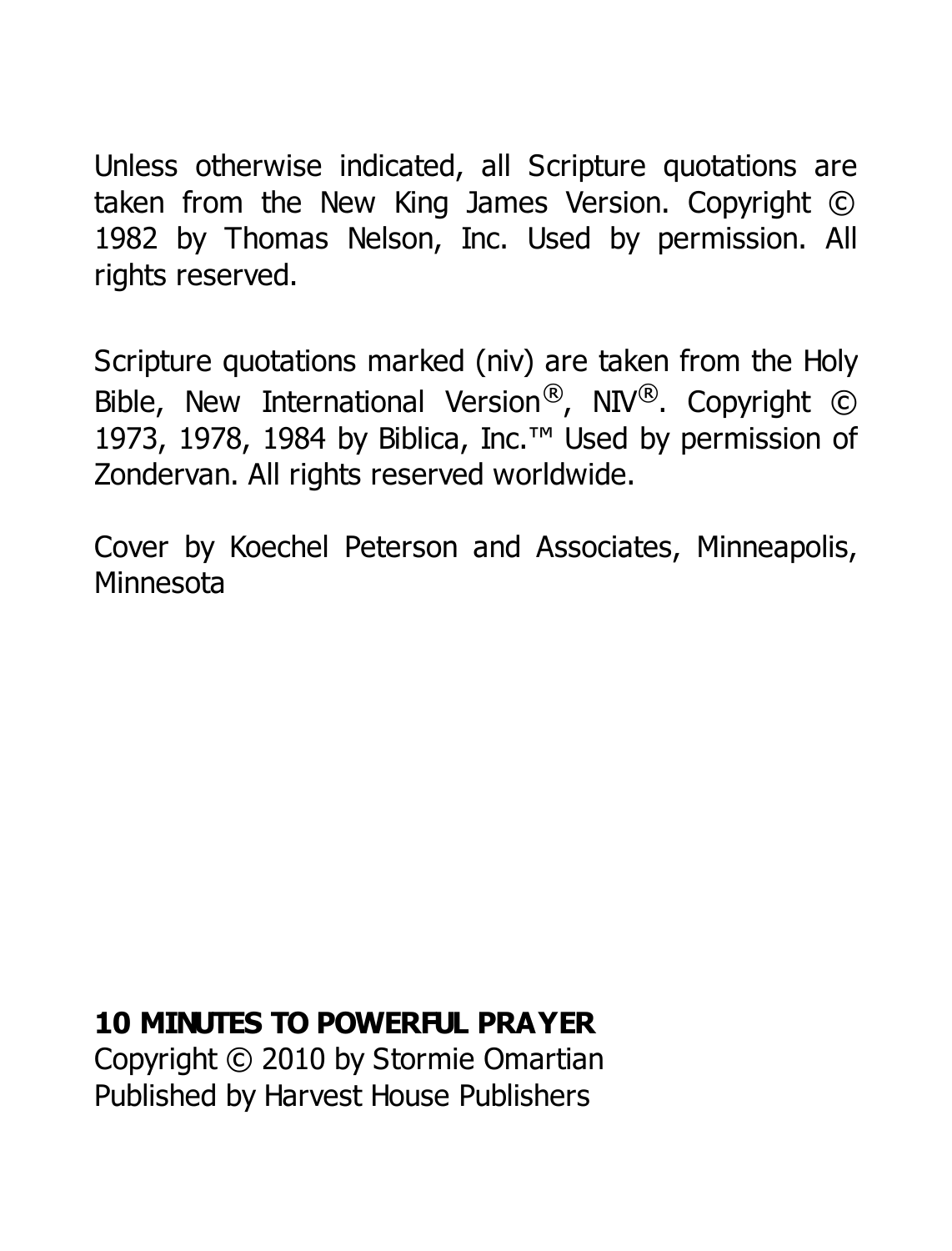Eugene, Oregon 97402 [www.harvesthousepublishers.com](http://www.harvesthousepublishers.com) ISBN 978-0-7369-2741-3

**All rights reserved.** No part of this publication may be reproduced, stored in a retrieval system, or transmitted in any form or by any means—electronic, mechanical, digital, photocopy, recording, or any other—except for brief quotations in printed reviews, without the prior permission of the publisher.

#### **Printed in the United States of America**

10 11 12 13 14 15 16 17 18 VP-NI 10 9 8 7 6 5 4 3 2 1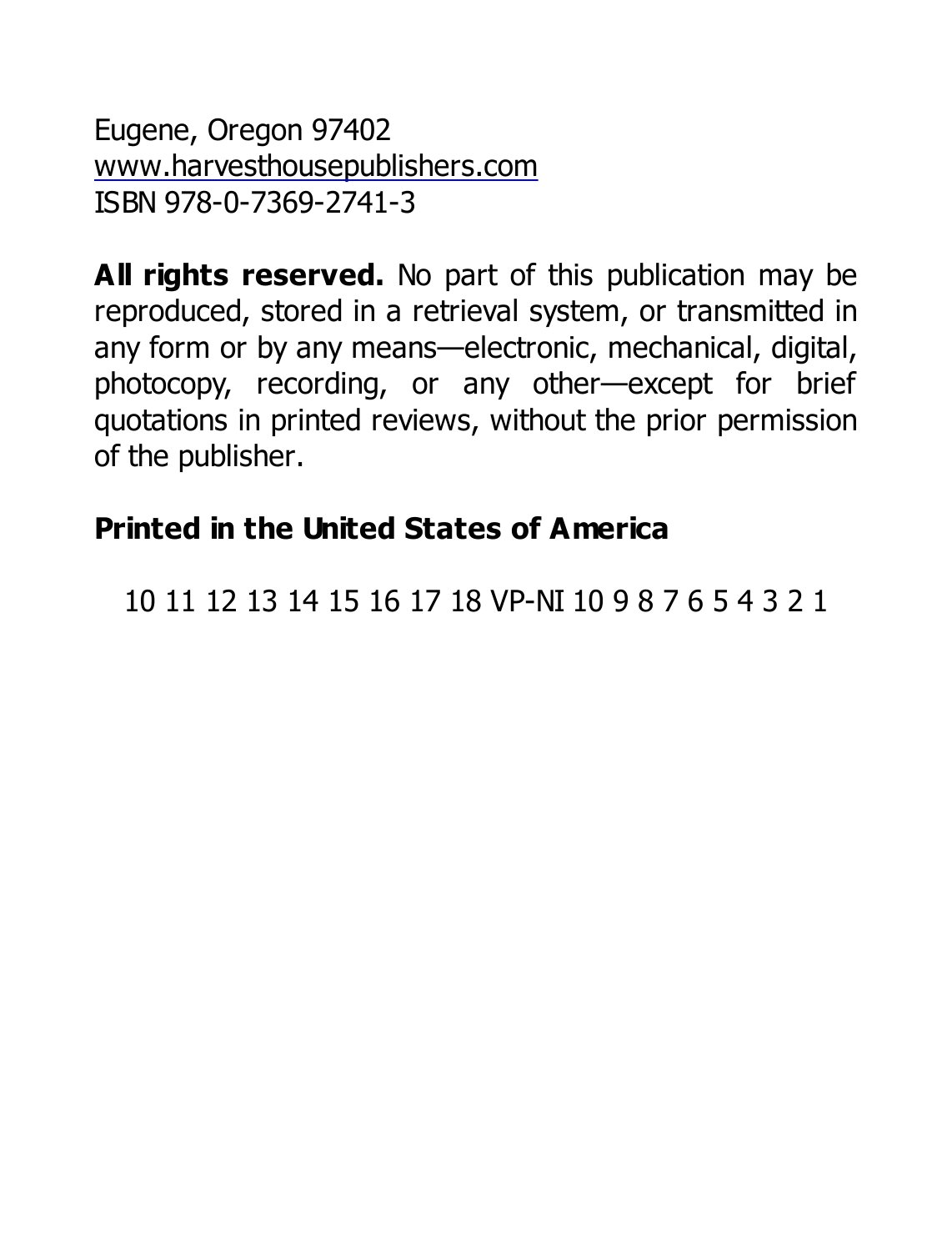### **CONTENTS**



ANSWERS TO YOUR Q[UESTIONS](#page-8-0) BEFORE YOU EVEN ASK

<span id="page-5-1"></span><span id="page-5-0"></span>[Prayer](#page-13-0) Focus 1 WORSHIP AND PRAISE GOD FOR WHO HE IS

<span id="page-5-2"></span>[Prayer](#page-27-0) Focus 2 DECLARE GOD TO BE LORD OVER YOUR LIFE

<span id="page-5-3"></span>[Prayer](#page-33-0) Focus 3 INVITE GOD TO BE IN CHARGE OF YOUR DAY

[Prayer](#page-41-0) Focus 4 SUBMIT YOUR BODY, HEART, AND MIND TO GOD

[Prayer](#page-49-0) Focus 5 CONFESS ANY SIN OF THOUGHT OR ACTION

Prayer Focus 6 SEEK GOD'S P[ROTECTION](#page-57-0) AND COVERING

[Prayer](#page-65-0) Focus 7 TELL GOD THE DESIRES OF YOUR HEART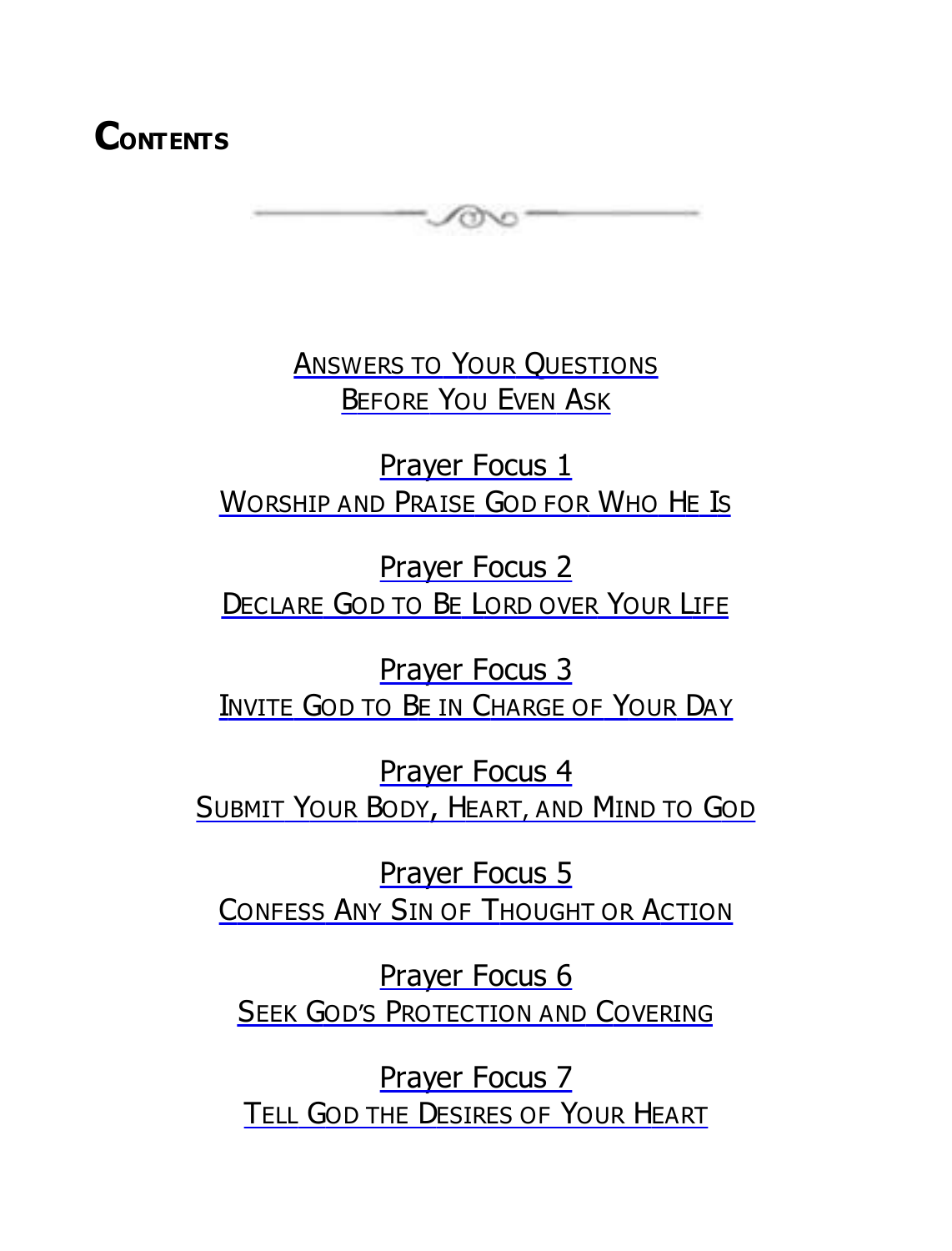[Prayer](#page-72-0) Focus 8 PRAY FOR THE PEOPLE IN YOUR LIFE

Prayer Focus 9 I[NTERCEDE](#page-83-0) FOR THE WORLD AROUND YOU

[Prayer](#page-93-0) Focus 10 ASK FOR GOD'S WILL TO BE DONE

C[ONDENSED](#page-100-0) VERSION OF THE 10 AREAS OF PRAYER FOCUS

A[NSWERS](#page-102-0) TO PRAYER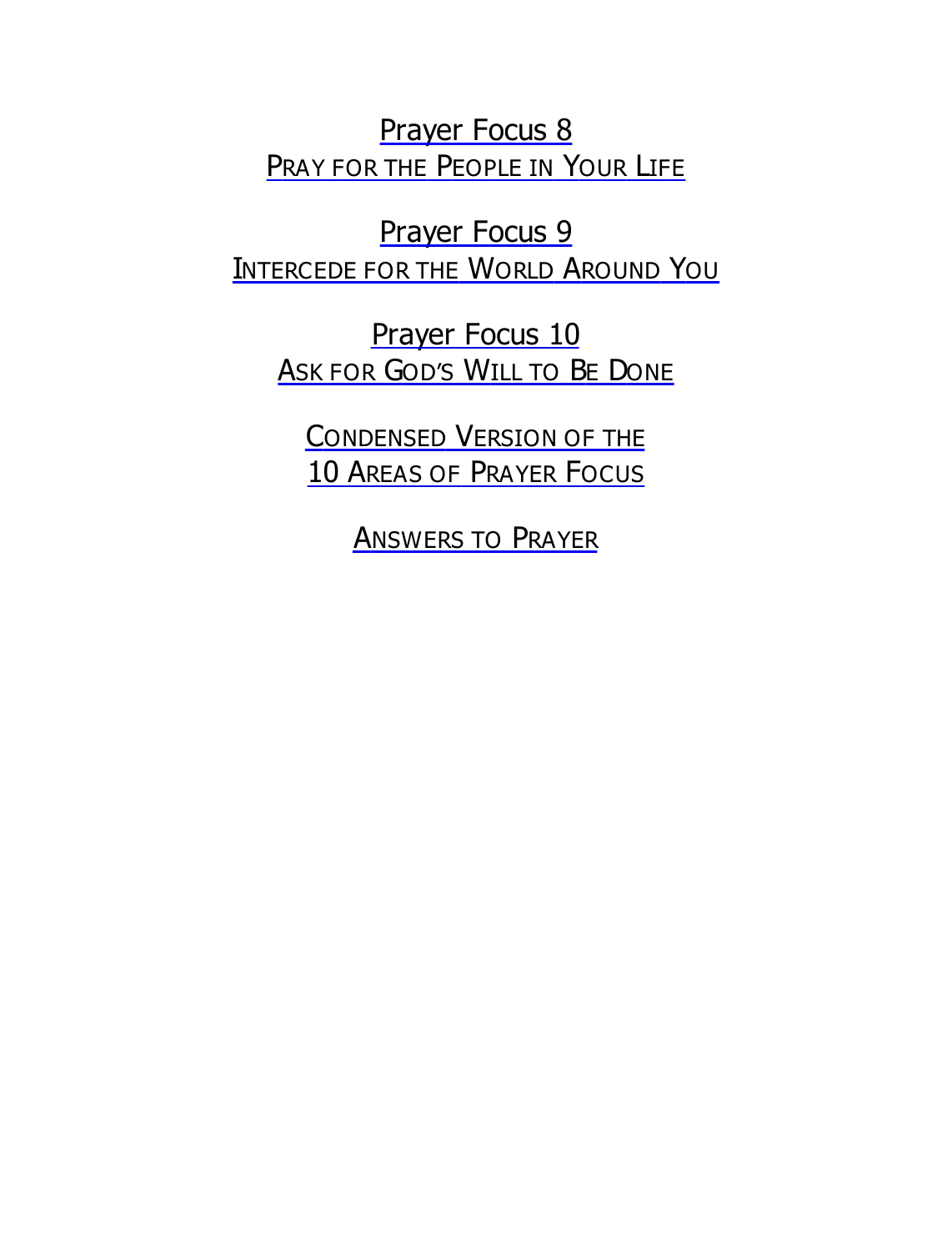Draw near to God and He will draw near to you. JAMES 4:8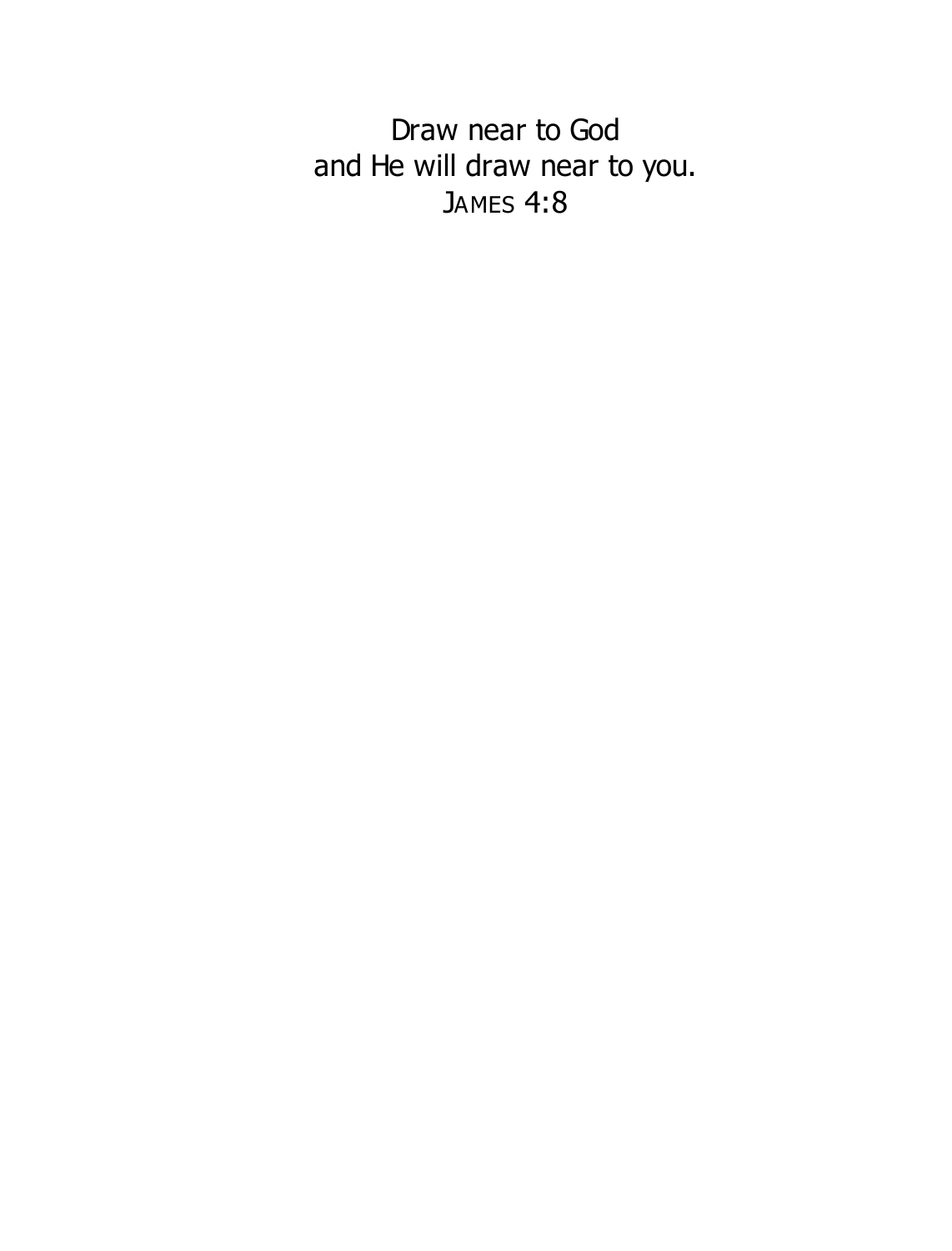# <span id="page-8-0"></span>**ANSWERS TO YOUR Q[UESTIONS](#page-5-0) BEFORE YOU EVEN ASK**

**N**o, this is not <sup>a</sup> misguided attempt to reduce prayer to <sup>a</sup> formula. Nor am I trying to minimize the time we need to spend in prayer down to 10 minutes. And I certainly don't want to trivialize prayer to merely a "quick fix" for what ails us, or an "on-the-run" kind of praying so we can do our "duty" and get on to the many "more interesting" things we have to do in our lives.

First of all, I think prayer is interesting. In fact, I think it's fascinating. That's because prayer is communicating with God, and He is fascinating. And what He wants to do through your prayers and mine is amazing. When you understand that prayer is building a relationship with God and partnering with Him to see His will done in your life and situation—and in the lives and situations of others you will find yourself wanting to pray as much as possible.

What I hope to do in this little book is give you a practical tool to help meet what I believe may be a need in your life. The reason I think you might have this need is because it is a need I have. If you're like me, there are things you pray about over and over—such as your health, the safety of family members, blessings over your work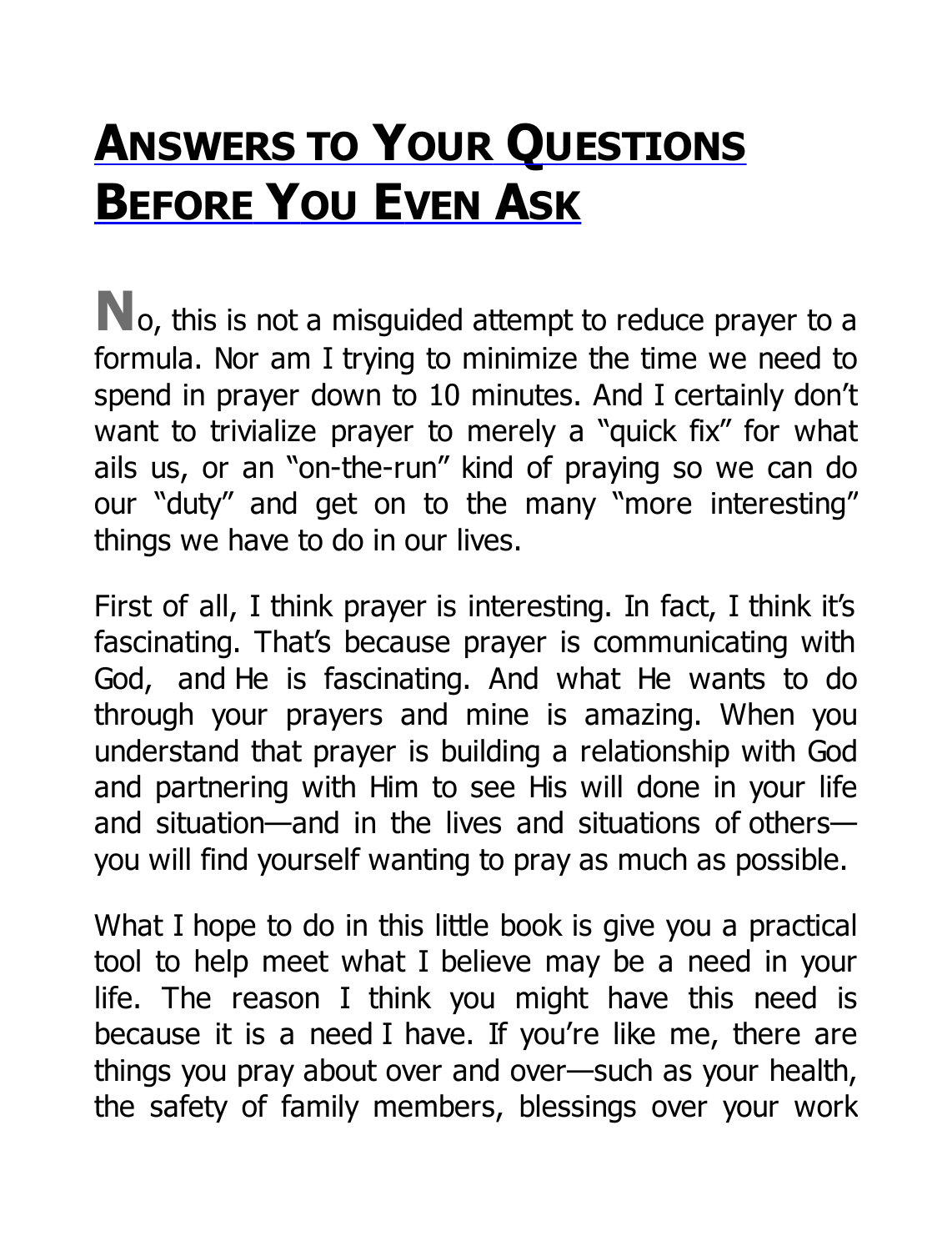and finances, and guidance for decisions that have to be made. But it's hard to find time to pray about the many other important people and situations in your life. In addition to that, it is often easy to neglect such vital kinds of prayer as worship or confession. We don't mean to overlook these important areas of prayer focus and concerns, but there is always so much to pray about, and we can't think of everything.

Well, now you don't have to think of everything because I have provided the framework—the most important areas of prayer focus—that can help you have clear direction when you pray. While your most pressing needs are easy to focus on because they occupy your mind, this book will serve as a reminder of the other important things you don't want to forget.

Personally, I pray every day about many things, yet I still feel the need for a previously thought-out checklist that will prompt me to include certain people, situations, and issues in my life and in my world that I might not otherwise remember to pray about on my own. All of us can get busy in our day and feel that we don't have the time to pray adequately about certain things, so we end up not praying about them at all. I know. I've been there. In fact, I'm there now. I need this book too.

### **How This Book Works for You**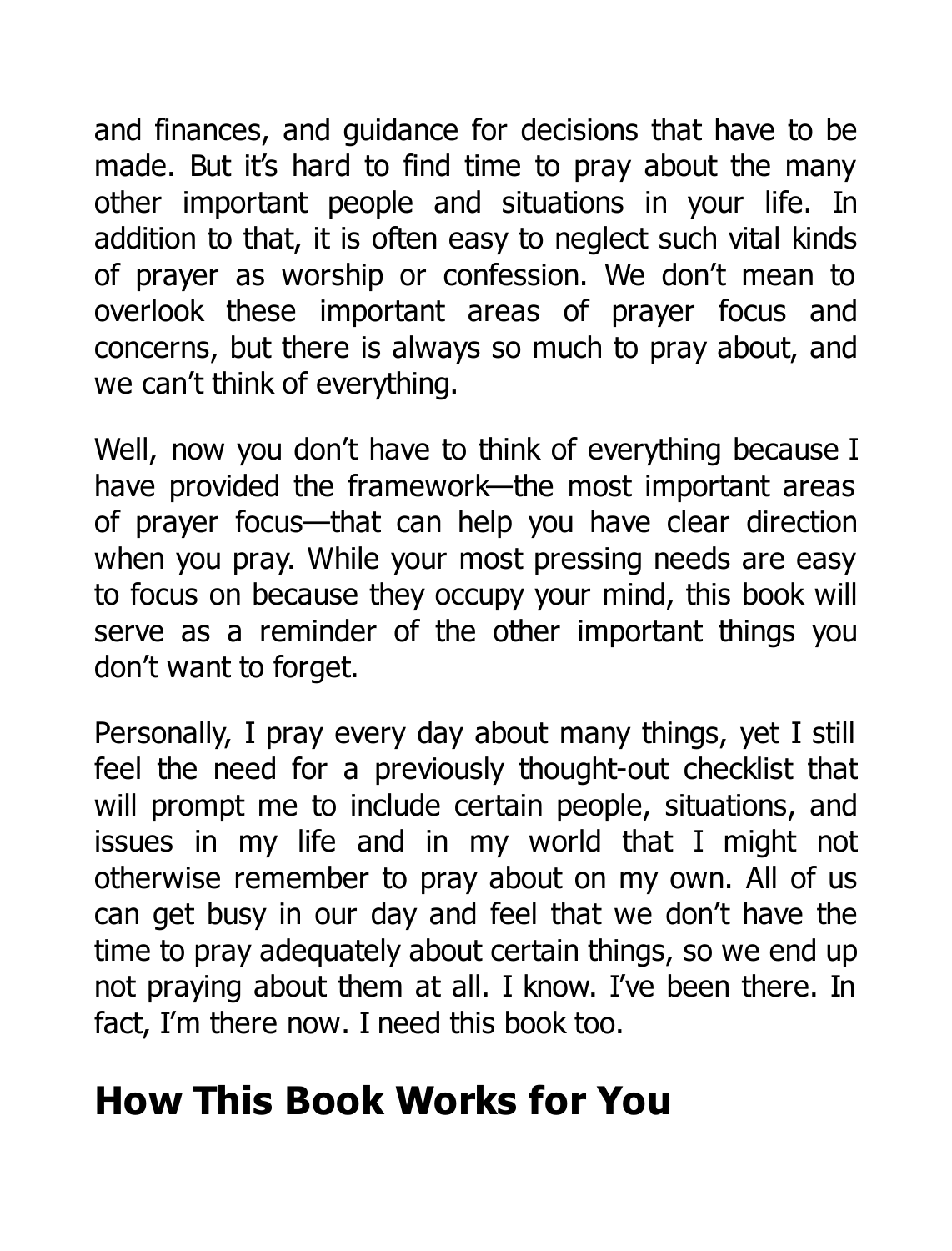Instead of having ten chapters, this book is divided into ten areas of prayer focus. Every paragraph in each of these ten areas of prayer focus is a complete thought and is, therefore, separated by a space from the others. That way, once you have read the book clear through, you can choose a paragraph anywhere if you are pressed for time and need encouragement or inspiration.

I have included a list of possible prayer concerns in each of the ten areas of prayer focus. You can check one or more of these items to pray about or you can let them stir your mind to remind you of other personal concerns. Blank spaces are provided below each list of prayer suggestions so you can write in a few words to remind you of any particular prayer needs you don't want to forget. If you fill in those blank spaces with a pencil, as your prayers are answered you can erase what you have written and write in new prayer reminders.

At the end of each area of prayer focus (or chapter), I have provided a sample prayer for you to pray. This prayer can be a beginning point to jumpstart your own prayers as you think of other things to add to it, or it can be the complete prayer in itself.

There are also Scriptures at the end of each prayer that can be read over, proclaimed, spoken aloud, memorized, pondered, meditated on, or simply kept in your heart,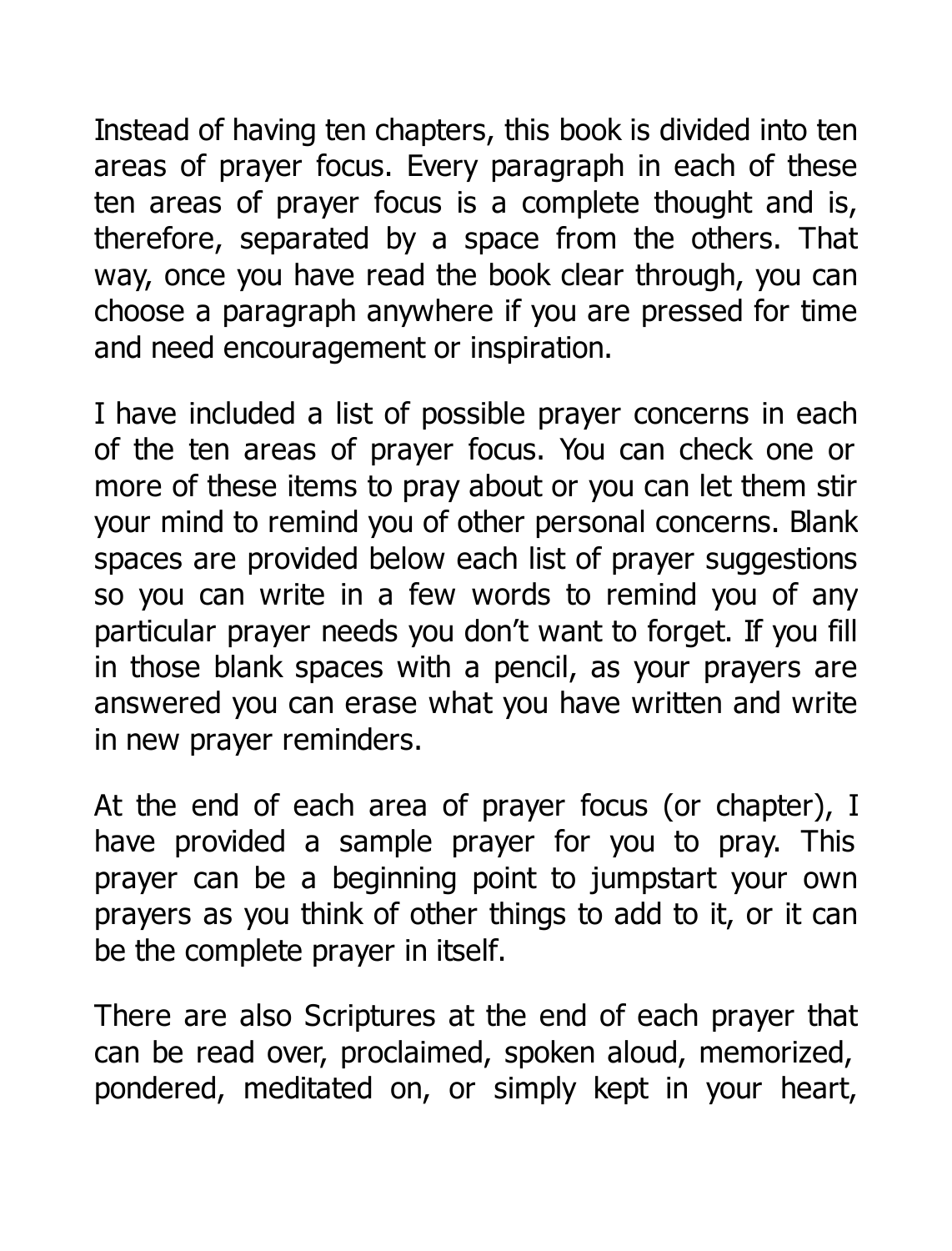however time and inclination lead. Choose one or two or as many as you have time for. I know these Scriptures will be especially encouraging, uplifting, and edifying to you.

If you are pressed for time yet do have a few moments, it is possible to spend 60 seconds on each one of these 10 areas of prayer focus and complete them all in 10 minutes. Trust me, it feels good when you can cover so much ground with the Lord, instead of neglecting certain areas of prayer altogether. But no one is saying you have to limit your praying to 10 minutes. You could spend 10 or 20 minutes on a single area of prayer focus if you want. You could spend an hour on worship alone. No one especially not God—is holding up a stopwatch and timing you. I am just saying that this can be done in 10 minutes, so you will have the peace of knowing you have lifted these important concerns before God's throne. Then you are able to go about the rest of your day and pray for whatever else is pressing on your heart when you have found the right time to do so.

For your convenience, near the end of the book is a condensed version of these ten areas of prayer focus, so that once you have read the book and filled in the blanks with your own personal concerns, you can just flip to this section at the end if you are especially pressed for time, and go through it in however many minutes you have.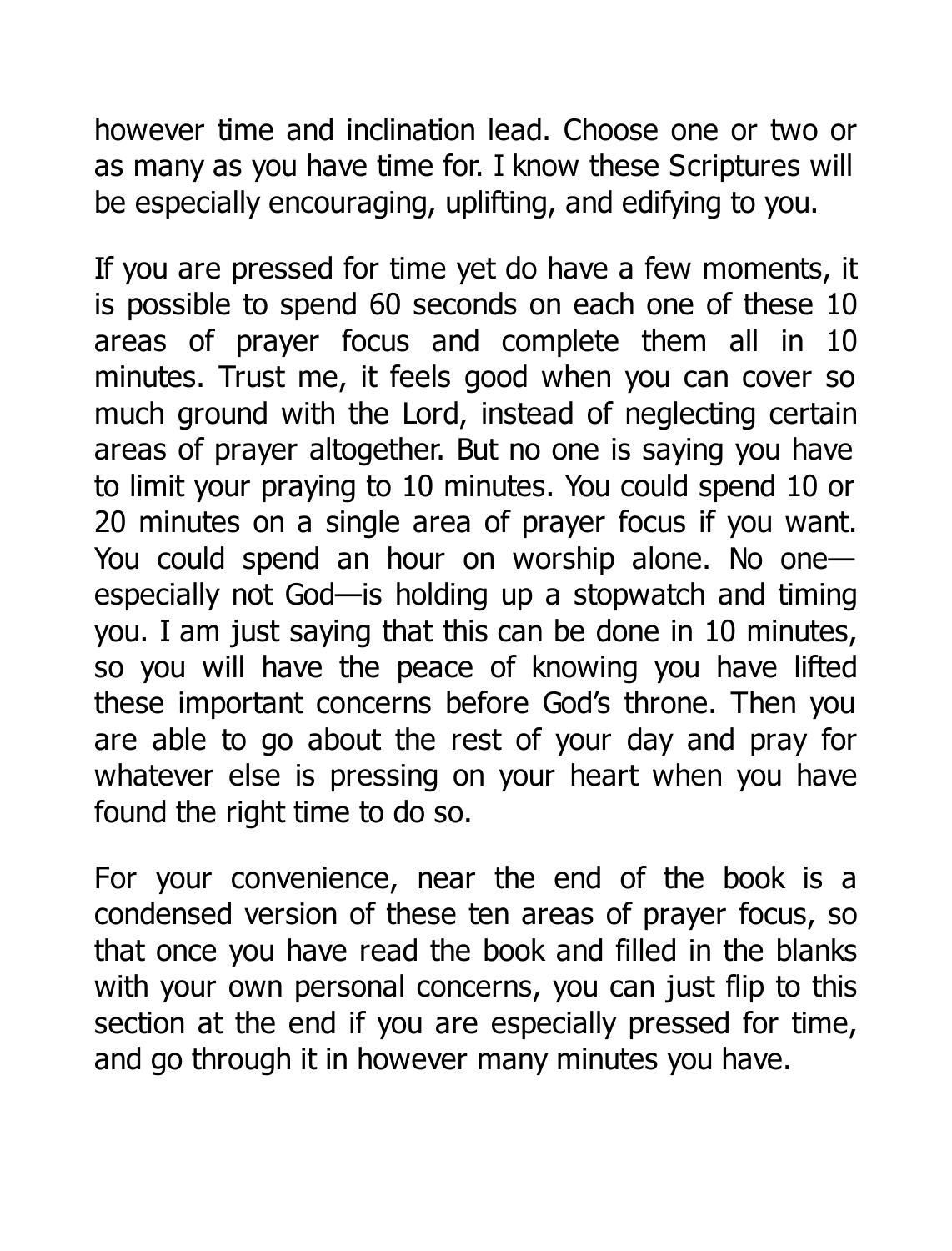At the very end of the book are blank pages under the title of "Answers to Prayer" for you to write in. I pray that you will soon have those pages filled to overflowing. Shall we begin?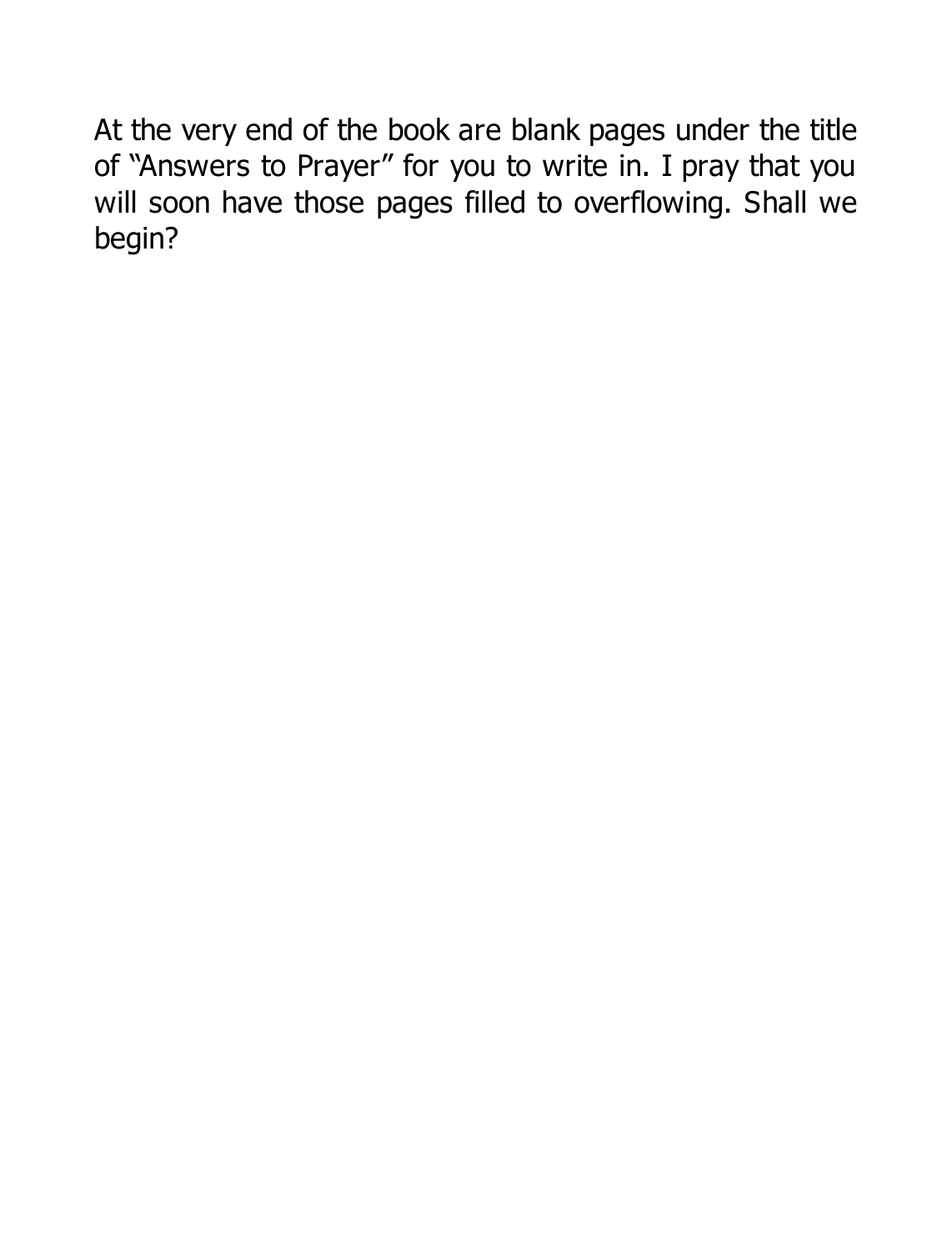## <span id="page-13-0"></span>**[Prayer](#page-5-1) Focus 1**

# **WORSHIP AND PRAISE GOD FOR WHO HE IS**

**W**orshipping God is one of the most powerful things we can do. Praising Him takes the focus off of ourselves and puts it entirely on Him. And that is always the best way to approach God and begin to pray.

Prayer is communicating with God. And communicating your love, gratitude, worship, and praise to God is the best way to start any prayer. It is also healthy for your mind and soul, as well as your physical body. Too often in our busy day we don't worship and praise God to the extent we should. He desires more praise than we give Him because He has so much more He wants to give us. When we praise Him, He reveals Himself to us. And He wants to reveal as much of Himself to us as we can receive. Great things happen when we worship God—far more than we even realize.

## **Worship Is…**

opening your heart to God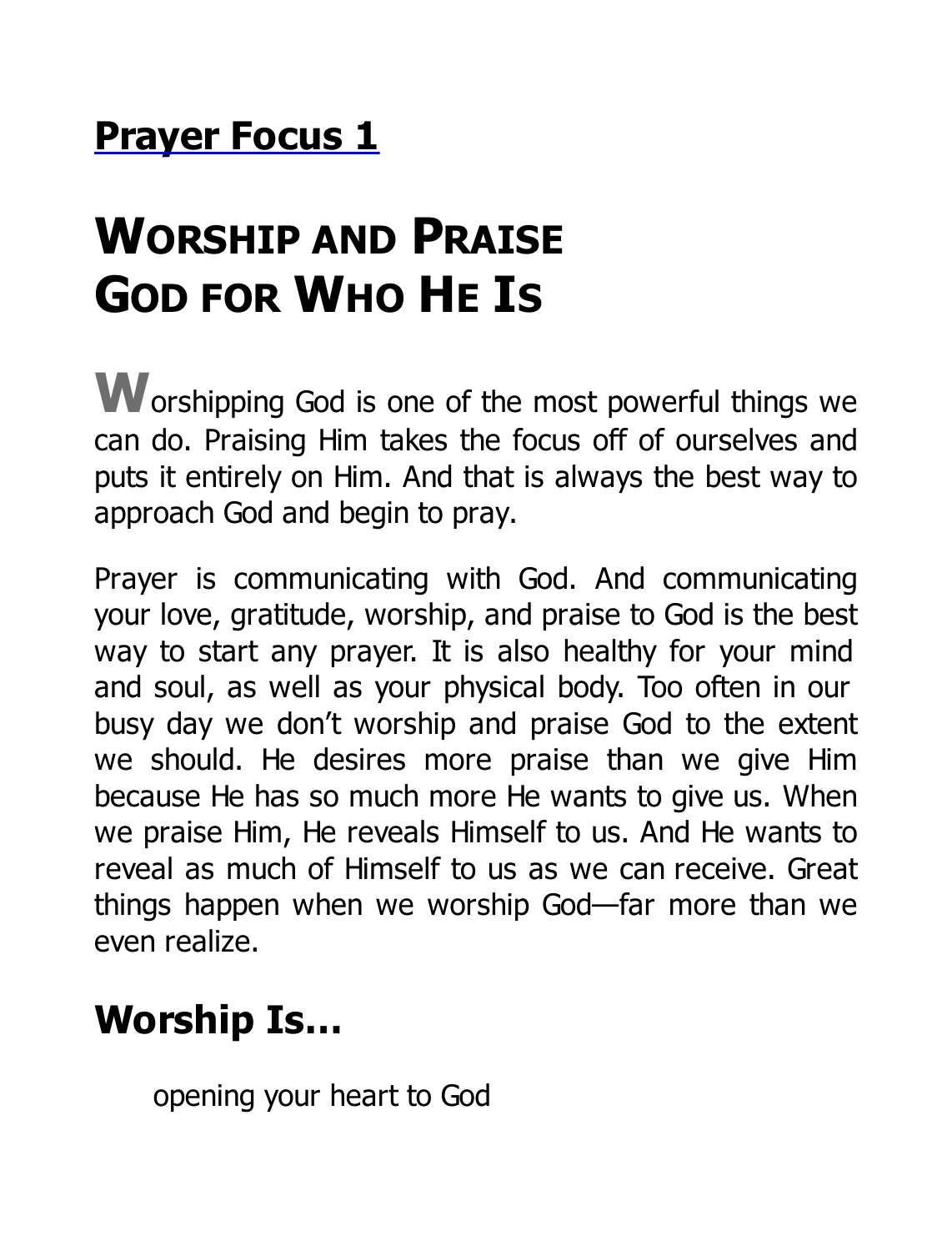inviting the presence of God to dwell with you praising God as your Creator exalting Him as the God of love honoring and thanking God for all He has done thanking Jesus for all He accomplished on the cross coming in contact with all that God is allowing God's holiness to touch you offering yourself to the Lord demonstrating your love for God affirming your loyalty to the Lord lifting your heart and mind to God preparing to receive all God has for you acknowledging God as almighty and all-powerful letting go of all else and embracing only the Lord

No matter what is happening in your life, God is always worthy of your praise. That's why worship must be your first reaction to everything. It should become a way of life —a priority. You can decide to wake up in the morning thankful to God, because you know He loves you more than you can ever fully understand. Start your day by praising and worshipping Him for all that He is. And remember some of the many ways that worshipping God affects your life.

### **Ten of the Countless Ways Worshipping God Affects Me**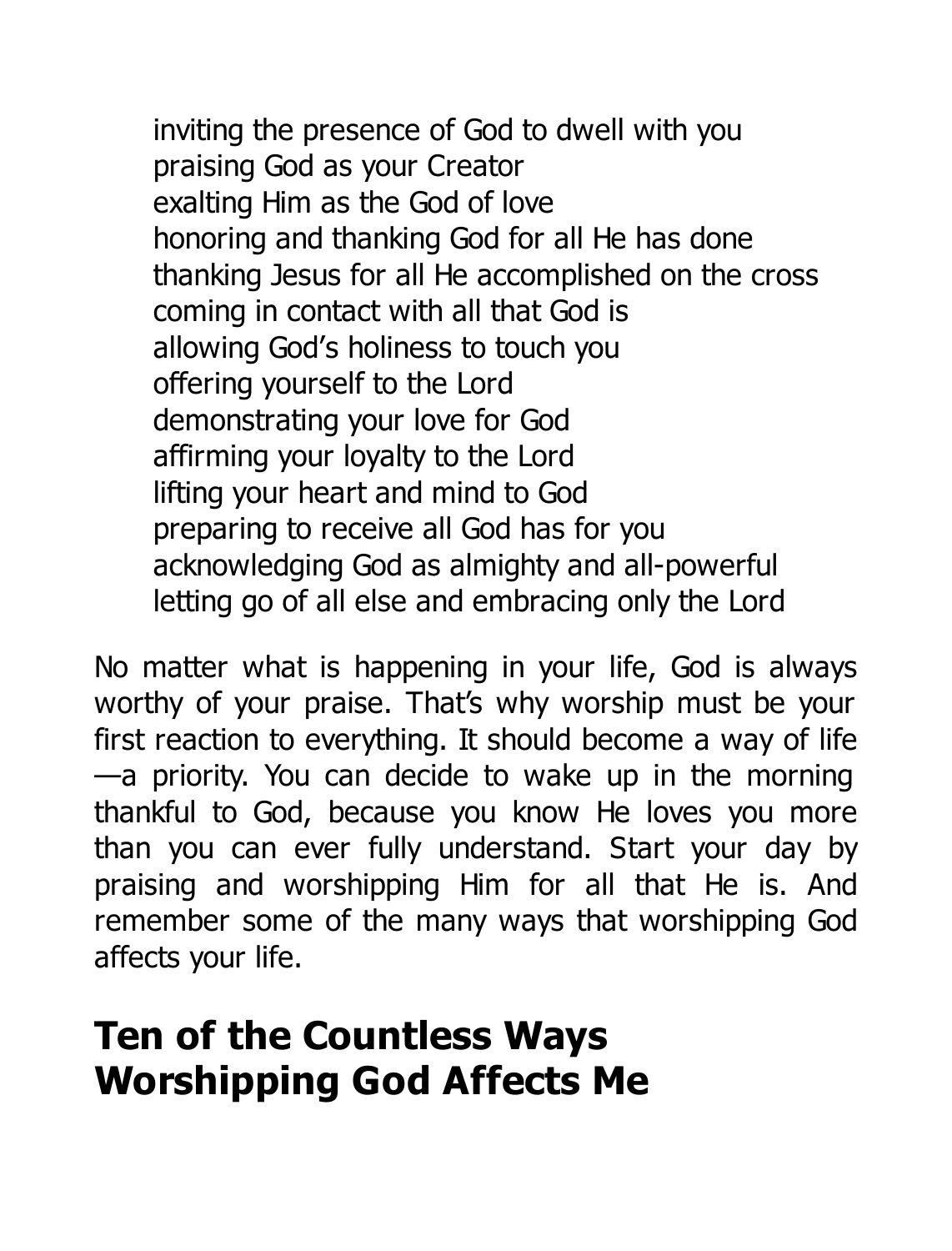Worship requires an act of my will. Worship is a choice I make every day. Worship softens my heart and builds my faith. Worship enables me to become more like the Lord. Worship is a powerful weapon of my spiritual warfare. Worship helps me to hear God speaking to my heart. Worship evaporates all my fears. Worship invites God to pour Himself into me. Worship deepens my relationship with the Lord. Worship changes my mind, heart, and attitude.

There are countless reasons why you should praise God. Even remembering just one of them will be motivation enough for you to worship and praise Him many times throughout your day—especially each time you pray.

### **Ten Good Reasons Why I Give Praise to God**

#### **I praise God because He is worthy of my praise.**

"Give to the LORD the glory due His name; bring an offering, and come into His courts. Oh, worship the LORD in the beauty of holiness! Tremble before Him, all the earth" (Psalm 96:8-9).

### **I praise God because it brings me into His Presence.**

"Oh come, let us sing to the LORD! Let us shout joyfully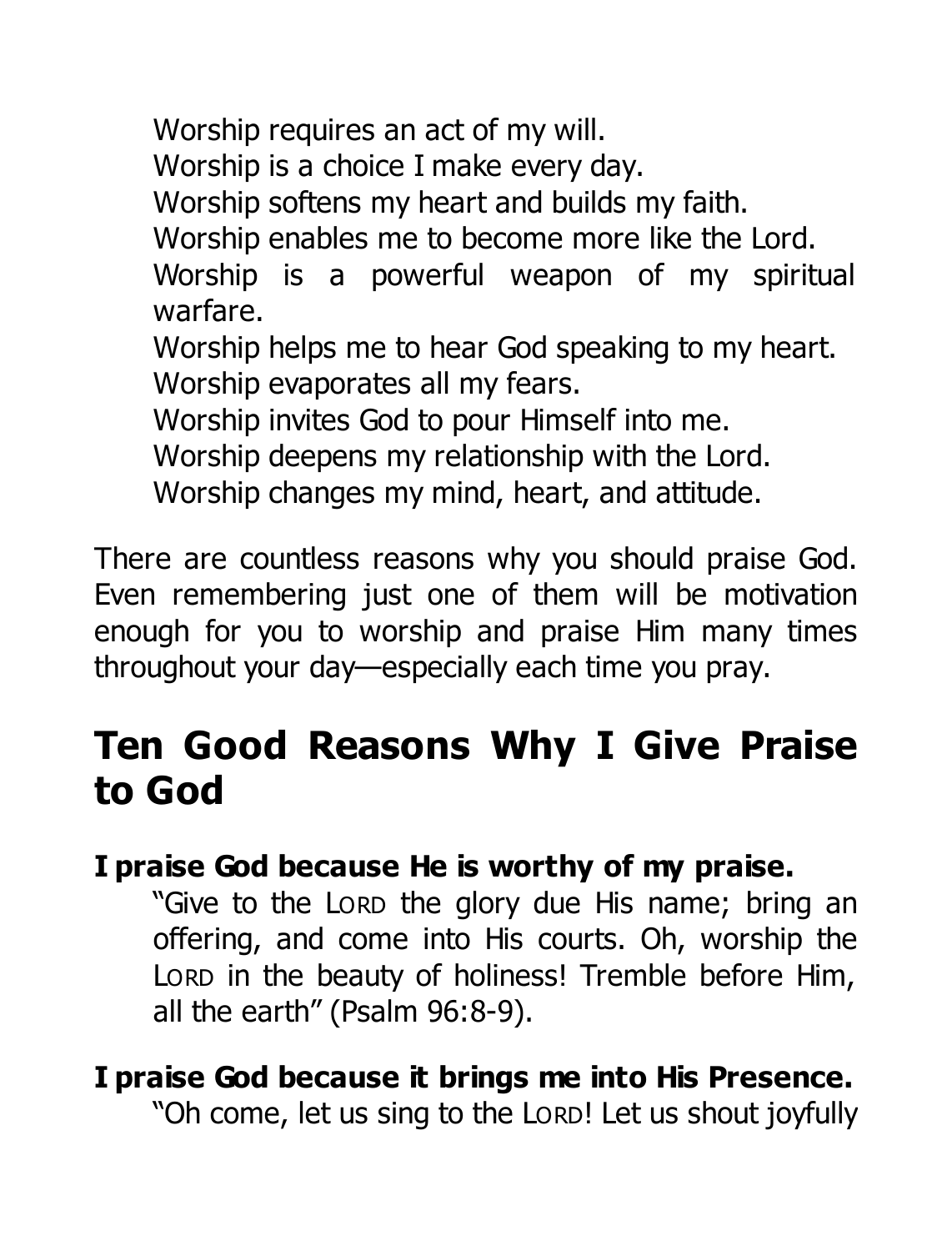to the Rock of our salvation. Let us come before His presence with thanksgiving; let us shout joyfully to Him with psalms. For the LORD is the great God, and the great King above all gods" (Psalm 95:1-3).

#### **I praise God because He hears my prayers.**

"Now we know that God does not hear sinners; but if anyone is a worshiper of God and does His will, He hears him" (John 9:31).

#### **I praise God because it brings pleasure to my soul.**

"Praise the LORD! For it is good to sing praises to our God; for it is pleasant, and praise is beautiful" (Psalm 147:1).

#### **I praise God because He does so much for me.**

"He heals the brokenhearted and binds up their wounds.

He counts the number of the stars; He calls them all by name. Great is our Lord, and mighty in power; His understanding is infinite. The LORD lifts up the humble; He casts the wicked down to the ground. Sing to the LORD with thanksgiving; sing praises on the harp to our God" (Psalm 147:3-7).

#### **I praise God because He guides me in all things.**

"I will bless the LORD who has given me counsel; my heart also instructs me in the night seasons. I have set the LORD always before me; because He is at my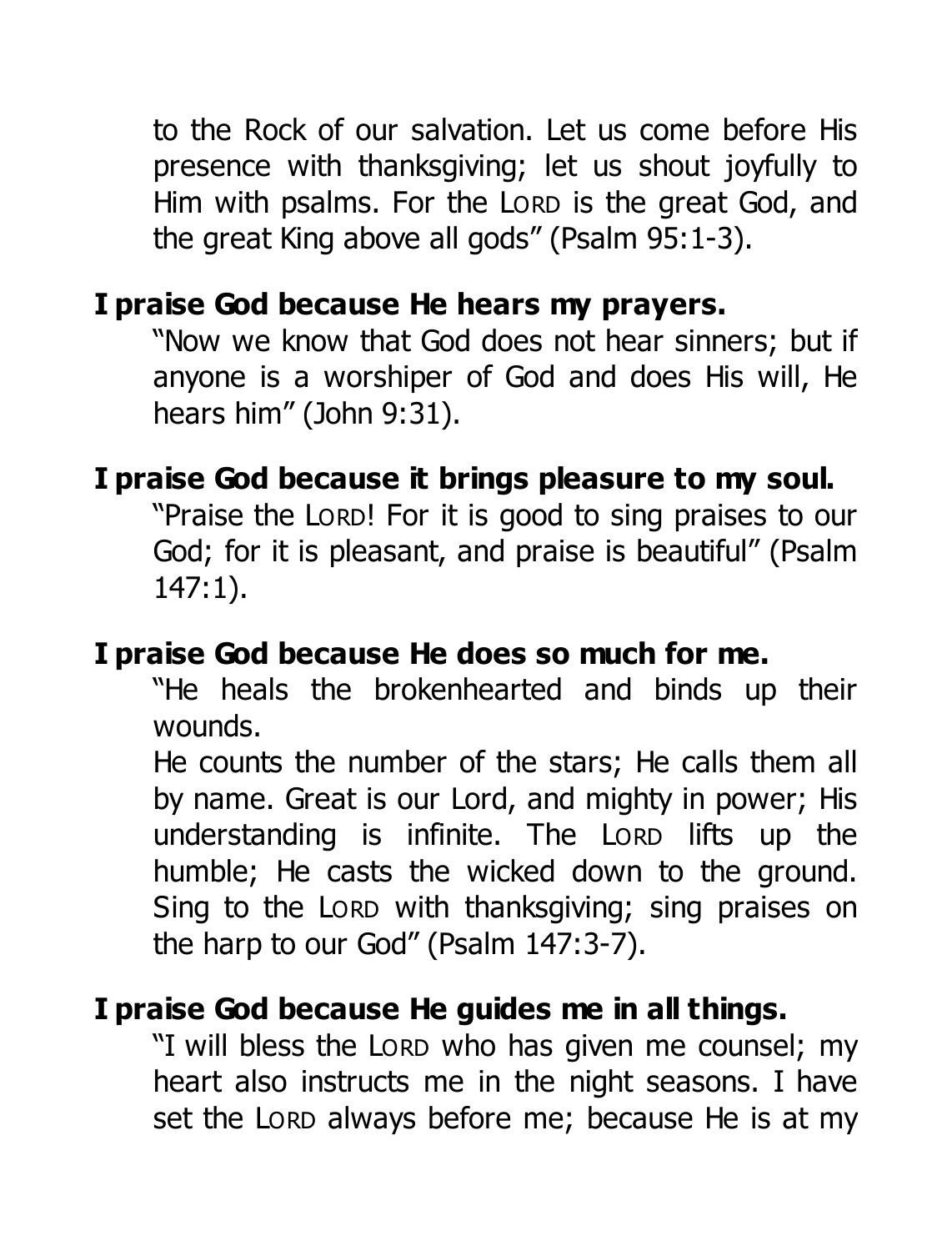right hand I shall not be moved. Therefore my heart is glad, and my glory rejoices; my flesh also will rest in hope" (Psalm 16:7-9).

#### **I praise God because He delivers me and sets me free.**

"Offer to God thanksgiving, and pay your vows to the Most High. Call upon Me in the day of trouble; I will deliver you, and you shall glorify Me" (Psalm 50:14- 15).

#### **I praise God because He saves me in every way possible.**

"Whoever offers praise glorifies Me; and to him who orders his conduct aright I will show the salvation of God" (Psalm 50:23).

#### **I praise God because He protects me in times of trouble.**

"He who dwells in the secret place of the Most High shall abide under the shadow of the Almighty. I will say of the LORD, 'He is my refuge and my fortress; my God, in Him I will trust.' Surely He shall deliver you from the snare of the fowler and from the perilous pestilence… He shall call upon Me, and I will answer him; I will be with him in trouble; I will deliver him and honor him. With long life I will satisfy him, and show him My salvation" (Psalm 91:1-3, 15-16).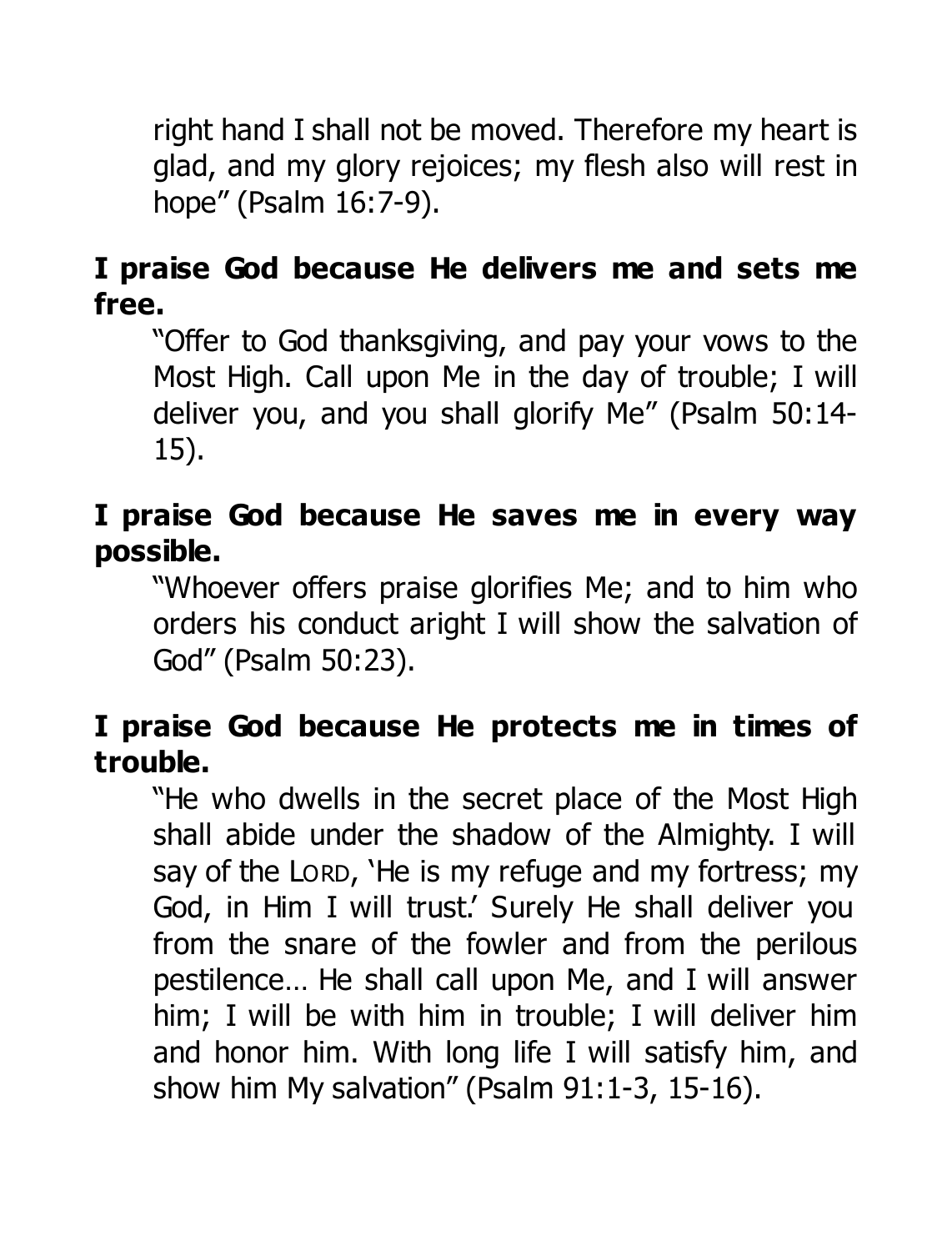#### **I praise God because He heals me and gives me life.**

"I will extol You, O LORD, for You have lifted me up, and have not let my foes rejoice over me. O LORD my God, I cried out to You, and You healed me. O LORD. You brought my soul up from the grave; You have kept me alive, that I should not go down to the pit. Sing praise to the LORD, you saints of His, and give thanks at the remembrance of His holy name" (Psalm 30:1-4).

## **Calling on God by Name**

In the Bible, God is referred to by many names. And there are also many words that describe His attributes. I believe the reason for this is that we cannot begin to understand all of who God is without these names and descriptions. The Bible was written to help us know God and understand His ways. The more we know about God, the more we will be able to praise, worship, appreciate, and thank Him in the passionate way He should be acknowledged.

Each of the names of the Lord shows us an aspect of His nature and His attributes. When we acknowledge and praise Him for who He is, our faith in His ability and desire to be that to us increases. The Bible says, "The name of the LORD is a strong tower; the righteous run to it and are safe" (Proverbs 18:10). "Our help is in the name of the LORD, who made heaven and earth" (Psalm 124:8).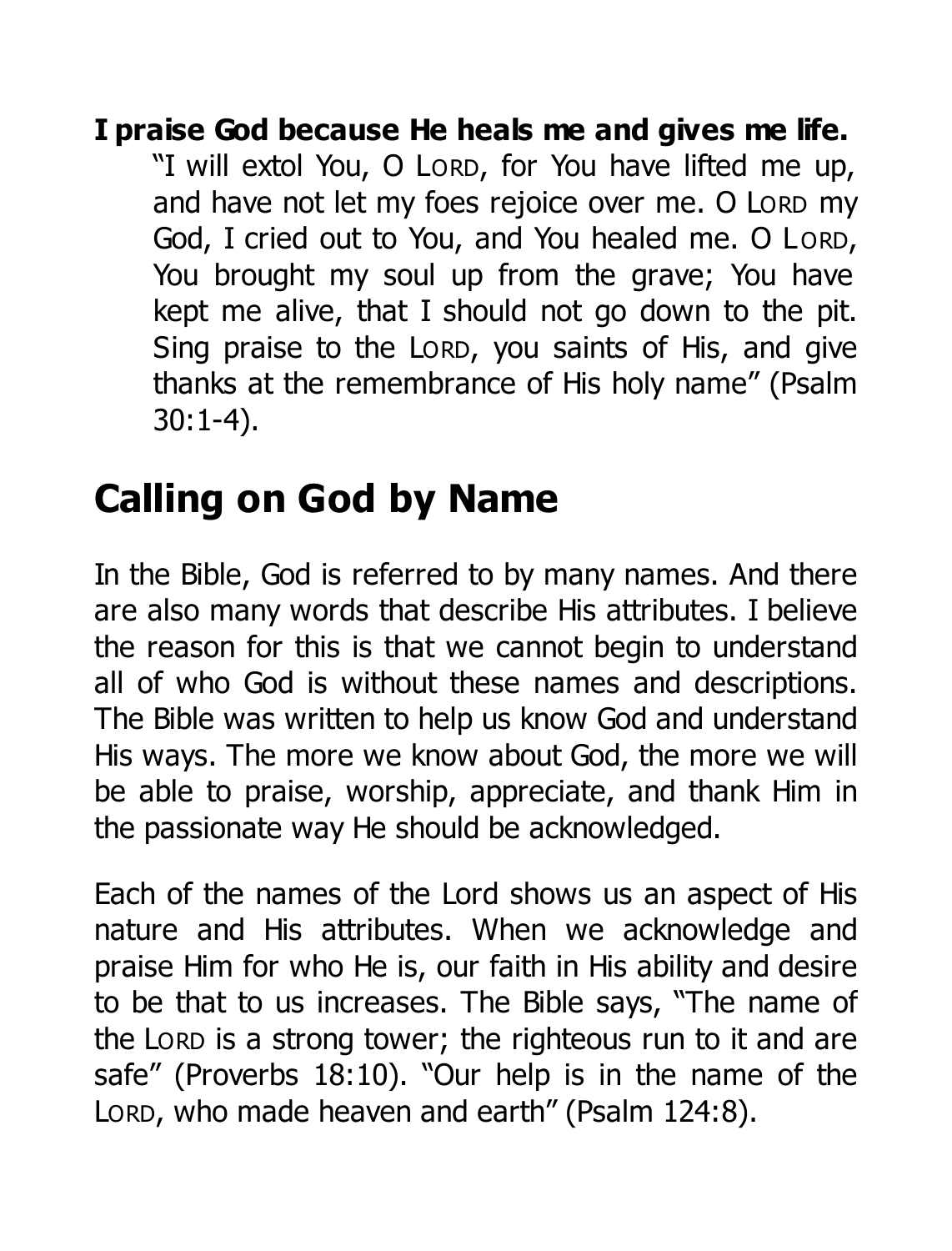The first name you should thank God for being to you is your heavenly Father. When the disciples asked Jesus to teach them how to pray, Jesus gave them the Lord's Prayer, which begins by acknowledging God as our Father in heaven. When you begin your prayer that way, it helps you to remember that you are truly one of His children. And this is an extremely important aspect of your relationship with God.

The second most important name to remember is Jesus. Never underestimate the power resident in His name. Jesus said, "If you ask anything in My name, I will do it" (John 14:14). If you want to see answers to your prayers, ask in Jesus' name—which is the name above all names.

Below are some of the names and attributes of God that are found in the Bible. Read them all and then choose at least one or more of them each time you pray, and thank Him for being that to you.

### **Names and Attributes of God**

"Lord, I praise You and thank You for being my…"

#### **Mighty God and Everlasting Father**

"Unto us a Child is born, unto us a Son is given; and the government will be upon His shoulder. And His name will be called Wonderful, Counselor, Mighty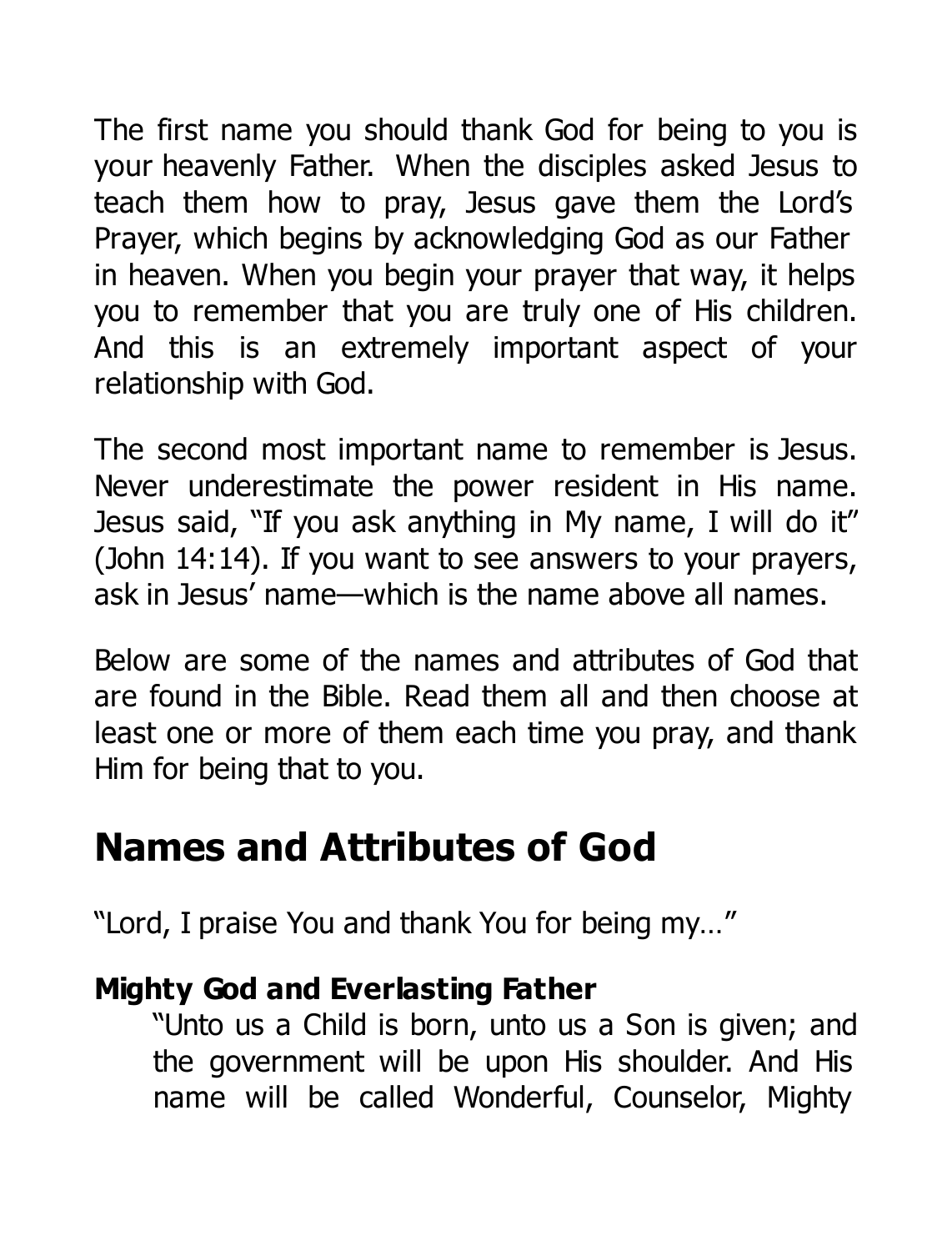God, Everlasting Father, Prince of Peace" (Isaiah 9:6).

#### **Healer**

To you who fear My name the Sun of Righteousness shall arise with healing in His wings" (Malachi 4:2).

#### **Peace**

"He Himself is our peace, who has made both one, and has broken down the middle wall of separation" (Ephesians 2:14).

#### **Deliverer**

"I am poor and needy; make haste to me, O God! You are my help and my deliverer; O LORD, do not delay" (Psalm 70:5).

#### **Counselor**

"I will bless the LORD who has given me counsel; my heart also instructs me in the night seasons" (Psalm 16:7).

#### **Restorer**

"He restores my soul; He leads me in the paths of righteousness for His name's sake" (Psalm 23:3).

#### **Redeemer**

"The Redeemer will come to Zion, and to those who turn from transgression in Jacob,' says the Lord" (Isaiah 59:20).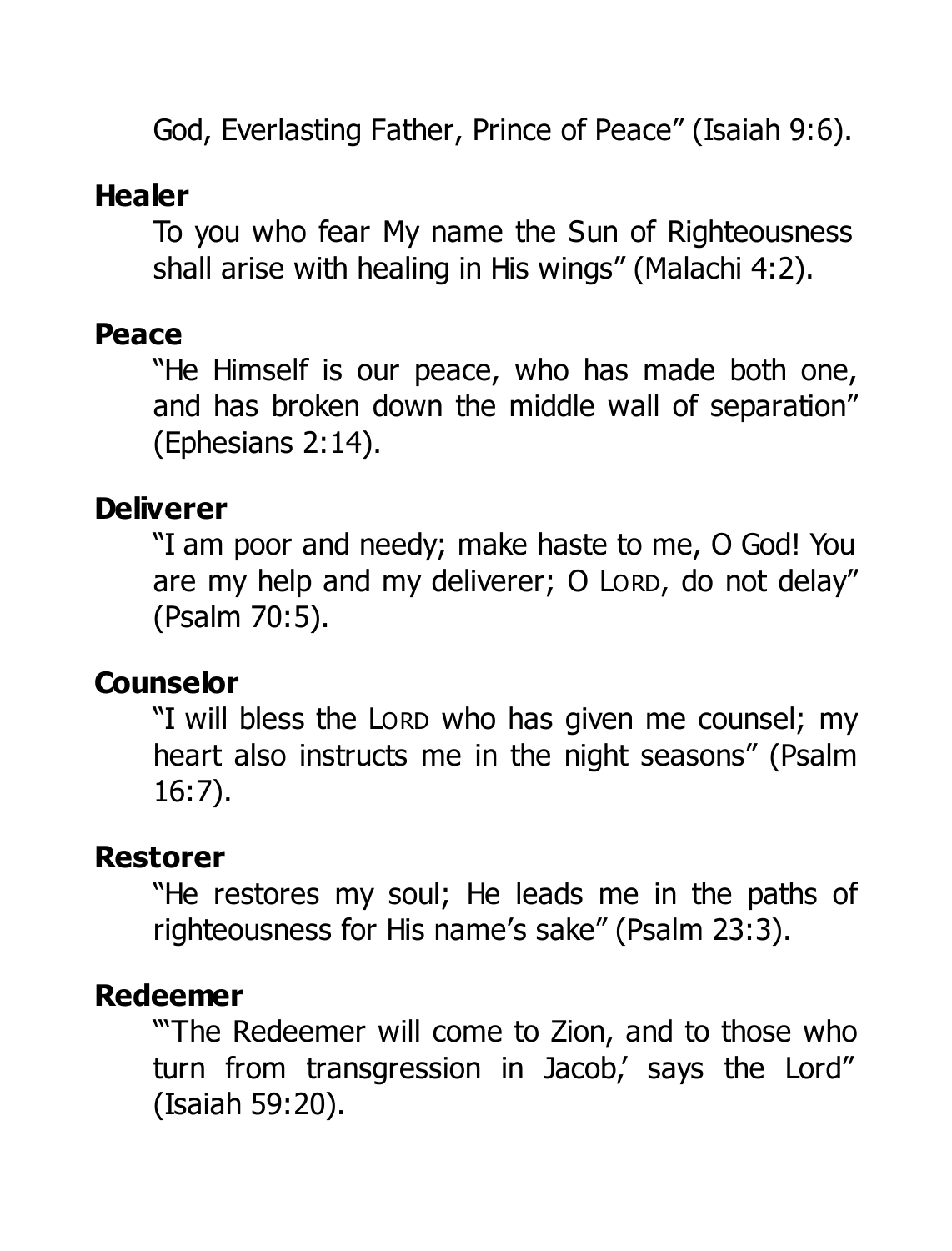#### **Power of God**

"To those who are called, both Jews and Greeks, Christ [is] the power of God and the wisdom of God" (1 Corinthians 1:24).

#### **Resting Place**

"My people have been lost sheep. Their shepherds have led them astray; they have turned them away on the mountains. They have gone from mountain to hill; they have forgotten their resting place" (Jeremiah 50:6).

#### **A Strength to the Poor and a Refuge from the Storm**

"You have been a strength to the poor, a strength to the needy in his distress, a refuge from the storm, a shade from the heat; for the blast of the terrible ones is as a storm against the wall" (Isaiah 25:4).

#### **God of Gods who is Mighty and Awesome**

"The LORD your God is God of gods and Lord of lords, the great God, mighty and awesome, who shows no partiality nor takes a bribe" (Deuteronomy 10:17).

#### **King of Kings and Lord of Lords**

"These will make war with the Lamb, and the Lamb will overcome them, for He is Lord of lords and King of kings; and those who are with Him are called, chosen, and faithful" (Revelation 17:14).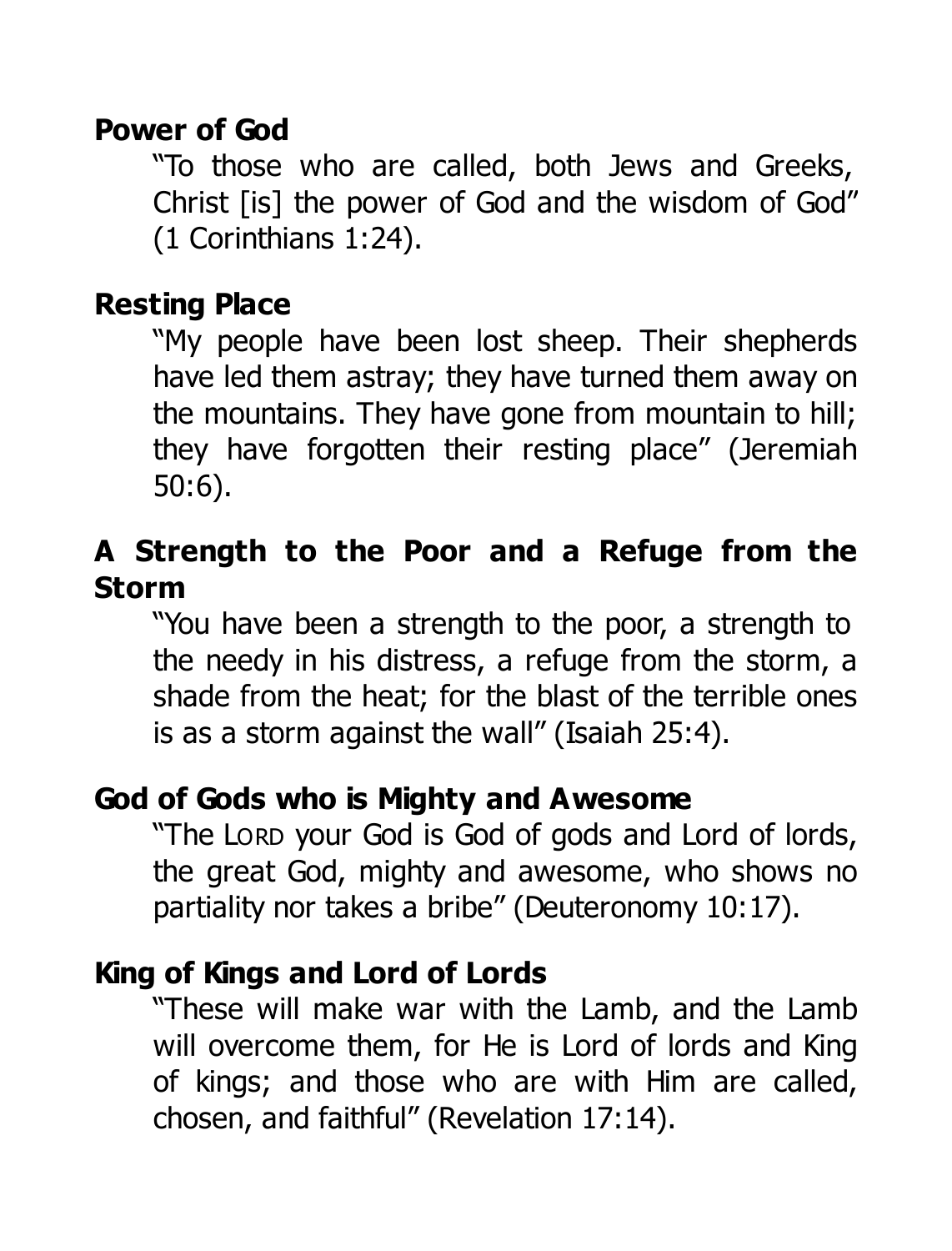#### **Stronghold in the Day of Trouble**

"The LORD is good, a stronghold in the day of trouble; and He knows those who trust in Him" (Nahum 1:7).

#### **Shield**

"Our soul waits for the LORD; He is our help and our shield" (Psalm 33:20).

#### **Hiding Place**

"You are my hiding place; You shall preserve me from trouble; You shall surround me with songs of deliverance" (Psalm 32:7).

#### **Hope**

"You are my hope, O Lord GOD; You are my trust from my youth" (Psalm 71:5).

#### **Savior**

"My spirit has rejoiced in God my Savior" (Luke 1:47).

#### **Strength and Song**

"Behold, God is my salvation, I will trust and not be afraid; 'for Yah, the LORD, is my strength and song; He also has become my salvation'" (Isaiah 12:2).

#### **Helper**

"I will pray the Father, and He will give you another Helper, that He may abide with you forever" (John 14:16).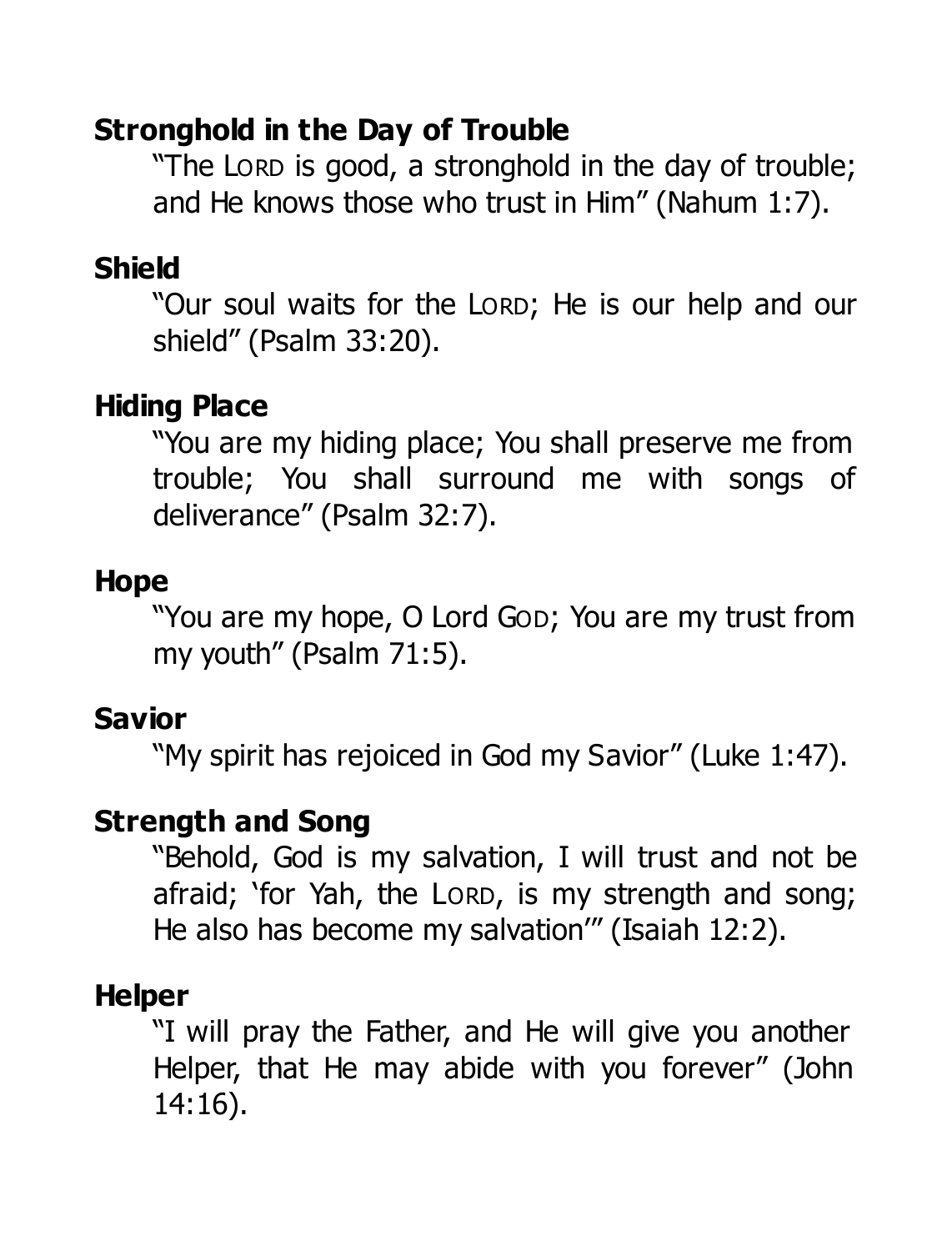#### **Lifter of My Head**

"You, O LORD, are a shield for me, my glory and the One who lifts up my head" (Psalm 3:3).

#### **Holy Spirit and Teacher**

"The Holy Spirit will teach you in that very hour what you ought to say" (Luke 12:12).

#### **Comforter and Giver of Mercy**

"Sing, O heavens! Be joyful, O earth! And break out in singing, O mountains! For the Lord has comforted His people, and will have mercy on His afflicted" (Isaiah 49:13).

#### **Provider**

"My God shall supply all your need according to His riches in glory by Christ Jesus" (Philippians 4:19).

You will find that there is a name for God that answers to every need you have. Write down a list of things you need in your life on the lines provided. Then next to each one write a name of God that answers to that need. You can choose from the list above or choose another name or attribute of God that you have found elsewhere in the Bible.

WHAT **I** NEED GOD'S NAME THAT ANSWERS TO MY NEED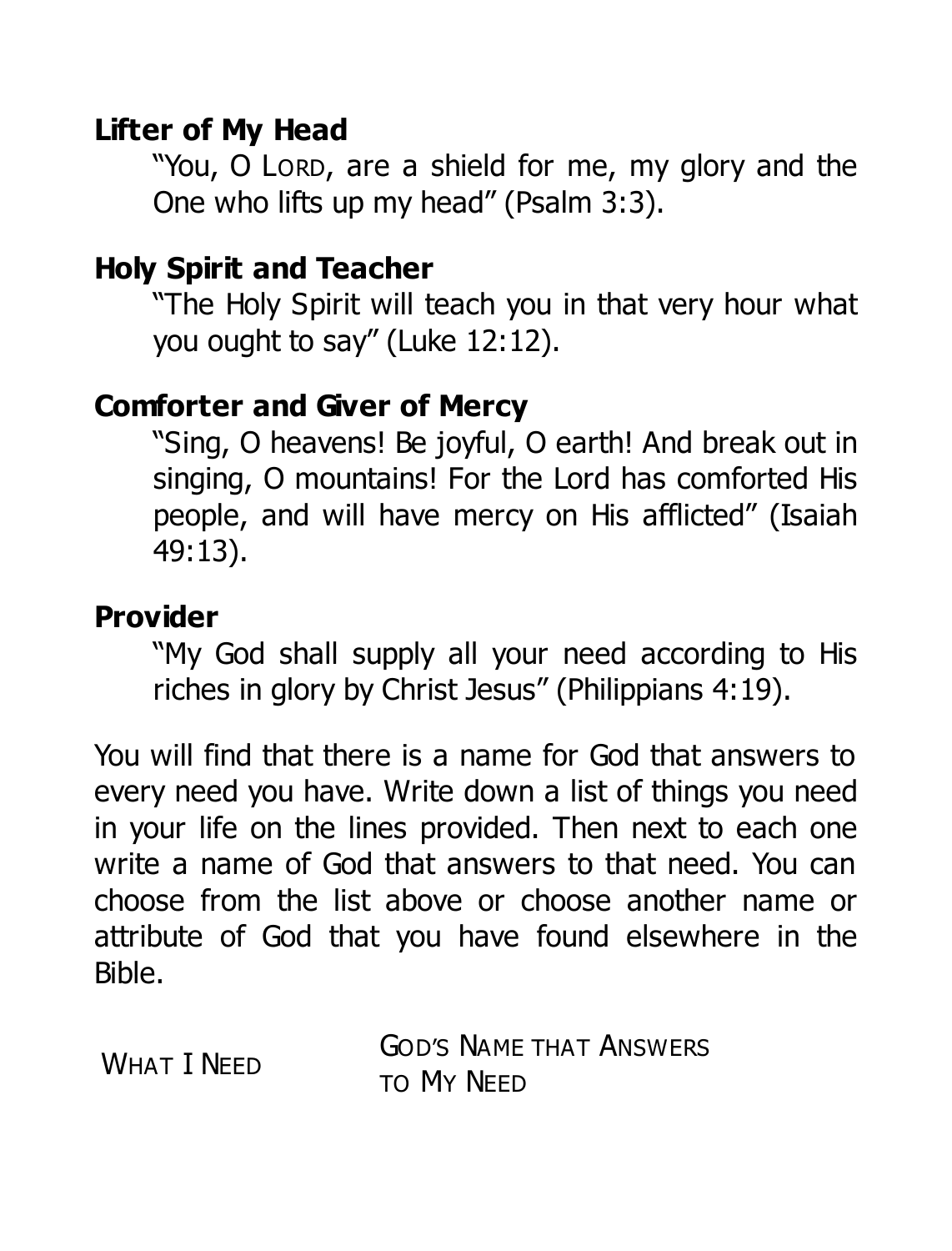### **PRAYER POWER**

Lord, I come before Your presence with thanksgiving. I worship You this day as the almighty Creator of heaven and earth. You are the all-powerful God of the universe for whom nothing is impossible. I exalt You as my Creator, and I praise You as my heavenly Father. I thank You that You are the God of love, peace, and joy. "I will praise You, O LORD, with my whole heart; I will tell of all Your marvelous works. I will be glad and rejoice in You; I will sing praise to Your name, O Most High" (Psalm 9:1-2). I thank You for all that You are.

\_\_\_\_\_\_\_\_\_\_\_\_\_\_\_\_\_ \_\_\_\_\_\_\_\_\_\_\_\_\_\_\_\_\_\_\_\_\_\_\_\_\_\_\_\_\_\_\_ \_\_\_\_\_\_\_\_\_\_\_\_\_\_\_\_\_ \_\_\_\_\_\_\_\_\_\_\_\_\_\_\_\_\_\_\_\_\_\_\_\_\_\_\_\_\_\_\_ \_\_\_\_\_\_\_\_\_\_\_\_\_\_\_\_\_ \_\_\_\_\_\_\_\_\_\_\_\_\_\_\_\_\_\_\_\_\_\_\_\_\_\_\_\_\_\_\_ \_\_\_\_\_\_\_\_\_\_\_\_\_\_\_\_\_ \_\_\_\_\_\_\_\_\_\_\_\_\_\_\_\_\_\_\_\_\_\_\_\_\_\_\_\_\_\_\_ \_\_\_\_\_\_\_\_\_\_\_\_\_\_\_\_\_ \_\_\_\_\_\_\_\_\_\_\_\_\_\_\_\_\_\_\_\_\_\_\_\_\_\_\_\_\_\_\_

Thank You for sending Your Son Jesus to be my Savior and Redeemer. Thank You, Jesus, for the price You paid to save me. Thank You for rescuing me, forgiving me, and giving me new life. Thank You for the gift of Your Holy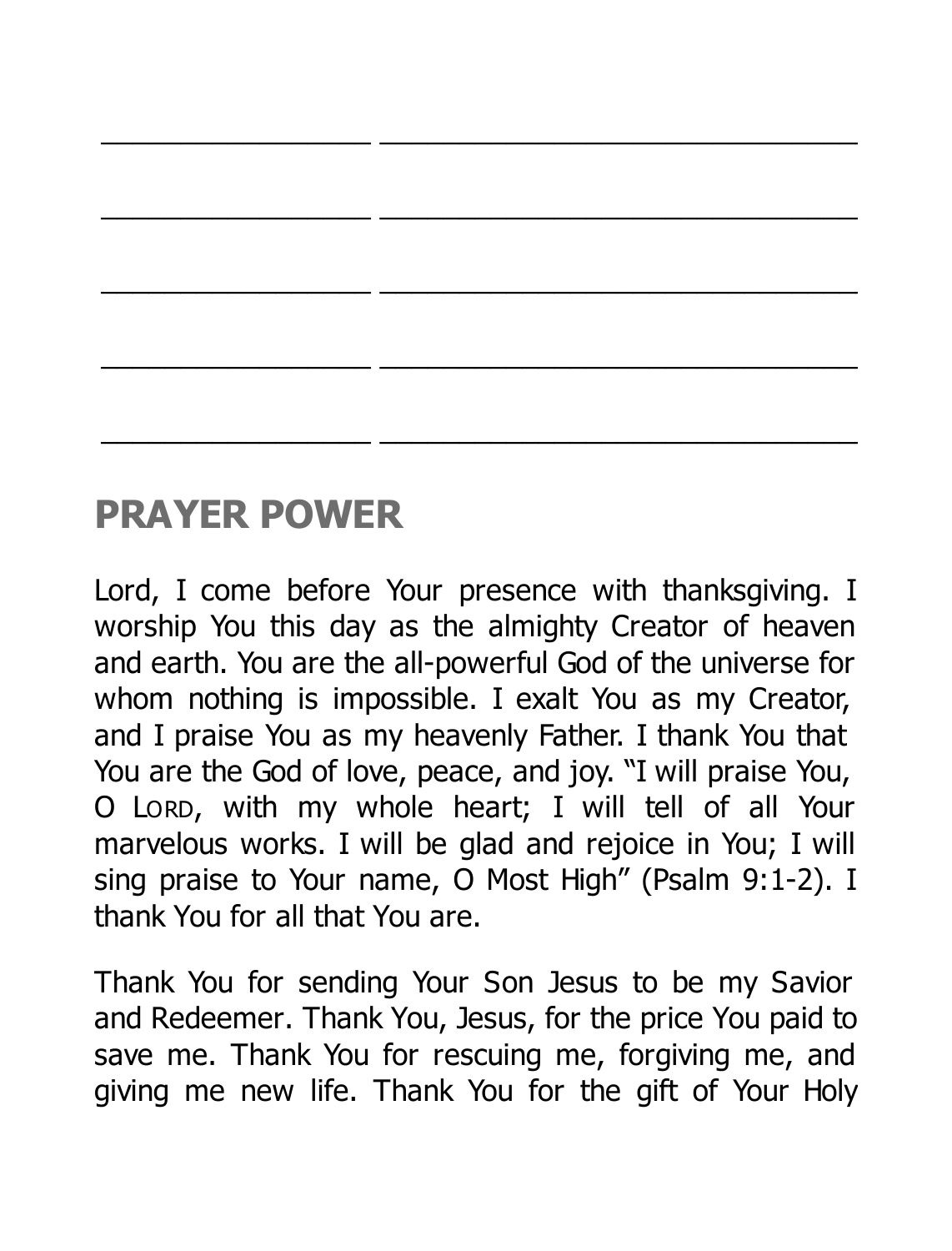Spirit in me. Thank You, Holy Spirit, for guiding me, comforting me, and filling me afresh with love, peace, and power. Thank You for Your Word that gives me life. I praise You, Lord, for Your goodness, grace, and mercy that endure forever.

In Jesus' name I pray.

### **WORD POWER**

By Him let us continually offer the sacrifice of praise to God, that is, the fruit of our lips, giving thanks to His name. HEBREWS 13:15

The hour is coming, and now is, when the true worshipers will worship the Father in spirit and truth; for the Father is seeking such to worship Him.  $J$ OHN  $4.23$ 

Vows made to You are binding upon me, O God; I will render praises to You, for You have delivered my soul from death. Have You not kept my feet from falling, that I may walk before God in the light of the living? PSALM 56:12-13

Whoever confesses Me before men, him I will also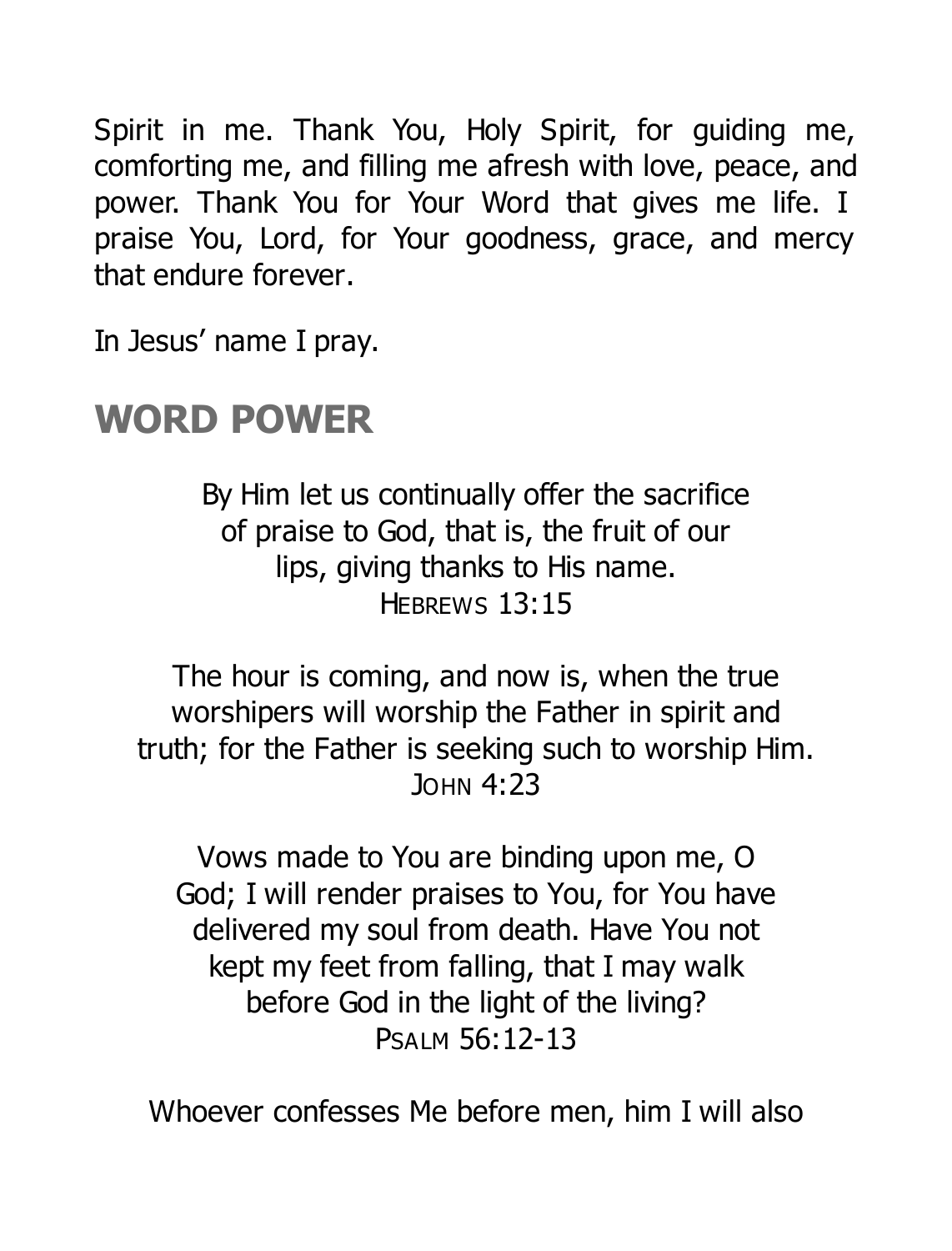confess before My Father who is in heaven. MATTHEW 10.32

You are a chosen generation, a royal priesthood, a holy nation, His own special people, that you may proclaim the praises of Him who called you out of darkness into His marvelous light. 1 PETER 2:9

Because he has set his love upon Me, therefore I will deliver him; I will set him on high, because he has known My name. **PSALM 91:14** 

They will call on My name, and I will answer them. I will say, 'This is My people'; and each one will say, 'The LORD is my God.' ZECHARIAH 13:9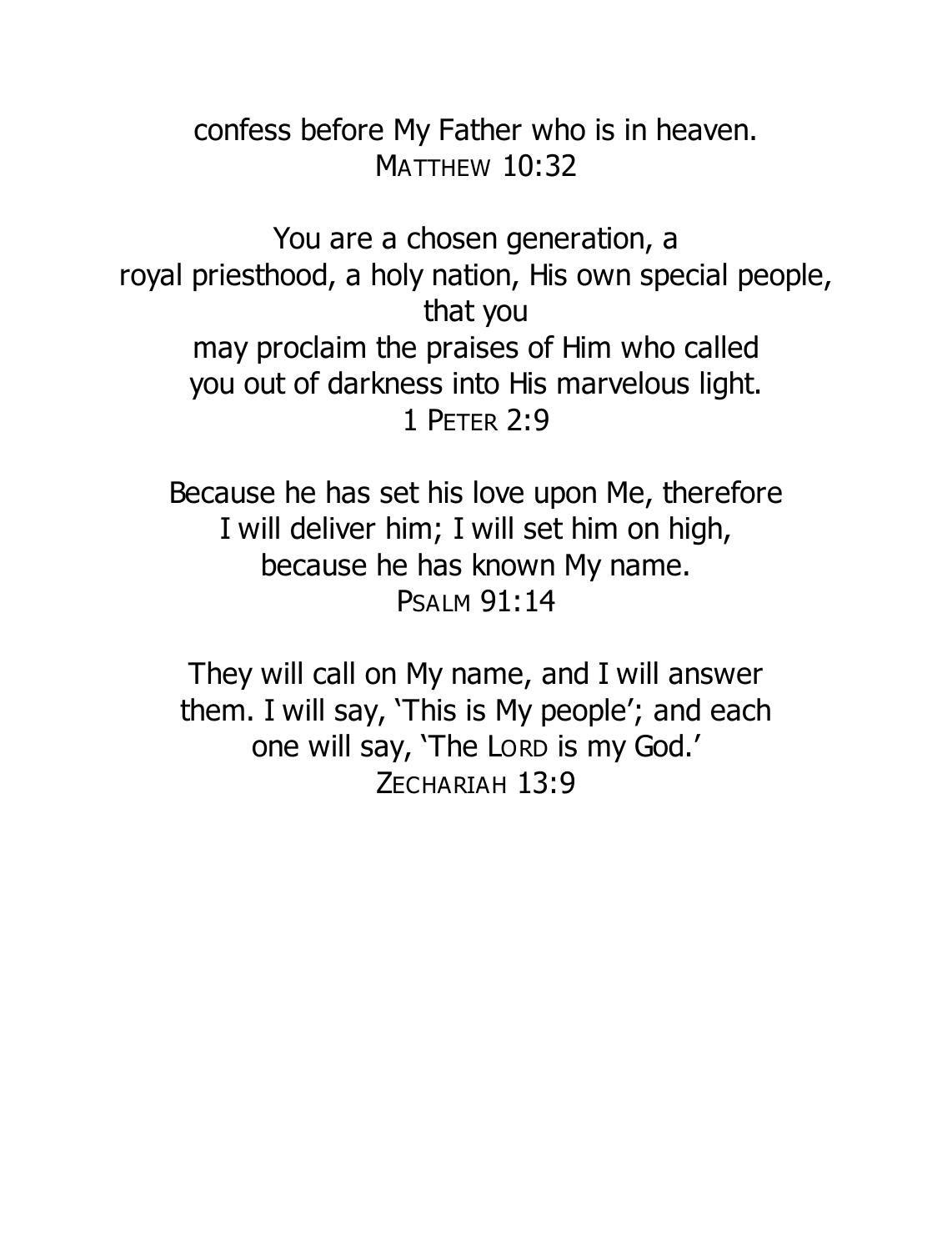### <span id="page-27-0"></span>**[Prayer](#page-5-2) Focus 2**

# **DECLARE GOD TO BE LORD OVER YOUR LIFE**

**T**he moment we receive Jesus as our Savior, we begin <sup>a</sup> new life. From that time on, Jesus fully intends to be Lord over every area of our life. However, we sometimes withhold parts of ourself from Him. We make Jesus Lord over our life initially, but then we deny Him lordship in certain areas for one reason or another—often without even realizing it. We let Him be Lord over our Sundays, but not our Saturday nights. We invite Him to be Lord over our work, but not our finances. We want Him to be Lord over our relationships, but not our personal habits. The best way to make certain that Jesus is Lord over every area of our life is to invite Him to be. And then declare Him to be—frequently and specifically.

We must combat our tendency to want to control things in our life by confessing daily that Jesus is Lord. The Bible says of Jesus, "God also has highly exalted Him and given Him the name which is above every name. That at the name of Jesus every knee should bow, of those in heaven, and of those on earth, and of those under the earth, and that every tongue should confess that Jesus Christ is Lord,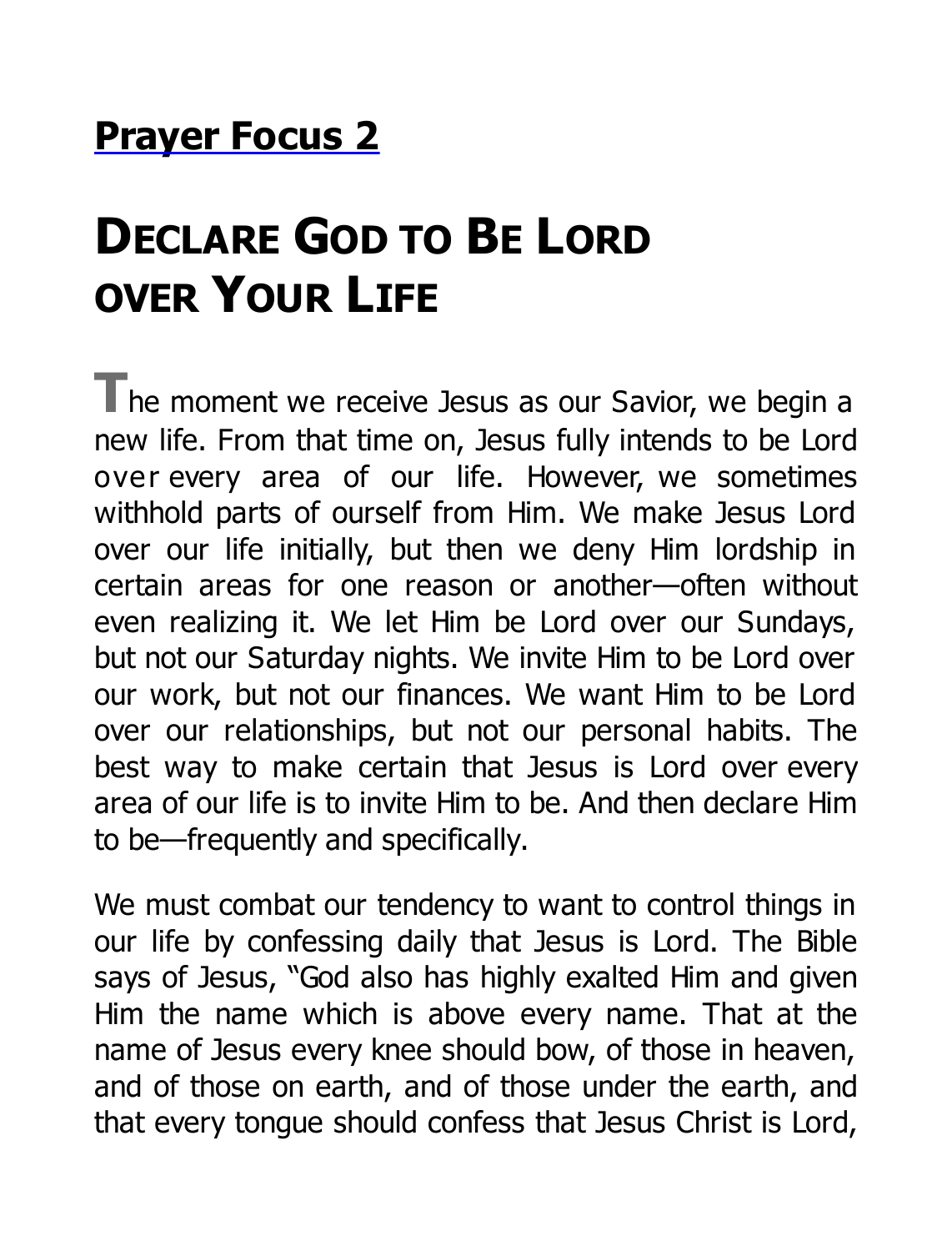to the glory of God the Father" (Philippians 2:9-11). Confessing that Jesus is Lord is a deliberate act of faith, and it helps to remember that only He is Lord over every area of our life, and not anyone or anything else. The name of Jesus should cause every area of our heart to bow to Him as Lord.

We use our free will to determine which way we will go —our way or God's way. Declaring Him to be Lord over our life is submitting our will to God's. It's saying, "Not my will, but Yours be done, Lord." When we proclaim that before the Lord, our way will begin to line up with God's way.

Say, "Jesus, be Lord over every area of my life," and then name those areas specifically where you feel you struggle with complete surrender to Him. If you are not sure about what those areas are, ask Him. Say, "Lord, is there any part of my heart or life that I have not fully surrendered to You?" If there is, He will show you. But He will not push His way in; He wants to be invited. God wants to share Himself with you, but you must be open to sharing every part of your being with Him.

### **The Areas of My Life Where I Especially Need Jesus to Be Lord**

"Jesus, I pray that You will be Lord over my…"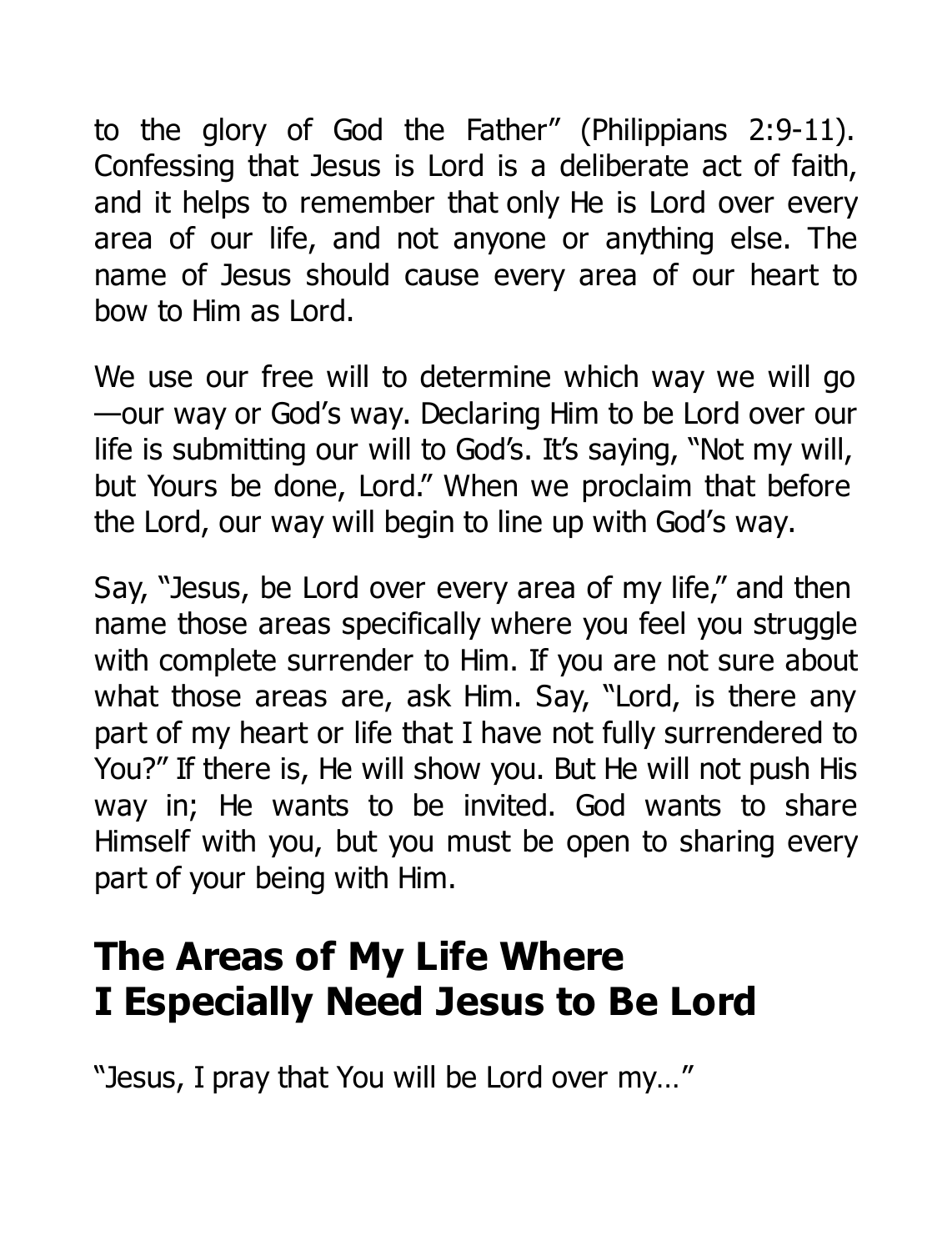| thoughts        | recreation    |
|-----------------|---------------|
| emotions        | body          |
| finances        | health        |
| day             | health habits |
| marriage        | fears         |
| relationships   | time          |
| work            | children      |
| future          | plans         |
| personal habits | giving        |
| attitude        | spending      |
| dreams          | decisions     |
| career          | words         |
| mind            | ministry      |
| Other:          |               |
|                 |               |
|                 |               |
|                 |               |

Acknowledging Jesus as Lord over your life takes only a few moments each day, but the effects of doing so are enormous and far reaching. When you proclaim Jesus to be Lord over your finances, He will bless them. When you declare Jesus to be Lord over your personal habits, He will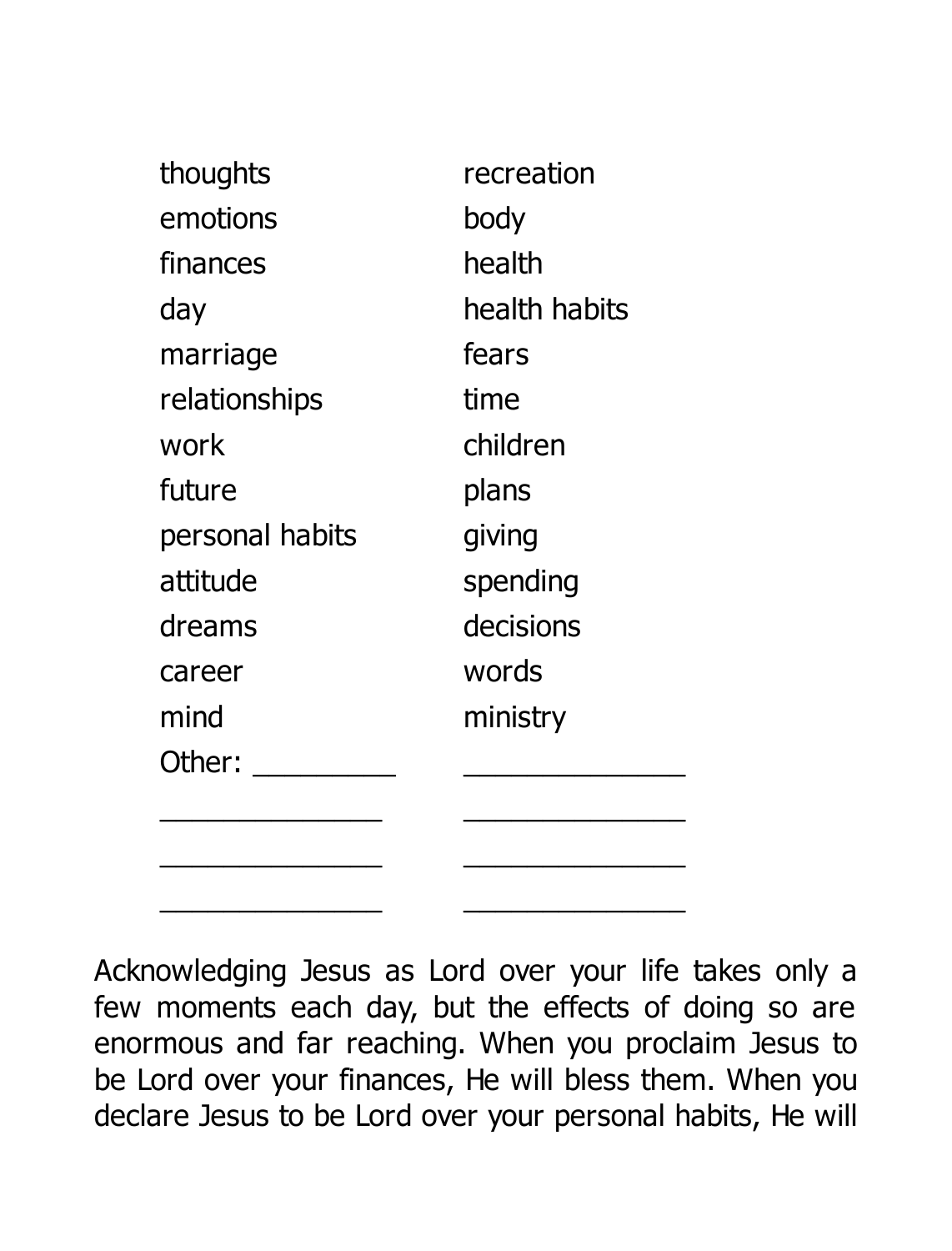help you to better resist bad, unhealthy, destructive, or less-than-beneficial habits. When you invite Him to be Lord over your relationships, you will find good ones growing stronger and bad influences eventually disappearing. All this is simply the effect of having more of Jesus in your life —and who doesn't need that?

Every day declare Jesus to be Lord over every area of your life. Instruct your heart to not bow before anyone or anything else but the Lord of your life.

## **PRAYER POWER**

Jesus, I invite You to be Lord over every area of my life today. I especially pray that You will be Lord over

\_\_\_\_\_\_\_\_\_\_\_\_\_\_\_\_\_\_\_\_\_\_\_\_\_\_\_\_\_\_\_\_\_\_\_\_\_\_\_\_\_\_\_\_\_\_\_\_\_\_\_\_\_\_\_\_\_ \_\_\_\_\_\_\_\_\_\_\_\_\_\_\_\_\_\_\_\_\_\_\_\_\_\_\_\_\_\_\_\_\_\_\_\_\_\_\_\_\_\_\_\_\_\_\_\_\_\_\_\_\_\_\_\_\_ \_\_\_\_\_\_\_\_\_\_\_\_\_\_\_\_\_\_\_\_\_\_\_\_\_\_\_\_\_\_\_\_\_\_\_\_\_\_\_\_\_\_\_\_\_\_\_\_\_\_\_\_\_\_\_\_\_ \_\_\_\_\_\_\_\_\_\_\_\_\_\_\_\_\_\_\_\_\_\_\_\_\_\_\_\_\_\_\_\_\_\_\_\_\_\_\_\_\_\_\_\_\_\_\_\_\_\_\_\_\_\_\_\_\_

I submit those areas of my life to You and ask You to reign in them in every way. I want You to be in control and not me. Just as Your disciples recognized that You are Lord, so do I acknowledge that You are Lord over all (John 13:13). Help me to love You as my Lord and Savior with all my heart, with all my soul, and with all my mind, just as You commanded in Your Word (Matthew 22:37). Help me to trust in You, Lord, with everything that is in me, and not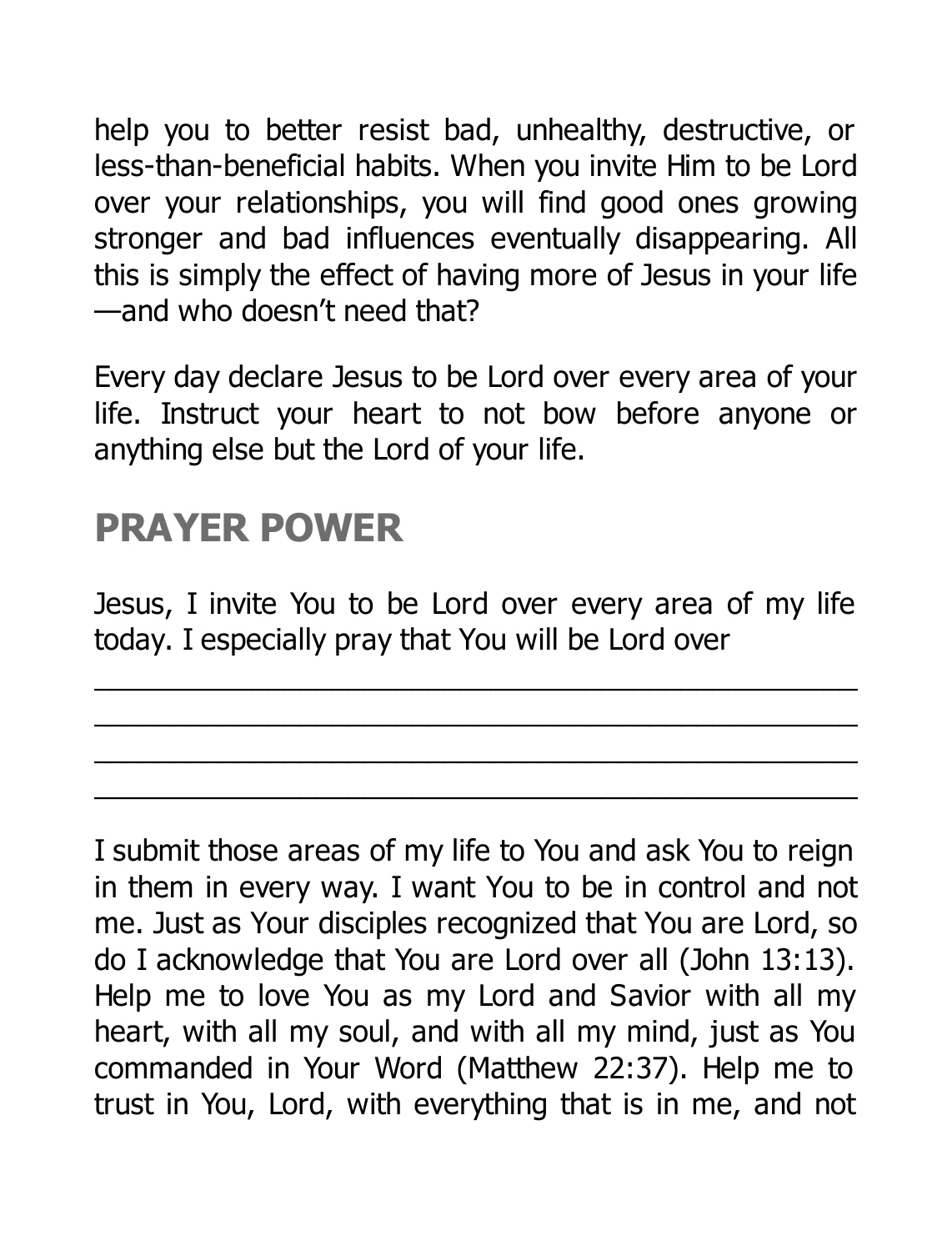try to figure out life on my own (Proverbs 3:5).

Jesus, You once questioned why people called You Lord and yet didn't do what You asked them to do (Luke 6:46). Help me to always show evidence of Your lordship in my life by living in obedience to Your ways and laws.

Be Lord over my mind, thoughts, attitude, and emotions. Be Lord over my work, finances, giving, and spending. Be Lord over the way I use my time. Be Lord over all my relationships, my marriage, and my children. Be Lord over my plans, decisions, career, and ministry. Be Lord over my health, habits, and the words I speak. Be Lord over my dreams, fears, and future. I proclaim You Lord over all of my life.

In Jesus' name I pray.

### **WORD POWER**

If we live, we live to the Lord; and if we die, we die to the Lord. Therefore, whether we live or die, we are the Lord's. ROMANS 14.8

I make known to you that no one speaking by the Spirit of God calls Jesus accursed, and no one can say that Jesus is Lord except by the Holy Spirit.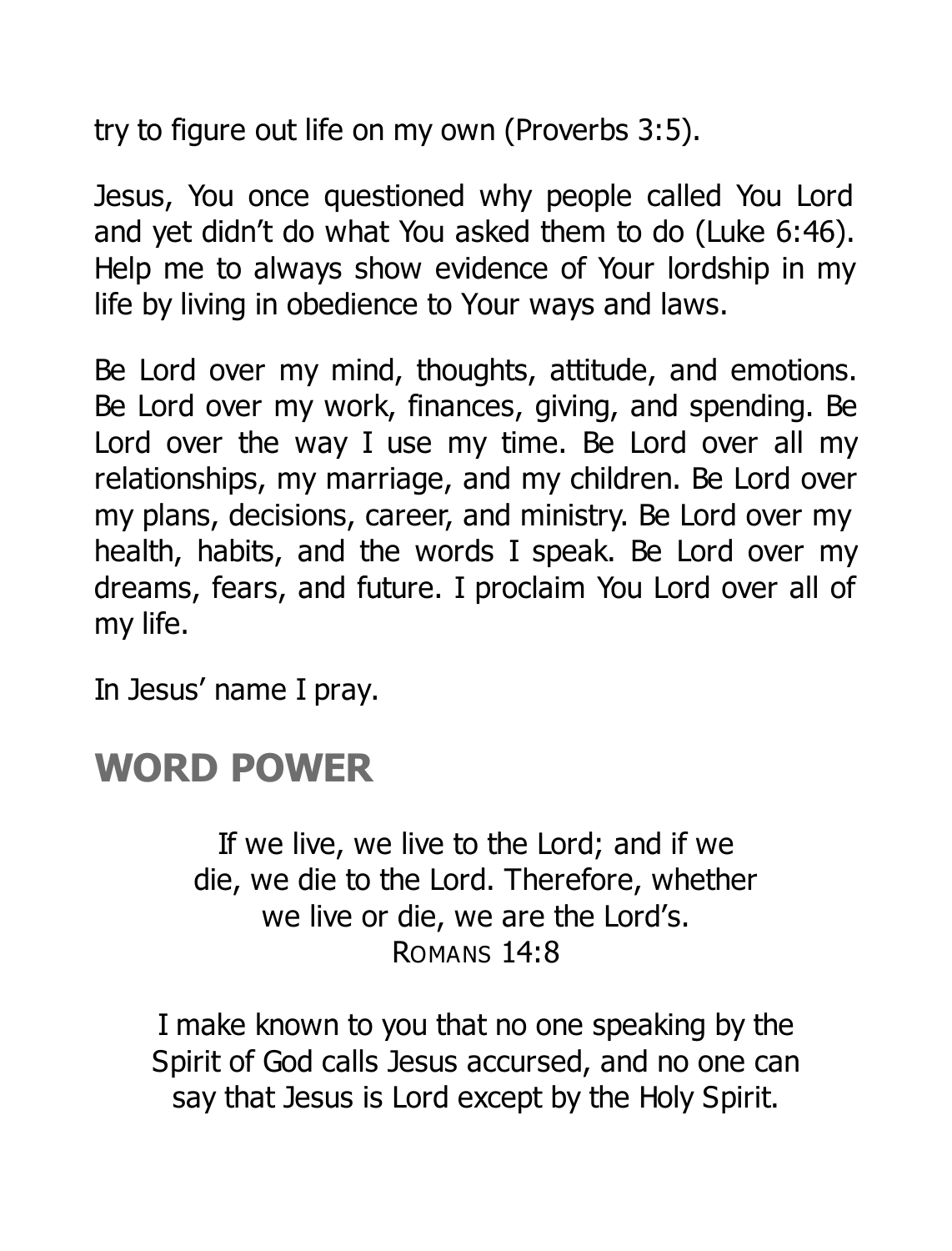#### 1 CORINTHIANS 12:3

You call me Teacher and Lord, and you say well, for so I am.  $J$  $O$  $H$  $N$  13 $\cdot$ 13

Jesus said to him, " 'You shall love the LORD your God with all your heart, with all your soul, and with all your mind.' " **MATTHEW 22:37** 

The LORD is near to all who call upon Him, to all who call upon Him in truth. PSALM 145:18

There is born to you this day in the city of David a Savior, who is Christ the Lord.  $L<sub>LWE</sub>$  2:11

Why do you call Me "Lord, Lord," and do not do the things which I say? LUKE 6:46

The word which God sent to the children of Israel, preaching peace through Jesus Christ—He is Lord of all. ACTS 10:36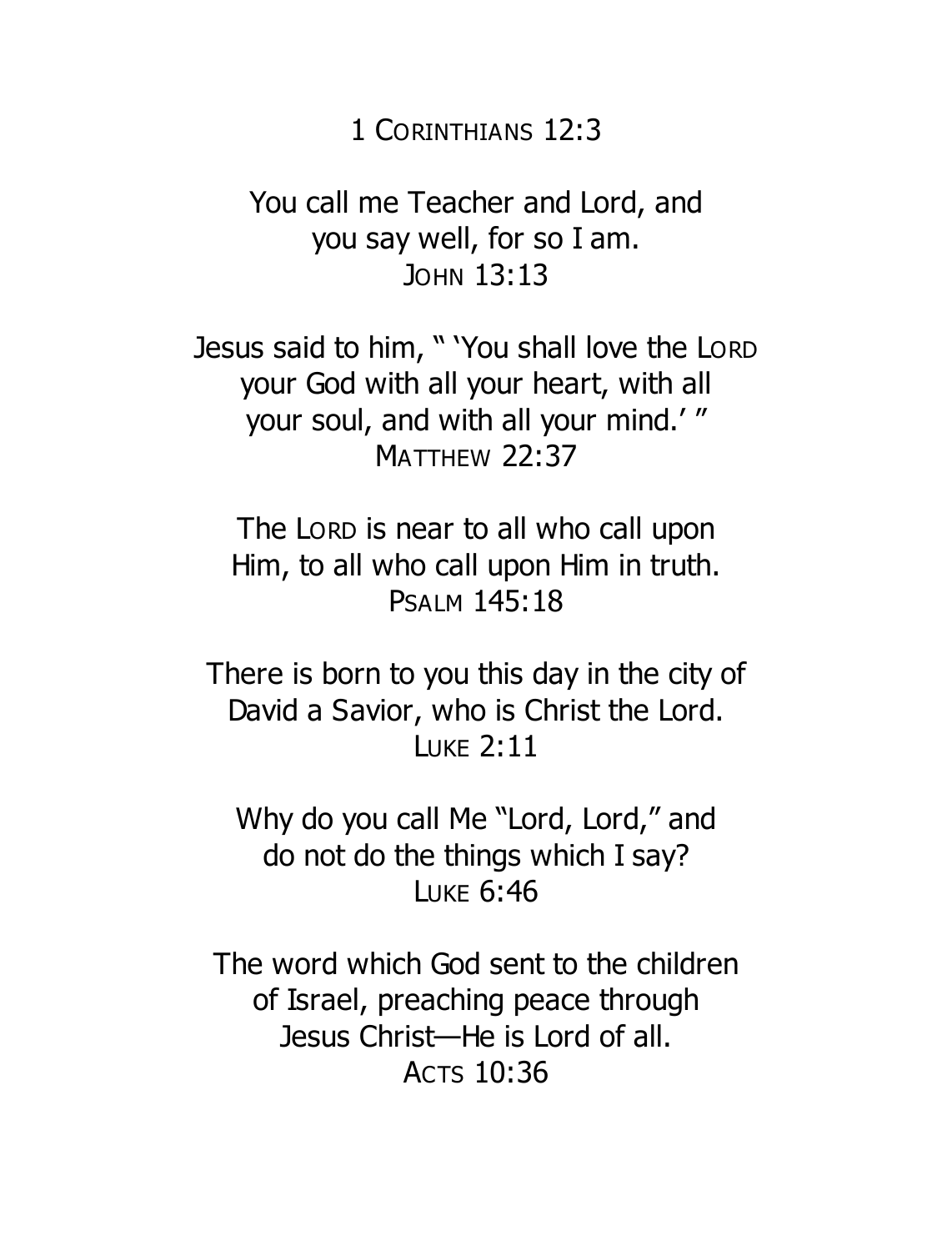### <span id="page-33-0"></span>**[Prayer](#page-5-3) Focus 3**

# **INVITE GOD TO BE IN CHARGE OF YOUR DAY**

**H**ave you ever had <sup>a</sup> day that you were expecting to go <sup>a</sup> certain way, and then it ended up going in a completely different direction? It didn't turn out the way you expected? You are probably saying to yourself, Who hasn't? We've all had days like that; they are part of life. And this can be a good thing or a bad thing. But when we have days like this nearly every day, that's a bad thing. We don't need to have our days getting out of control all the time. I have found that when you ask God to be in charge of your day, things go better. Then, even if things don't go as you planned and the unexpected happens, you will still have greater peace. You will feel that although it was unexpected to you, it wasn't a surprise to God.

Every day you face many things, but you can invite God to reign in each one of them. Ask Him to order your steps, clear your path, cover your back, and be in charge of your day. It is especially effective when you do this early on in the day, because you will have greater confidence in knowing that He is in charge of every aspect of it. Jesus taught us to ask for what we need in our day. He said to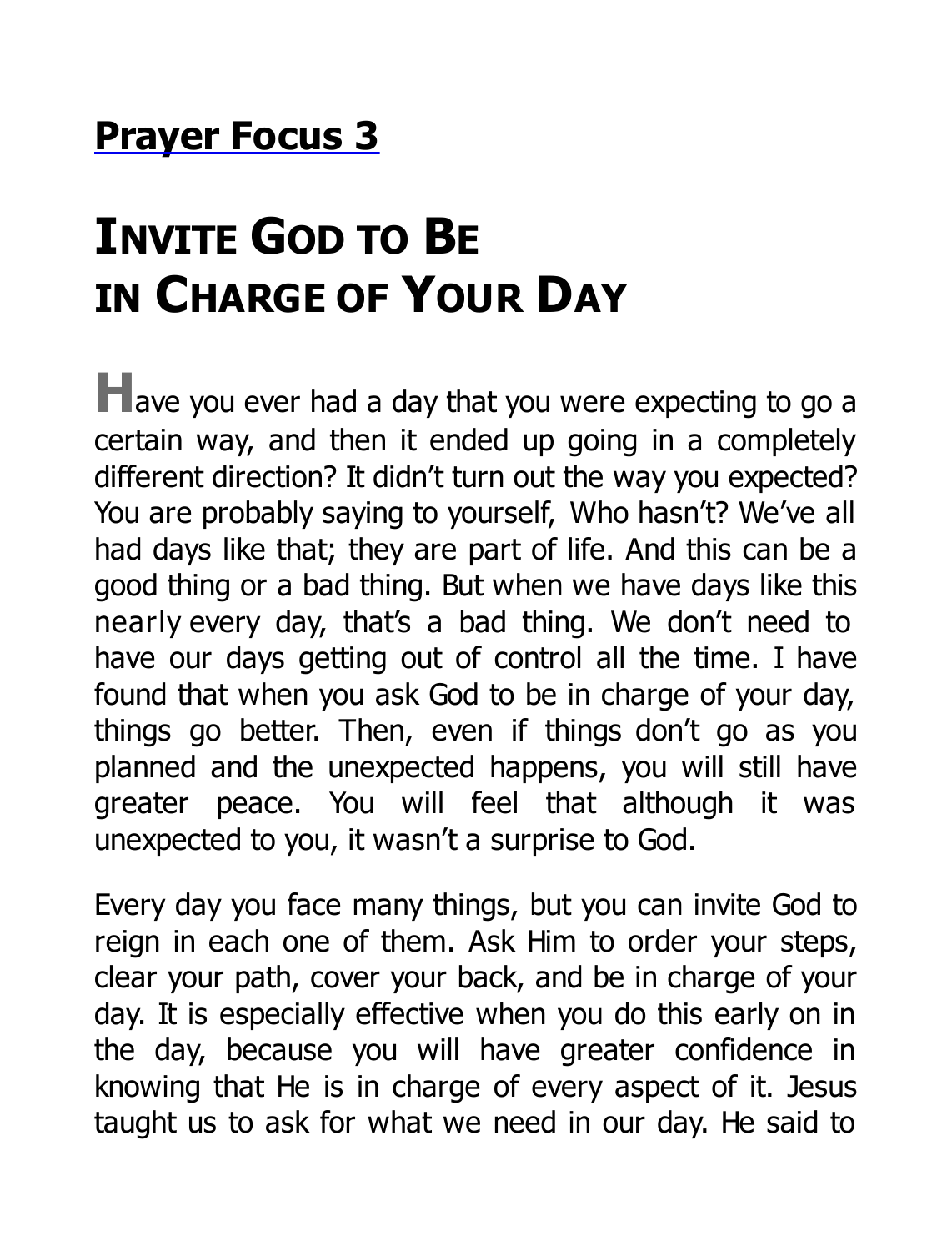pray, "Give us this day our daily bread" (Matthew 6:11). This is not a "somewhere-in-the-future" kind of prayer. This is a prayer for our immediate needs.

Even if you do not pray this prayer until the late afternoon, you still have what's left of your day—and night—to submit to Him. But if you are praying this prayer at night, submit the day you just had to Him. Ask Him to be in charge of all that happened and to work redemption where it is needed. Then pray about the next day and all that will be in it.

Whatever you have ahead of you today that concerns you, no matter how little of the day is left, tell God about it. Describe to Him all of the ways you want Him to bless your day and ask Him for guidance and assistance through it. Don't leave out anything. If it is important enough to concern you in any way, then it is important enough to bring before the Lord, for He cares about all that you care about.

Below is a list of common concerns—some of which you may have today—that you will want to bring before the Lord. Note any you want to remember and add any others you may have in the blank spaces below them.

### **The Ways in Which I Need the Lord to Guide Me Today**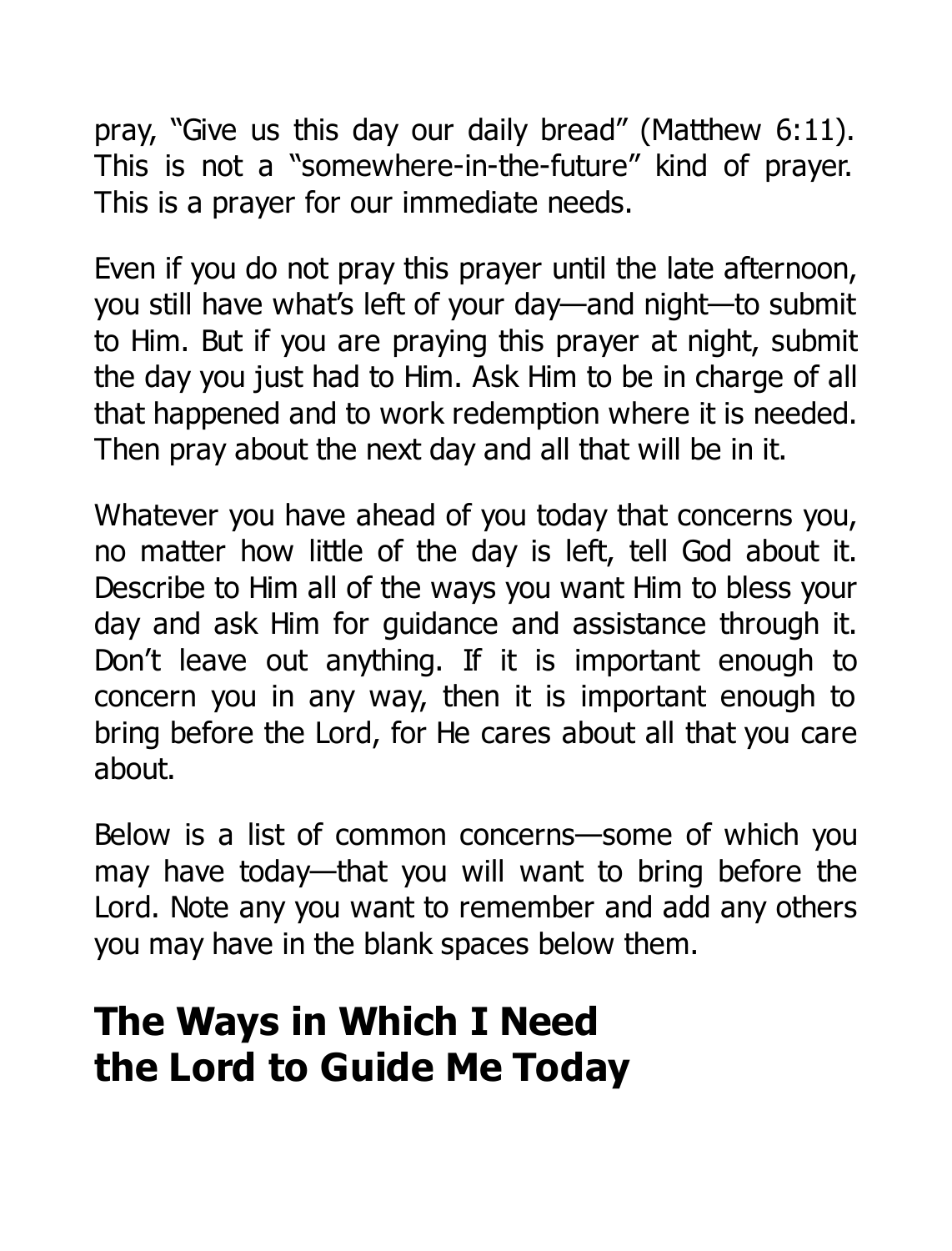"Lord, today I pray that You will bless my day and be in charge of the…"

errands I have to do bills I need to pay work I must accomplish conversations I need to have decisions I must make projects I must start or finish concerns I have people I need to see things I want to accomplish ways I need help situations I do not want to happen events I hope will happen ways I need guidance people I must interact with e-mail I must send letter I must write phone call I must make traveling I must do studying I need to complete meeting I will attend skills I need to learn decisions I have to make understanding I must have relationships I want to preserve purchase I should make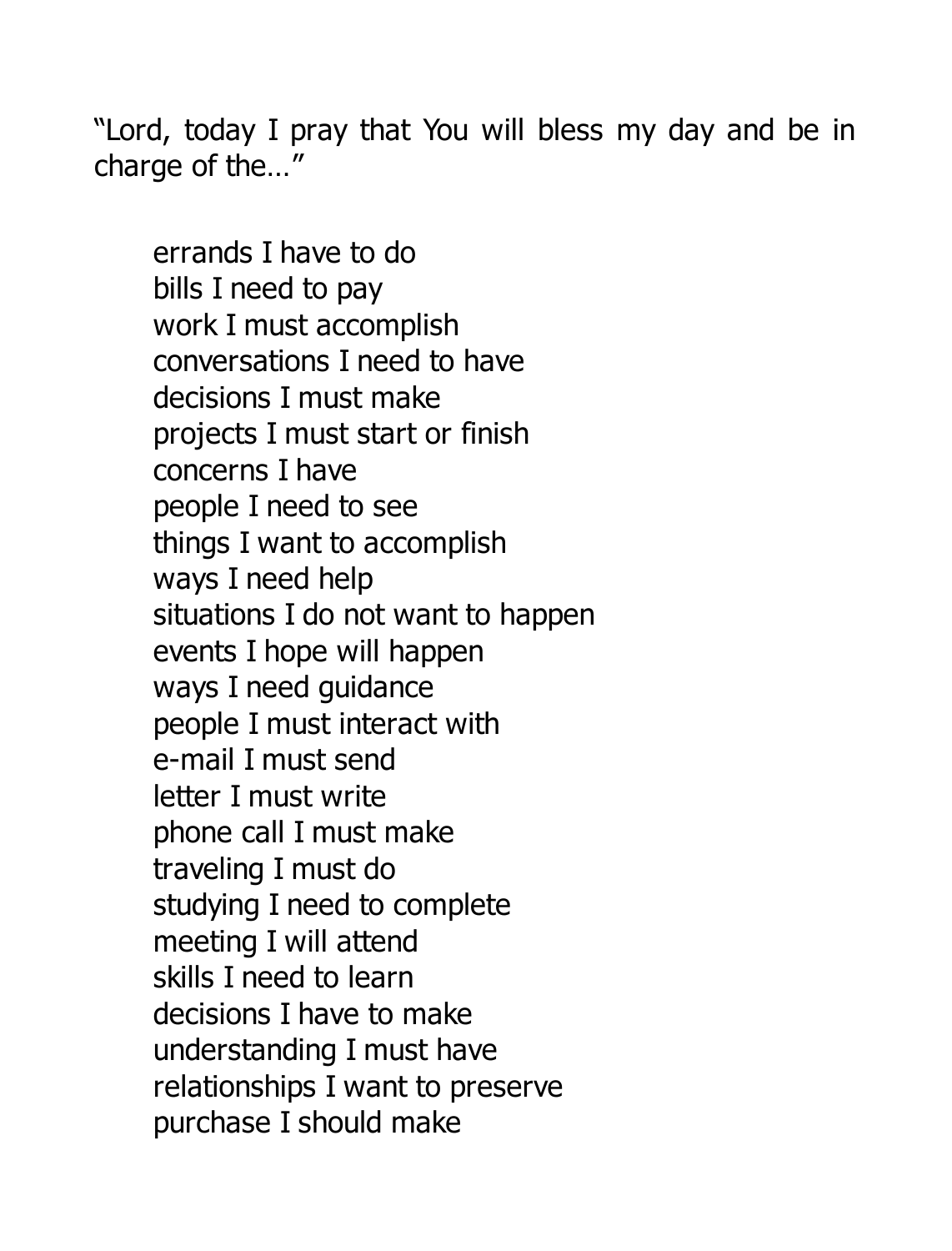When you pray about your day, don't leave anything to chance. Tell God about specific ways you would like Him to guide you. Say, "Lord, I lift up to You the appointment with my doctor, the meeting with my boss, the phone call with my neighbor, and the thing I must purchase." When you ask God to be in charge of all that, then no matter what happens you know God is in it. Even as you are praying about your day, God will bring to mind things you need to remember that you might not otherwise have thought of if you had not been praying. I have found that when I submit my day to God early in the morning, it is far less likely to get out of control later on.

\_\_\_\_\_\_\_\_\_\_\_\_\_\_\_\_\_\_\_\_\_\_\_\_\_\_\_\_\_\_\_\_\_\_\_\_\_\_\_\_\_\_\_\_\_\_\_\_\_\_\_\_\_  $\overline{\phantom{a}}$  , and the contract of the contract of the contract of the contract of the contract of the contract of the contract of the contract of the contract of the contract of the contract of the contract of the contrac \_\_\_\_\_\_\_\_\_\_\_\_\_\_\_\_\_\_\_\_\_\_\_\_\_\_\_\_\_\_\_\_\_\_\_\_\_\_\_\_\_\_\_\_\_\_\_\_\_\_\_\_\_

One of the things you can ask God to help you with each day is being able to speak only words that are pleasing to Him (Psalm 19:14). Unfortunately, it is too easy to speak the wrong words at the wrong time and in an instant do damage to yourself or hurt someone else. This can happen without any intention of doing so. Ask God to help you speak words that bring life to everyone who hears them. Ask Him to fill your heart with His Word and His love. "The preparations of the heart belong to man, but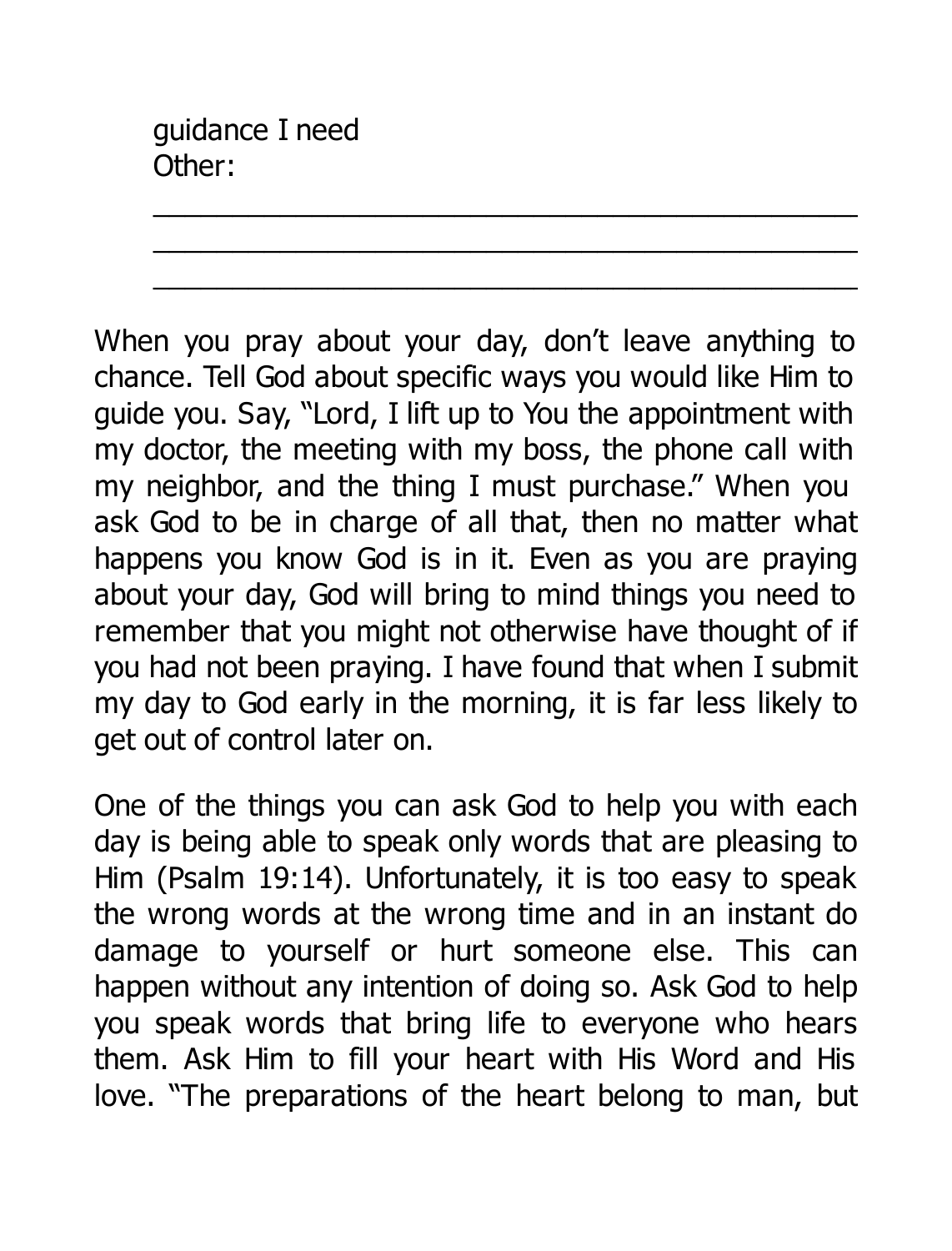the answer of the tongue is from the LORD" (Proverbs 16:1).

When we prepare our hearts in prayer and in God's Word early in the day, He can guide us in all we say. Jesus said, "Brood of vipers! How can you, being evil, speak good things? For out of the abundance of the heart the mouth speaks" (Matthew 12:34). Ask the Holy Spirit to fill your heart afresh each day with more of Him and His nature so that what comes out of your mouth blesses others and glorifies God.

Invite God to be in charge of your day and ask Him to bring order and success in all that you do. When you do that, you will have a day filled with greater peace and a sense of accomplishment.

### **PRAYER POWER**

Lord, I commit my day to You and ask You to be in charge of it from beginning to end. Enable me to do all I need to do successfully and well. Help me to do it carefully and not carelessly. Help me to do it all diligently and not lazily. Help me to do everything skillfully and not shabbily. I know I cannot do all I need to do in my day without Your help.

I don't want to ever take for granted that, just because I have done some of these things before, they are always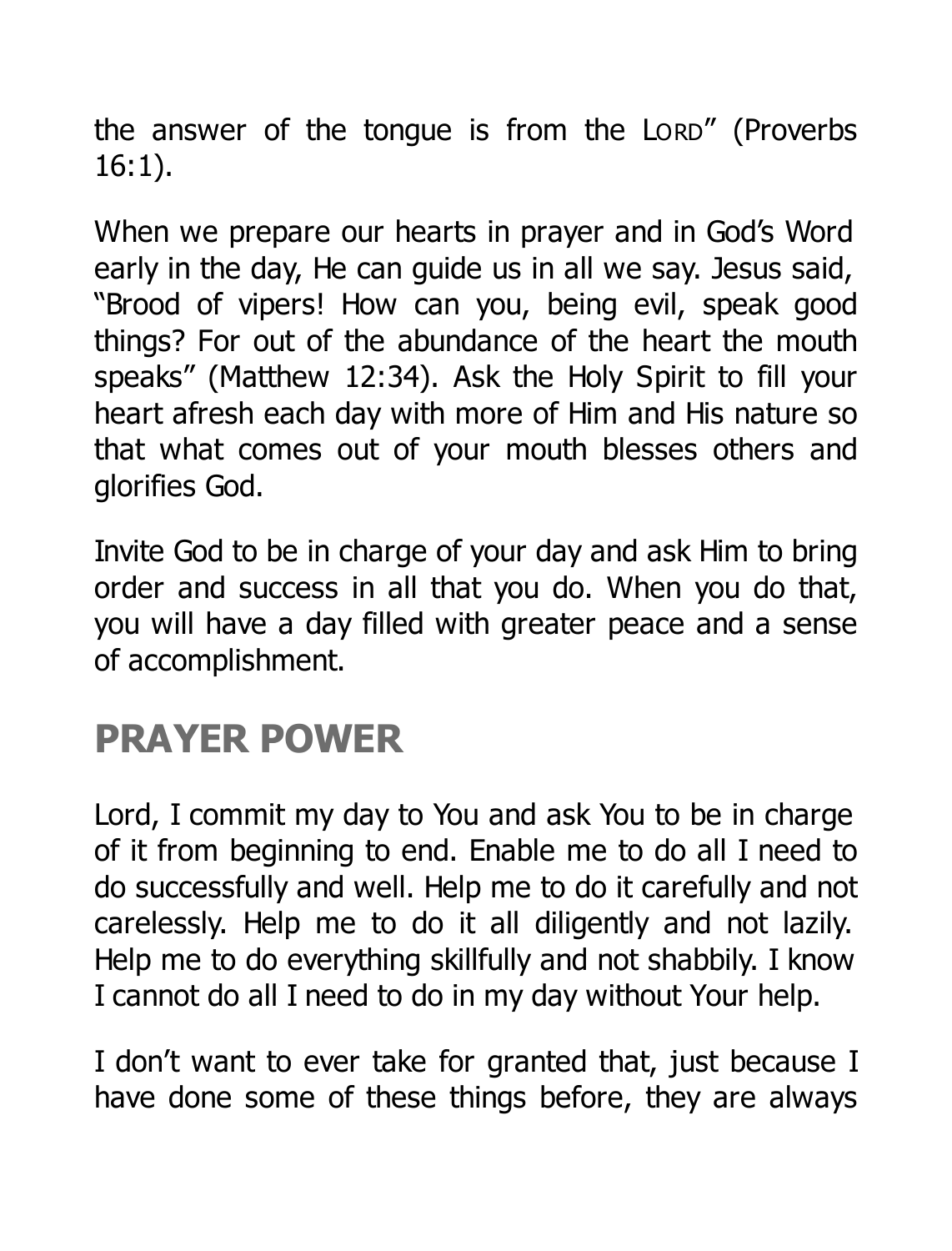going to turn out right each time. I know that sometimes even the simplest things can become a problem or a challenge, so I don't want to assume that everything will automatically go smoothly. That's why I submit my entire day to You and ask You to be in charge of all I am doing.

\_\_\_\_\_\_\_\_\_\_\_\_\_\_\_\_\_\_\_\_\_\_\_\_\_\_\_\_\_\_\_\_\_\_\_\_\_\_\_\_\_\_\_\_\_\_\_\_\_\_\_\_\_\_\_\_\_

\_\_\_\_\_\_\_\_\_\_\_\_\_\_\_\_\_\_\_\_\_\_\_\_\_\_\_\_\_\_\_\_\_\_\_\_\_\_\_\_\_\_\_\_\_\_\_\_\_\_\_\_\_\_\_\_\_

\_\_\_\_\_\_\_\_\_\_\_\_\_\_\_\_\_\_\_\_\_\_\_\_\_\_\_\_\_\_\_\_\_\_\_\_\_\_\_\_\_\_\_\_\_\_\_\_\_\_\_\_\_\_\_\_\_

\_\_\_\_\_\_\_\_\_\_\_\_\_\_\_\_\_\_\_\_\_\_\_\_\_\_\_\_\_\_\_\_\_\_\_\_\_\_\_\_\_\_\_\_\_\_\_\_\_\_\_\_\_\_\_\_\_

\_\_\_\_\_\_\_\_\_\_\_\_\_\_\_\_\_\_\_\_\_\_\_\_\_\_\_\_\_\_\_\_\_\_\_\_\_\_\_\_\_\_\_\_\_\_\_\_\_\_\_\_\_\_\_\_\_

\_\_\_\_\_\_\_\_\_\_\_\_\_\_\_\_\_\_\_\_\_\_\_\_\_\_\_\_\_\_\_\_\_\_\_\_\_\_\_\_\_\_\_\_\_\_\_\_\_\_\_\_\_\_\_\_\_

\_\_\_\_\_\_\_\_\_\_\_\_\_\_\_\_\_\_\_\_\_\_\_\_\_\_\_\_\_\_\_\_\_\_\_\_\_\_\_\_\_\_\_\_\_\_\_\_\_\_\_\_\_\_\_\_\_

Specifically, what I need the most help with today is

The ways I want You to guide me today are

What I am most concerned about today is

The things I want to accomplish today are

The people I need to see and talk to are

What I hope will happen today is

What I don't want to happen today is

Lord, I thank You that You are in charge of my day and all that happens. Be in charge of the surprises, the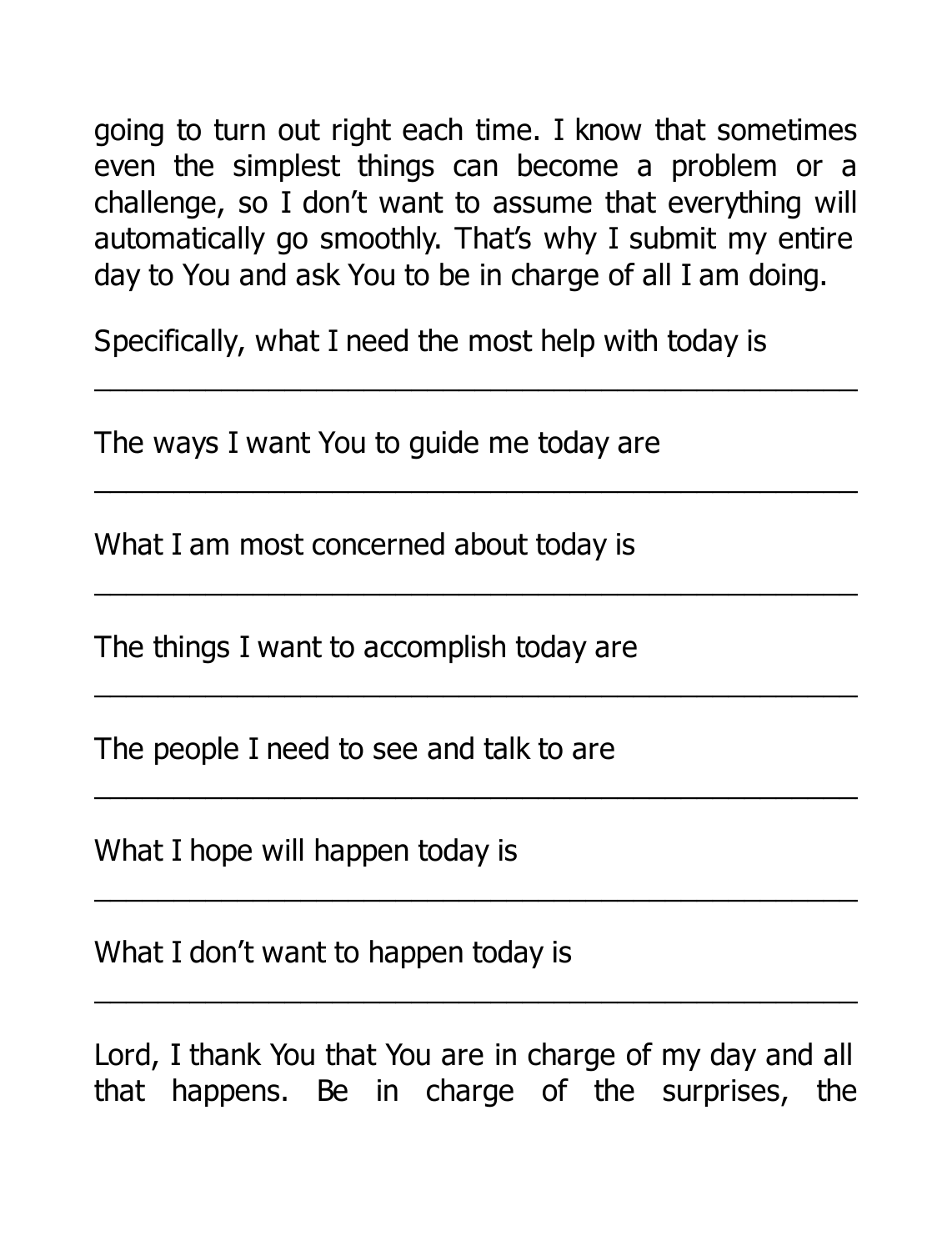unexpected, and the things that turn out differently than I planned. Enable me to hear Your voice speaking to my heart, telling me the way I should go and what I should do.

In Jesus' name I pray.

### **WORD POWER**

This is the day the LORD has made; we will rejoice and be glad in it. **PSALM 118.24** 

In all your ways acknowledge Him, and He shall direct your paths. Do not be wise in your own eyes; fear the LORD and depart from evil. PROVERBS 3.6-7

Each one's work will become clear; for the Day will declare it, because it will be revealed by fire; and the fire will test each one's work, of what sort it is. 1 CORINTHIANS 3:13

Do not boast about tomorrow, for you do not know what a day may bring forth. PROVERBS 27:1

He who would love life and see good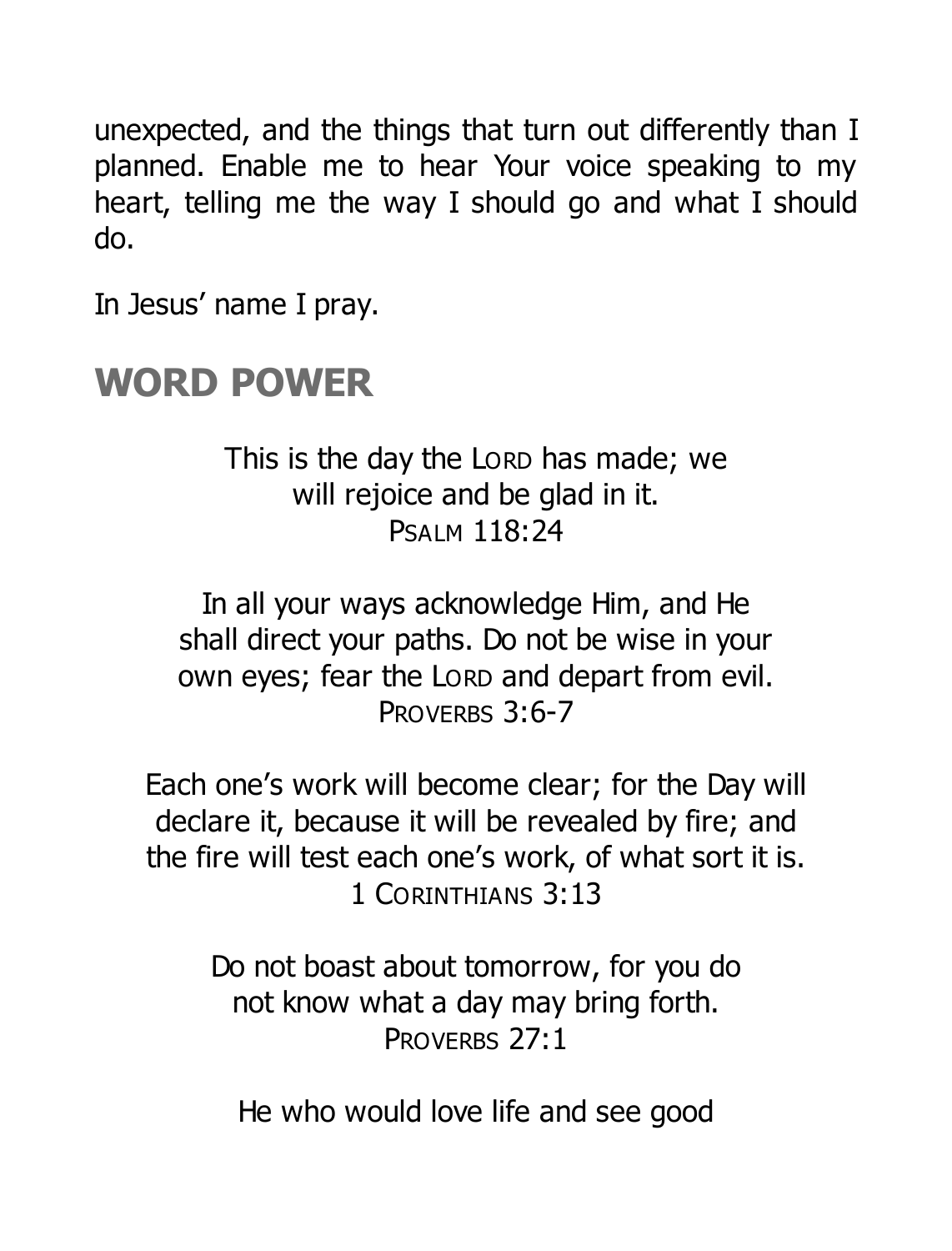days, let him refrain his tongue from evil, and his lips from speaking deceit.  $1$  PETER  $3:10$ 

For a day in Your courts is better than a thousand. I would rather be a doorkeeper in the house of my God than dwell in the tents of wickedness. **PSALM 84.10** 

Beloved, do not forget this one thing, that with the Lord one day is as a thousand years, and a thousand years as one day.  $2$  PETER  $3.8$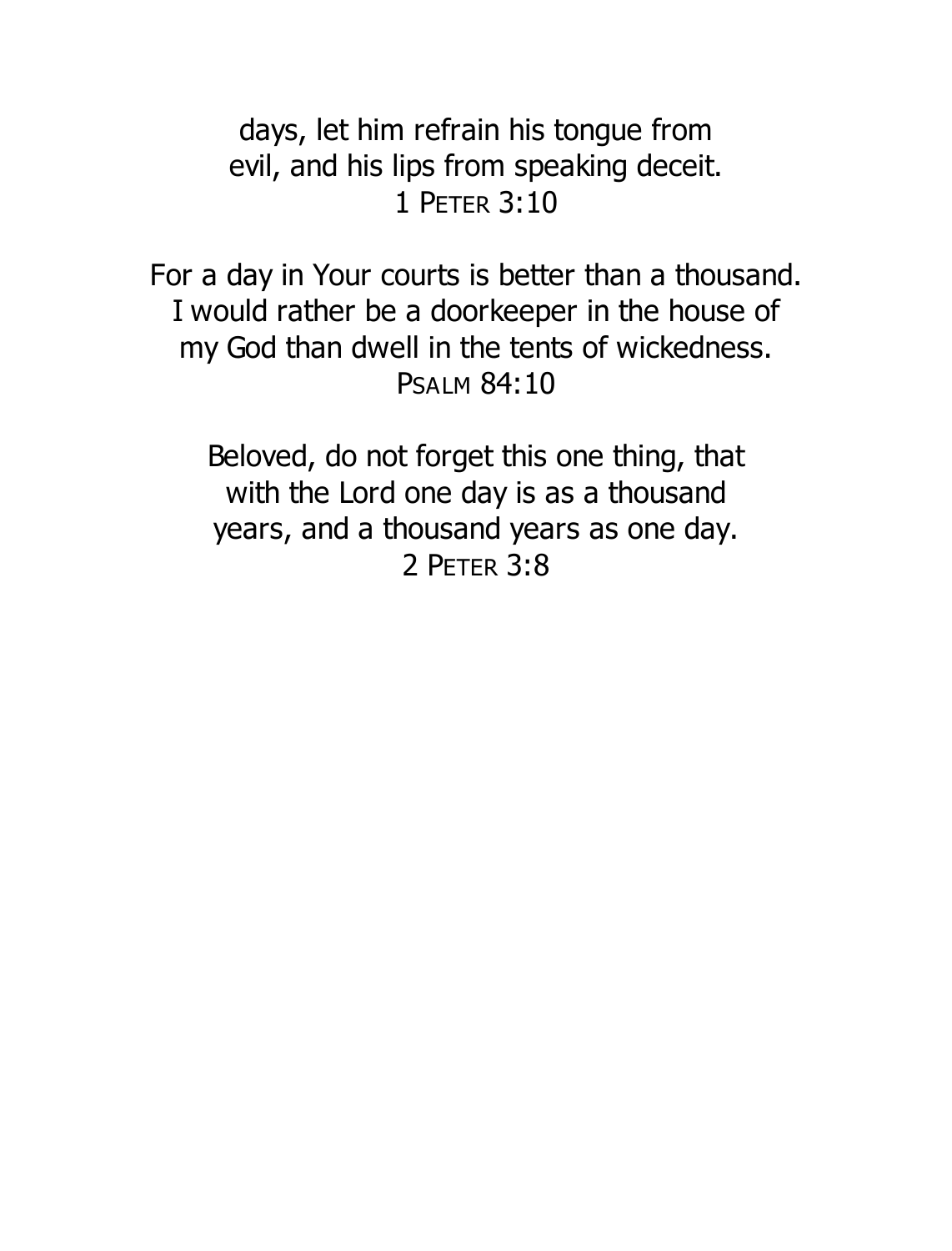## **[Prayer](#page-5-0) Focus 4**

# **SUBMIT YOUR BODY, HEART, AND MIND TO GOD**

**Y**our body—including your heart and mind—is the temple of the Holy Spirit. That's why God wants you to take good care of it. Because the Holy Spirit lives in you, caring for your body, mind, and emotions is something you do as much for Him as for yourself. While you don't have to be preoccupied with your body, you do have to take care of the temple God has given you. You can't feed it poorly, not give it enough proper exercise, fill it with poison, seldom give it enough rest, and then be critical of it when it doesn't look the way you want it to or do what you want it to do. You must be grateful for it and treat it well.

God says He wants you to present your body to Him as a living sacrifice. He desires that you be a good steward of the body He has given you. But you need His help in order to do that. Every day you make choices as to what you will do with your body—what you will eat, whether you will exercise, how you will rest, and if you will be obedient to His ways and laws regarding it. Ask God to guide you daily in the care of your health, and seek Him for healing when you need it.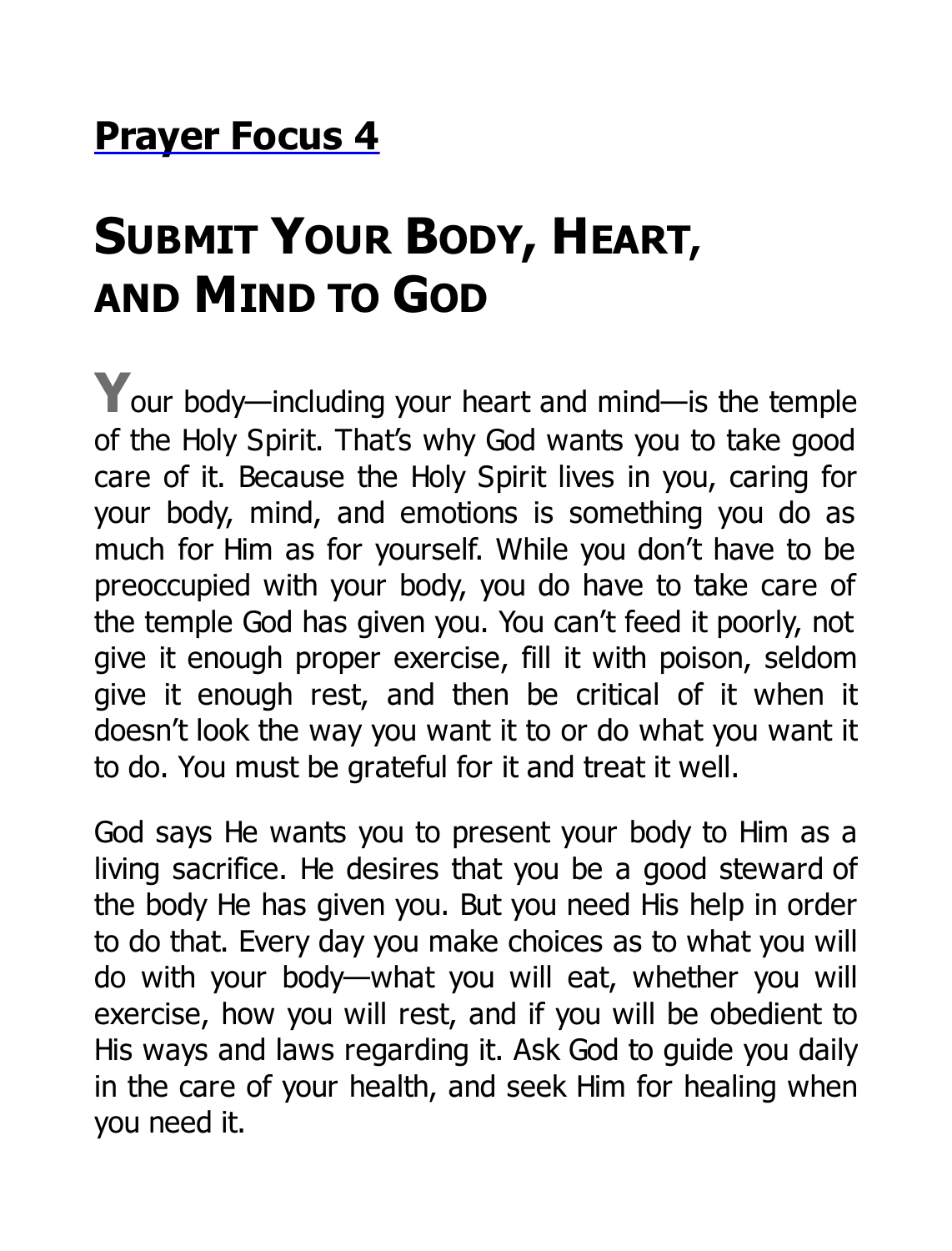Sometimes we violate God's ways with regard to our body care because we don't know the right things to do. That's why we must ask God to show us what to do and help us to do it. Most of the time, however, we just want to do what we want. We make Jesus Lord over our life, but not over our body or our health care habits. Many of the diseases, injuries, and infirmities we suffer happen because we have violated some of the natural laws of God. We need to ask God to help us live His way with regard to our health habits. When we do, He will guide us (Isaiah 30:21). Our health is too important not to pray about it every day. Below are a number of ways to pray. Choose a few of them each time you pray so that you will become a good steward of your body.

# **Twenty Ways to Pray About Taking Care of My Body**

"Lord, bless my body and help me to…"

eat right and be attracted to health-giving food get some form of good exercise several times a week experience sound, rejuvenating sleep control my stress level rid myself of all toxins get proper checkups not ignore warning signs in my body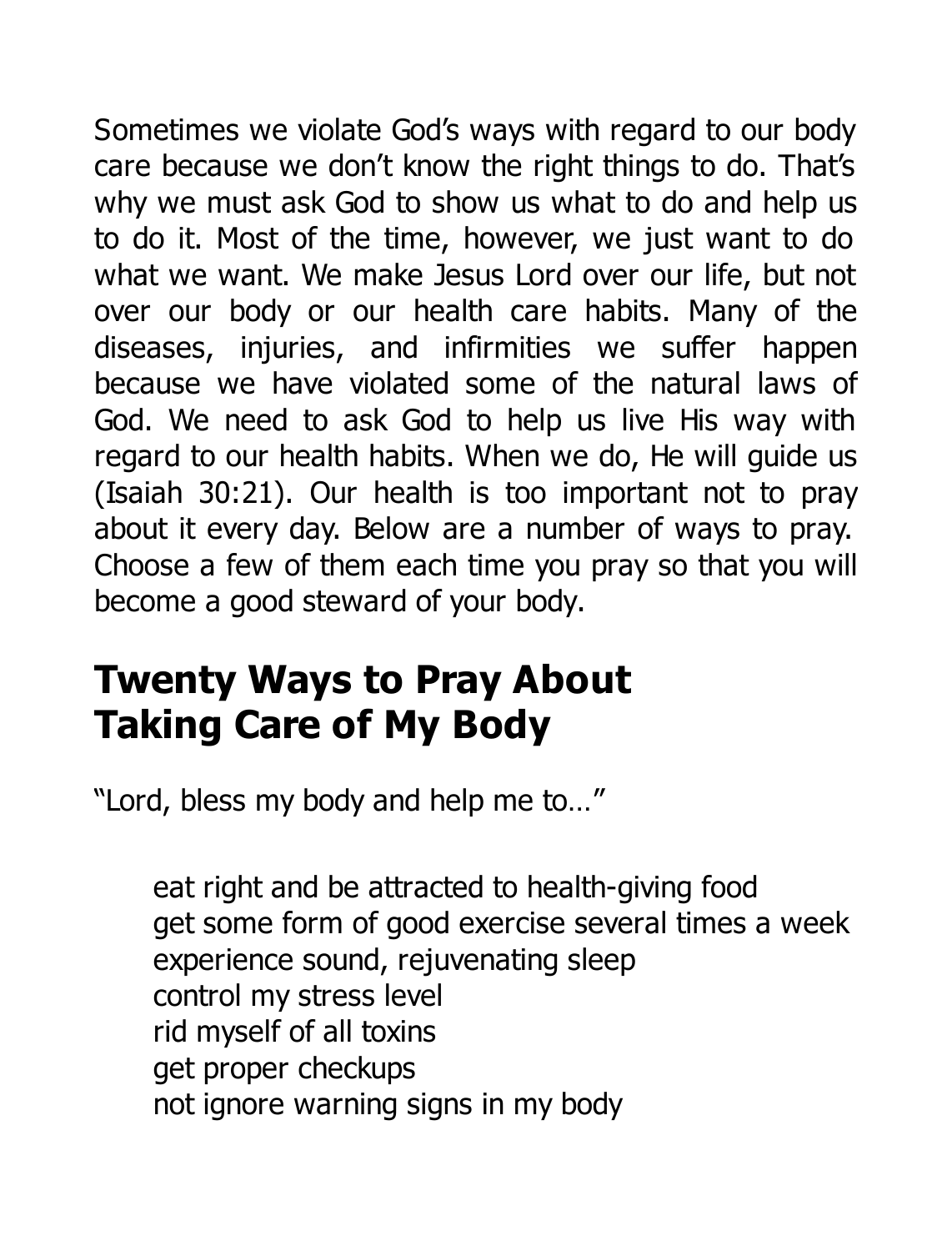take proper supplements as I need them avoid doing things that will make me sick take precautions to avoid illness or disease not overindulge when I eat avoid foods I know are not good for me find peace by spending time in prayer and Your Word simplify my life in every way I can find peace in simplicity eat more fruits and vegetables avoid eating too much sugar avoid eating too much of anything avoid ingesting harmful chemicals eat more natural foods than highly processed foods

When you are mentally and emotionally healthy, you will have peace about who you are and where you are headed in your future. Even if you don't know exactly who you are or where you are going, you can still have peace in your mind and emotions about all of that when you know God is in charge. The way to be sure He is in charge of your mind and emotions—your thoughts and feelings—is to ask Him to be.

## **Twenty Ways to Pray About My Mind and Emotions**

"Lord, I pray that You would enable me to…"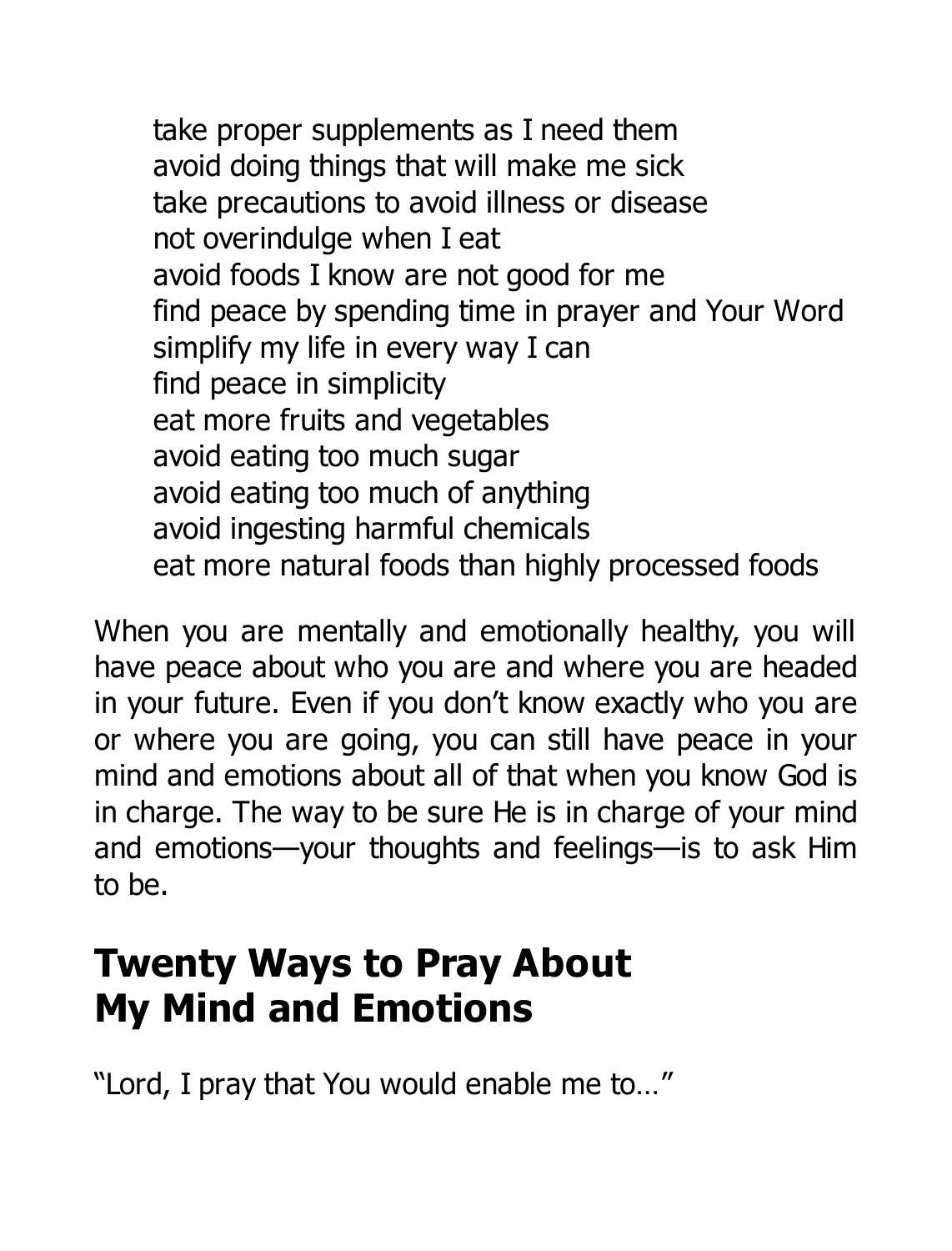have a clear mind have a sound mind think positive thoughts not allow negativity to rule my attitude dwell on the truth identify lies have peace in my mind and heart better handle stress have the ability to learn easily have a good memory not have worry or fear refuse to entertain guilt be rid of all unforgiveness have a heart filled with love resist entertaining bad or upsetting thoughts be free of all anxiety live without depression be rid of all loneliness be free of perfectionism experience great joy

Too often we berate ourselves because we do the wrong things with regard to caring for our body, mind, and emotions. We let the guilt we feel—when we do what we know is not right—overcome us and affect our relationship with God. We don't pray as much because we don't feel we deserve to come before God. But God wants us to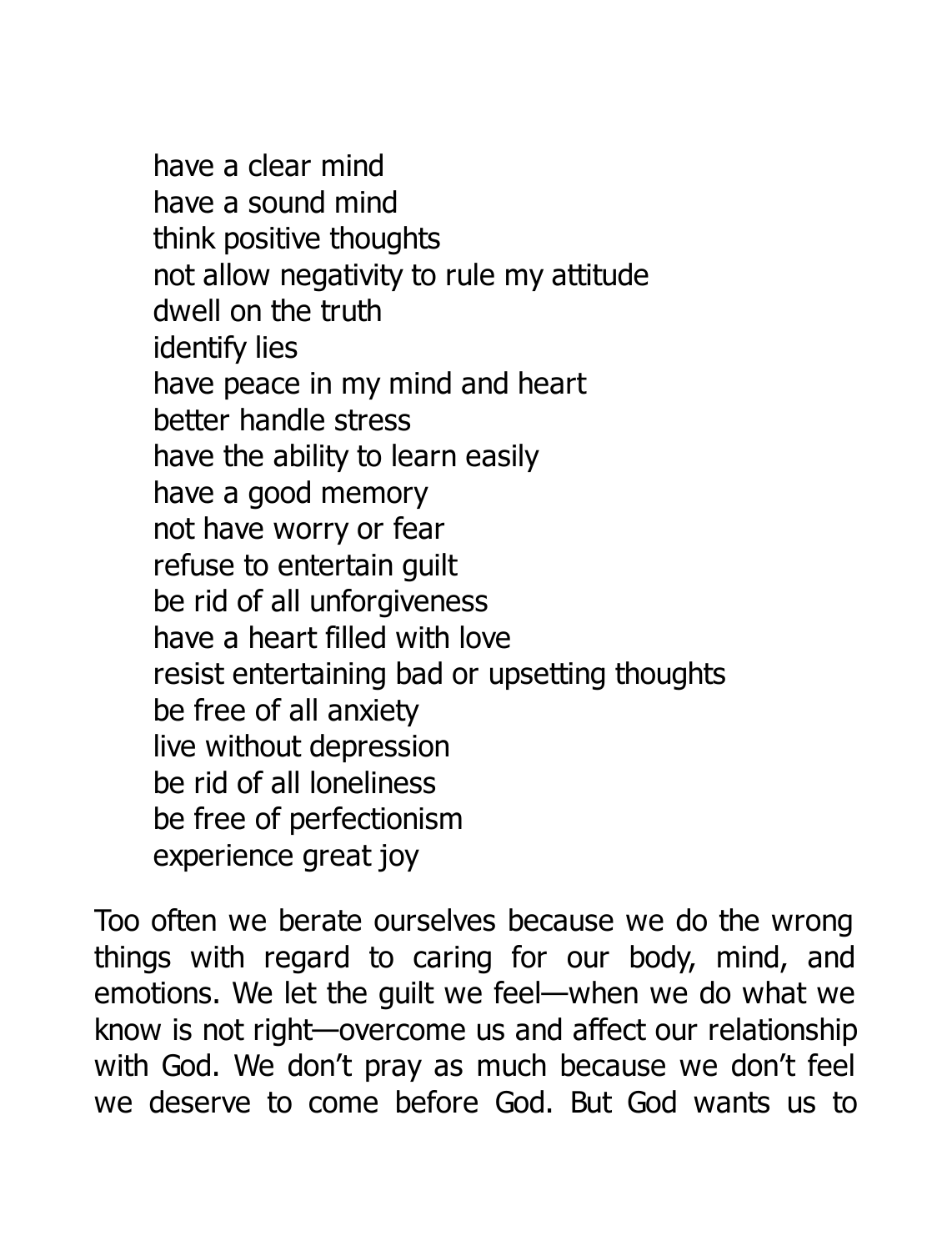depend on Him to help us with that too. So instead of feeling badly and criticizing yourself for not being perfect in the area of body care, ask God to enable you to do what you need to do. He will. Ask Him for patience in the process.

# **PRAYER POWER**

Lord, I submit my body to You. Help me to be disciplined in the way I care for it. Help me to choose health-filled and life-giving foods and be able to resist eating what I should not have. Enable me to make the right choices with regard to what I eat. Give me the strength I need to avoid what is not good for me. Help me to always be attracted to food that is beneficial.

Give me the self-discipline I need to properly exercise in order to strengthen my body and rid it of all toxins. Help me to do what is necessary to have good and beneficial rest. Only You know what is best for me. Show me things I need to see. Teach me all I must learn. Lead me to the right people to help and advise me. Keep me from doing anything careless or indulgent. Thank You that I am fearfully and wonderfully made (Psalm 139:14). Help me to value and take proper care of the body You have given me.

Thank You, Lord, that You are my Healer. If there is any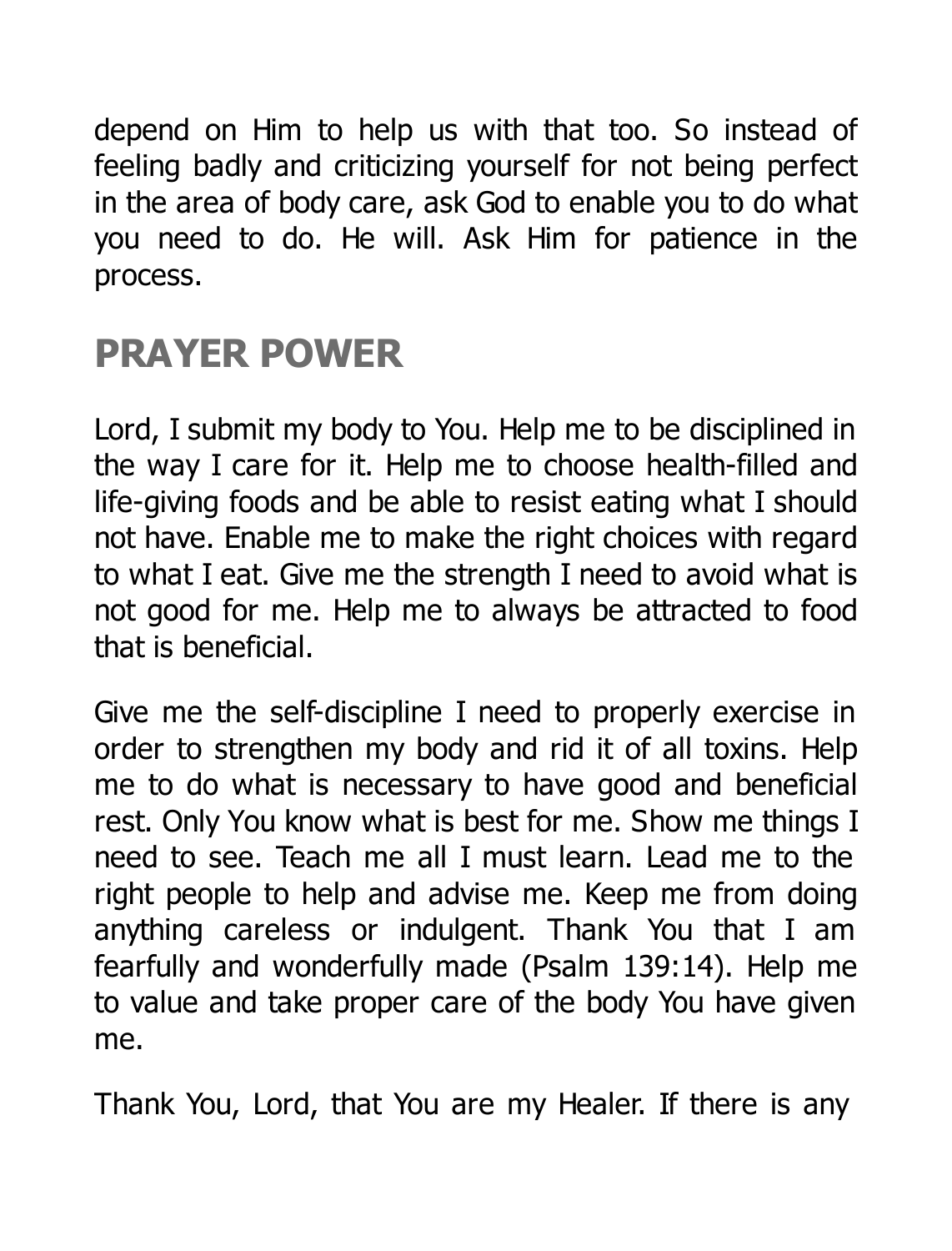place in my body right now that is not well or whole, I pray You would heal me completely. Show me whatever I need to see or do. If I should see a doctor, help me to find the right one to go to. The ways I want to be healed today are

\_\_\_\_\_\_\_\_\_\_\_\_\_\_\_\_\_\_\_\_\_\_\_\_\_\_\_\_\_\_\_\_\_

"Heal me, O LORD, and I shall be healed" (Jeremiah 17:14).

 $\_$ \_\_\_\_\_\_\_\_\_\_\_\_\_\_\_\_\_\_\_\_\_\_\_\_\_\_\_\_\_\_\_\_\_\_\_\_\_\_\_\_\_\_\_\_\_\_\_\_\_\_\_\_\_\_\_\_

Lord, take control of my mind and emotions. Help me to think clearly. Enable me to discern the truth from a lie and not allow wrong or negative thoughts into my mind. Help me to choose my thoughts carefully and fill my mind with only thoughts and images that are glorifying to You. Thank You that I have the mind of Christ (1 Corinthians 2:16).

Help me to live every day with peace in my heart and mind. Take away all stress and teach me to live a simpler and more contented life. Enable me to see all the good in my life and not dwell on the negatives. Thank You for the sound mind You have given me (2 Timothy 1:7).

The thing I struggle with most in the area of my mind and emotions is  $\blacksquare$ 

\_\_\_\_\_\_\_\_\_\_\_\_\_\_\_\_\_\_\_\_\_\_\_\_\_\_\_\_\_\_\_\_\_\_\_\_\_\_\_\_\_\_\_\_\_\_\_\_\_\_\_\_\_\_\_\_ \_\_\_\_\_\_\_\_\_\_\_\_\_\_\_\_\_\_\_\_\_\_\_\_\_\_\_\_\_\_\_\_\_\_\_\_\_\_\_\_\_\_\_\_\_\_\_\_\_\_\_\_\_\_\_\_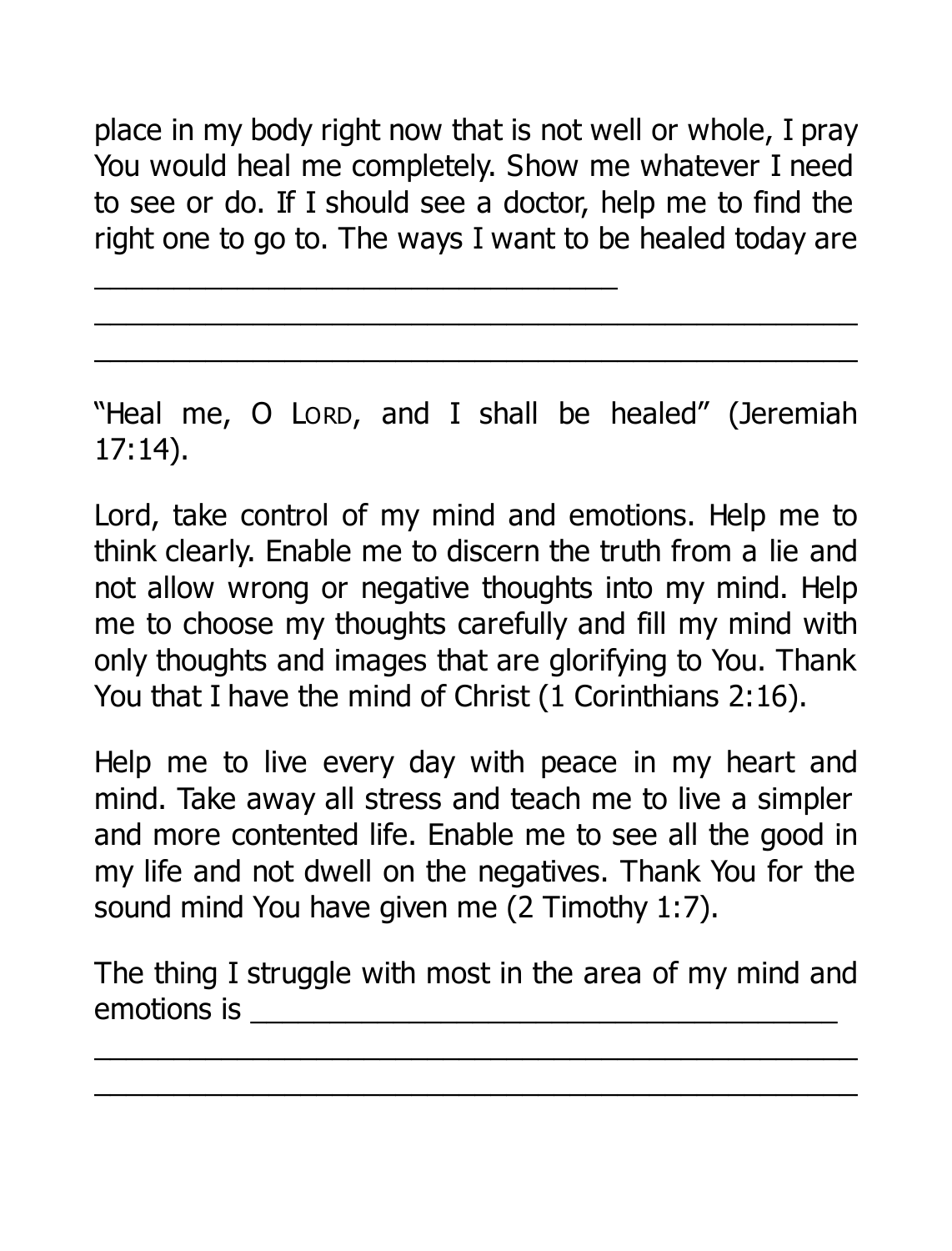Create in me a clean heart that is free of all negativity and unforgiveness. Help me to have Your love and forgiveness in my heart. Enable me to live in peace, tranquility, simplicity, and good health.

 $\_$ \_\_\_\_\_\_\_\_\_\_\_\_\_\_\_\_\_\_\_\_\_\_\_\_\_\_\_\_\_\_\_\_\_\_\_\_\_\_\_\_\_\_\_\_\_\_\_\_\_\_\_\_\_\_\_\_

In Jesus' name I pray.

### **WORD POWER**

I will praise You, for I am fearfully and wonderfully made; marvelous are Your works, and that my soul knows very well. **PSALM 139:14** 

I beseech you therefore, brethren, by the mercies of God, that you present your bodies a living sacrifice, holy, acceptable to God, which is your reasonable service. ROMANS 12.1

The man who fears God will avoid all extremes. ECCLESIASTES 7:18 NIV

Heal me, O Lord, and I shall be healed; save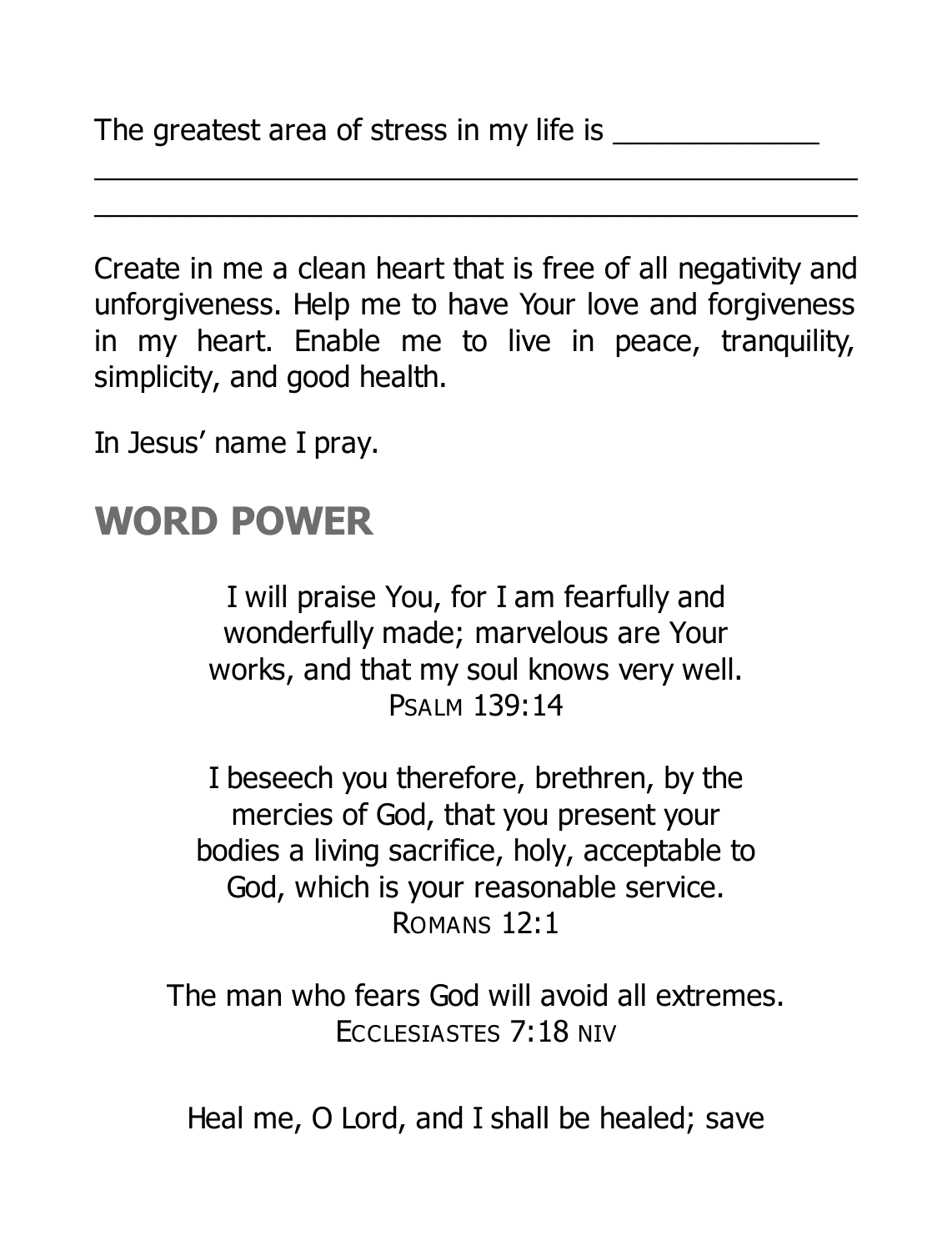me, and I shall be saved, for You are my praise. JEREMIAH 17:14

"Who has known the mind of the LORD that he may instruct Him?" But we have the mind of Christ. 1 CORINTHIANS 2:16

God has not given us a spirit of fear, but of power and of love and of a sound mind. 2 TIMOTHY 1:7

Be anxious for nothing, but in everything by prayer and supplication, with thanksgiving, let your requests be made known to God; and the peace of God, which surpasses all understanding, will guard your hearts and minds through Christ Jesus. PHILIPPIANS 4:6-7

> He will die for lack of discipline, led astray by his own great folly. PROVERBS 5:23 NIV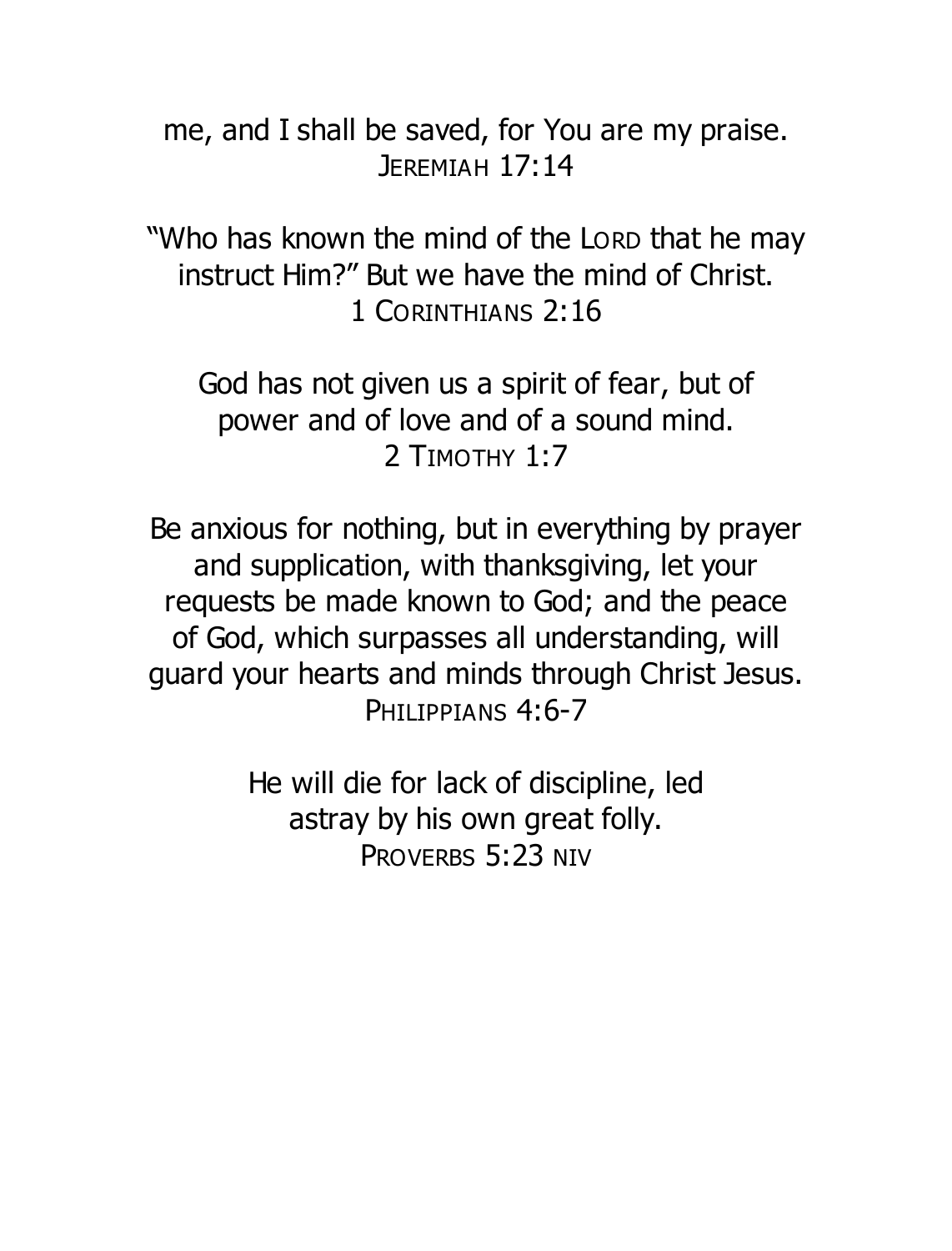# **[Prayer](#page-5-1) Focus 5**

# **CONFESS ANY SIN OF THOUGHT OR ACTION**

**N**<sup>o</sup> one is perfect. None of us does everything right all the time. We all do things we regret. Each one of us has said words that hurt people—even if we had no intention of ever doing that. We all, at one time or another, have had private thoughts that are not right and need to be exposed to the light of the Lord so they can be burned out of us. We all have sinned in some way and have need of the Lord's cleansing.

We don't have to have murdered someone or robbed a bank in order to need to confess our sins. In the Bible, such things as having doubt or jealousy, or being selfish, or gossiping, or telling "white lies," are all clearly revealed to be sin. Confession is the only way to be completely free of the uneasy feelings of guilt we often have but don't fully recognize as such because we don't think we have done anything wrong. When we confess any wrong thought, word, or action, we can be cleansed of all the destructive effects of sin and be completely free of guilt.

One of the main reasons to confess our sins is because sin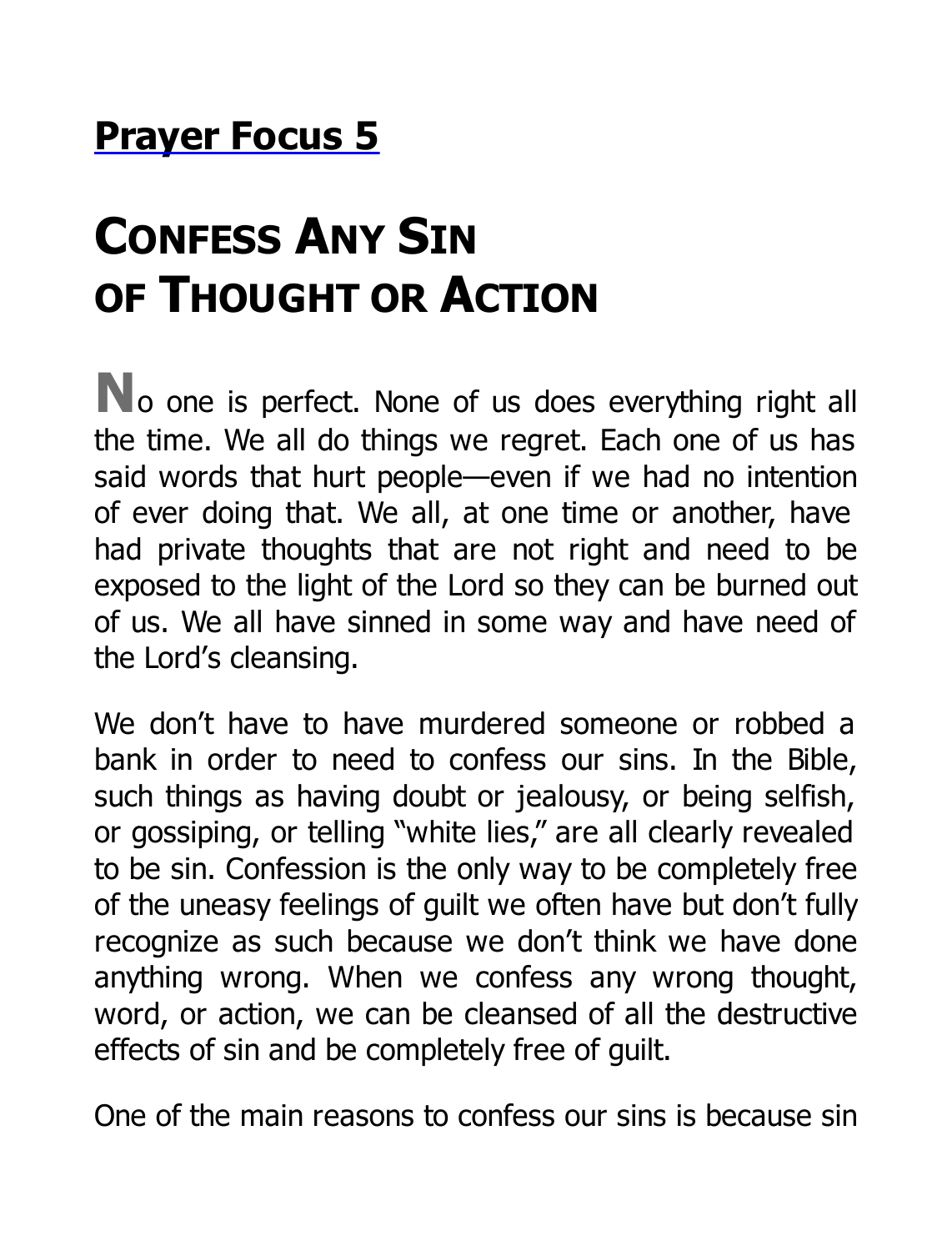separates us from God. "Your iniquities have separated you from your God; and your sins have hidden His face from you, so that He will not hear" (Isaiah 59:2). With that Scripture I rest my case for confession. Above all else, we do not want to be separated from God.

The Bible says that if we allow iniquity to stay in our hearts, God won't listen to our prayers (Psalm 66:18). We definitely want God to hear our prayers! We must do whatever He requires so that the lines are kept open between us and Him. We must often ask God to help us recognize anything we have done wrong and admit it. We must also ask Him to enable us to walk away from it and never do it again.

# **Twenty Good Reasons Why I Should Confess to God**

to be free of all sin to be completely honest with the Lord to get right with God to enjoy all the blessings God has for me to avoid the consequences of sin to not allow sin to separate me from God to know God will hear my prayers to get free of the heavy burden of sin to enjoy wholeness of mind and soul to avoid the death that sin brings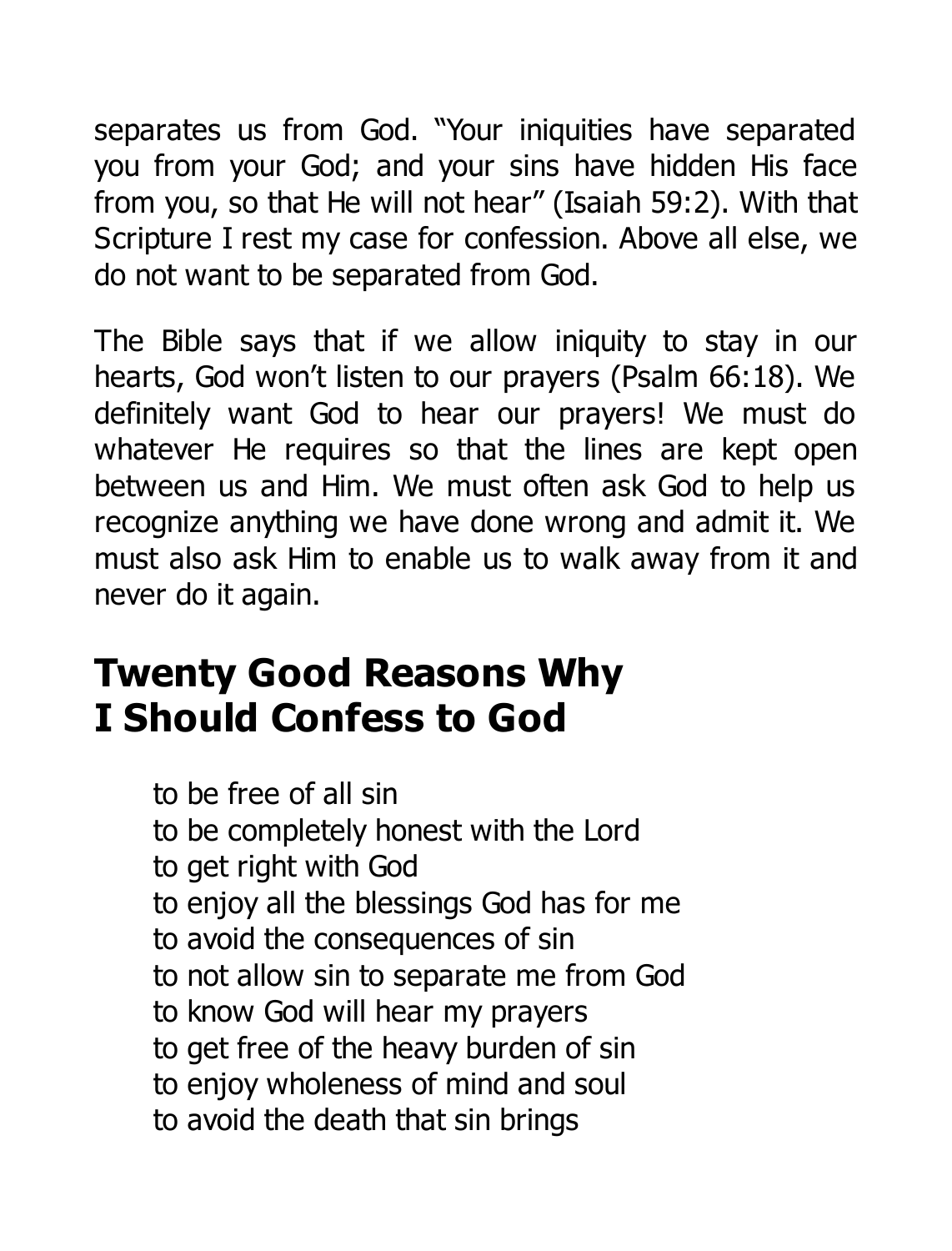to keep from violating God's laws to find the only path to true repentance to receive God's forgiveness to please God and glorify Him to have a clear conscience and sleep well at night to avoid destruction in my life to have nothing holding me back to move into all God has for me to be able to flourish and prosper to enjoy the presence of God

God gives you a way out of all guilt through confession and repentance. If you feel convicted about something you've done, it will draw you closer to the Lord as you confess it and ask Him to help you make things right. However, if you feel condemned about something you've done, you can trust that this comes from the enemy of your soul, who delights in tormenting you because you have not confessed or repented of the sin. And sin will build a wall of separation between you and God, because you feel too guilty to come before Him. The enemy wants you to feel condemned because this will keep you from enjoying a close relationship with the Lord.

If the enemy can get you so full of condemnation that you don't pray because of it, then he has succeeded in his plan. Don't let that happen. Don't let any failure or mistake you make separate you from God. Confess and repent of it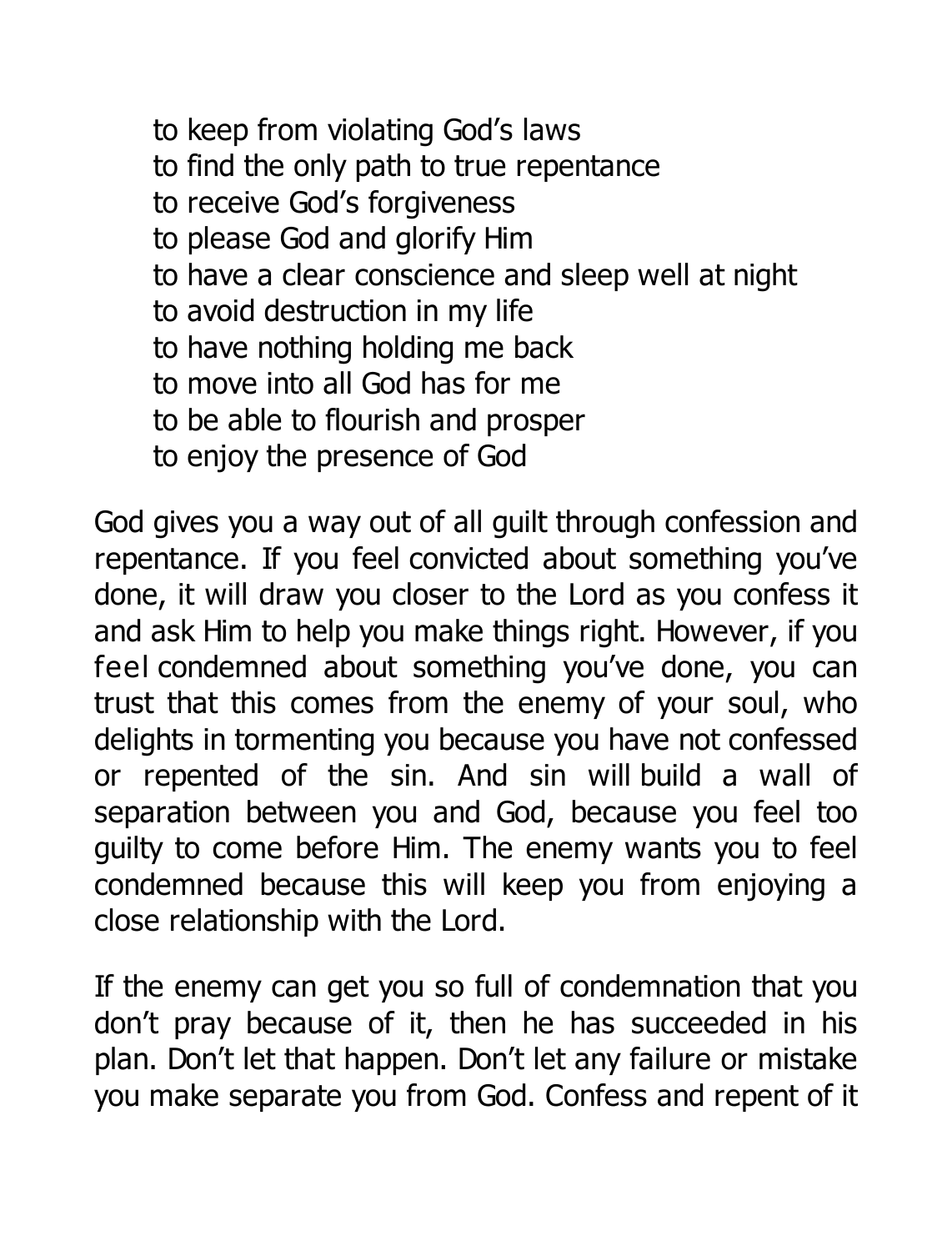immediately. Refuse to allow it to grow into something the enemy can use against you.

The last thing you need to carry around in your life is guilt. If you have disobeyed God's laws in any way, confess that to Him and receive His forgiveness and cleansing. If you are feeling bad about something, bring it to Him in prayer. If you feel guilty because you have not chosen God's best for your life, ask Him to help you make better choices. If you can't think of anything to confess, ask God to show you whatever you might not be seeing. Below is a list that can heln you examine your heart and actions.

# **Some Things I May Need to Confess**

thoughts that are not glorifying to God wrong words I have spoken doubt I have had secret attitudes that do not please the Lord dishonesty lack of integrity lies I have led others to believe critical thoughts or words rudeness lovelessness taking something that is not mine jealousy prideful attitude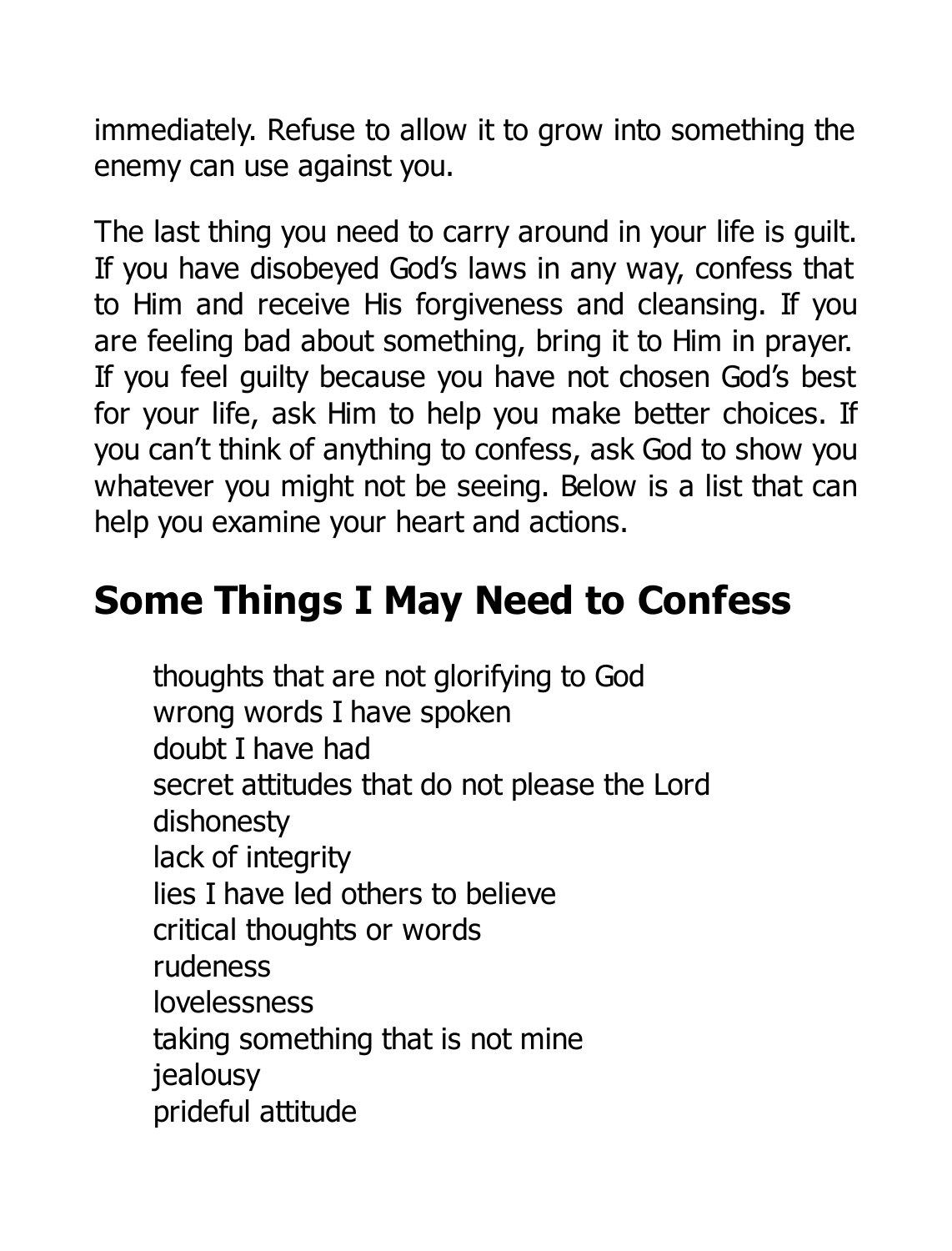arrogance fear due to doubting God insensitivity to the needs of others lack of generosity impatience discontentment with my life lack of faith in the Lord

Ask God every day to show you the truth about yourself. It's easy to overlook certain things. He will bring to mind what you need to see, and when He does, confess what He reveals to you. Even something that seems little to you can be big enough to affect your intimacy with the Lord. Don't let that happen to you. Make confession a part of your prayers every day. It may well be that you have nothing to confess, but at least you have inquired of the Lord about it. And that will give you confidence and assurance before Him.

### **PRAYER POWER**

Lord, help me to be free of all sin and its consequences. Reveal to me anything in my heart and mind that should not be there. Show me any place where I am missing the mark You have for me. Help me to see the truth about myself. Reveal to me where I am doing things wrong and help me to see that clearly so I can confess it to You. Enable me to make corrections where they need to be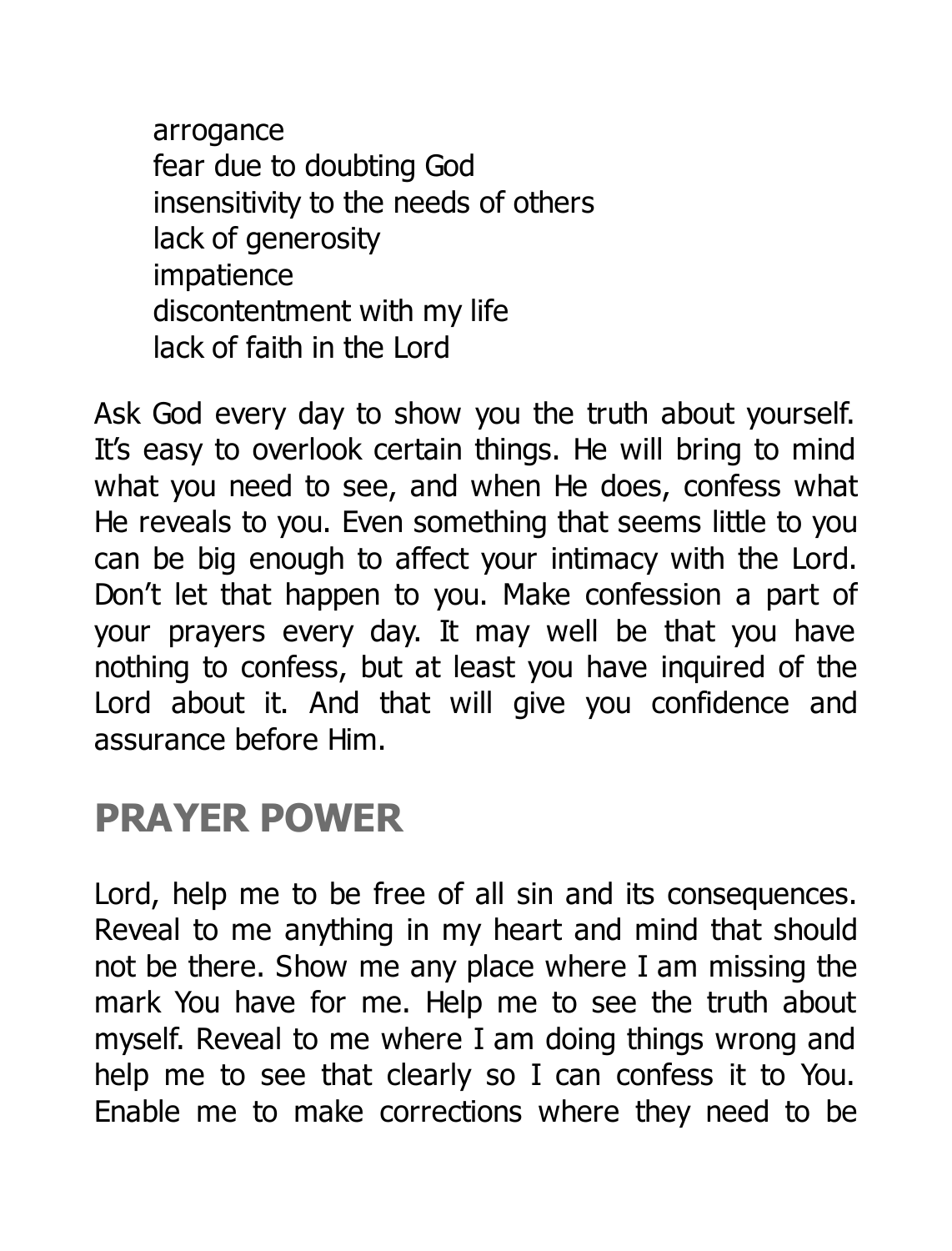made. You, Lord, know the secrets of my heart (Psalm 44:21). Reveal to me anything that is in my heart today that is not right. Cleanse me of my secret faults (Psalm 19:12).

Lord, I know that if I confess my sins, You are faithful and just to forgive me of my sins and to cleanse me from all unrighteousness (1 John 1:9). Specifically, I confess to You \_\_\_\_\_\_\_\_\_\_\_\_\_\_\_\_\_\_\_\_\_\_\_\_\_\_\_\_\_\_\_\_\_\_\_\_\_\_\_ I repent of this and ask You to forgive me. Help me to not do this anymore. Help me to stay free of the death that is the consequence of sin (Romans 6:23). I know that sin is a burden that is too heavy for me to carry (Psalm 38:3-5).

Lord, I know that if my heart does not condemn me, I can have confidence in Your presence, and whatever I ask of You I will receive because I am doing what is pleasing to You (1 John 3:21-22). More than anything I want to have a heart that is completely free of guilt and condemnation. Cleanse me and set me free of all sin so that I can please You and You will answer my prayers.

In Jesus' name I pray.

### **WORD POWER**

He who covers his sins will not prosper, but whoever confesses and forsakes them will have mercy.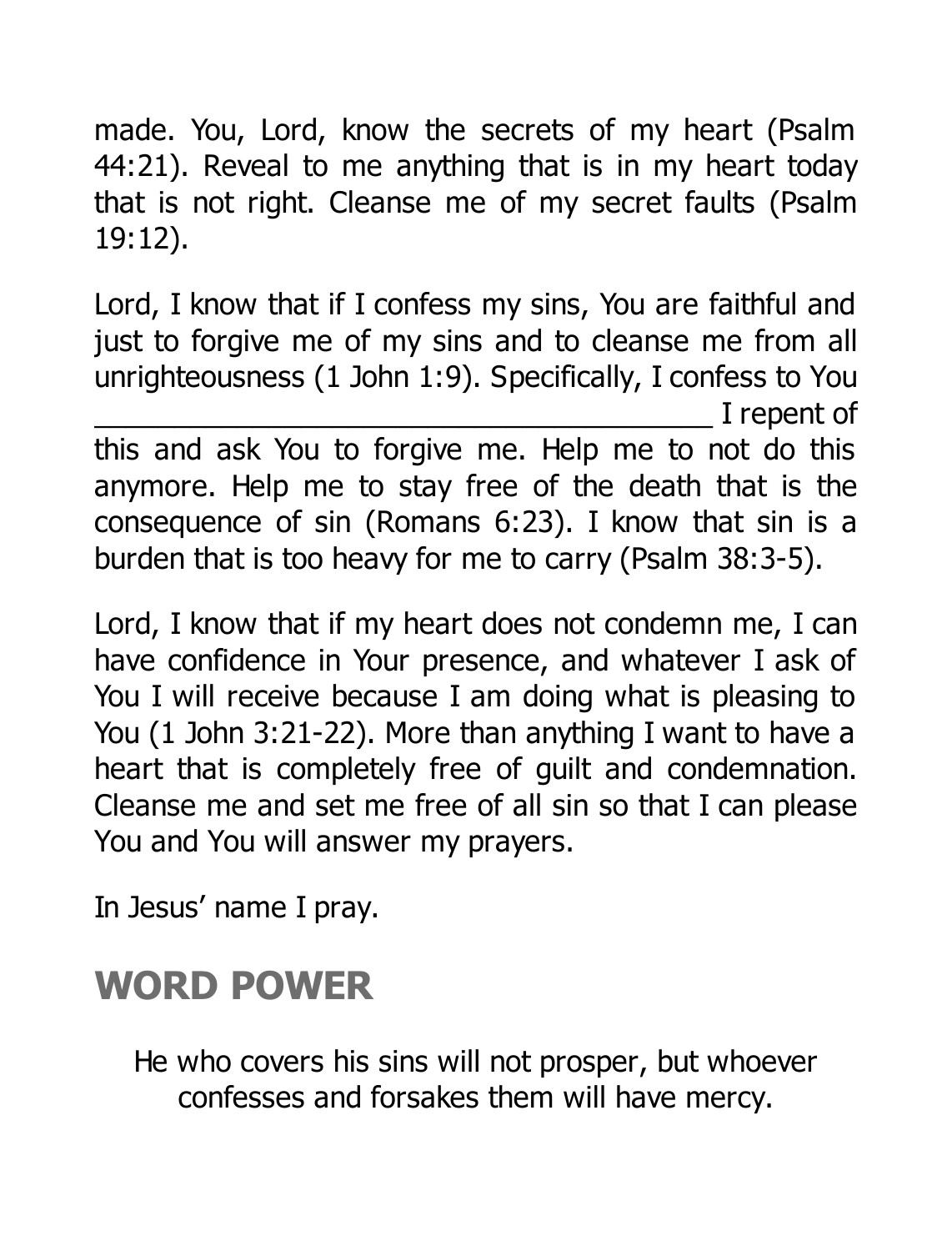PROVERBS 28:13

Repent therefore and be converted, that your sins may be blotted out, so that times of refreshing may come from the presence of the Lord. ACTS 3:19

> Blessed is he whose transgression is forgiven, whose sin is covered. PSALM 32:1

Create in me a clean heart, O God, and renew a steadfast spirit within me. Do not cast me away from Your presence, and do not take Your Holy Spirit from me. Restore to me the joy of Your salvation, and uphold me by Your generous Spirit. PSALM 51:10-12

If I regard iniquity in my heart, the Lord will not hear. **PSALM 66:18** 

If we say that we have no sin, we deceive ourselves, and the truth is not in us. If we confess our sins, He is faithful and just to forgive us our sins and to cleanse us from all unrighteousness.  $1$  JOHN  $1.8-9$ 

Beloved, if our heart does not condemn us, we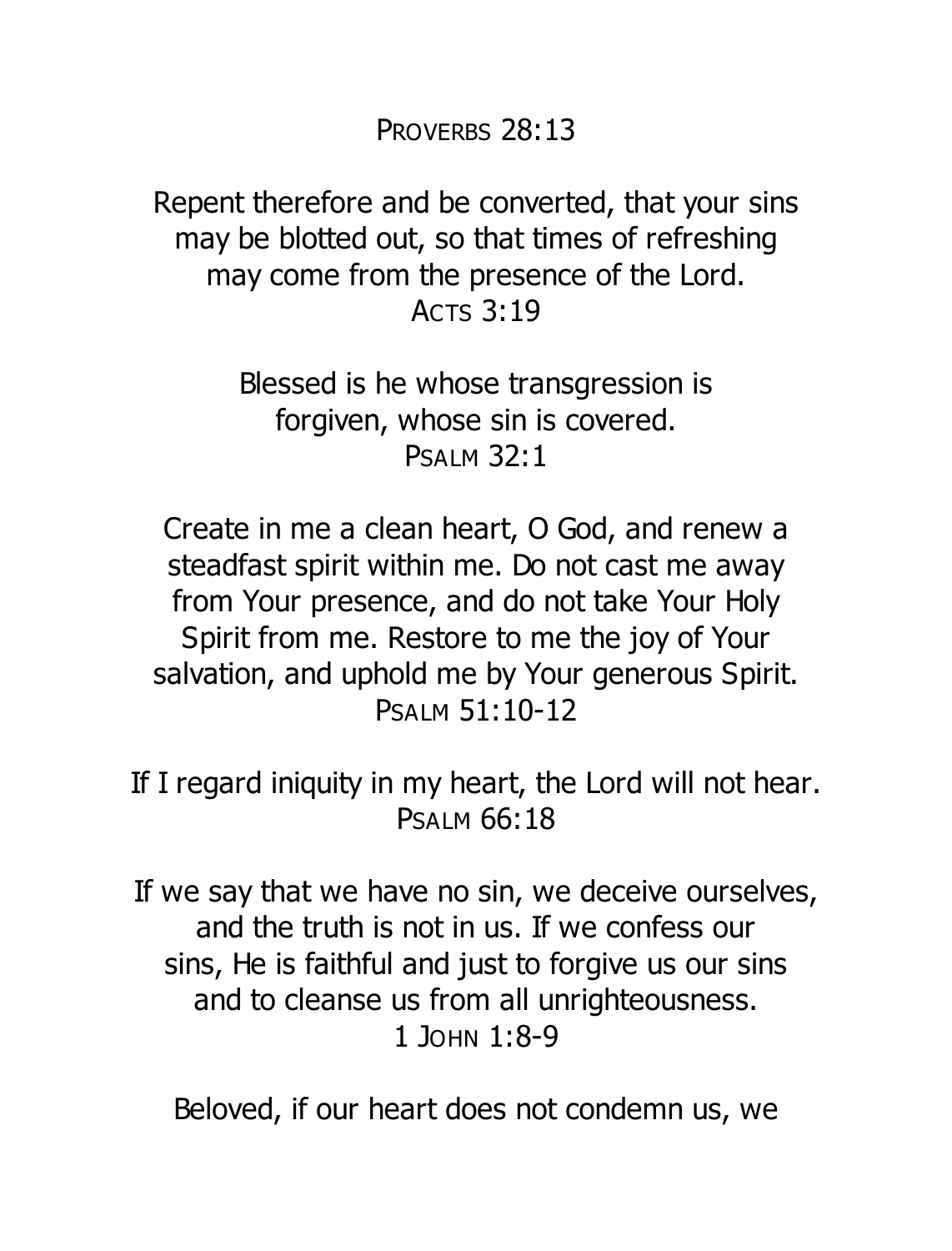have confidence toward God. And whatever we ask we receive from Him, because we keep His commandments and do those things that are pleasing in His sight. 1 JOHN 3:21-22

Search me, O God, and know my heart; try me, and know my anxieties; and see if there is any wicked way in me, and lead me in the way everlasting. PSALM 139:23-24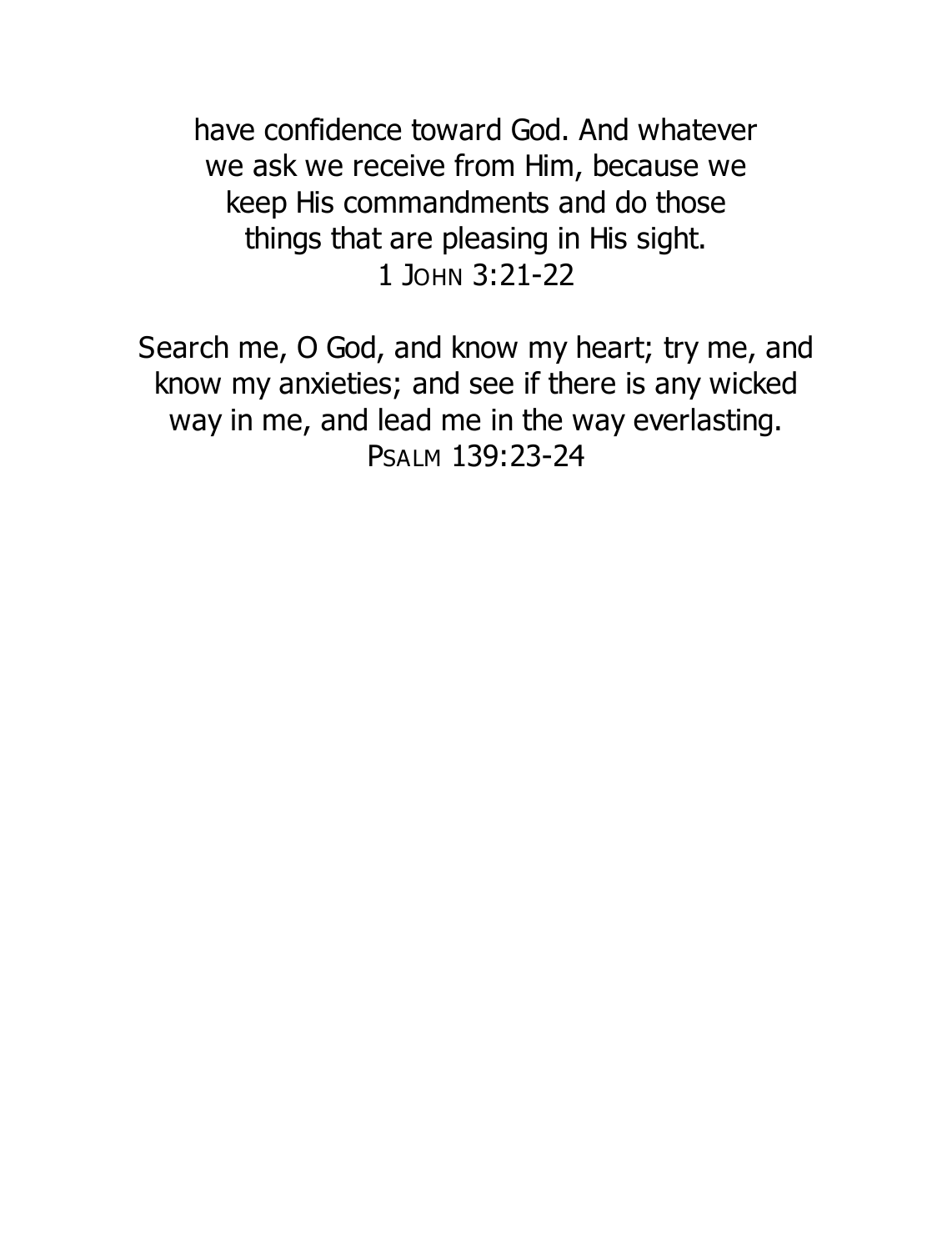## **[Prayer](#page-5-2) Focus 6**

# **SEEK GOD'S PROTECTION AND COVERING**

**G**od promises in His Word that He will protect us. But because the promises of God are appropriated in prayer, this is something that we need to pray about every day. God promises, for example, that no weapon formed against us will prosper (Isaiah 54:17). But we still have to appropriate that promise with our prayers. We can say, "Lord, I thank You for Your Word that promises to Your servants that no weapon formed against us will prosper. Therefore, I pray that no plan of the enemy against me will succeed."

There may be times when you must call on the Lord for help in a sudden emergency. Freak accidents, serious illness, financial problems, crime, and natural disasters can all strike without warning. Sometimes God protects us from it, and sometimes He protects us in it and through it. But you will have greater confidence in the midst of something like that if you know you have been praying for God's protection all along. That's why it is better to pray for His protection in advance of anything bad happening instead of waiting until disaster strikes.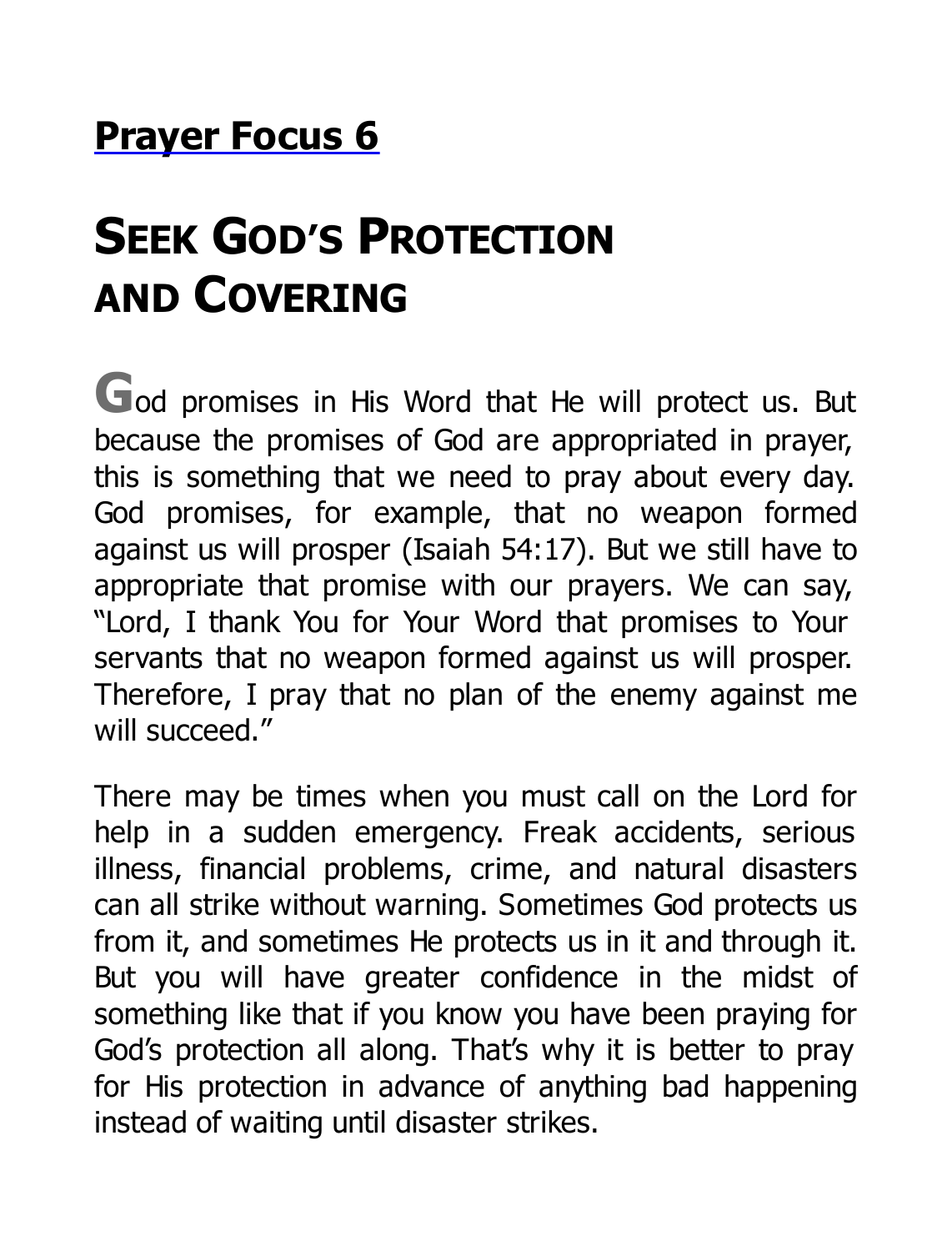## **Eighteen Ways I Need God's Protection**

"Lord, the areas where I most need Your protection today are for my…"

physical body (protection from diseases or injuries) travels (from accidents in a plane or car) home (from fire or break-in) car (from theft or breakdown) property (from damage or loss) business (from failure or bad decisions) reputation (from slander or scandal) family (from accidents or illness) finances (from poor judgment or bad investments) marriage (from strife or miscommunication) friendships (from offense or misunderstanding) mind (from confusion or lack of clarity) emotions (from depression or anxiety) relationships (from trouble or friction) work (from disability or disfavor) environment (from natural disasters or dangers) neighborhood (from thieves or murderers) health (from food poisoning or contagious diseases) Other:

\_\_\_\_\_\_\_\_\_\_\_\_\_\_\_\_\_\_\_\_\_\_\_\_\_\_\_\_\_\_\_\_\_\_\_\_\_\_\_\_\_\_\_\_\_\_ \_\_\_\_\_\_\_\_\_\_\_\_\_\_\_\_\_\_\_\_\_\_\_\_\_\_\_\_\_\_\_\_\_\_\_\_\_\_\_\_\_\_\_\_\_\_\_\_\_\_\_\_\_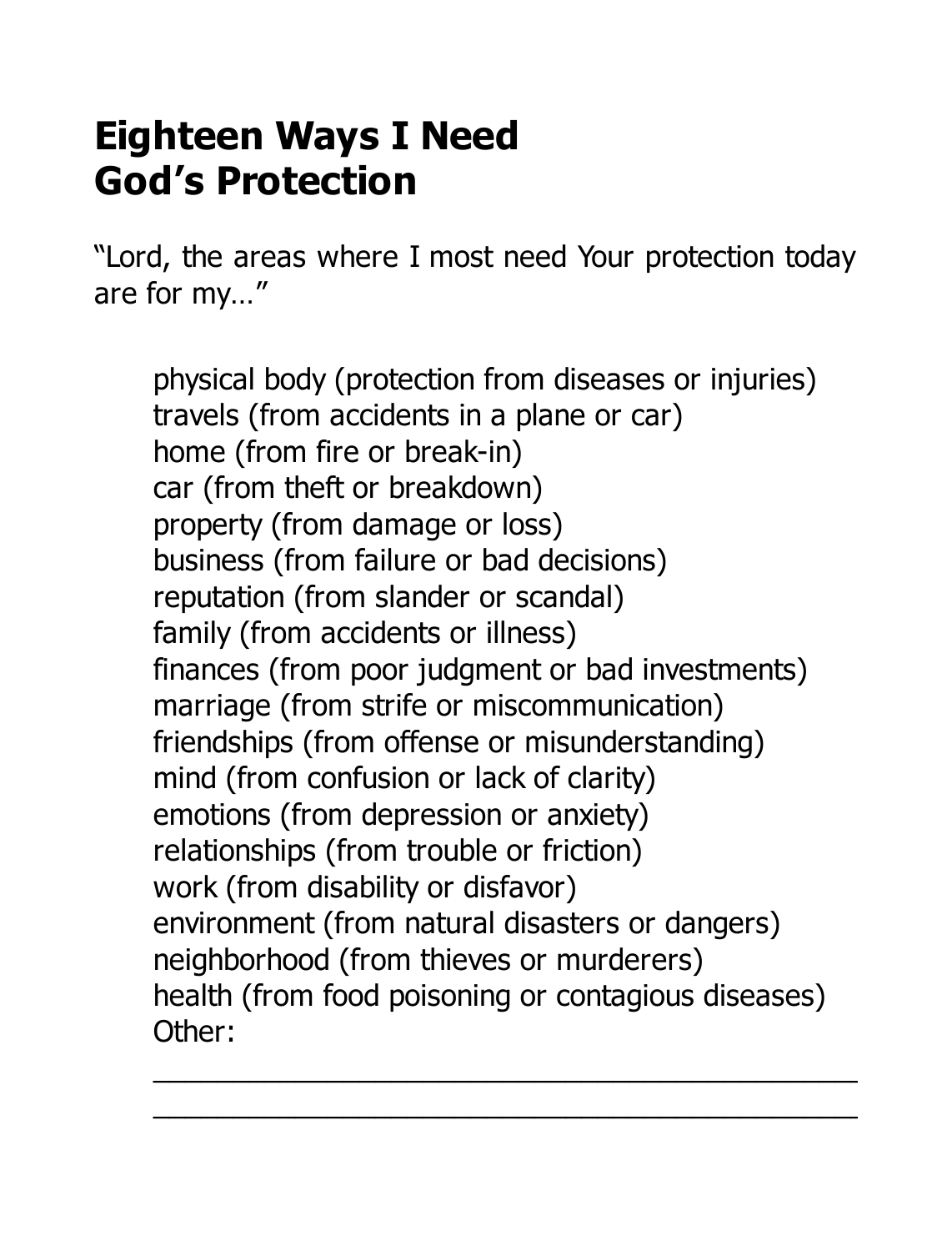God knows that there are far too many things in our world to be worried about, but He also knows we spend far too much time worrying about these things. He wants us, instead, to cast our cares on Him as we pray specifically regarding everything that concerns us about our safety. You will live with greater peace in your mind and soul if you come before the Lord each day and tell Him about the things that concern you.

 $\overline{\phantom{a}}$  , and the contract of the contract of the contract of the contract of the contract of the contract of the contract of the contract of the contract of the contract of the contract of the contract of the contrac

# **Eight Things I Can Do in Response to God's Promises of Protection**

#### **I can call on the Lord.**

"I will call upon the Lord, who is worthy to be praised; so shall I be saved from my enemies" (Psalm 18:3).

#### **I can trust in God's Word and His promises for my safety.**

"I will both lie down in peace, and sleep; for You alone, O Lord, make me dwell in safety" (Psalm 4:8).

#### **I can hide myself in the Lord.**

"Keep me as the apple of Your eye; hide me under the shadow of Your wings, from the wicked who oppress me, from my deadly enemies who surround me" (Psalm 17:8-9).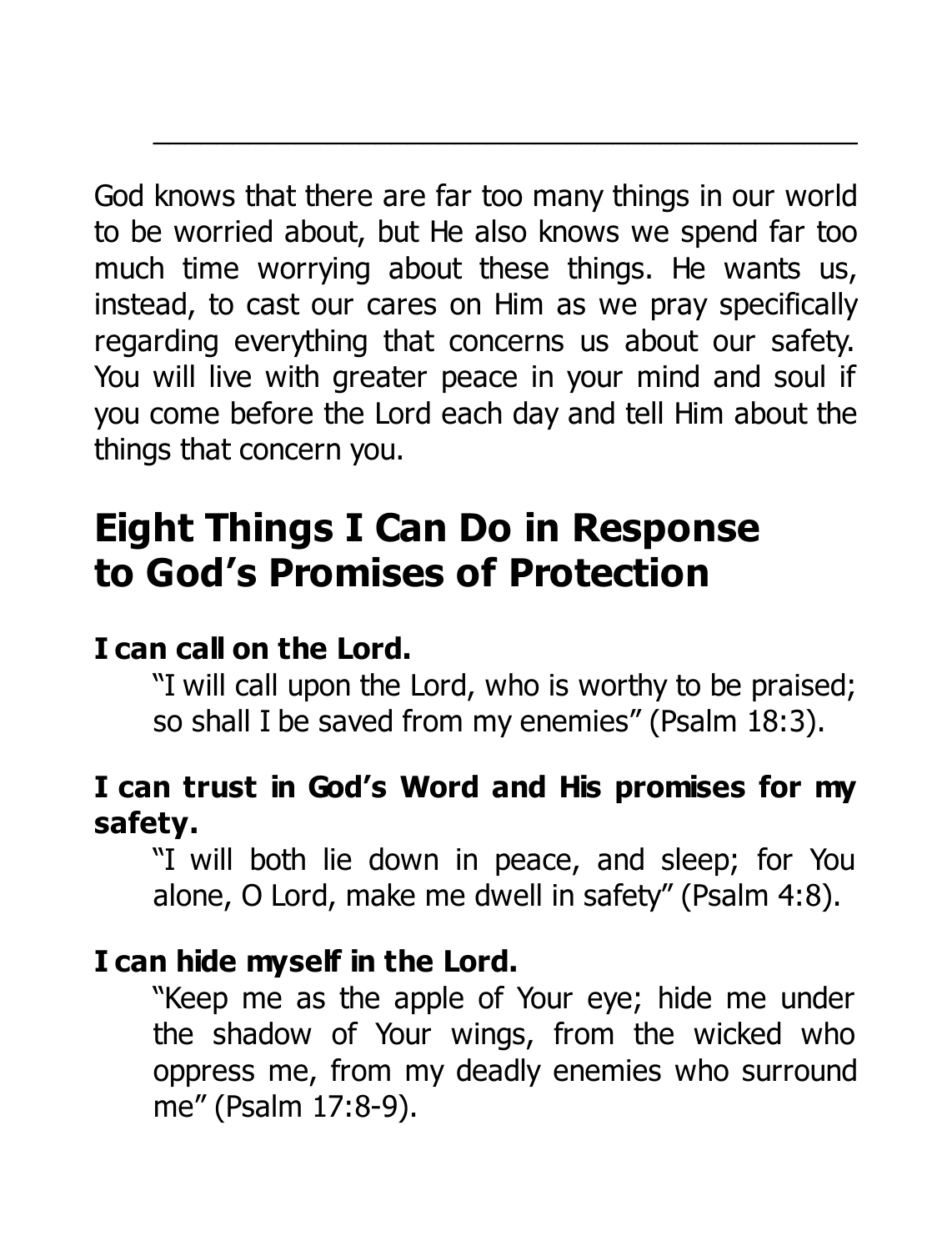#### **I can obey God.**

"Know that the Lord has set apart for Himself him who is godly; the Lord will hear when I call to Him. Be angry, and do not sin. Meditate within your heart on your bed, and be still" (Psalm 4:3-4).

#### **I can pray for protection.**

"Hear me when I call, O God of my righteousness! You have relieved me in my distress; have mercy on me, and hear my prayer" (Psalm 4:1).

#### **I can live in the fear of the Lord.**

"In the fear of the Lord there is strong confidence, and His children will have a place of refuge. The fear of the Lord is a fountain of life, to turn one away from the snares of death" (Proverbs 14:26-27).

#### **I can praise God.**

"Vows made to You are binding upon me, O God; I will render praises to You, for You have delivered my soul from death. Have You not kept my feet from falling, that I may walk before God in the light of the living?" (Psalm 56:12-13)

#### **I can put my trust in the Lord.**

"Let all those rejoice who put their trust in You; let them ever shout for joy, because You defend them; let those also who love Your name be joyful in You. For You, O Lord, will bless the righteous; with favor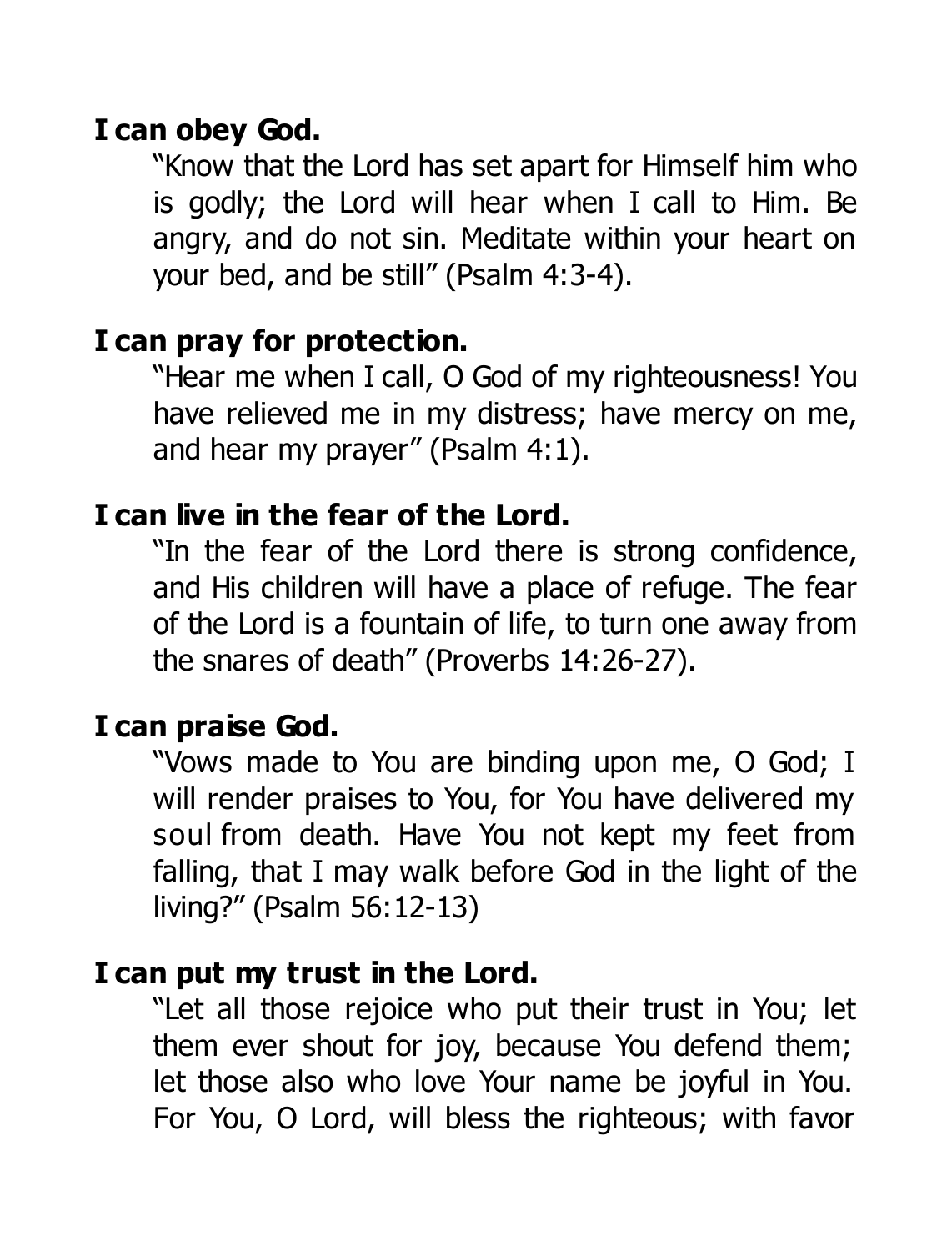You will surround him as with a shield" (Psalm 5:11-  $12$ ).

Don't take God for granted by neglecting to pray for the protection He has for you. Ask God to help you call upon His name, trust in Him, hide yourself in Him, live in obedience to His ways, believe the promises in His Word for your protection, and have the fear of the Lord in your heart.

### **PRAYER POWER**

Lord, I pray that You would protect me from all dangers, accidents, diseases, and evil influences. Hide me in Your shadow and keep me safe from the wicked wherever I go (Psalm 17:8). Protect my dwelling place from any intruders or disasters. Protect me from anyone with evil intent, and from all plans of the enemy.

Protect me in cars, on planes, wherever I walk, or whatever I do. Give me the wisdom to always be in the right place at the right time. Enable me to discern Your will so that I will continuously move in the center of it. Send your angels to surround me and keep me so safe that I don't ever stumble. Thank You that You are "a very present help in trouble" (Psalm 46:1). Thank You that no weapon formed against me will prosper (Isaiah 54:17). Protect me from all dangers and disasters.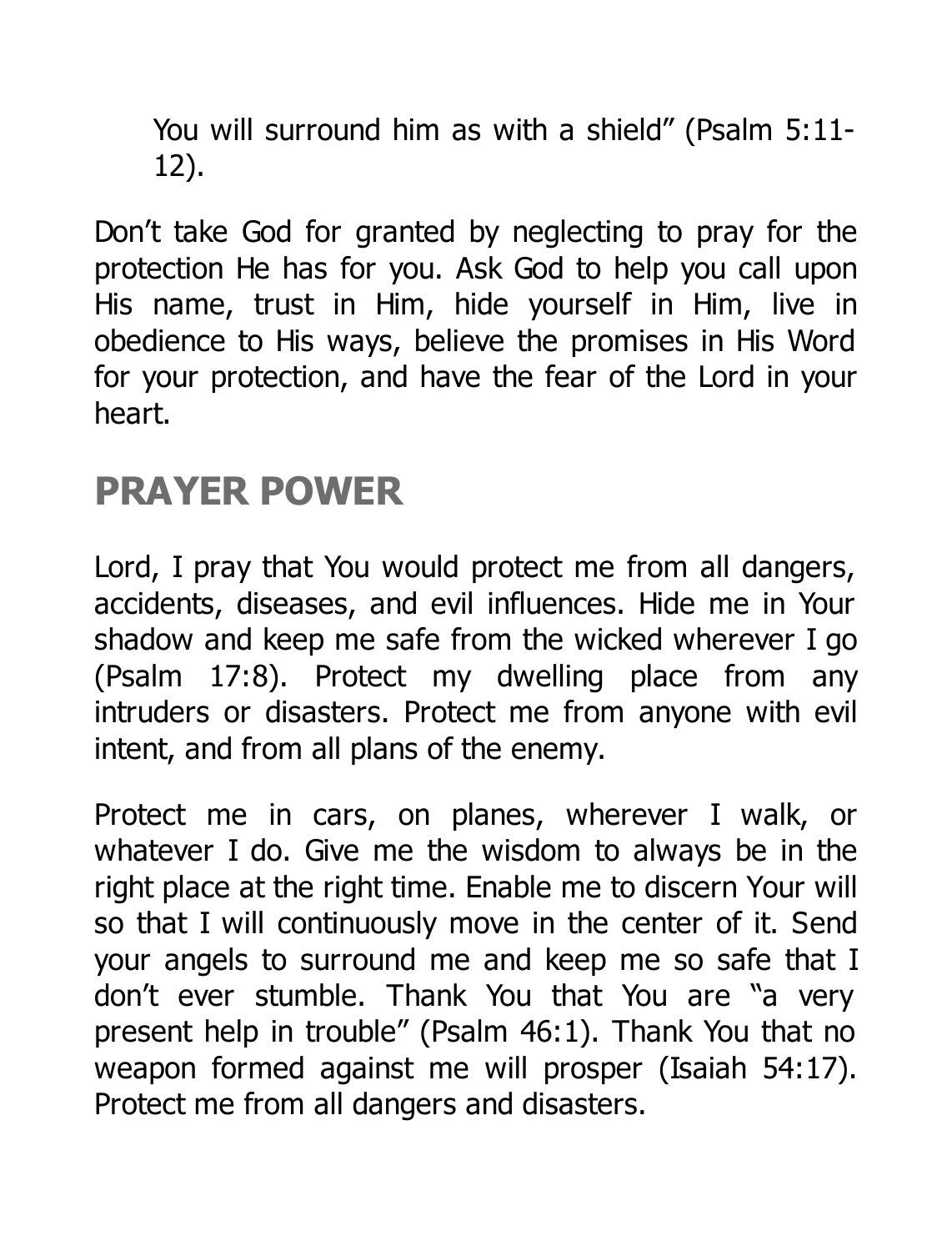I praise You for being my Protector every day. Thank You for all the times You have protected me from death and disaster in the past—and especially those times when I wasn't even aware of it. Thank You for surrounding me like a shield (Psalm 5:11-12). Thank You for setting me in the safety for which I yearn (Psalm 12:5). Thank You that I don't have to be afraid of the dangers that are all around me, night and day (Psalm 91:5-7). Thank You that You have given Your angels charge over me to protect me (Psalm 91:11-12). You are my refuge in the day of trouble (Psalm 59:16-17).

In Jesus' name I pray.

## **WORD POWER**

"No weapon formed against you shall prosper, and every tongue which rises against you in judgment you shall condemn. This is the heritage of the servants of the LORD, and their righteousness is from Me," says the LORD. ISAIAH 54:17

When you pass through the waters. I will be with you; and through the rivers, they shall not overflow you. When you walk through the fire, you shall not be burned, nor shall the flame scorch you. ISAIAH 43:2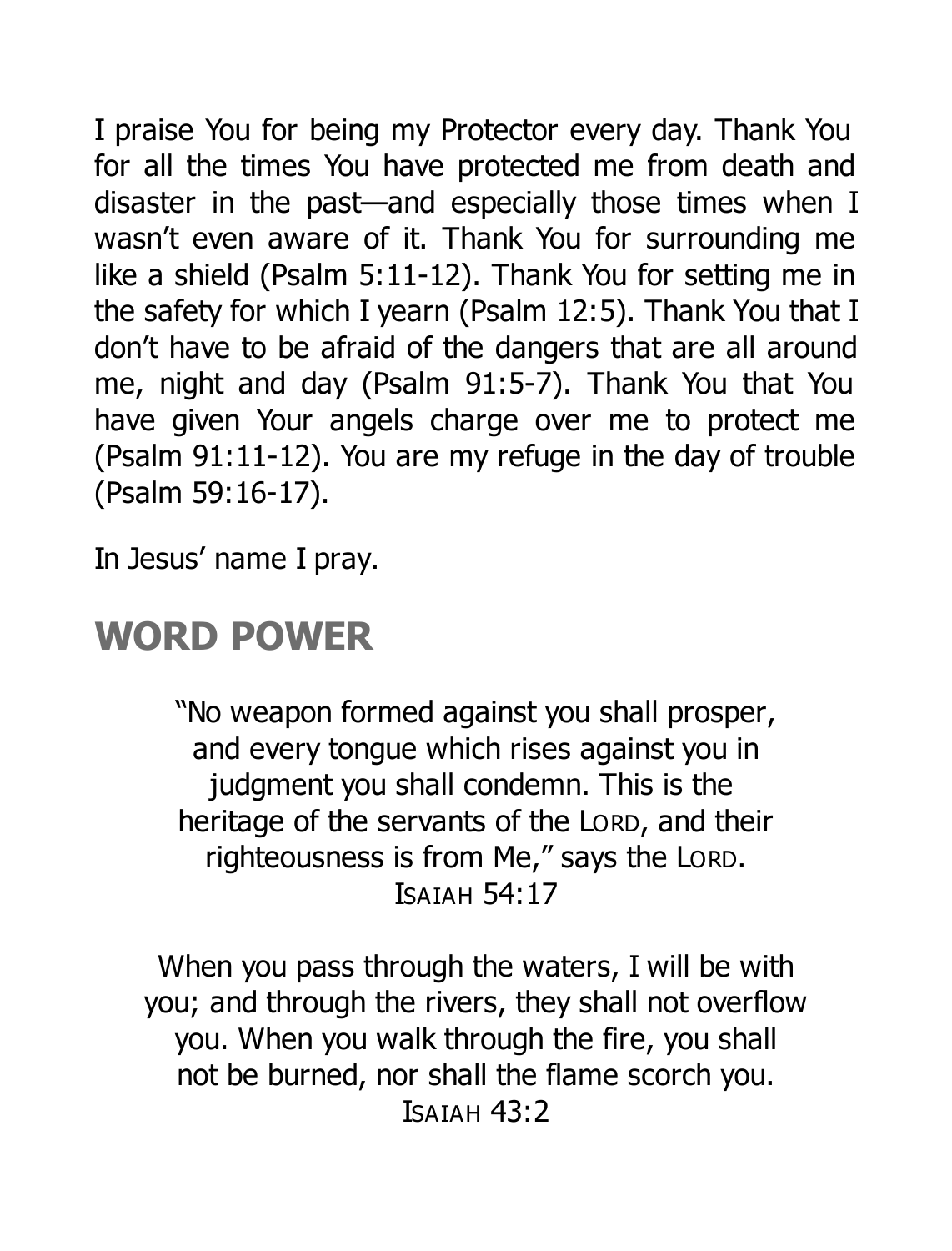He shall cover you with His feathers, and under His wings you shall take refuge; His truth shall be your shield and buckler. You shall not be afraid of the terror by night, nor of the arrow that flies by day, nor of the pestilence that walks in darkness, nor of the destruction that lays waste at noonday. A thousand may fall at your side, and ten thousand at your right hand; but it shall not come near you. PSALM 91:4-7

Because you have made the LORD, who is my refuge, even the Most High, your dwelling place, no evil shall befall you, nor shall any plague come near your dwelling; for He shall give His angels charge over you, to keep you in all your ways. In their hands they shall bear you up, lest you dash your foot against a stone. **PCALM 91.9-12** 

I will sing of Your power; yes, I will sing aloud of Your mercy in the morning; for You have been my defense and refuge in the day of my trouble. To You, O my Strength, I will sing praises; for God is my defense, my God of mercy. PSALM 59:16-17

I will both lie down in peace, and sleep; for You alone, O LORD, make me dwell in safety.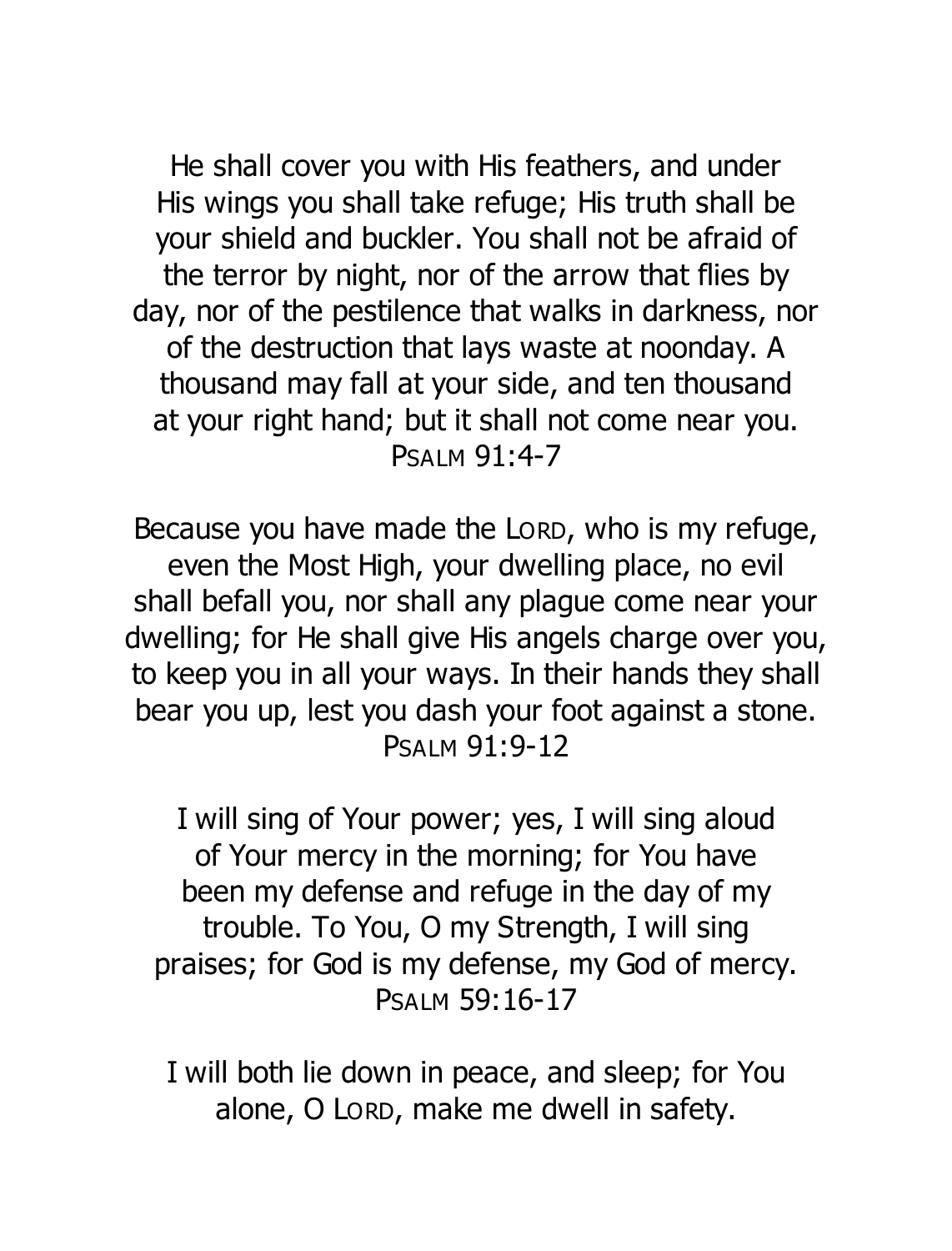**PSALM 4:8** 

"For the oppression of the poor, for the sighing of the needy, now I will arise," says the LORD; "I will set him in the safety for which he yearns." **PSALM 12:5**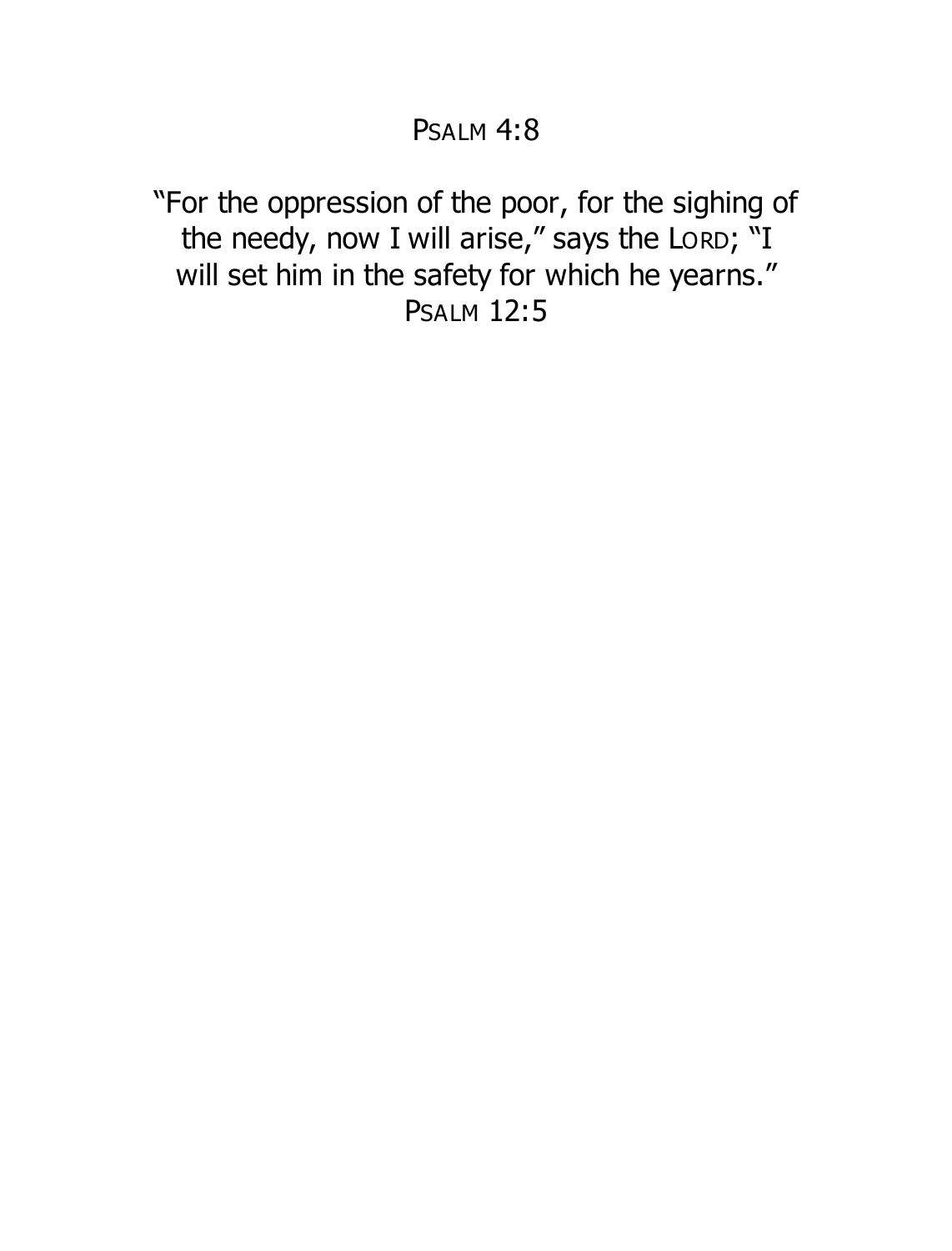# **[Prayer](#page-5-3) Focus 7**

# **TELL GOD THE DESIRES OF YOUR HEART**

**G**od cares about you. And He cares about what you care about. The Bible says that God opens His hand and satisfies the desire of every living thing (Psalm 145:16). But it doesn't automatically happen—as you probably well know. Something is required of you. God wants you to pray. God knows what you need, but you still have to ask Him for it. Just as salvation is free, yet we don't get saved without praying, so God's provision is His gift to us, but He still wants us to ask Him for it in faith that He will provide.

God wants you to pray about all that concerns you—no matter how big or how small it seems to you. He wants you to tell Him everything that is in your heart. And He wants you to persist in prayer without giving up. It is written of Jesus that "He spoke a parable to them, that men always ought to pray and not lose heart" (Luke 18:1). Too often if we don't get the answer we want right away. we become impatient and discouraged. We stop praying because we think that if God didn't answer in the time and way we wanted Him to, then He is not going to answer at all. But God wants us to "continue earnestly in prayer,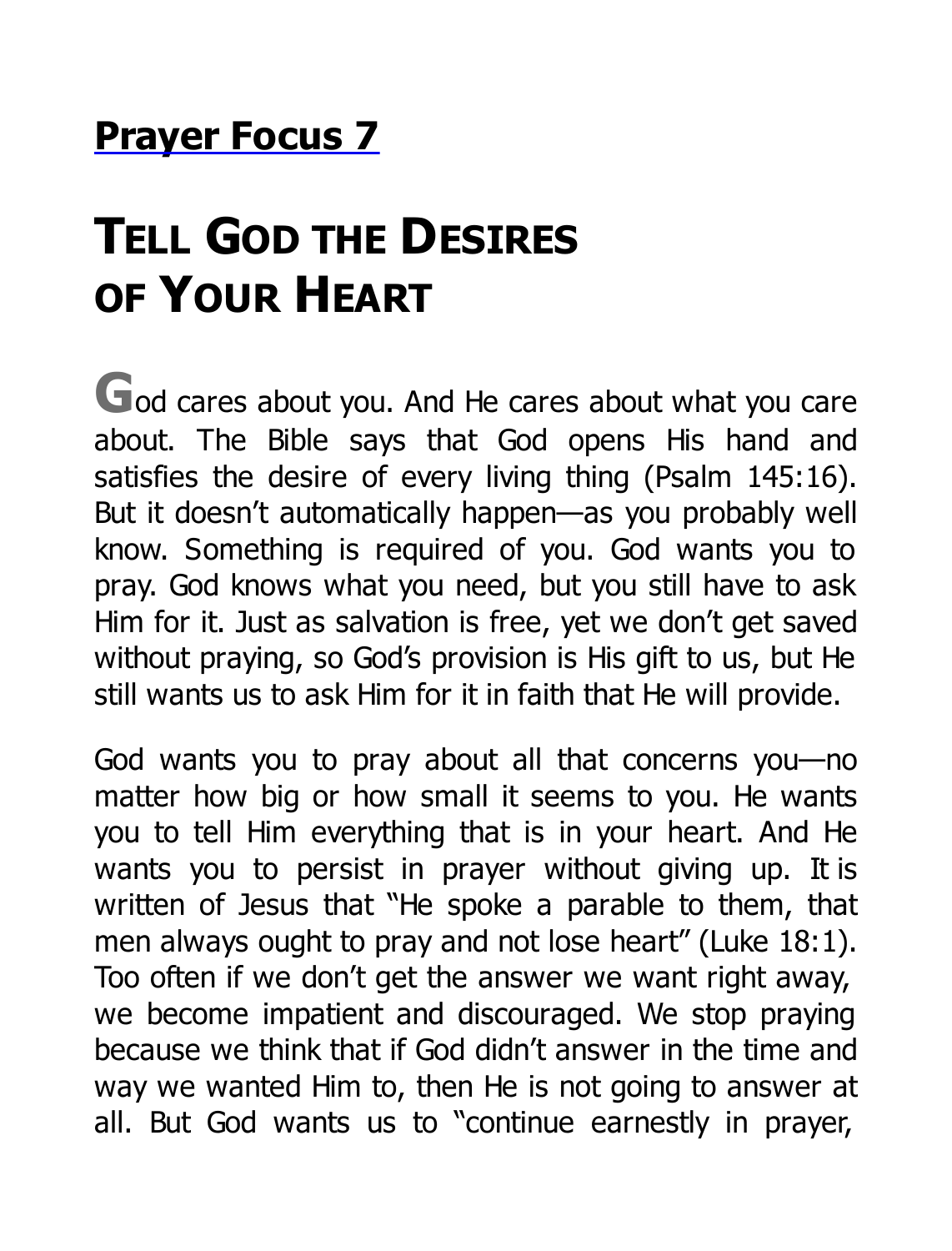being vigilant in it with thanksgiving" (Colossians 4:2).

God wants us to ask Him for even our most basic needs. Jesus taught us to pray, "Give us this day our daily bread" (Matthew 6:11). There is surely no need in our lives more immediate or basic than knowing where our next meal is coming from. And God already knows we need to eat; after all He created us that way. Yet He wants us to ask Him to provide it for us. That's the way He works. We ask; He provides. He is not requiring us to do that in order to force us to grovel, but because He wants us to depend on Him for everything. Our asking declares our dependence upon Him. It also declares our faith in His ability and desire to provide for us.

God wants you to seek Him for all your needs so you can receive all He has for you. He desires that you knock on the door of heaven so He can open it for you (Matthew 7:7-8). He wants you to ask of Him without giving up. That means you must keep asking, seeking, and knocking every day.

We usually don't have to be reminded of the things we need, because they are always in the forefront of our mind. But often we do need to be reminded to pray about them. Too often we worry about things instead of asking God for them. Check out this brief list below for some of the daily needs you may have forgotten to pray about on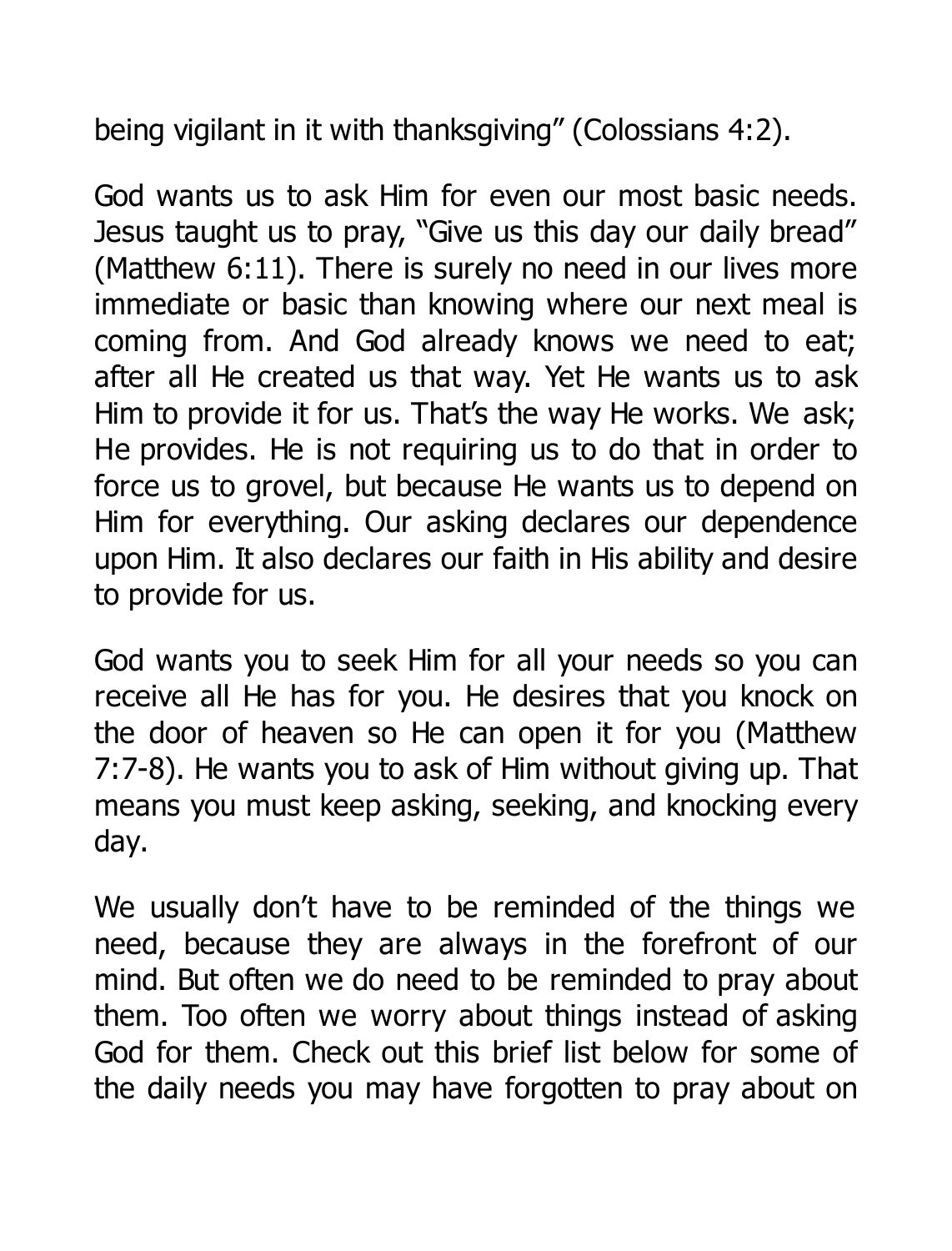an ongoing basis.

### **Important Things I Need from God Today**

"Lord, today I need…"

finances to pay all of my bills favor with the people I will see good communication with my spouse peace reigning between my family members the ability to care for my children the strength to do all I must do provision and protection for my home help to make all the right decisions the capability to do well in my work success in all my business ventures the knowledge of when to say yes or no doors of opportunity for advancement to open wisdom about making a purchase or an investment guidance for how to use my time wisely understanding of certain things help being organized and productive the capacity to get things done Other:

\_\_\_\_\_\_\_\_\_\_\_\_\_\_\_\_\_\_\_\_\_\_\_\_\_\_\_\_\_\_\_\_\_\_\_\_\_\_\_\_\_\_\_\_\_ \_\_\_\_\_\_\_\_\_\_\_\_\_\_\_\_\_\_\_\_\_\_\_\_\_\_\_\_\_\_\_\_\_\_\_\_\_\_\_\_\_\_\_\_\_\_\_\_\_\_\_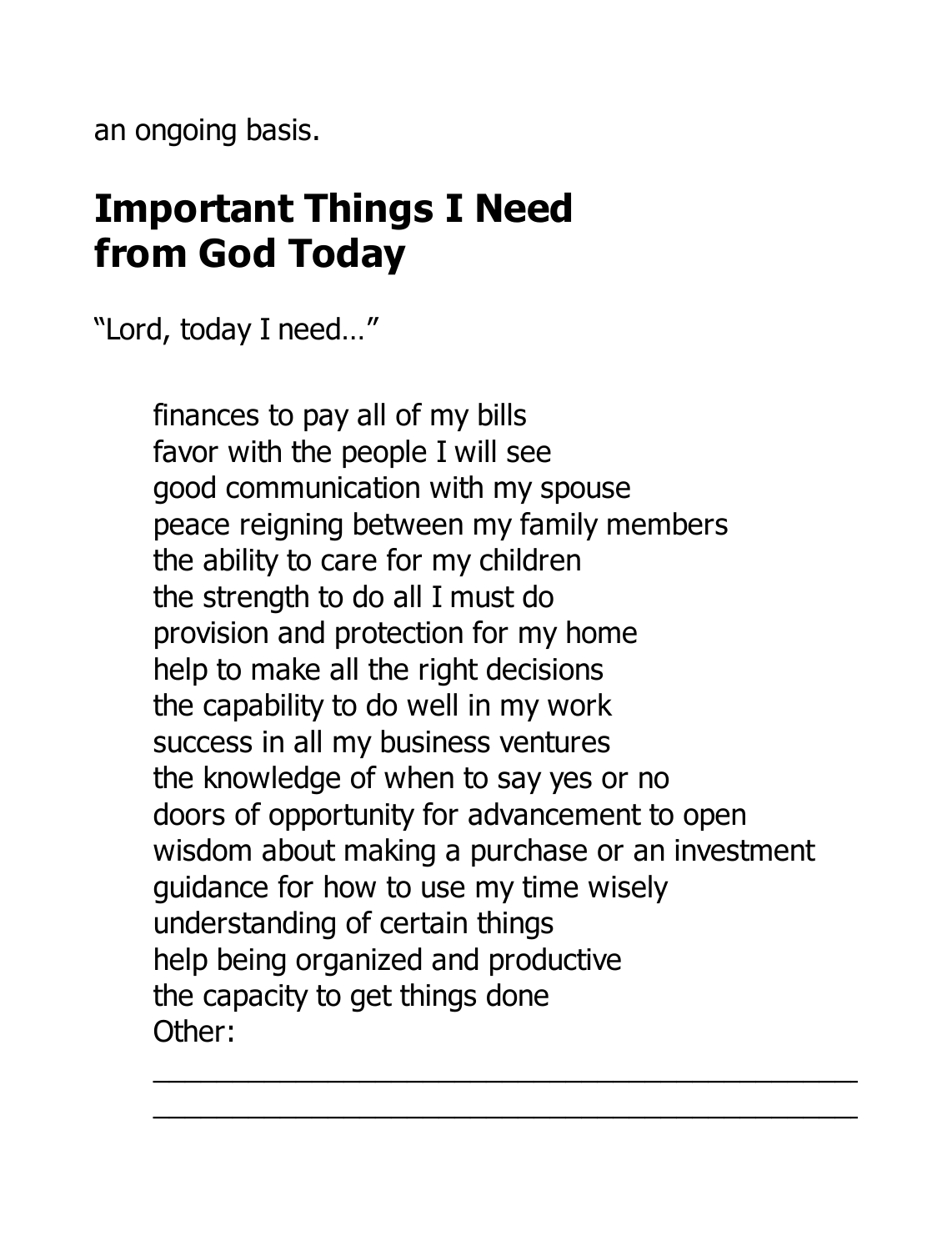You don't have to pray for every single one of these things every day, but you should mention each of them from time to time. Anything that causes you concern should be prayed about. And anything that you don't want to cause you concern in the future should be prayed about as well. God says to not be anxious about anything but to pray about everything so that you will have unfathomable peace (Philippians 4:6-7). He wants to do so much more in your life than you can even think of to ask for, and He will do it by the power of the Holy Spirit who lives in you. "To Him who is able to do exceedingly abundantly above all that we ask or think, according to the power that works in us, to Him be glory in the church by Christ Jesus to all generations, forever and ever. Amen" (Ephesians 3:20- 21).

 $\overline{\phantom{a}}$  , and the contract of the contract of the contract of the contract of the contract of the contract of the contract of the contract of the contract of the contract of the contract of the contract of the contrac

Tell God everything you need today and all that your heart desires. Bring every one of your needs, concerns, fears, and hopes to Him. "Whatever things you ask in prayer, believing, you will receive" (Matthew 21:22). Remember that nothing is too large or too small for God to handle.

### **PRAYER POWER**

Lord, I thank You that You will provide for all my needs and You want to give me the desires of my heart when I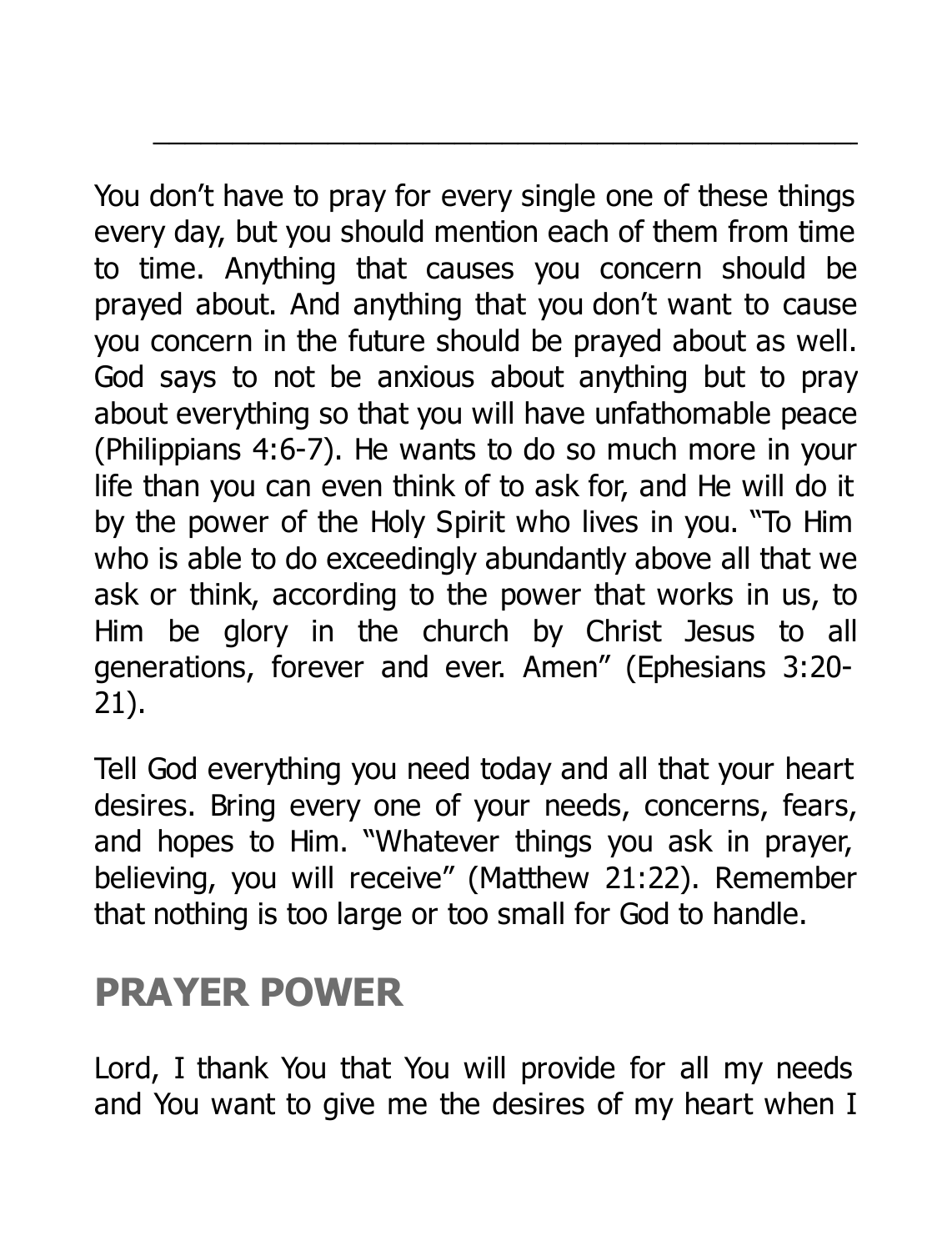delight myself in You (Psalm 37:4). Your Word says that You will "perfect that which concerns me" (Psalm 138:8). I thank You in advance for Your perfecting work in my life and in these concerns I pray about today. I put them all in Your hands, and I release the burden of them to You. I pray that You would meet all of my needs today.

I pray that my family and I will always have a secure home to live in and good food to eat. Specifically I lift before You my greatest needs today, which are \_\_\_\_\_\_\_\_\_\_\_\_\_\_\_\_\_\_\_\_\_\_\_\_\_\_\_\_\_\_\_\_\_\_\_\_\_\_\_\_\_\_\_\_\_\_\_\_\_\_\_\_\_\_\_\_

\_\_\_\_\_\_\_\_\_\_\_\_\_\_\_\_\_\_\_\_\_\_\_\_\_\_\_\_\_\_\_\_\_\_\_\_\_\_\_\_\_\_\_\_\_\_\_\_\_\_\_\_\_\_\_\_

\_\_\_\_\_\_\_\_\_\_\_\_\_\_\_\_\_\_\_\_\_\_\_\_\_\_\_\_\_\_\_\_\_\_\_\_\_\_\_\_\_\_\_\_\_\_\_\_\_\_\_\_\_\_\_\_ The greatest desires of my heart today are \_\_\_\_\_\_\_\_\_\_\_\_\_\_\_\_\_\_\_\_\_\_\_\_\_\_\_\_\_\_\_\_\_\_\_\_\_\_\_\_\_\_\_\_\_\_\_\_\_\_\_\_\_\_\_\_ \_\_\_\_\_\_\_\_\_\_\_\_\_\_\_\_\_\_\_\_\_\_\_\_\_\_\_\_\_\_\_\_\_\_\_\_\_\_\_\_\_\_\_\_\_\_\_\_\_\_\_\_\_\_\_\_ \_\_\_\_\_\_\_\_\_\_\_\_\_\_\_\_\_\_\_\_\_\_\_\_\_\_\_\_\_\_\_\_\_\_\_\_\_\_\_\_\_\_\_\_\_\_\_\_\_\_\_\_\_\_\_\_

Thank You for always providing for my needs in the past. Thank You that You will continue to provide for me in the future, just as You have promised in Your Word. Show me how I can be of service to You by helping to meet the needs of others.

In Jesus' name I pray.

### **WORD POWER**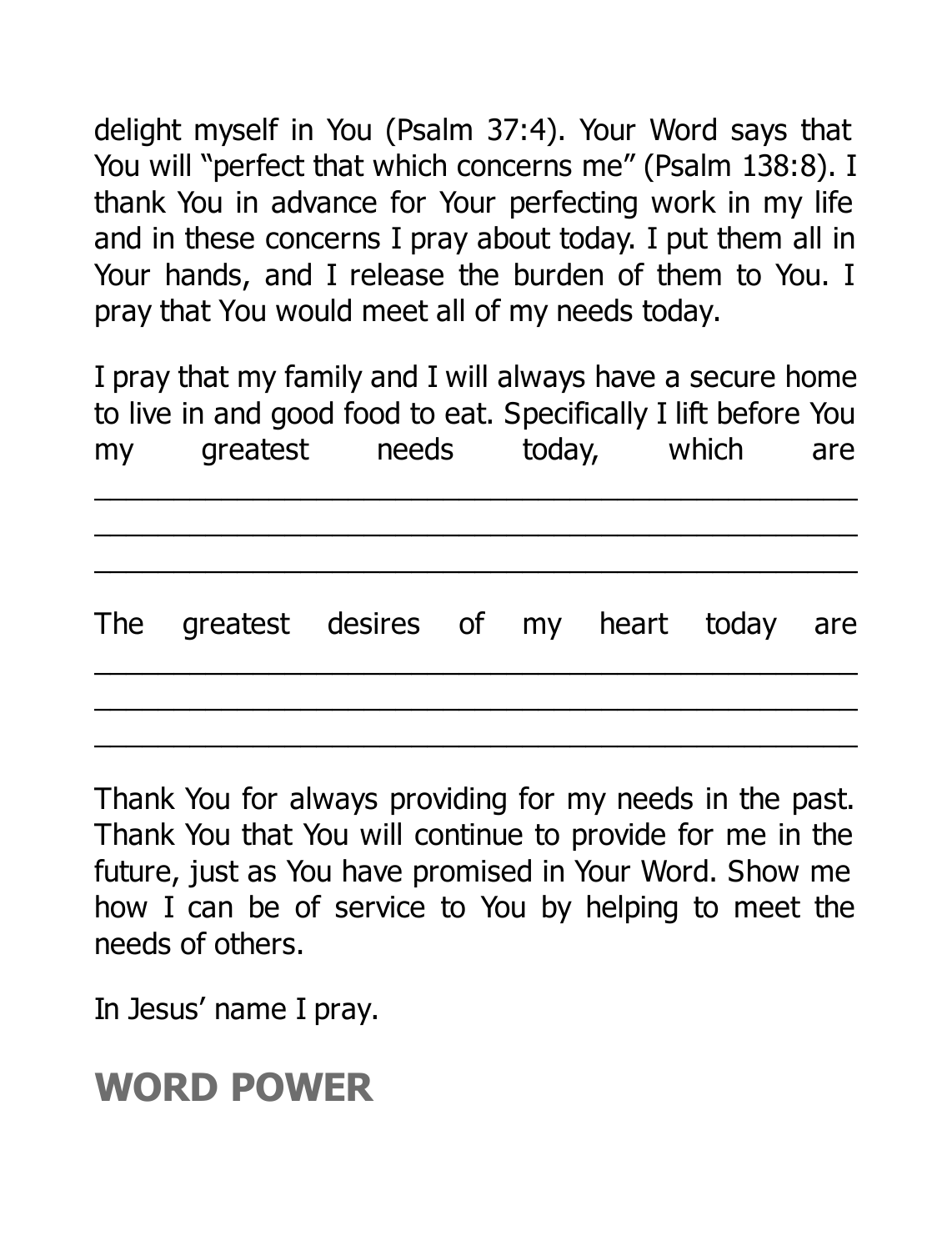Delight yourself also in the LORD, and He shall give you the desires of your heart. PSALM 37:4

Be anxious for nothing, but in everything by prayer and supplication, with thanksgiving, let your requests be made known to God; and the peace of God, which surpasses all understanding, will guard your hearts and minds through Christ Jesus. PHILIPPIANS 4:6-7

> Seek the kingdom of God, and all these things shall be added to you. LUKE 12:31

If you then, being evil, know how to give good gifts to your children, how much more will your heavenly Father give the Holy Spirit to those who ask Him! LUKE 11:13

Ask, and it will be given to you; seek, and you will find; knock, and it will be opened to you. For everyone who asks receives, and he who seeks finds, and to him who knocks it will be opened.  $M$ <sup> $T$ THEW</sub>  $7.7-8$ </sup>

Do not fear, little flock, for it is your Father's good pleasure to give you the kingdom.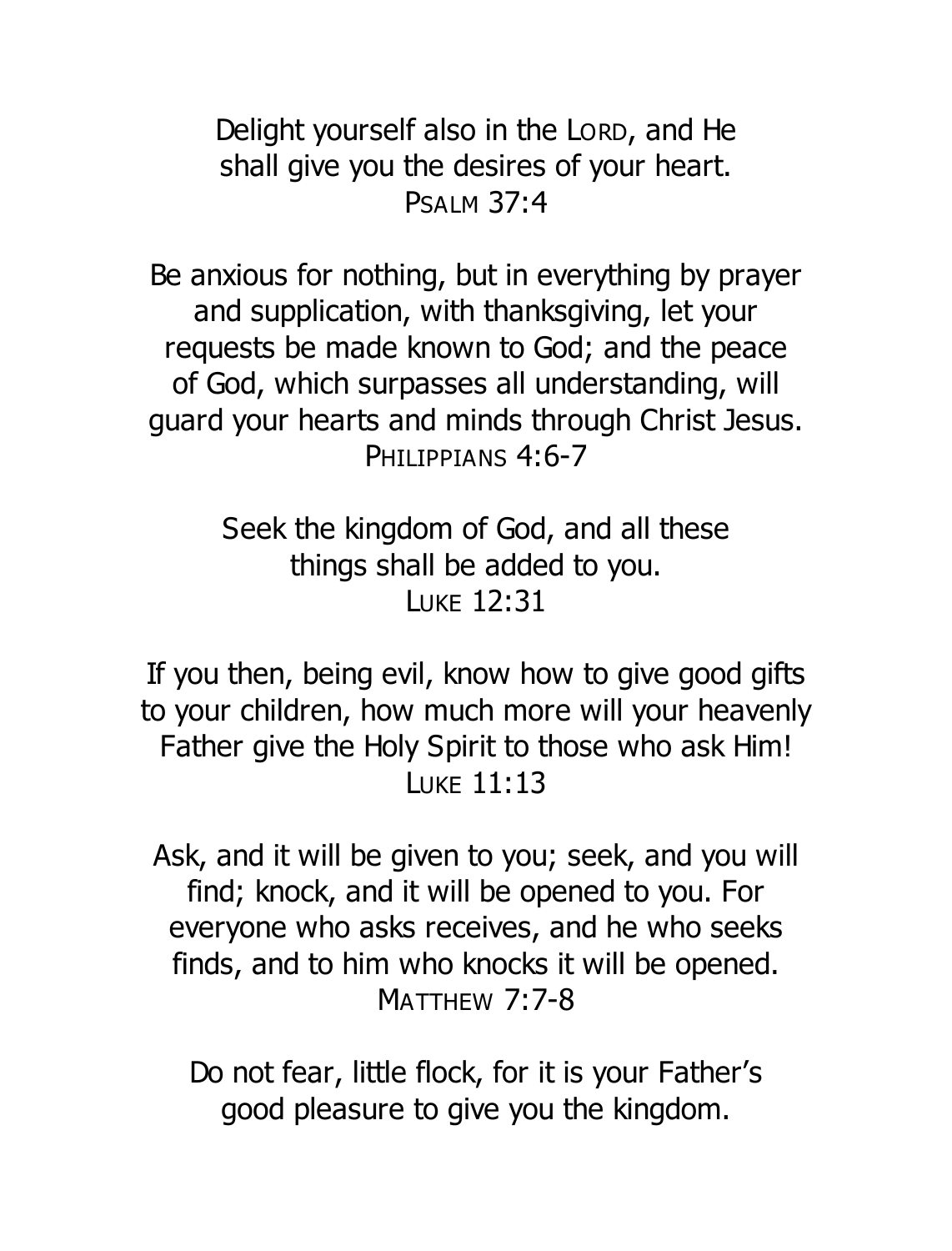LUKE 12:32

#### If you abide in Me, and My words abide in you, you will ask what you desire, and it shall be done for you. JOHN 15:7

Whatever you ask in My name, that I will do, that the Father may be glorified in the Son. If you ask anything in My name, I will do it. JOHN 14:13-14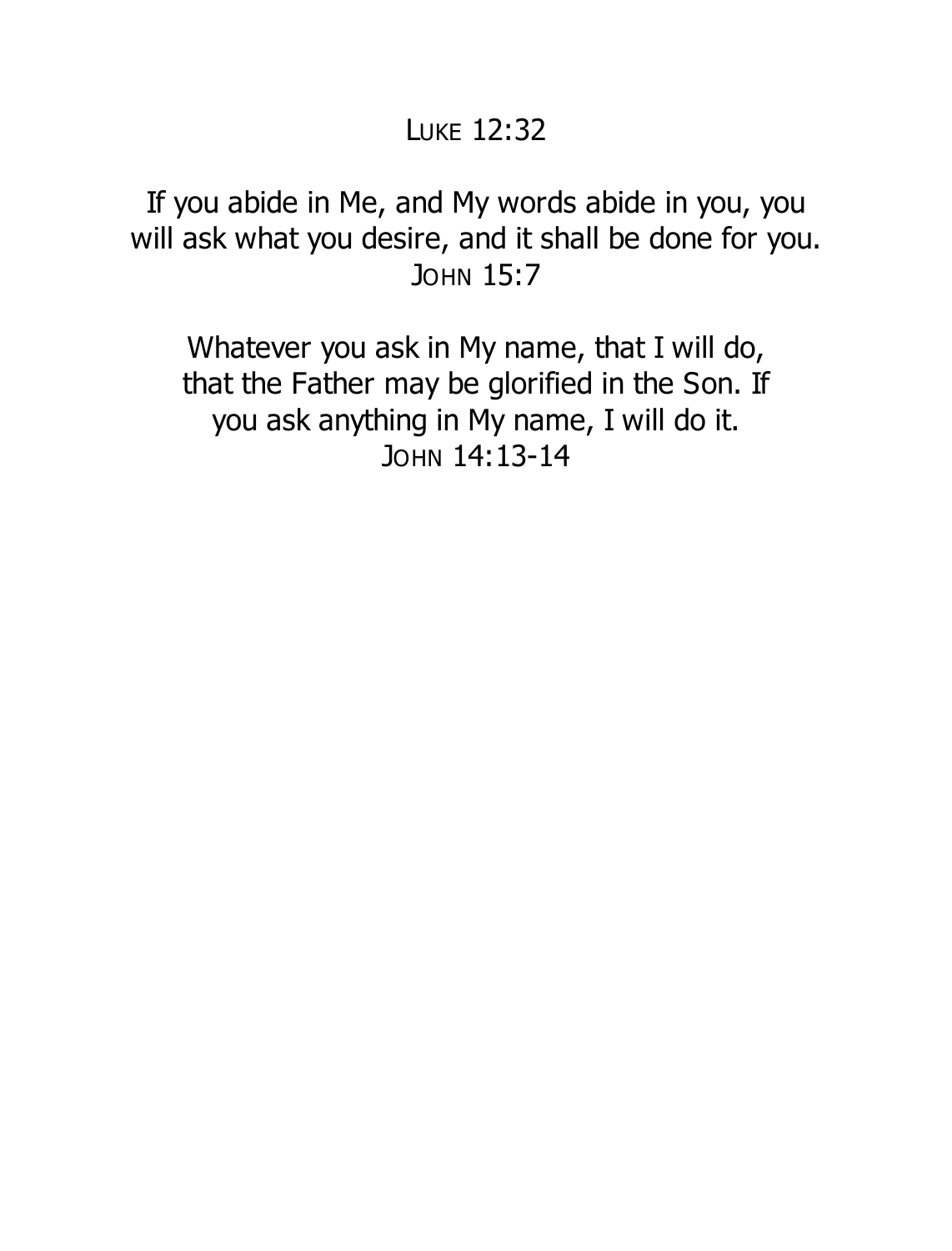# **[Prayer](#page-6-0) Focus 8**

# **PRAY FOR THE PEOPLE IN YOUR LIFE**

**I**<sup>n</sup> each of our lives there are so many people who need prayer that it is hard to remember to pray for them all each day. I find that the best way to do this is to start praying for the people closest to you—your immediate family and friends. Then move beyond them to your extended family and acquaintances. Pray for the people you will see in your day or week—the people at work, at church, and at the stores or offices where you go. Ask God to bring to mind anyone who especially needs your prayers, and He will remind you of someone you might not have otherwise thought of to pray for.

Below is a list of people that will help you remember those you may want to pray for today. Don't let this list become intimidating because it is not necessary to pray for every person each day. Ask the Holy Spirit to guide you as you choose which ones to pray for and when. This list will help you to think of those who might need prayer more than others, and it will enable you to remember someone you might otherwise have forgotten. There is space below for you to write in any other people you especially want to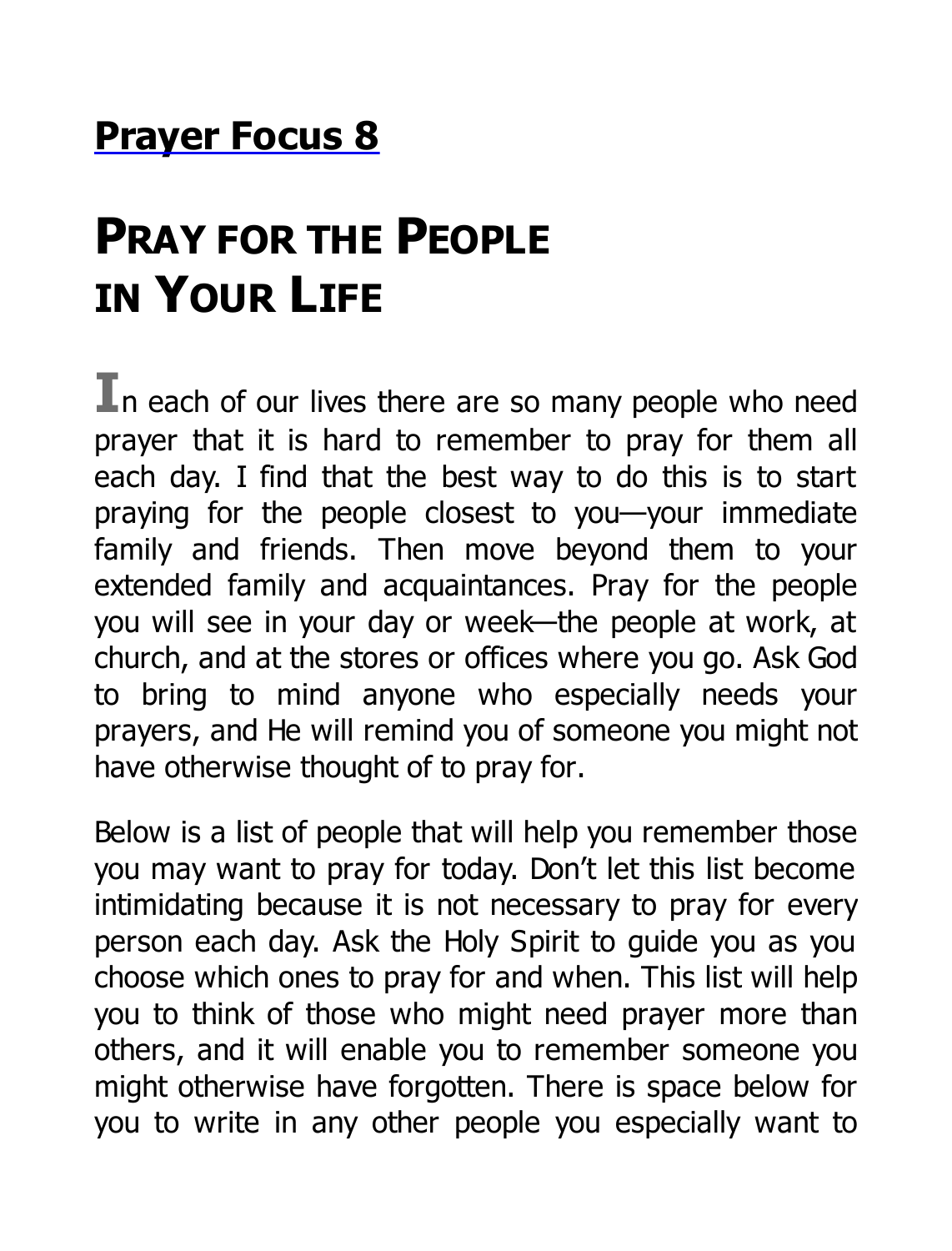bring before the throne of God.

### **People in My Life Who Need Prayer**

"Lord, today I pray for…" my husband/my wife my mother/my father my brother/my sister my son/my daughter my grandchildren my stepchildren my son-in-law/my daughter-in-law my mother-in-law/my father-in-law my aunt/my uncle my cousins my roommate my close friends my acquaintances/my casual friends my extended family members my neighbors my pastor and church leaders the people I work with the people I see in my day the people at the appointments I keep the people at my church the people who are difficult to deal with the person I dread seeing the person I find hard to talk to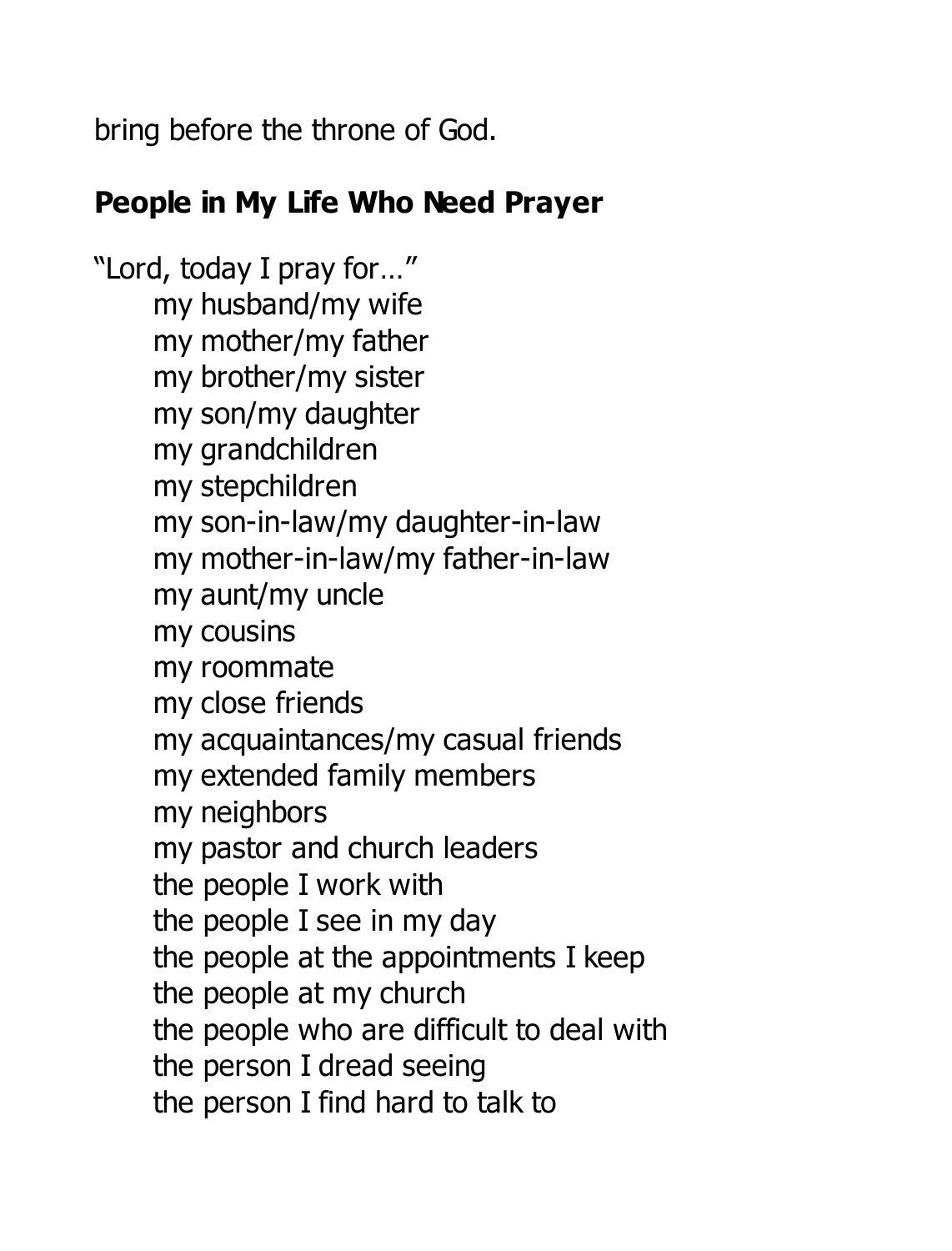the people I am aware of who need help the people I know of who need healing the people I've heard about on the news the person who is most on my heart today Other:

Once you have prayed about a person, release him or her into God's hands. That doesn't mean you don't pray about him or her again when you think of that person, but give yourself some moments of relief from that burden on your heart. Enjoy the peace of knowing you have surrendered that person and situation to God and He has heard your prayers and will answer in His way and His time.

 $\_$ \_\_\_\_\_\_\_\_\_\_\_\_\_\_\_\_\_\_\_\_\_\_\_\_\_\_\_\_\_\_\_\_\_\_\_\_\_\_\_\_\_\_\_\_\_\_\_\_\_\_\_\_\_ \_\_\_\_\_\_\_\_\_\_\_\_\_\_\_\_\_\_\_\_\_\_\_\_\_\_\_\_\_\_\_\_\_\_\_\_\_\_\_\_\_\_\_\_\_\_\_\_\_\_\_\_\_

 $\_$ 

If you ever find yourself becoming impatient when you don't see your prayers for other people answered as fast as you would like, keep in mind that you are interceding for someone who has a will and a destiny separate from yours. Remember that you are partnering with God to see His will done. It's your job to pray, and it's God's job to answer. You just need to do your job and let God do His. Trust Him to answer your prayers for others in the time and way He decides.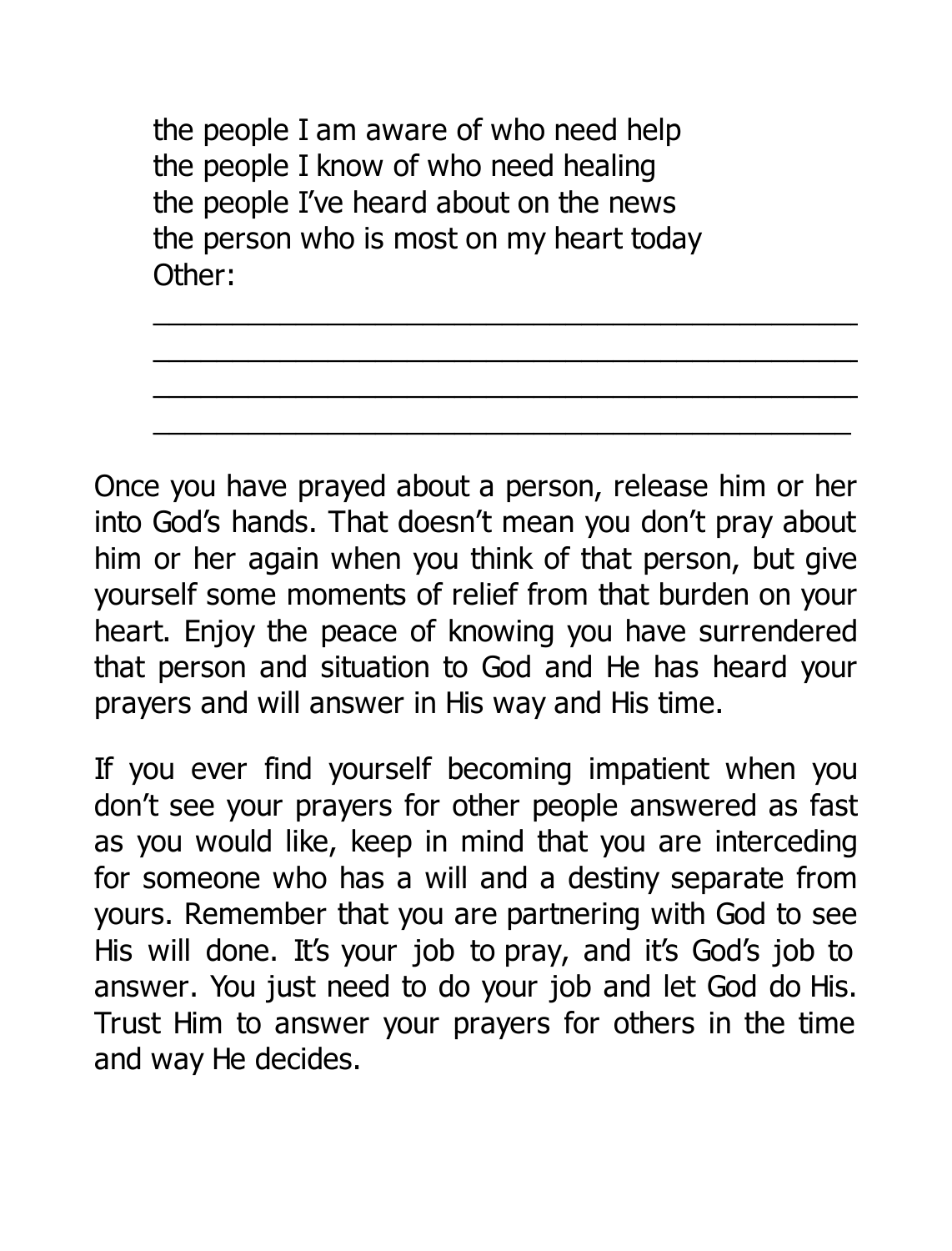Good relationships are important to each of us. They build us up and edify us. They keep us balanced and accountable. It is not healthy to be isolated. You need people in your life who will stand with you and by you. You need solid relationships where the good in them rubs off o n you, and the good in you affects them in that same way.

# **Five Reasons Why I Need Good, Godly Friends**

### **I need to know that someone loves me.**

"A friend loves at all times, and a brother is born for adversity" (Proverbs 17:17).

### **I need to learn how to be a good friend to others.**

"A man who has friends must himself be friendly, but there is a friend who sticks closer than a brother" (Proverbs 18:24).

### **I need someone I can go to for advice.**

"Ointment and perfume delight the heart, and the sweetness of a man's friend gives delight by hearty counsel" (Proverbs 27:9).

### **I need someone who can help in times of trouble.**

"Two are better than one, because they have a good reward for their labor. For if they fall, one will lift up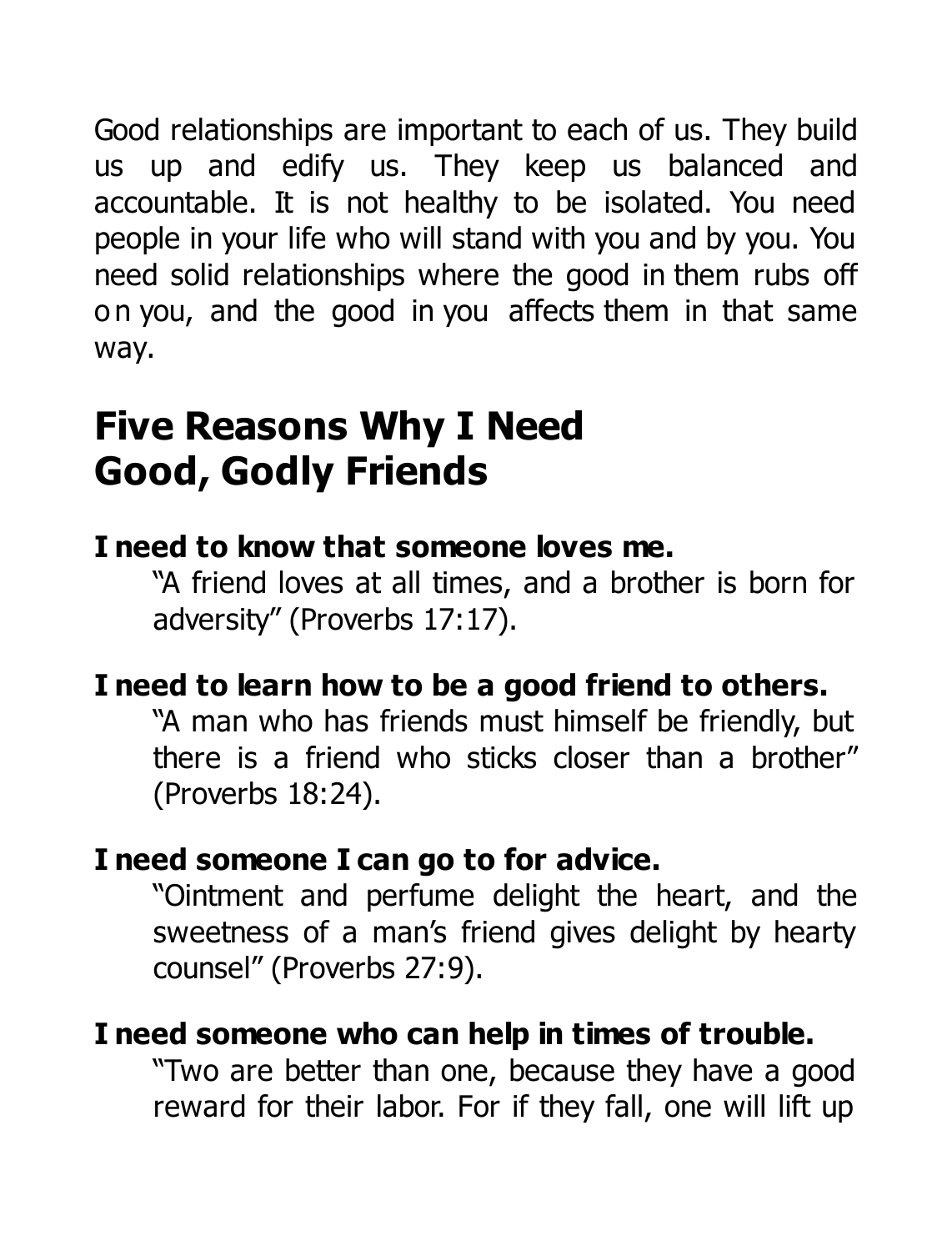his companion. But woe to him who is alone when he falls, for he has no one to help him up" (Ecclesiastes 4:9-10).

### **I need people with whom we can be good for one another.**

"As iron sharpens iron, so a man sharpens the countenance of his friend" (Proverbs 27:17).

In order to have good friends and relationships, we have to be a good friend in a relationship. There are certain ways God wants us to conduct ourselves with people that always reap great rewards. When we relate to others the way the Bible instructs us to, we are investing in these valuable relationships.

# **Seven Ways I Should Relate to the People in My Life**

### **Lord, help me to relate to others with love.**

"Since you have purified your souls in obeying the truth through the Spirit in sincere love of the brethren, love one another fervently with a pure heart" (1 Peter 1:22).

### **Lord, help me to relate to others with affection.**

"Be kindly affectionate to one another with brotherly love, in honor giving preference to one another"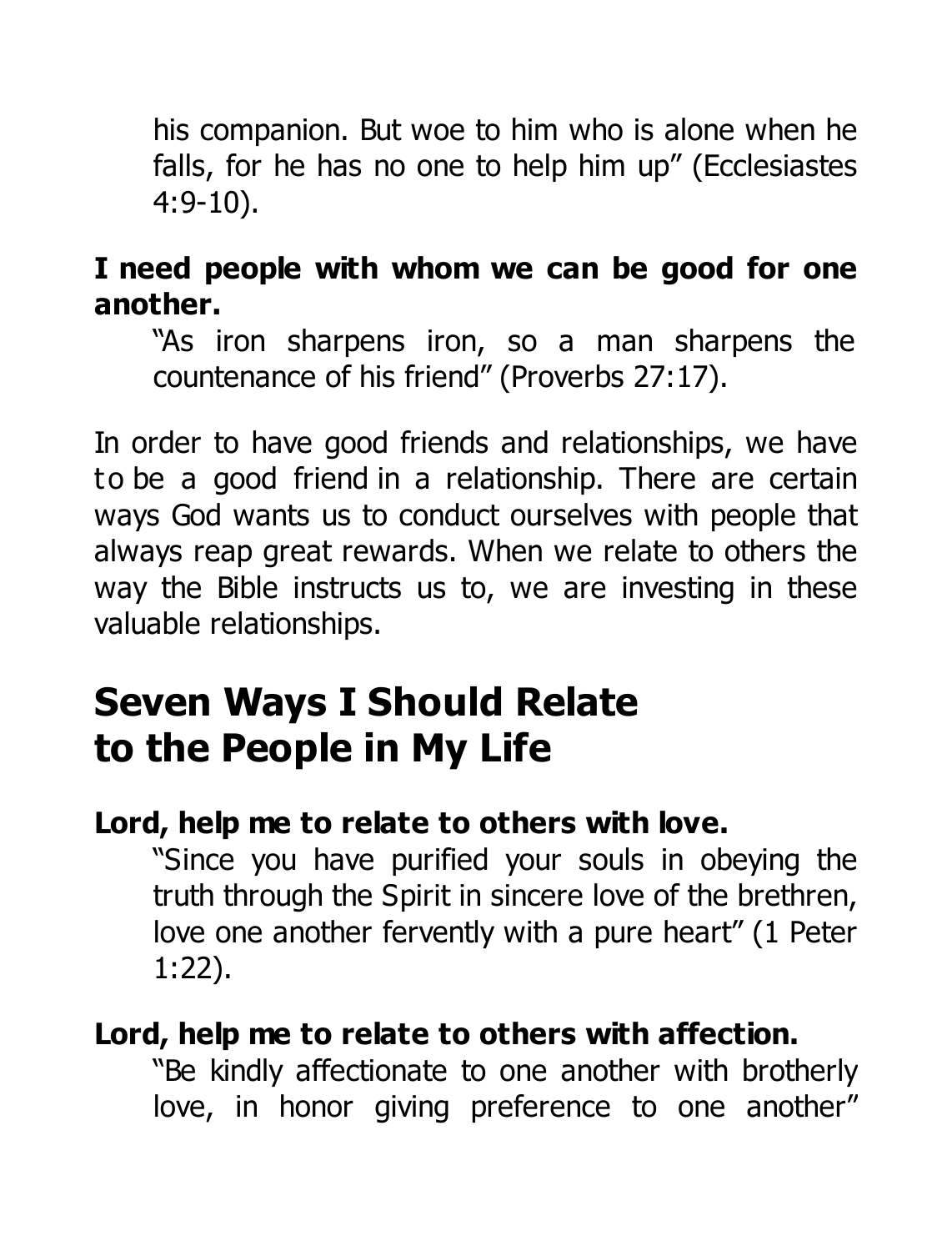(Romans 12:10).

### **Lord, help me to relate to others with compassion.**

"Finally, all of you be of one mind, having compassion for one another; love as brothers, be tenderhearted, be courteous" (1 Peter 3:8).

### **Lord, help me to relate to others with care.**

"There should be no schism in the body, but that the members should have the same care for one another" (1 Corinthians 12:25).

### **Lord, help me to relate to others with a servant's heart.**

"You, brethren, have been called to liberty; only do not use liberty as an opportunity for the flesh, but through love serve one another" (Galatians 5:13).

### **Lord, help me to relate to others with forgiveness and kindness.**

"Let all bitterness, wrath, anger, clamor, and evil speaking be put away from you, with all malice. And be kind to one another, tenderhearted, forgiving one another, just as God in Christ forgave you" (Ephesians 4:31-32).

### **Lord, help me to relate to others with peace.**

"Salt is good, but if the salt loses its flavor, how will you season it? Have salt in yourselves, and have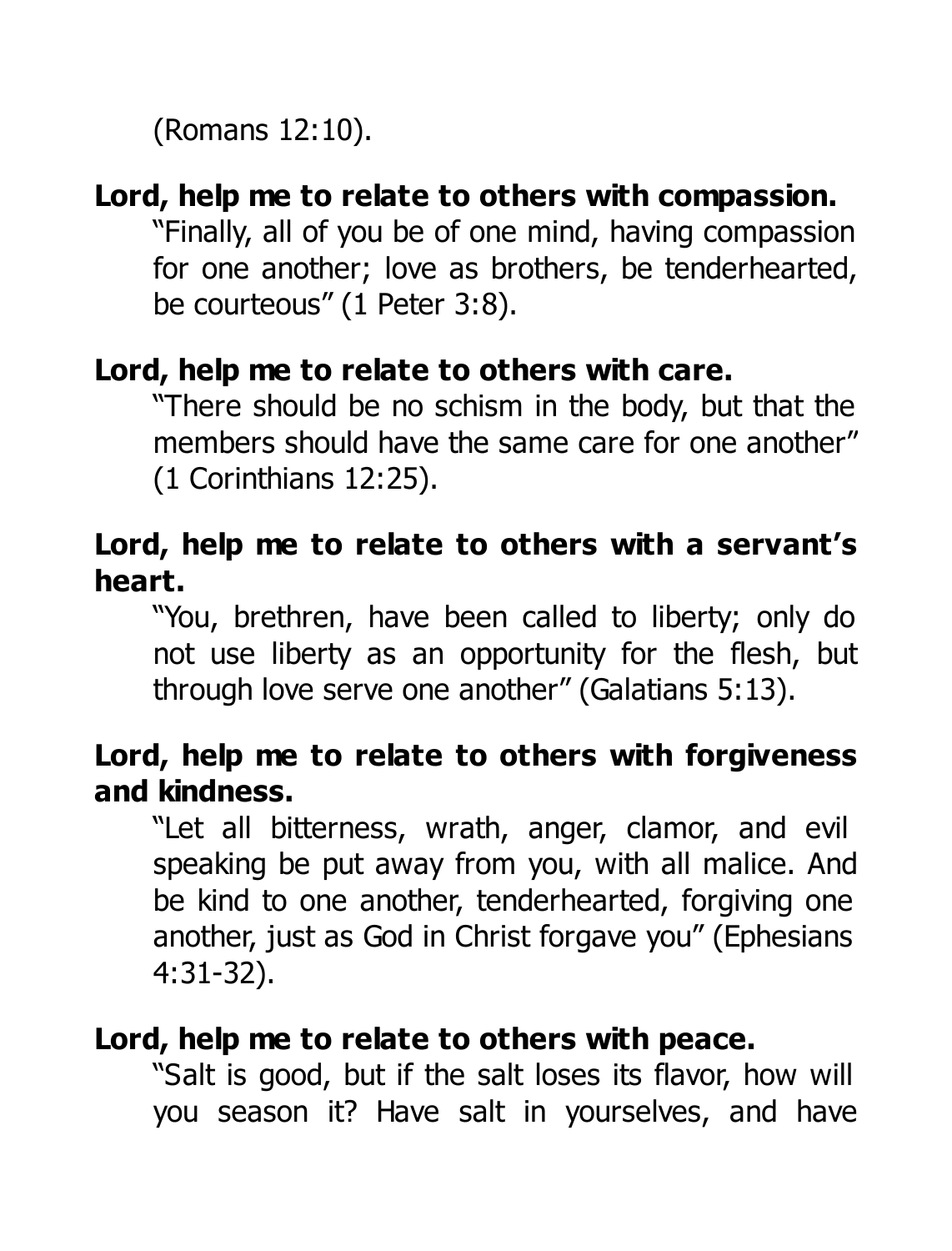peace with one another" (Mark 9:50).

Good relationships are crucial to your well-being, but they can be too easily destroyed or damaged. I have found that it is much easier to protect them in prayer than to try to repair them after the damage has already been done. However, God can restore a relationship that has been strained, injured, or broken when you pray about it. If there is a problem in any relationship you have, or there is one that gives you great concern, ask God to help you reconcile your differences and bring healing.

Don't leave any of your relationships to chance. Pray about each one. Bring them before the throne of God. And pray for those who are difficult to love as well. Remember, you always grow to love the people you pray for. As you pray, God gives you His heart of love for them.

### **PRAYER POWER**

Lord, help me to always have compassion and love in my heart for others. Help me to treat everyone with affection, kindness, and care. Give me a servant's heart. Help me to forgive easily and quickly. Enable me to be a peace-maker in every relationship that I have—especially with the people I live with or am closest to.

Lord, I lift up to You my family members. Specifically, I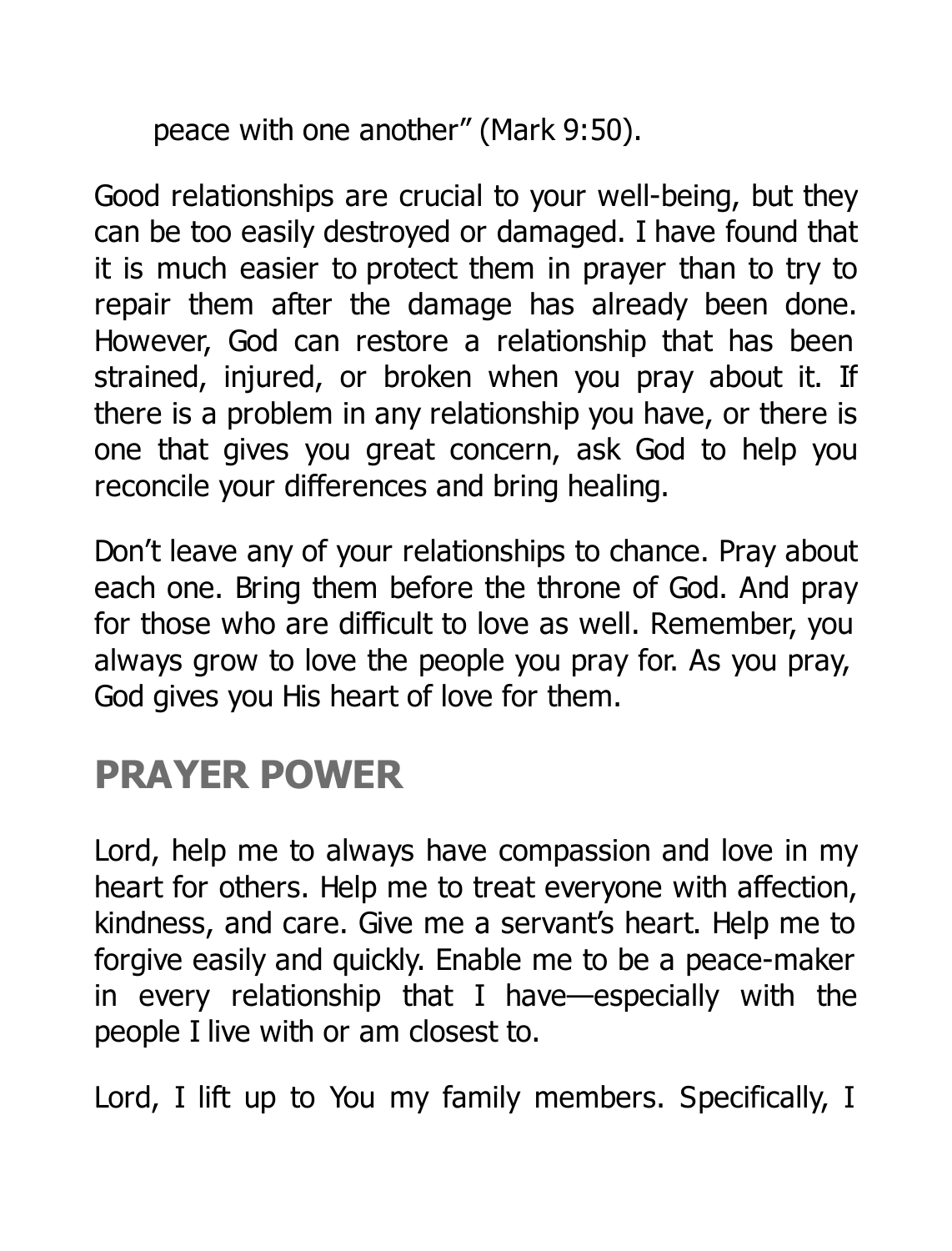I lift up to You my friends and acquaintances. I especially 

the control of the control of the control of the control of the control of the control of

|  |  |  |  |  |  |  |                           |  |  |  | I also lift up to You the people at my work:      |
|--|--|--|--|--|--|--|---------------------------|--|--|--|---------------------------------------------------|
|  |  |  |  |  |  |  |                           |  |  |  | I lift up to You the people I will see in my day: |
|  |  |  |  |  |  |  |                           |  |  |  | The person most on my heart today is:             |
|  |  |  |  |  |  |  | For that person I want to |  |  |  | pray                                              |
|  |  |  |  |  |  |  |                           |  |  |  |                                                   |

and the company of the company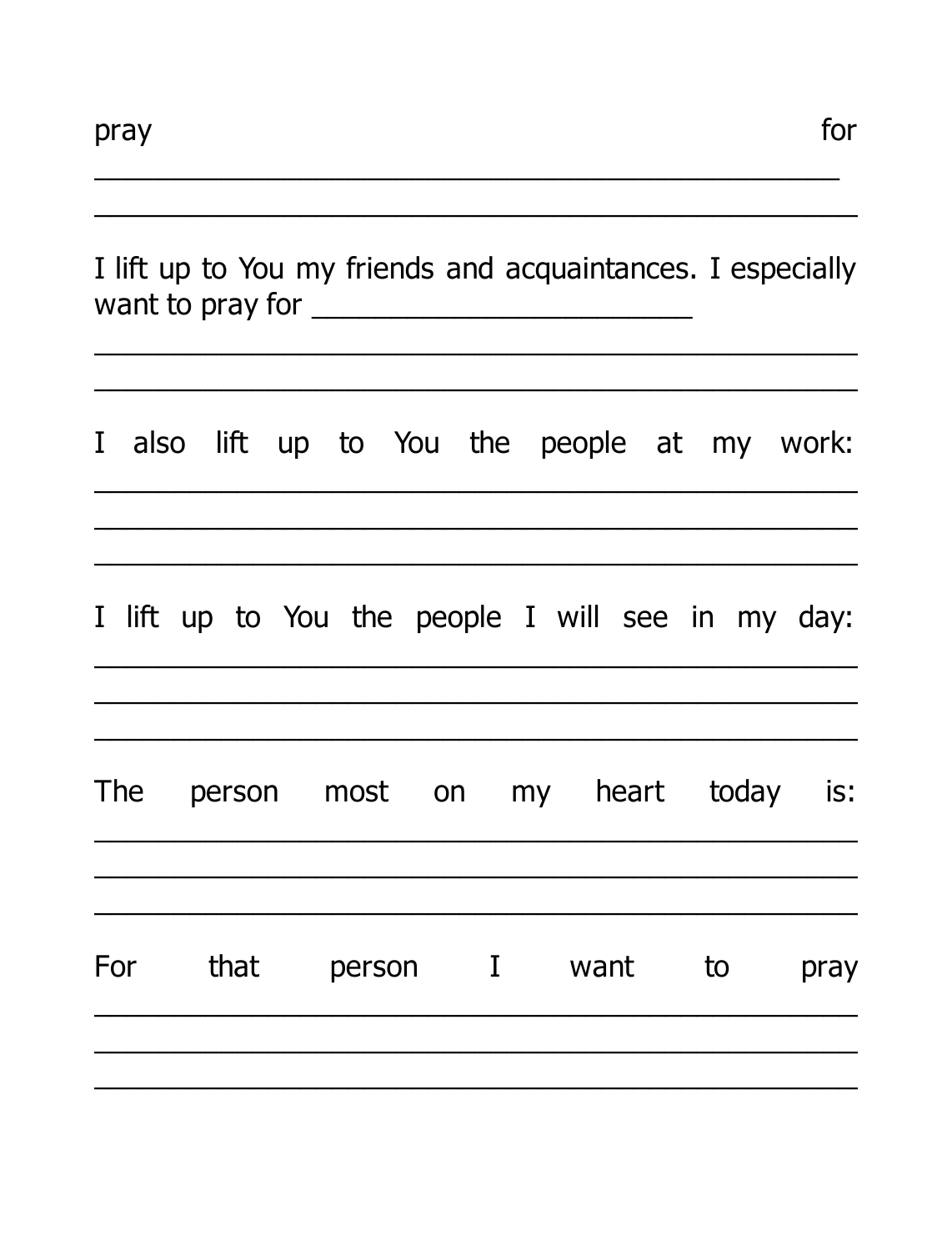I lift all of these people to You and ask You to bless them today with Your love, peace, health, prosperity, and success. Pour out Your Spirit upon them and help them to know You better.

Lord, show me if I have any feelings toward anyone that are less than forgiving. Specifically I pray about

 $\frac{1}{2}$  ,  $\frac{1}{2}$  ,  $\frac{1}{2}$  ,  $\frac{1}{2}$  ,  $\frac{1}{2}$  ,  $\frac{1}{2}$  ,  $\frac{1}{2}$  ,  $\frac{1}{2}$  ,  $\frac{1}{2}$  ,  $\frac{1}{2}$  ,  $\frac{1}{2}$  ,  $\frac{1}{2}$  ,  $\frac{1}{2}$  ,  $\frac{1}{2}$  ,  $\frac{1}{2}$  ,  $\frac{1}{2}$  ,  $\frac{1}{2}$  ,  $\frac{1}{2}$  ,  $\frac{1$  $\_$ \_\_\_\_\_\_\_\_\_\_\_\_\_\_\_\_\_\_\_\_\_\_\_\_\_\_\_\_\_\_\_\_\_\_\_\_\_\_\_\_\_\_\_\_\_\_\_\_\_\_\_\_\_

I confess any unforgiveness I have in me as sin. Deliver me and keep me free of all unforgiveness.

Lord, I ask that Your peace would reign in my most difficult or troubling relationships. Help us to come to a place of peace and unity. Where there has been a misunderstanding, I pray that You would bring clarity and reconciliation. Help me to be Your light to anyone who doesn't know You. Specifically, I pray for

\_\_\_\_\_\_\_\_\_\_\_\_\_\_\_\_\_\_\_\_\_\_\_\_\_\_\_\_\_\_\_\_\_\_\_\_\_\_\_\_\_\_\_\_\_\_\_\_\_\_\_\_ \_\_\_\_\_\_\_\_\_\_\_\_\_\_\_\_\_\_\_\_\_\_\_\_\_\_\_\_\_\_\_\_\_\_\_\_\_\_\_\_\_\_\_\_\_\_\_\_\_\_\_\_\_ \_\_\_\_\_\_\_\_\_\_\_\_\_\_\_\_\_\_\_\_\_\_\_\_\_\_\_\_\_\_\_\_\_\_\_\_\_\_\_\_\_\_\_\_\_\_\_\_\_\_\_\_\_

Open this person's heart to receive You.

Help me to choose my friends wisely. Give me discernment so that I can separate myself from someone who is dangerous or will be a bad influence. Bless every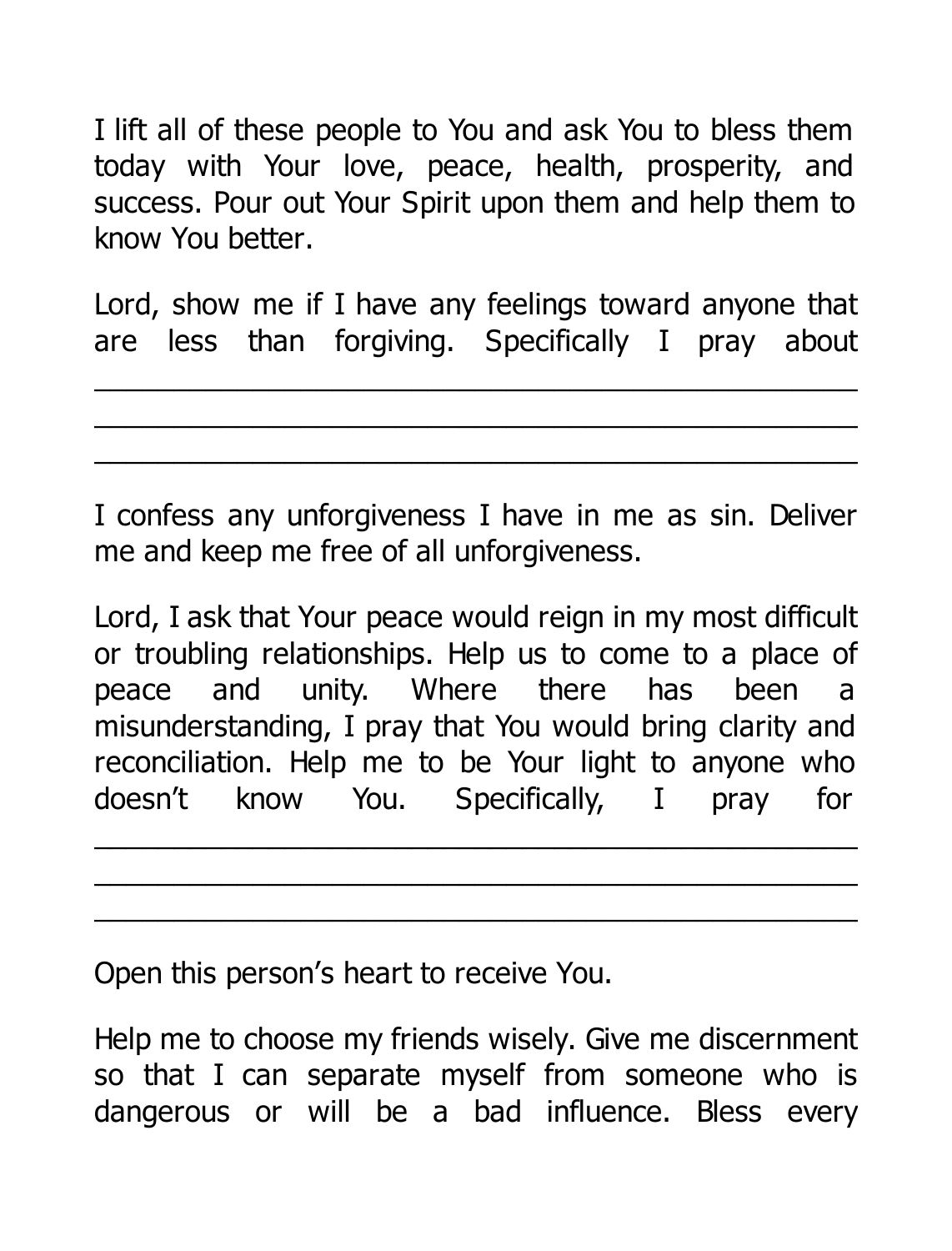relationship I have. Help me to be a good influence on all who know me. Teach me to be a good friend to others. Help me to never leave my relationships to chance, but to pray about them instead.

In Jesus' name I pray.

# **WORD POWER**

The righteous should choose his friends carefully, for the way of the wicked leads them astray. PROVERBS 12:26

> Bear one another's burdens, and so fulfill the law of Christ. GALATIANS 6.2

Moreover, as for me, far be it from me that I should sin against the LORD in ceasing to pray for you; but I will teach you the good and the right way. 1 SAMUEL 12:23

Confess your trespasses to one another, and pray for one another, that you may be healed. The effective, fervent prayer of a righteous man avails much. JAMES 5:16

Do not enter the path of the wicked, and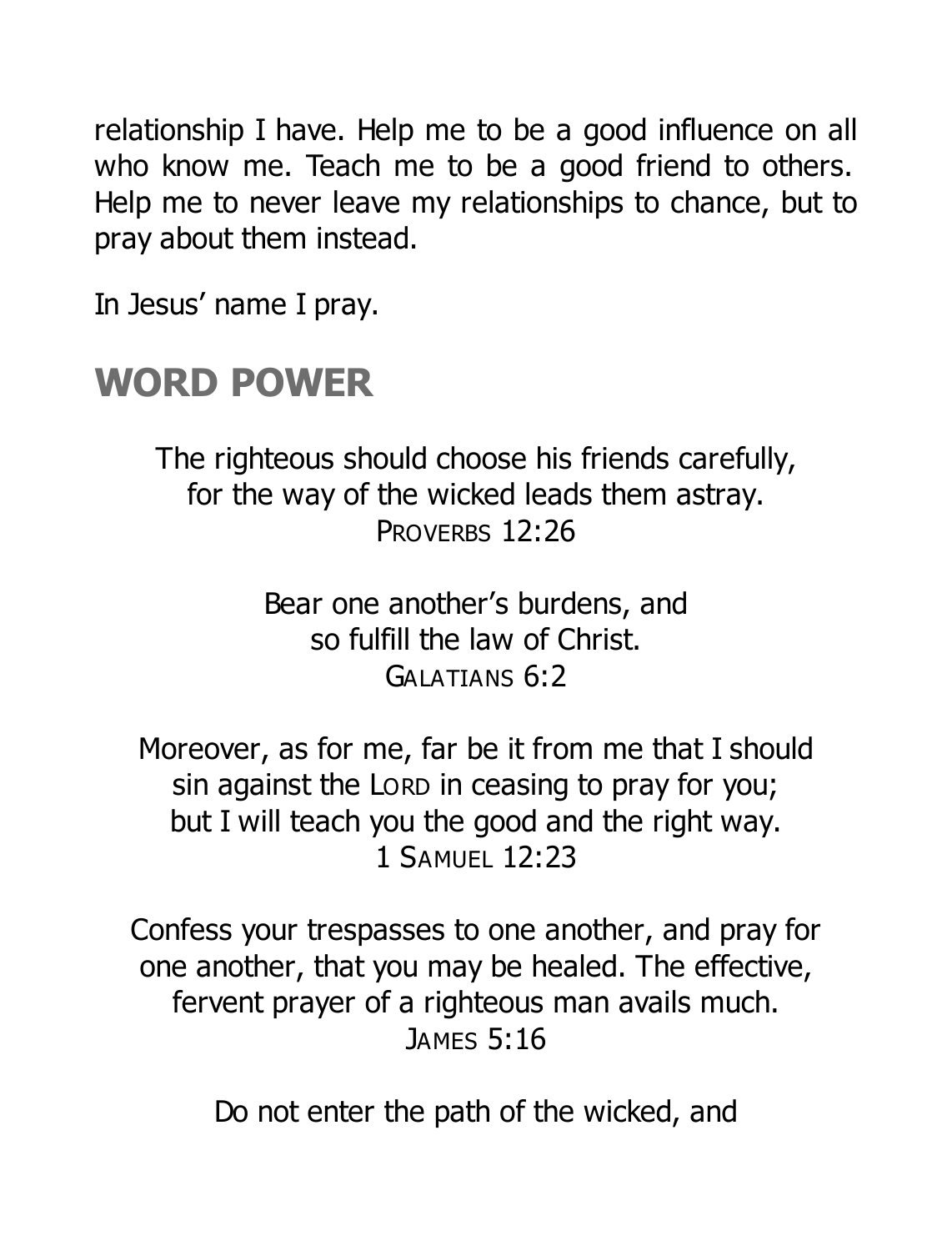do not walk in the way of evil. PROVERBS 4.14

Do not be unequally voked together with unbelievers. For what fellowship has righteousness with lawlessness? And what communion has light with darkness? And what accord has Christ with Belial? Or what part has a believer with an unbeliever? 2 CORINTHIANS 6:14-15

If there is any consolation in Christ, if any comfort of love, if any fellowship of the Spirit, if any affection and mercy, fulfill my joy by being like-minded, having the same love, being of one accord, of one mind. Let nothing be done through selfish ambition or conceit, but in lowliness of mind let each esteem others better than himself. Let each of you look out not only for his own interests, but also for the interests of others. PHILIPPIANS  $2.1-4$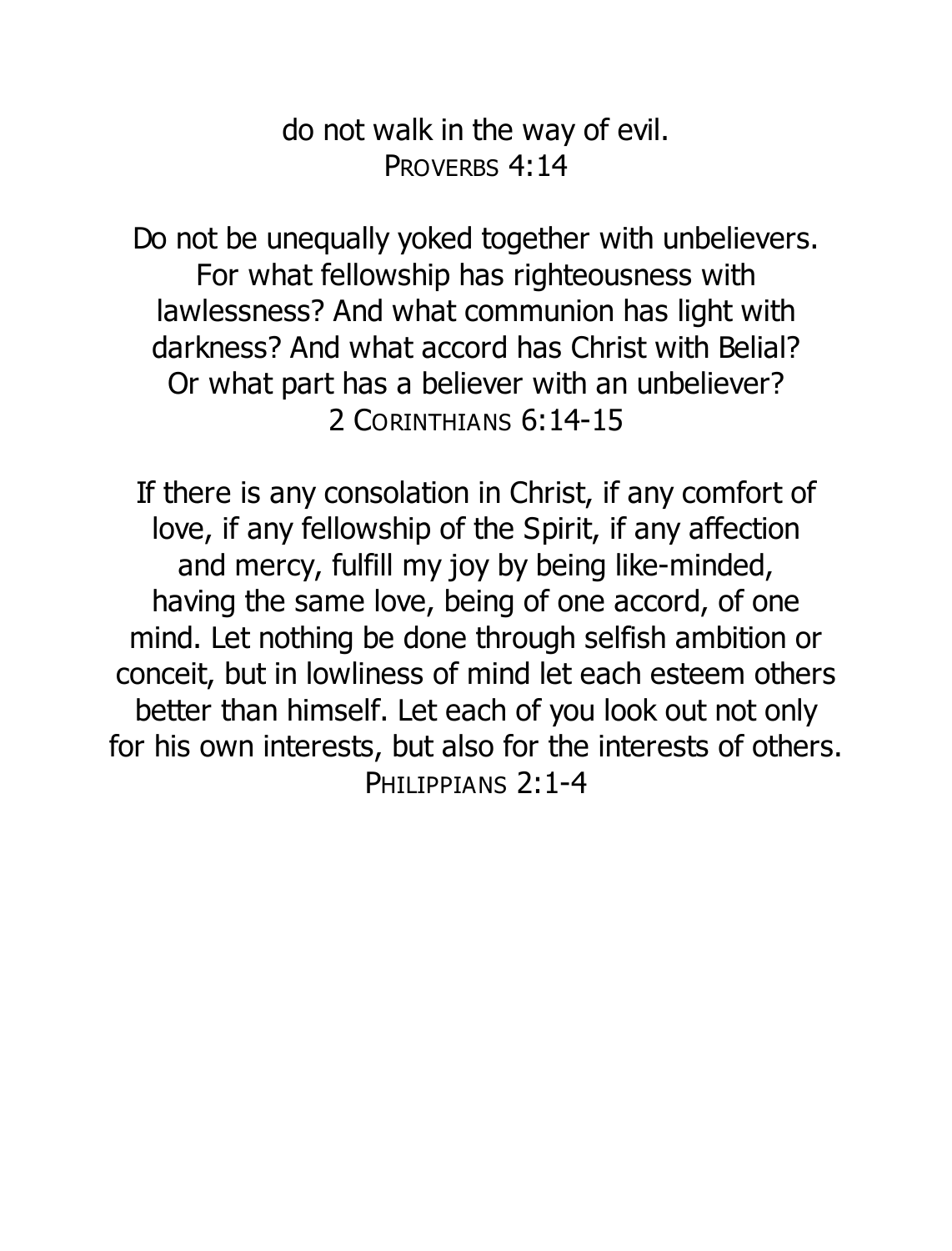# **[Prayer](#page-6-1) Focus 9**

# **INTERCEDE FOR THE WORLD AROUND YOU**

**G**od asks each one of us to intercede for our community, nation, and the world, and He wants us to pray for our leaders as well (1 Timothy 2:1-4). However, we often don't pray about these things because they seem too big and far removed from us and our daily lives. We tend to think, How much difference could my little prayer make with these enormous issues? But praying for our nation, our leaders, and the world around us is not an option; it is a mandate from God. It's something we all are required to do.

God wants you to be His intercessor. An intercessor is someone who stands before God and prays for another. In the Bible, God looked for someone to stand in the gap before Him and pray for the land so it wouldn't be destroyed because of all the evil in it. But the sad part was He "found no one" (Ezekiel 22:30). God had to bring judgment on the land because. He could not find one person to intercede on behalf of the people. You and I can answer God's call every day to intercede for people and situations that need the touch of His hand and the effect of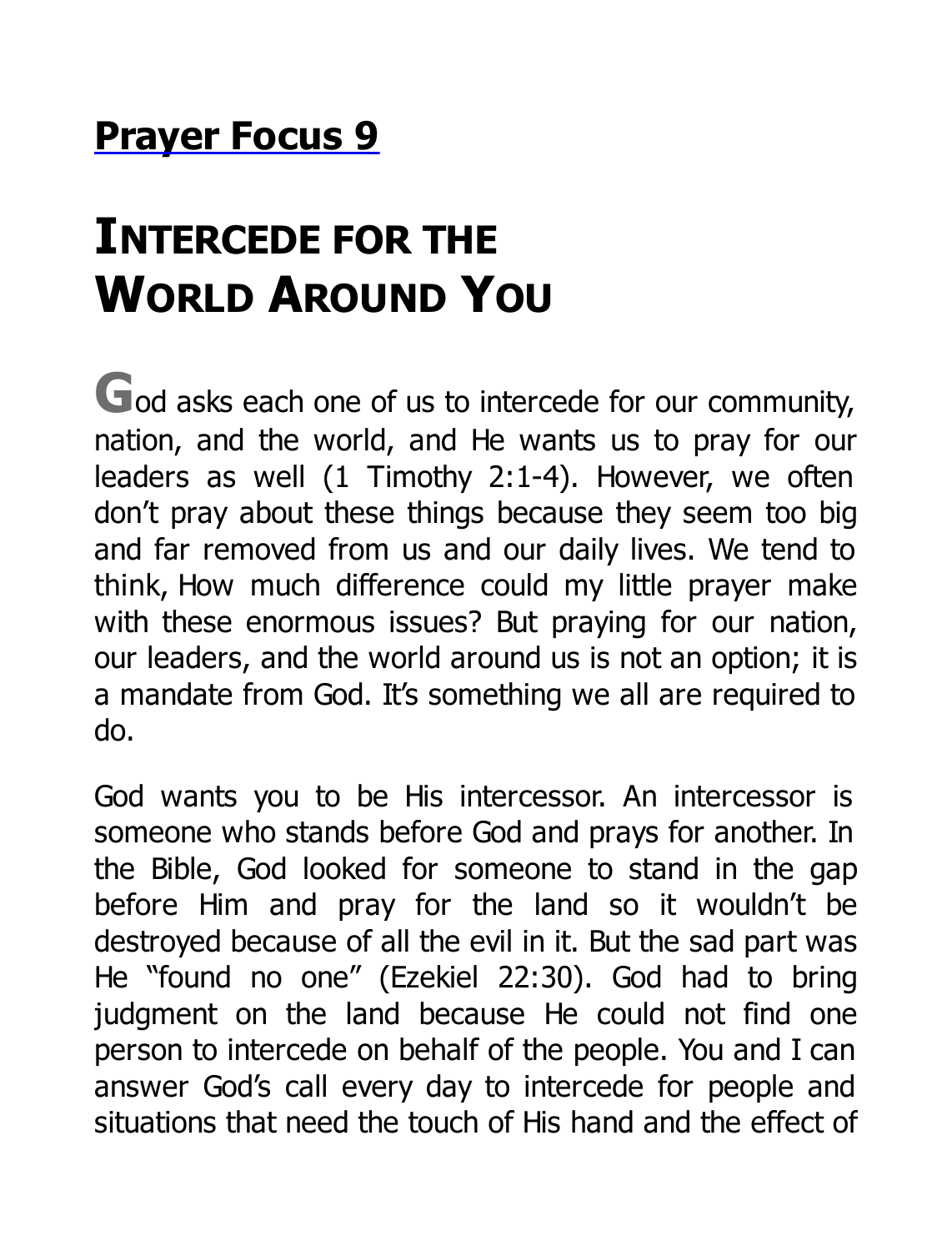His power on their behalf. Every day you can partner with God to see His purposes fulfilled on earth. Below are some of the ways you can pray, but don't be overwhelmed by this list. Just choose one or two of them each time you pray.

# **Thirty Ways to Intercede for the World Around Me**

"Lord, I pray for the world around me that You will…"

protect my neighbors keep my neighborhood safe bring peace and blessing to my community send rain so we are free of drought protect us from natural disasters elevate wise leaders to power in my city bring godly leaders to power in my state raise up godly men and women to lead my nation help righteous politicians to be elected heal serious situations in my state and country reveal works of evil so they can be destroyed expose criminals so they can be caught and imprisoned bring an end to all gang activities bring kidnappers and child molesters to justice put a stop to human trafficking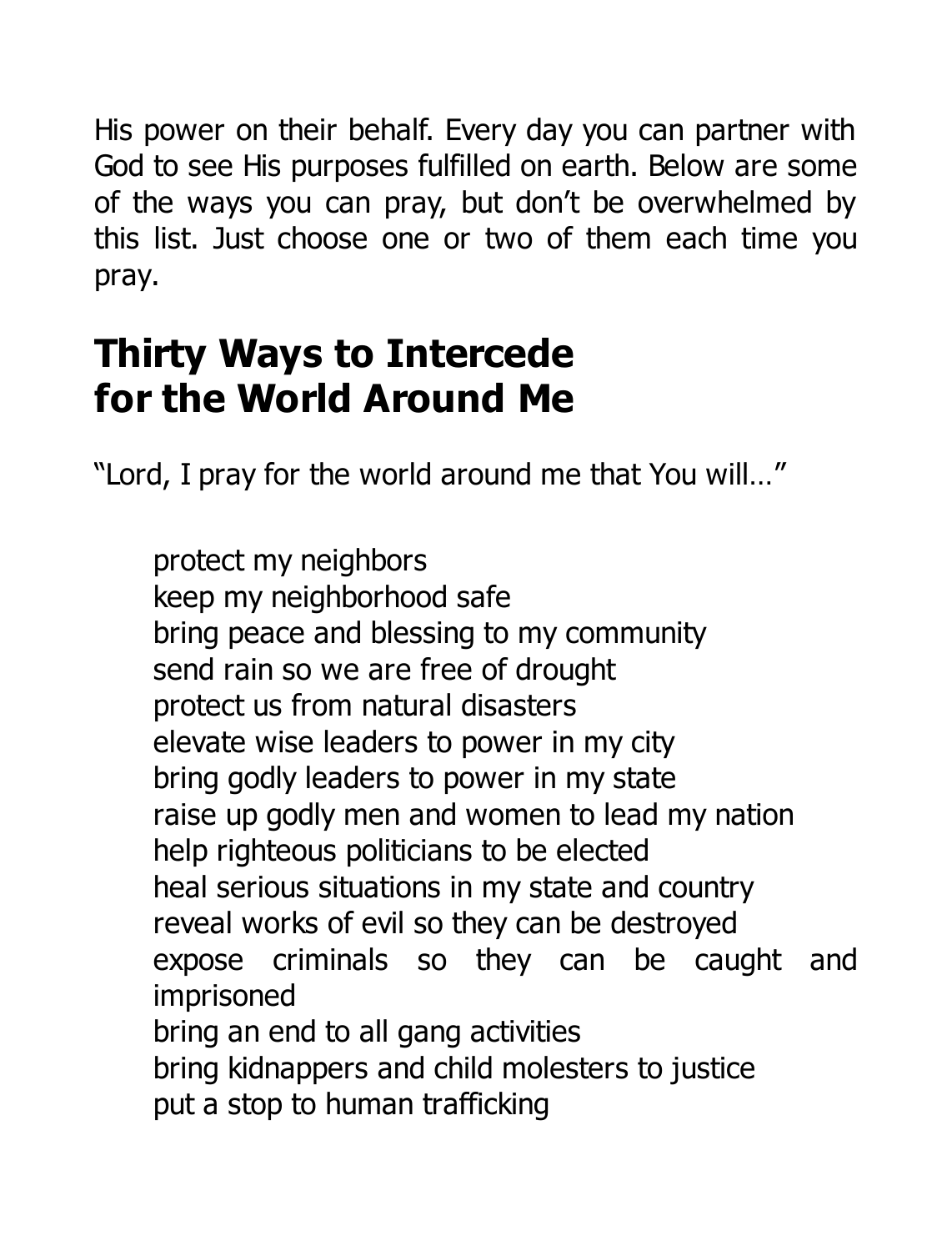cause murderers and rapists to be caught and imprisoned bring an end to pornography give us a godly and wise president surround our president with godly advisors expose corruption in government protect our military men and women raise up righteous judges in the courts bring an end to wars and civil strife destroy corruption and bias in the media bring down evil leaders of nations keep us safe from all acts of terrorism cause our economy to flourish help the unemployed to find work place godly educators in positions of influence pour out Your Spirit on the people of this country Other: \_\_\_\_\_\_\_\_\_\_\_\_\_\_\_\_\_\_\_\_\_\_\_\_\_\_\_\_\_\_\_\_\_\_\_\_\_\_\_\_\_\_\_\_\_\_

Don't think for a moment that because you are only one person your prayers don't matter in this world. Let me assure you, your prayers make a big difference. If one intercessor in the Bible could have avoided a national disaster and saved a nation, what might God do through your prayers? Besides, there are often many of us praying about the same things, and there is tremendous power in

\_\_\_\_\_\_\_\_\_\_\_\_\_\_\_\_\_\_\_\_\_\_\_\_\_\_\_\_\_\_\_\_\_\_\_\_\_\_\_\_\_\_\_\_\_\_\_\_\_\_\_\_\_ \_\_\_\_\_\_\_\_\_\_\_\_\_\_\_\_\_\_\_\_\_\_\_\_\_\_\_\_\_\_\_\_\_\_\_\_\_\_\_\_\_\_\_\_\_\_\_\_\_\_\_\_\_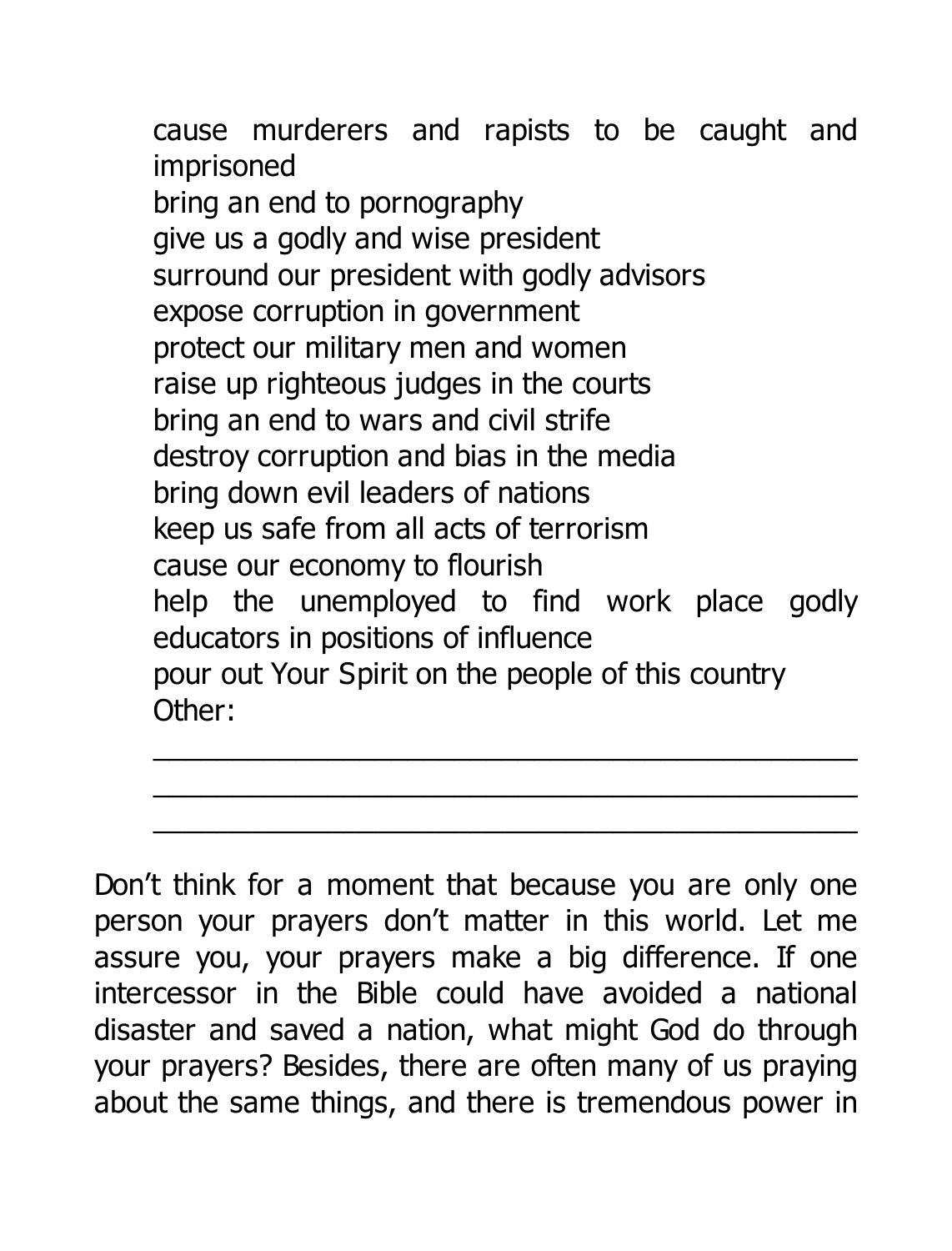praying together with others. Just because we are not all in the same room, church, city, state, or country at the same time, doesn't mean our prayers don't count. Every prayer you pray adds something to what God is doing or wants to do. And every prayer you pray brings greater confusion to the enemy.

# **Eight Things to Remember About Praying for the World Around Me**

**Even though things seem to be getting worse, I can't stop praying.**

"Evil men and impostors will grow worse and worse, deceiving and being deceived. But you must continue in the things which you have learned and been assured of, knowing from whom you have learned them" (2 Timothy 3:13-14).

### **No matter how bad things get in the world, God is still in control.**

"The Lord is high above all nations, His glory above the heavens. Who is like the Lord our God, who dwells on high, who humbles Himself to behold the things that are in the heavens and in the earth?" (Psalm 113:4-6).

### **No matter how the nations are shaken, the kingdom of God cannot be shaken.**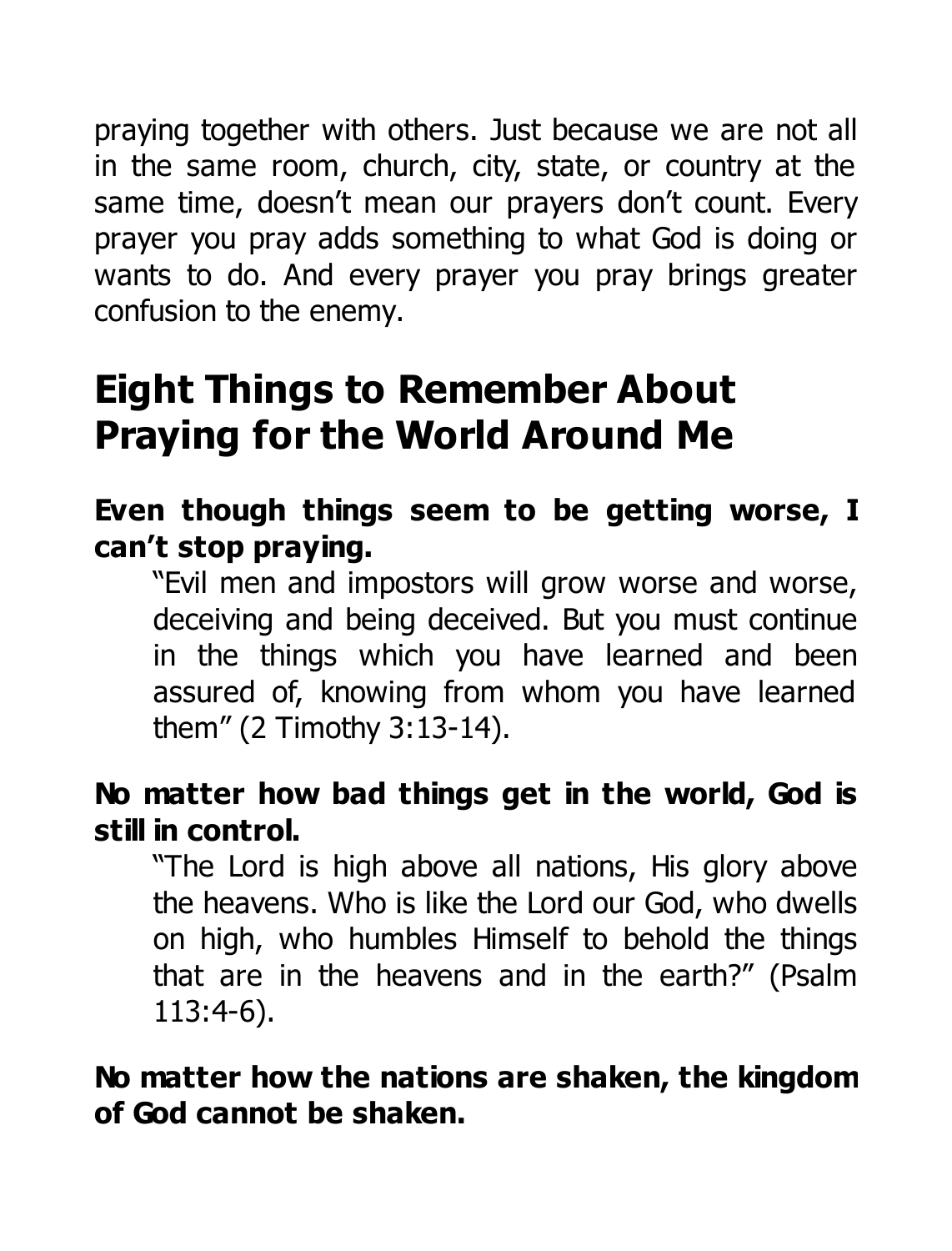"Since we are receiving a kingdom which cannot be shaken, let us have grace, by which we may serve God acceptably with reverence and godly fear. For our God is a consuming fire" (Hebrews 12:28-29).

### **I must pursue my enemies in prayer until I see them all completely destroyed.**

"I have pursued my enemies and destroyed them; neither did I turn back again till they were destroyed. And I have destroyed them and wounded them, so that they could not rise; they have fallen under my feet. For You have armed me with strength for the battle; You have subdued under me those who rose against me" (2 Samuel 22:38-40).

### **When I sense the darkness of the world encroaching upon my life, I can pray and expect the joy of the Lord to give me strength to rise above anything that opposes me.**

"You are my lamp, O LORD; the LORD shall enlighten my darkness. For by You I can run against a troop; by my God I can leap over a wall" (2 Samuel 22:29-30).

### **No matter how great the opposition I see to the things of God, I know He is far greater and I can have great hope and confidence in that truth.**

"What then shall we say to these things? If God is for us, who can be against us?" (Romans 8:31).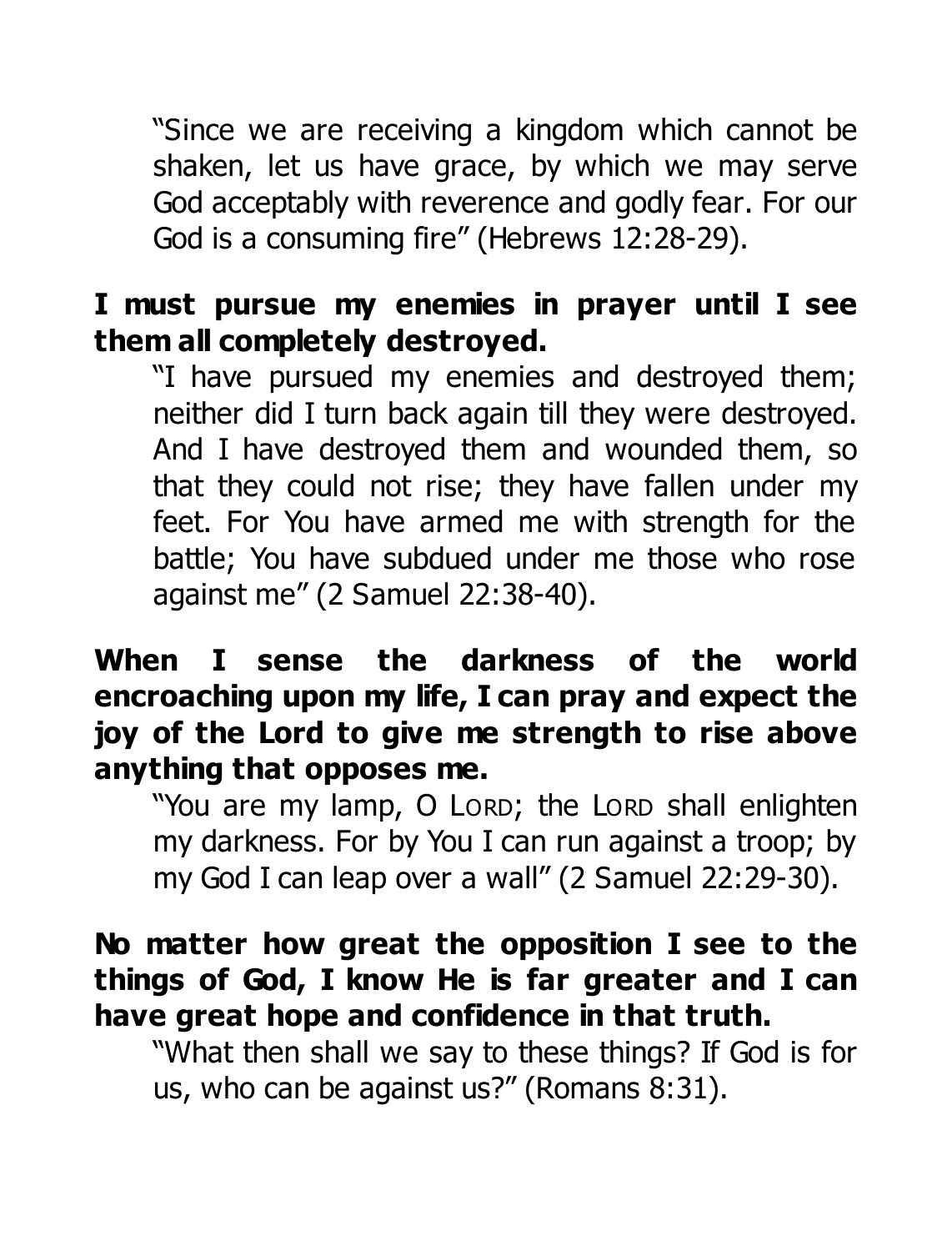### **My prayers lay the foundation for the pursuit of peace.**

"Let us pursue the things which make for peace and the things by which one may edify another" (Romans 14:19).

### **God hears my prayers when I pray for the demise of evildoers.**

"The eyes of the Lord are on the righteous, and His ears are open to their prayers; but the face of the Lord is against those who do evil" (1 Peter 3:12).

You may feel that you have enough to pray about with all that is going on in your own life, but praying for the world affects you too. The world today is in extremely serious trouble—far more than most people even realize. We can't afford to not pray. If you don't know what to pray about, just watch the news. You'll find more than enough things to lift up to God in just one news program. There is so much God wants to do in our world, but He is waiting for people like you and me to step in and intercede. Let's do what God wants and pray every day in some way about the world around us.

### **PRAYER POWER**

Lord, I ask that You would help me to have faith that is strong enough to make a difference when I pray for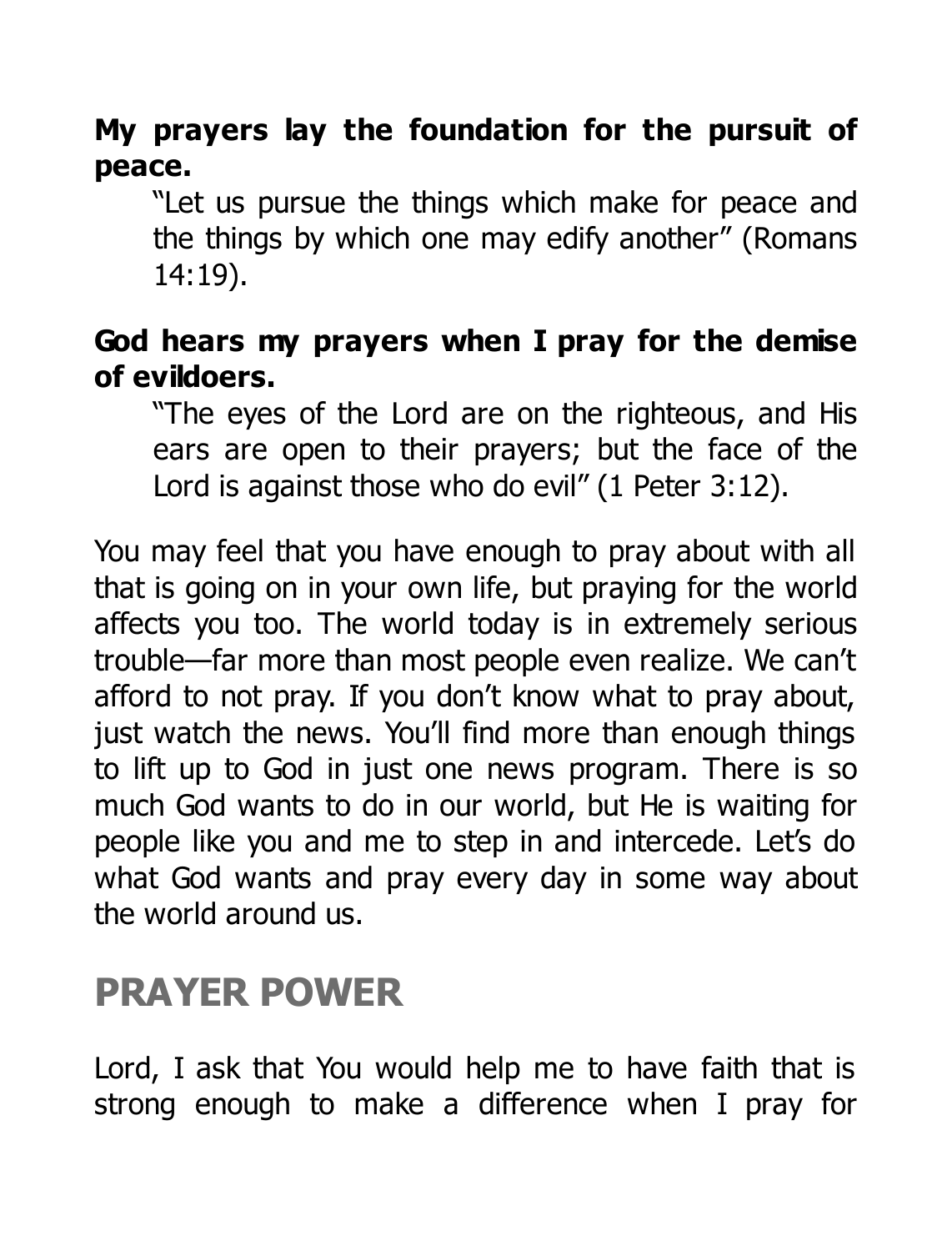situations and people in the world around me. Teach me how to effectively intercede. Bring to my mind everything You want me to pray about specifically.

I pray that You would pour out Your Spirit on my neighborhood of \_\_\_\_\_\_\_\_\_\_\_\_\_\_\_\_\_\_\_\_\_\_\_\_\_\_\_\_\_\_\_\_\_, my city of \_\_\_\_\_\_\_\_\_\_\_\_\_\_\_\_\_\_\_, my state of  $\frac{1}{\sqrt{1-\frac{1}{2}}\sqrt{1-\frac{1}{2}}\sqrt{1-\frac{1}{2}}\sqrt{1-\frac{1}{2}}}}$ , and my country of Draw more people to You. Open their eyes to the truth of Your Word.

I pray that You would pour out Your Spirit on my congressmen and senators, especially

\_\_\_\_\_\_\_\_\_\_\_\_\_\_\_\_\_\_\_\_\_\_\_\_\_\_\_\_\_\_\_\_\_\_\_\_\_\_\_\_\_\_\_\_\_\_\_\_\_\_\_\_\_\_\_\_\_

\_\_\_\_\_\_\_\_\_\_\_\_\_\_\_\_\_\_\_\_\_\_\_\_\_\_\_\_\_\_\_\_\_\_\_\_\_\_\_\_\_\_\_\_\_\_\_\_\_\_\_\_\_\_\_\_\_ I pray for our president. \_\_\_\_\_\_\_\_\_\_\_\_\_\_\_\_\_\_\_\_\_\_\_\_\_\_\_\_\_\_\_ Cause him to serve only Your purposes. Elevate godly people into positions of leadership. Make these men and women to be people of integrity, honesty, wisdom, and discernment.

Expose evil people and evil acts. Set us free from the evils of murder, stealing, corruption, pornography, child molestation, crime, and violence. The things I see happening around me that are the most troubling are

 $\frac{1}{2}$  ,  $\frac{1}{2}$  ,  $\frac{1}{2}$  ,  $\frac{1}{2}$  ,  $\frac{1}{2}$  ,  $\frac{1}{2}$  ,  $\frac{1}{2}$  ,  $\frac{1}{2}$  ,  $\frac{1}{2}$  ,  $\frac{1}{2}$  ,  $\frac{1}{2}$  ,  $\frac{1}{2}$  ,  $\frac{1}{2}$  ,  $\frac{1}{2}$  ,  $\frac{1}{2}$  ,  $\frac{1}{2}$  ,  $\frac{1}{2}$  ,  $\frac{1}{2}$  ,  $\frac{1$ \_\_\_\_\_\_\_\_\_\_\_\_\_\_\_\_\_\_\_\_\_\_\_\_\_\_\_\_\_\_\_\_\_\_\_\_\_\_\_\_\_\_\_\_\_\_\_\_\_\_\_\_\_ \_\_\_\_\_\_\_\_\_\_\_\_\_\_\_\_\_\_\_\_\_\_\_\_\_\_\_\_\_\_\_\_\_\_\_\_\_\_\_\_\_\_\_\_\_\_\_\_\_\_\_\_\_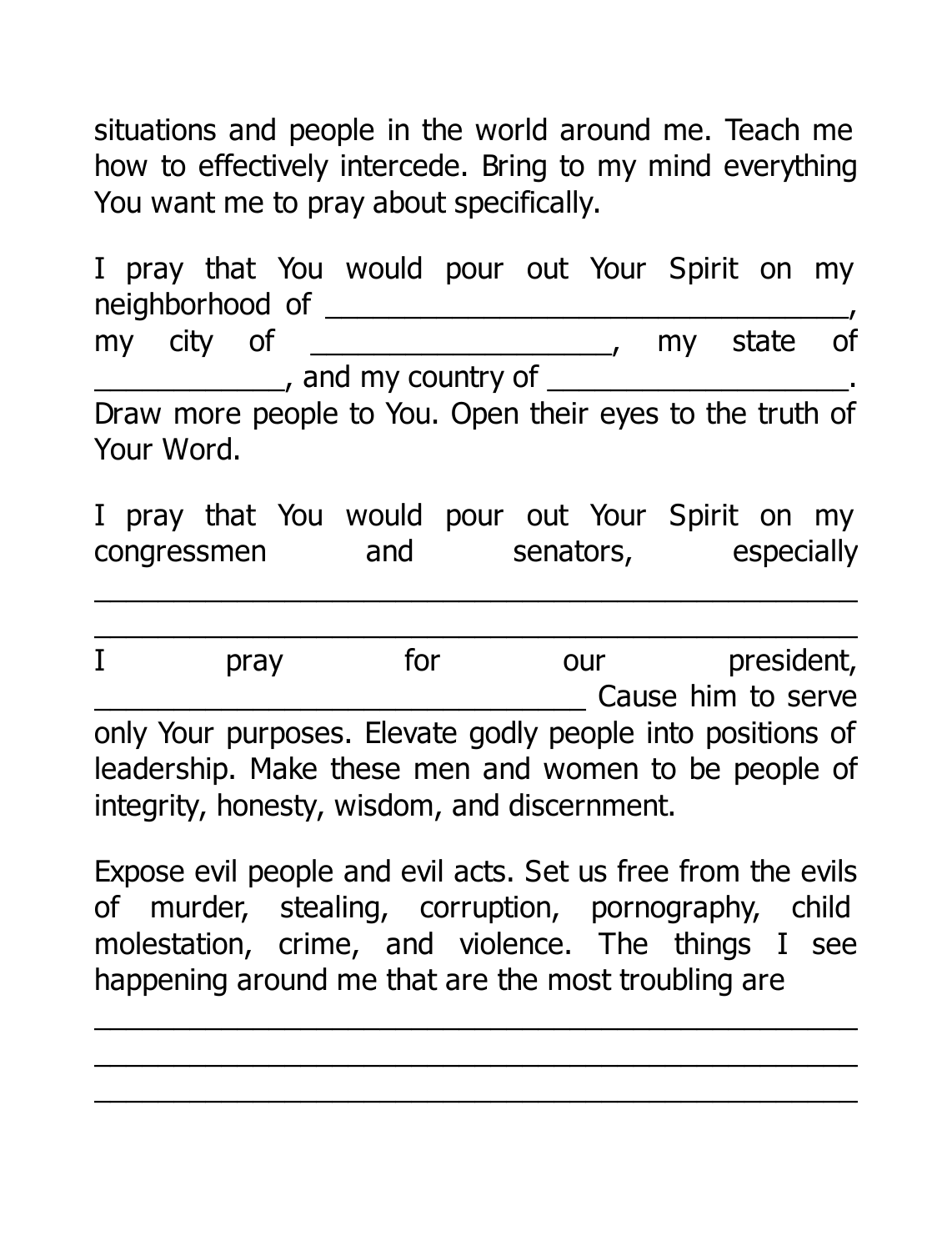$\_$  $\frac{1}{2}$  ,  $\frac{1}{2}$  ,  $\frac{1}{2}$  ,  $\frac{1}{2}$  ,  $\frac{1}{2}$  ,  $\frac{1}{2}$  ,  $\frac{1}{2}$  ,  $\frac{1}{2}$  ,  $\frac{1}{2}$  ,  $\frac{1}{2}$  ,  $\frac{1}{2}$  ,  $\frac{1}{2}$  ,  $\frac{1}{2}$  ,  $\frac{1}{2}$  ,  $\frac{1}{2}$  ,  $\frac{1}{2}$  ,  $\frac{1}{2}$  ,  $\frac{1}{2}$  ,  $\frac{1$  $\_$ 

Lord, I pray that You would pour out Your Spirit on other countries of the world. I especially pray Your hand of protection and blessing upon Israel and for the peace of Jerusalem, as You have instructed us to do in Your Word. The other country I especially want to pray for today is \_\_\_\_\_\_\_\_\_\_\_\_\_\_\_\_\_\_\_\_. I pray for the leader of that  $\Box$  I pray he (she) will come to know and serve You.

The country I believe is the greatest threat to world peace is \_\_\_\_\_\_\_\_\_\_\_\_\_\_\_\_\_\_\_\_\_\_\_\_\_\_\_\_\_\_\_\_\_\_\_\_\_\_\_\_\_\_\_\_\_.

I pray You would remove all evil leaders from that country and replace them with righteous leaders. The country with the greatest struggle for its people right now is \_\_\_\_\_\_\_\_\_\_\_\_\_\_\_\_\_\_\_\_\_\_\_\_\_\_\_\_\_\_\_\_\_\_. Set them free

to know You and Your blessings.

You have said, "When a man's ways please the Lord, He makes even his enemies to be at peace with him" (Proverbs 16:7). I pray that in my nation we would become people who please You so that we can have peace, even with our enemies. Enable us to be a country at peace and not at war. Enable us to stay strong enough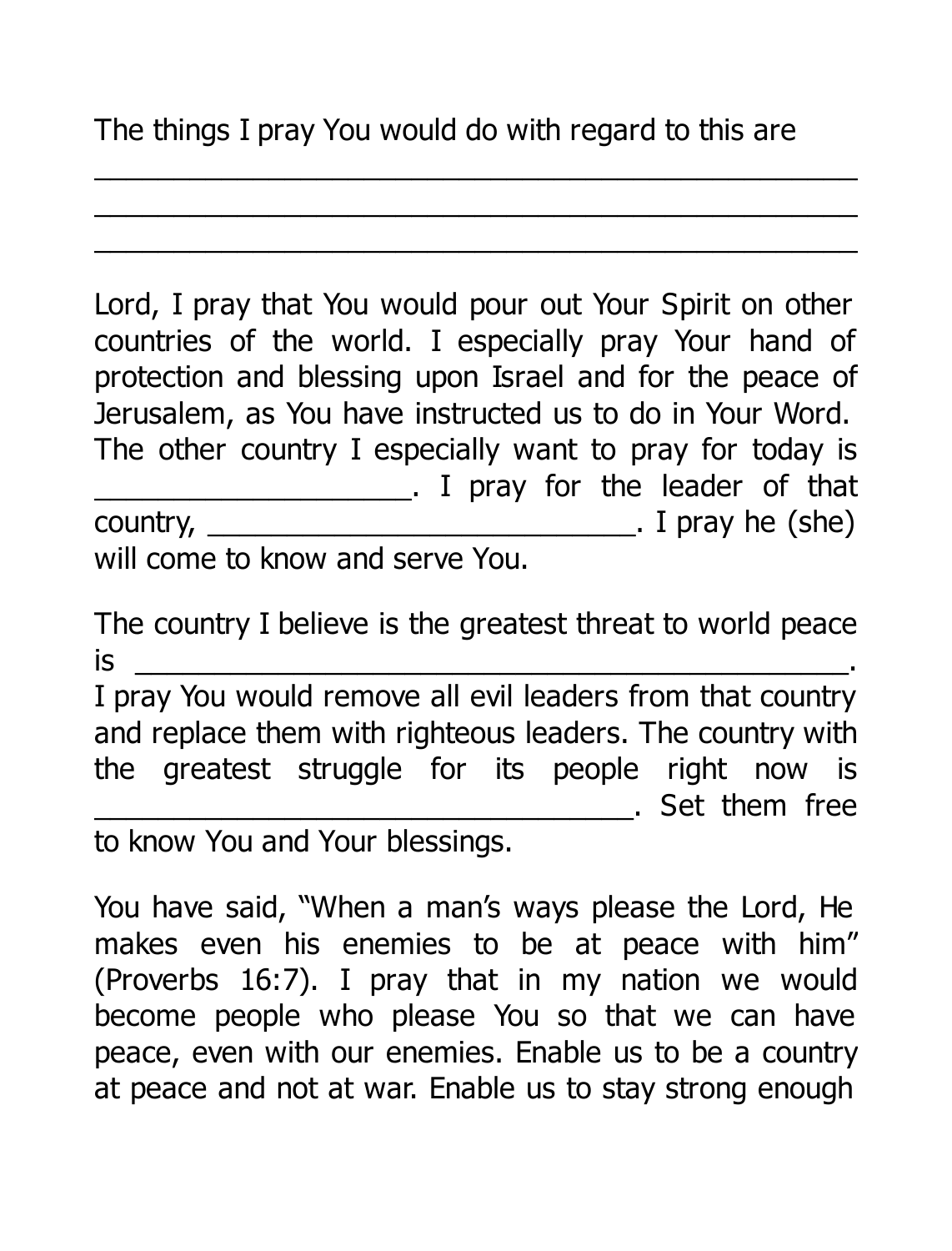militarily to stand up to aggressive and threatening enemies. Wherever our troops are in harm's way, I pray You would protect them and give them success.

In Jesus' name I pray.

### **WORD POWER**

I exhort first of all that supplications, prayers, intercessions, and giving of thanks be made for all men, for kings and all who are in authority, that we may lead a quiet and peaceable life in all godliness and reverence. For this is good and acceptable in the sight of God our Savior, who desires all men to be saved and to come to the knowledge of the truth. 1 TIMOTHY 2:1-4

> Ask of Me, and I will give You the nations for Your inheritance, and the ends of the earth for Your possession. **PSALM 2:8**

See, I have this day set you over the nations and over the kingdoms, to root out and to pull down, to destroy and to throw down, to build and to plant. JEREMIAH 1:10

The eyes of the LORD run to and fro throughout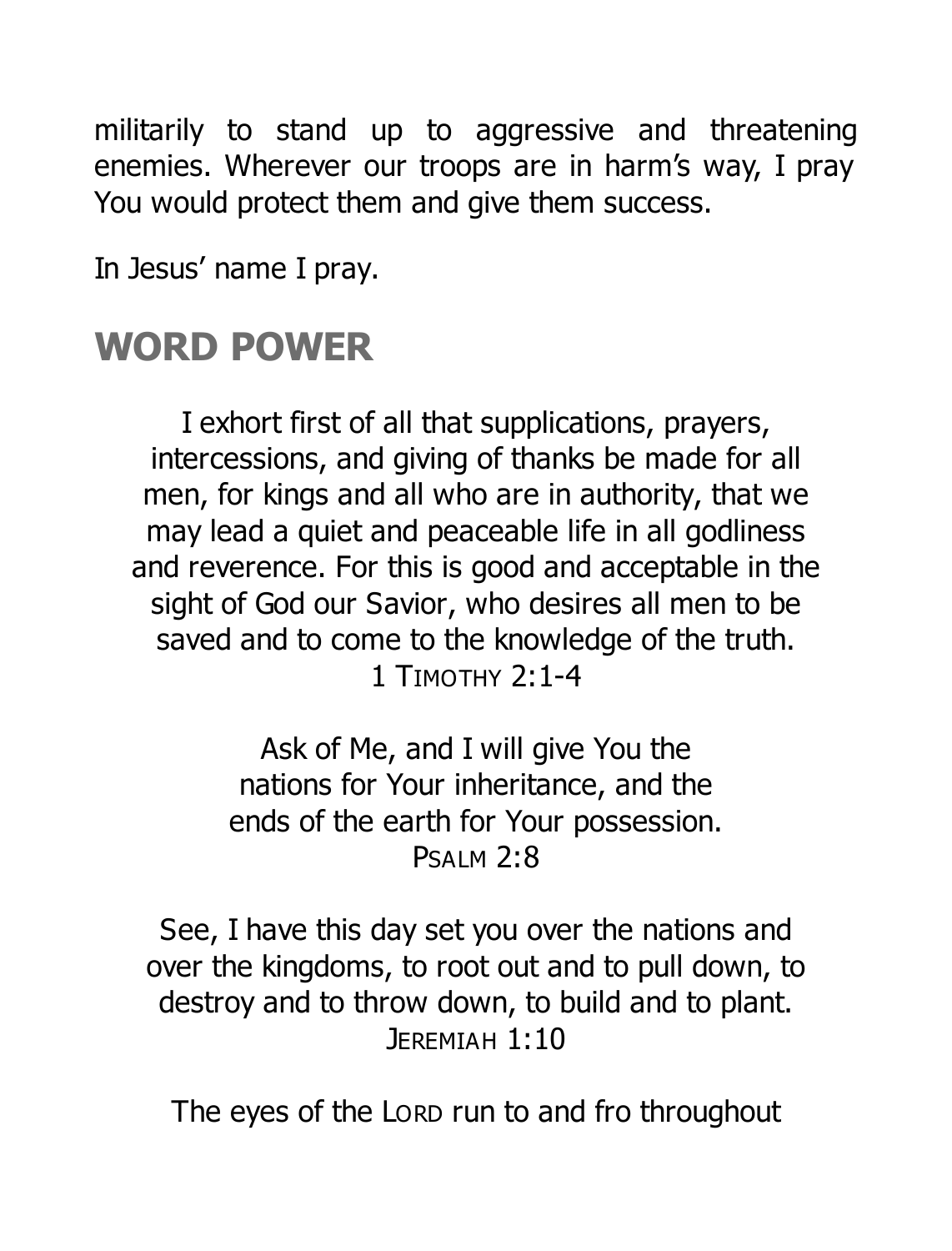the whole earth, to show Himself strong on behalf of those whose heart is loyal to Him. 2 CHRONICLES 16.9

Be still, and know that I am God; I will be exalted among the nations, I will be exalted in the earth! **PSALM 46.10** 

You shall seek them and not find them—those who contended with you. Those who war against you shall be as nothing, as a nonexistent thing. For I, the LORD your God, will hold your right hand, saying to you, "Fear not, I will help you." ISAIAH 41:12-13

So shall they fear the name of the LORD from the west, and His glory from the rising of the sun; when the enemy comes in like a flood, the Spirit of the Lord will lift up a standard against him. ISAIAH 59:19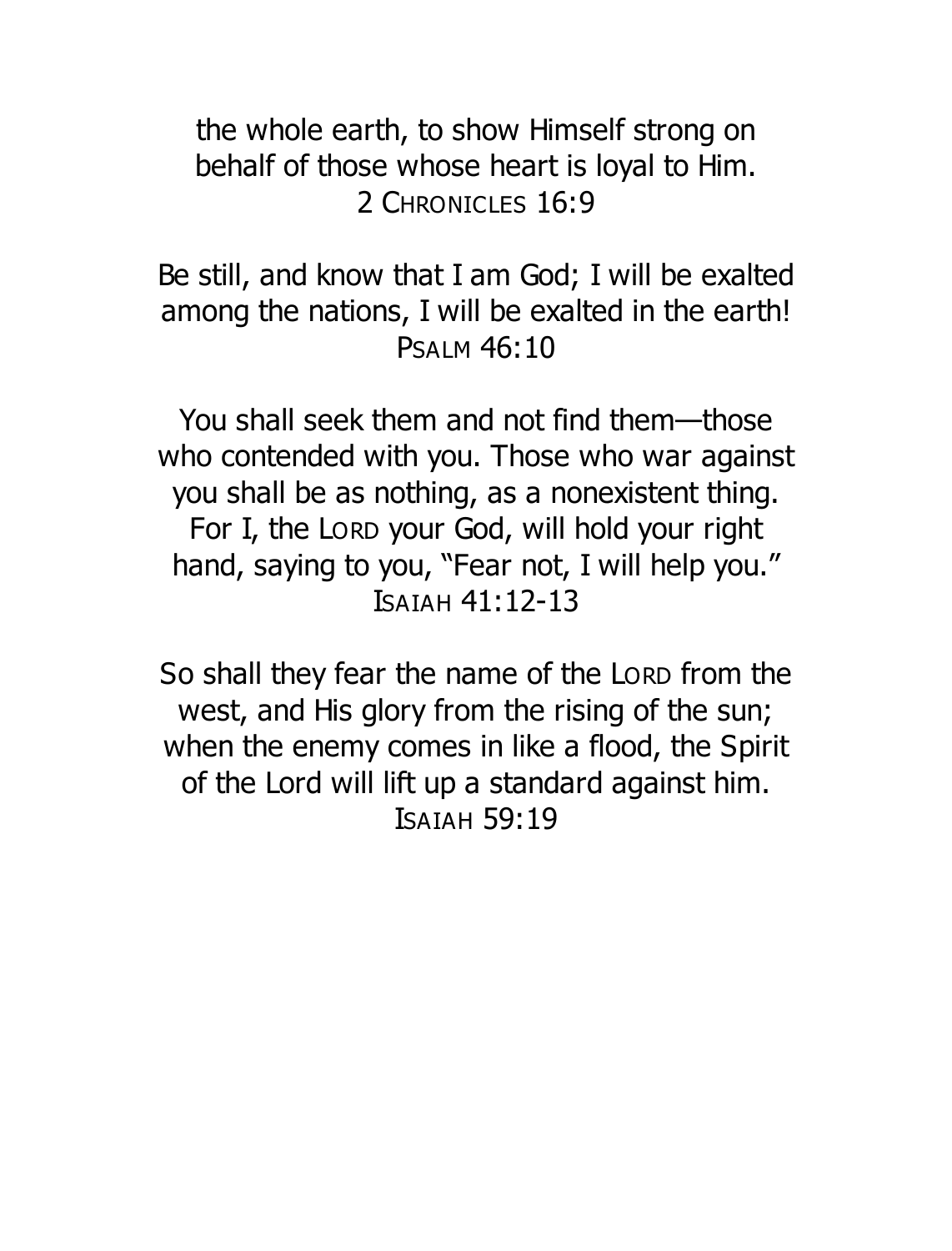# **[Prayer](#page-6-2) Focus 10**

# **ASK FOR GOD'S WILL TO BE DONE**

**T**he Bible says we should pray according to God's will. But how do we know if our prayers are lining up with His will? The only way to be sure is to have a bottom line in your prayer that says, "Lord, in all that I have prayed and asked for, I pray most of all that Your will be done." The Bible says, "This is the confidence that we have in Him, that if we ask anything according to His will, He hears us. And if we know that He hears us, whatever we ask, we know that we have the petitions that we have asked of Him" (1 John 5:14-15). That should be reason enough for anyone to desire God's will for their life.

Every day you can ask God for what you want, but you should also say that above all you want what He wants. Jesus prayed for what He wanted, but He still prayed for God's will to be fulfilled. He said, "Father, if it is Your will, take this cup away from Me; nevertheless not My will, but Yours, be done" (Luke 22:42). It seems that if anyone could always get what he wanted, it would be Jesus. But then He ultimately did get what He wanted, because what He wanted more than anything was God's will to be done.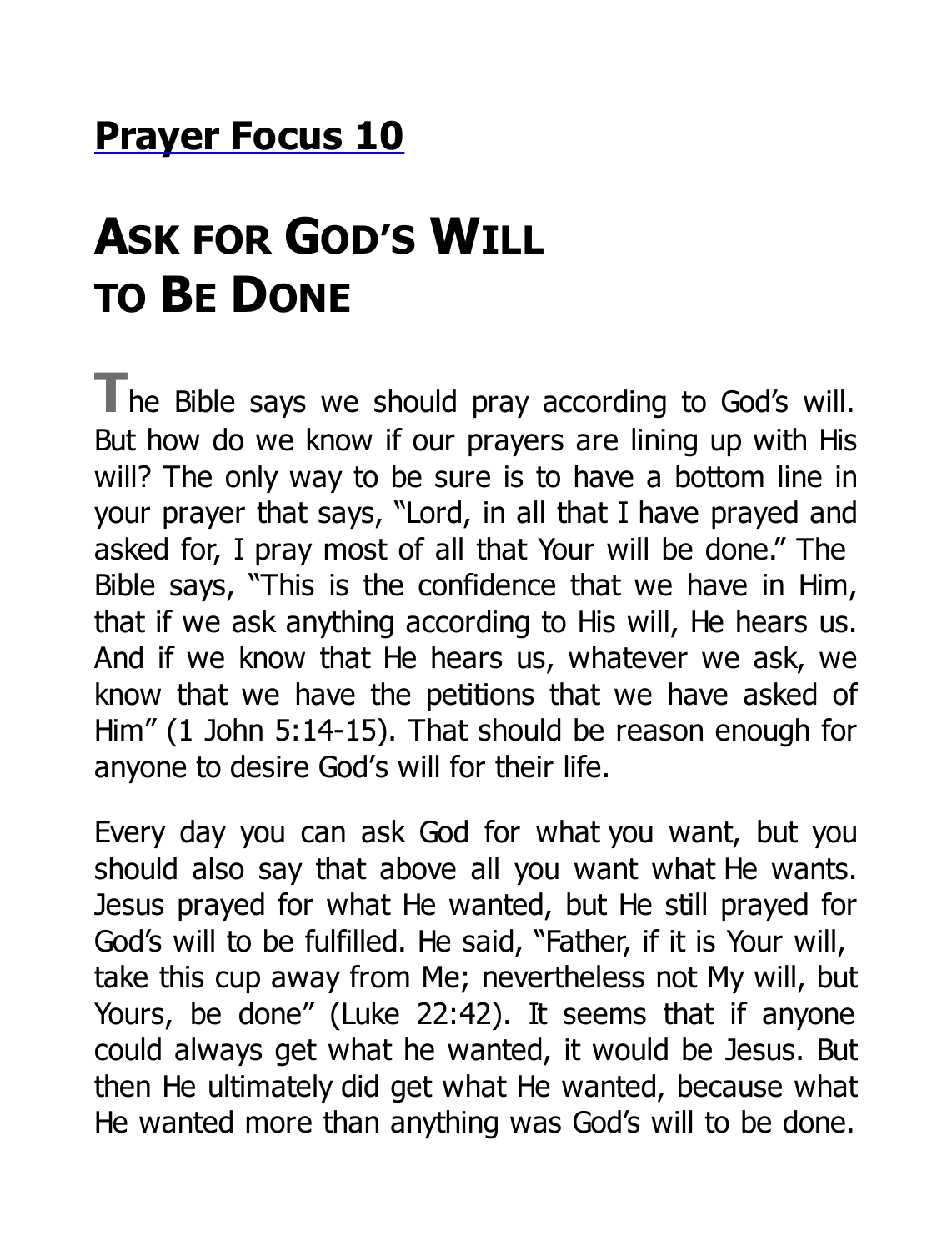So we should pray as He did, "Not my will, but Yours, Lord, be done in my life."

# **Twenty Ways I Can Pray for God's Will to Be Done in My Life**

"Lord, I pray that Your will be done in…"

my marriage the lives of my children and grandchildren the lives of my mother, father, brothers, and sisters the lives of my in-laws the work I do my workplace my coworkers' lives my finances my thoughts and actions my relationships the decisions I make my health my habits the direction of my life the way I spend my time the company I keep which church I attend the way I pray how I help others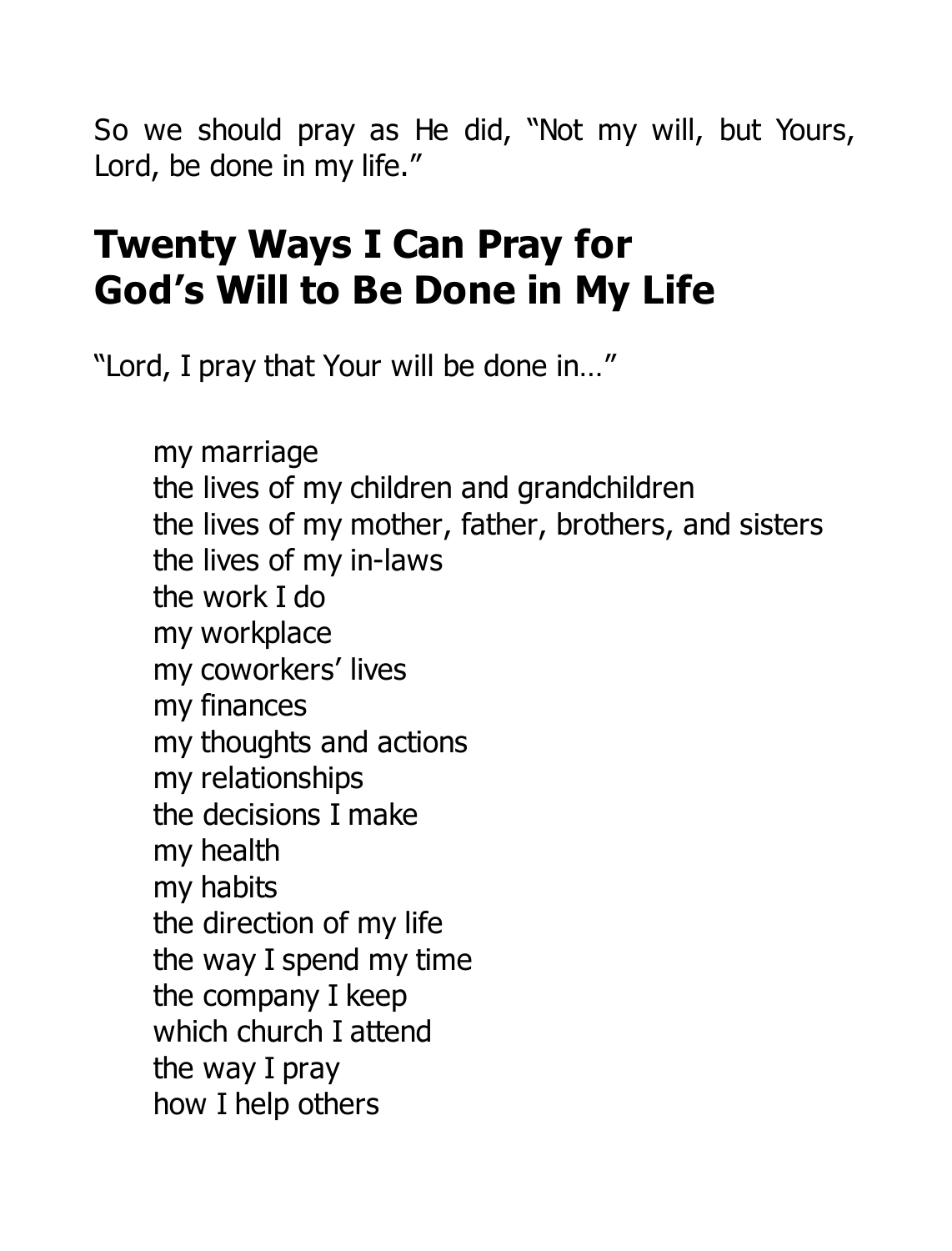every aspect of my life

God's will can be known. And we will find our greatest peace, contentment, fulfillment, and happiness when we are in the will of God. When you want to know what God's will is about a specific thing, ask Him to reveal it to you. When you have to make a decision and you still don't know what God's will is in the matter, then do what you know is always God's will. Doing that will help you to better understand the will of God in other areas. Read the list below and do those things, and you will see what I mean.

# **Six Things That Are Always God's Will for Me to Do**

### **It is always God's will for me to give thanks to Him.**

"In everything give thanks; for this is the will of God in Christ Jesus for you" (1 Thessalonians 5:18).

### **It is always God's will for me to keep praying about everything.**

"Pray without ceasing" (1 Thessalonians 5:17).

### **It is always God's will for me to love Him with all my heart, soul, mind, and strength.**

"You shall love the Lord your God with all your heart, with all your soul, with all your mind, and with all your strength" (Mark 12:30).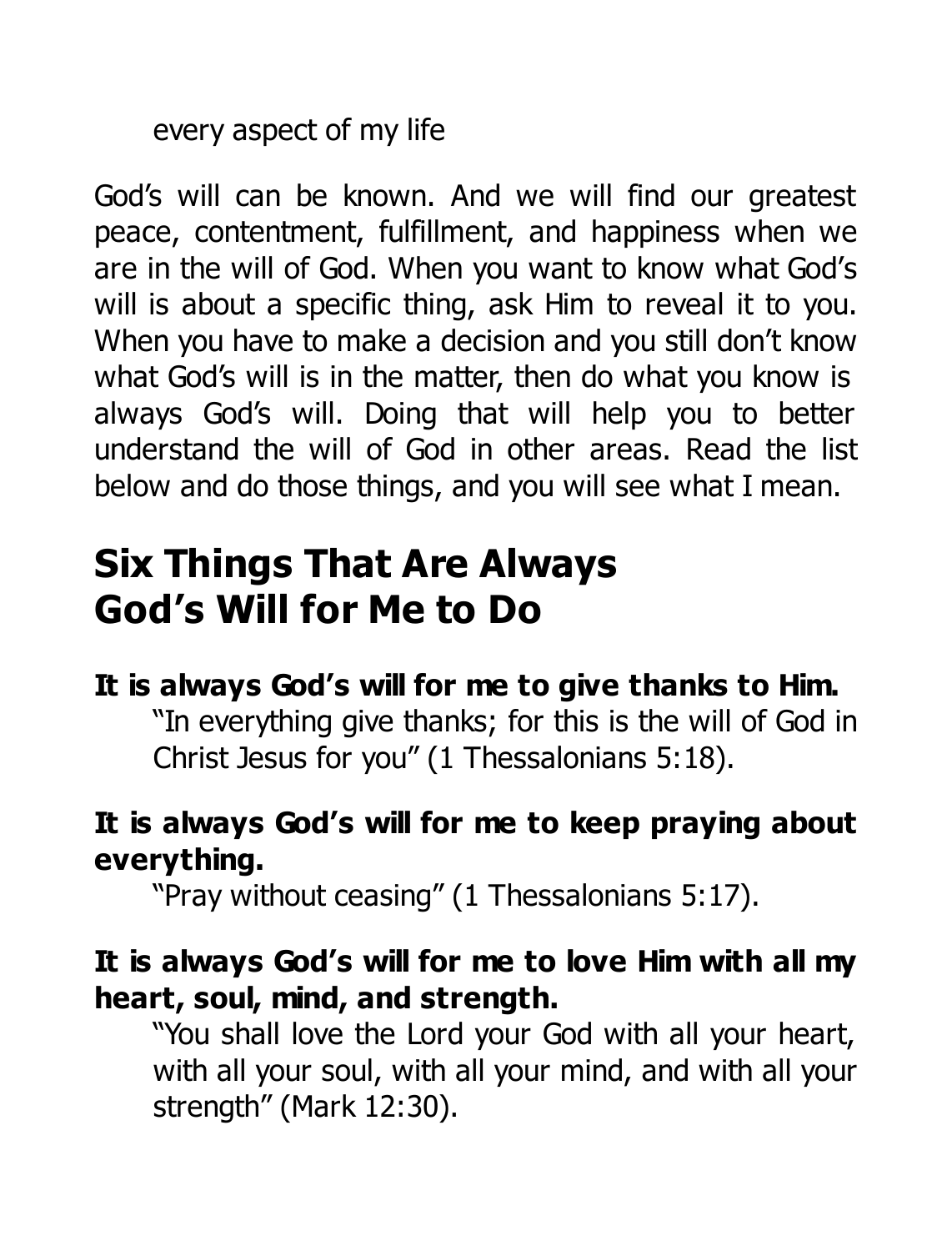### **It is always God's will for me to love other people.**

"He answered and said, ' "You shall love the Lord your God with all your heart, with all your soul, with all your strength, and with all your mind," and "your neighbor as yourself" ' " (Luke 10:27).

#### **It is always God's will for me to obey His laws.**

"Why do you call Me 'Lord, Lord,' and not do the things which I say?" (Luke 6:46).

### **It is always God's will for me to worship and praise Him.**

"By Him [Jesus] let us continually offer the sacrifice of praise to God, that is, the fruit of our lips, giving thanks to His name" (Hebrews 13:15).

When you worship God, He penetrates and softens your heart and pours into you a fresh infilling of His Holy Spirit. The more you worship Him, the more open you become to hearing His voice leading you. When that happens, even if you were being drawn toward something that wasn't God's will, your heart and mind would be touched by the Holy Spirit and turned in the right direction.

The way to make sure you are always doing the right thing is to ask God for wisdom about everything you do. "If any of you lacks wisdom, let him ask of God, who gives to all liberally and without reproach, and it will be given to him" (James 1:5). Ask Him for revelation. The Bible says, "Do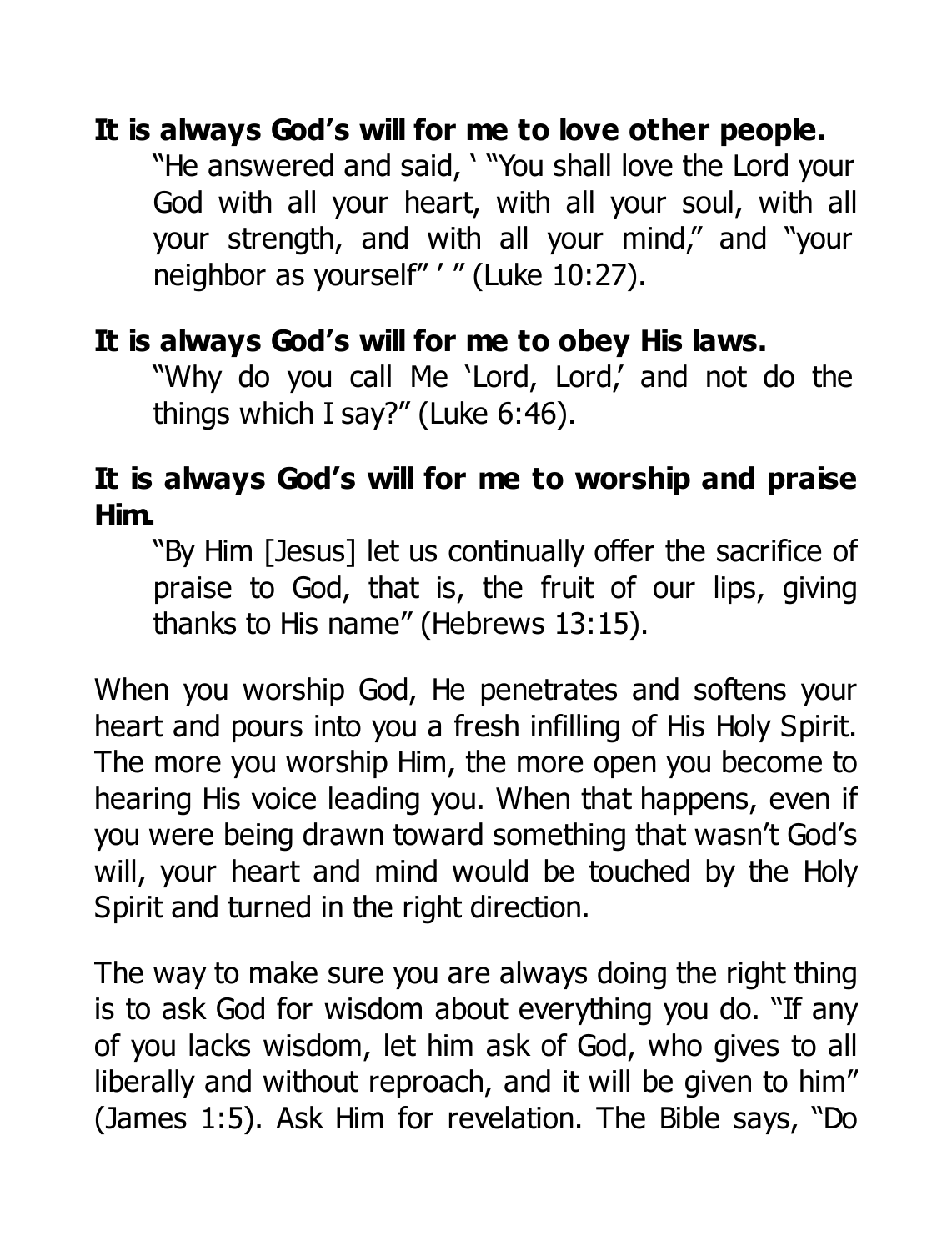not be unwise, but understand what the will of the Lord is" (Ephesians 5:17). We should not take a chance on making an unwise decision before we know what the Holy Spirit is leading us to do.

# **PRAYER POWER**

Lord, I thank You that You can be known and that You want to reveal Your will to me. I submit myself and my life to You and ask You to reveal to me all I need to know today. Help me to hear Your voice saying, "This is the way, walk in it" (Isaiah 30:21). I pray that Your will be done in every aspect of my life.

Fill me with the knowledge of Your will. Give me wisdom and spiritual understanding (Colossians 1:9). Help me to live my life in a way that is pleasing to You. Help me to say, as wholeheartedly as Jesus said, "Not My will, but Yours, be done" (Luke 22:42). Your will is more important to me than my own wants and desires.

Help me to know what Your will is in the decisions I make about where I should go and what I should do and who I am with. I ask, specifically, that You would reveal Your will to me about \_\_\_\_\_\_\_\_\_\_\_\_\_\_\_\_\_\_\_\_\_\_\_\_\_\_\_\_\_\_\_\_\_\_\_\_\_\_\_\_\_\_\_\_\_\_\_\_\_\_\_\_\_

\_\_\_\_\_\_\_\_\_\_\_\_\_\_\_\_\_\_\_\_\_\_\_\_\_\_\_\_\_\_\_\_\_\_\_\_\_\_\_\_\_\_\_\_\_\_\_\_\_\_\_\_\_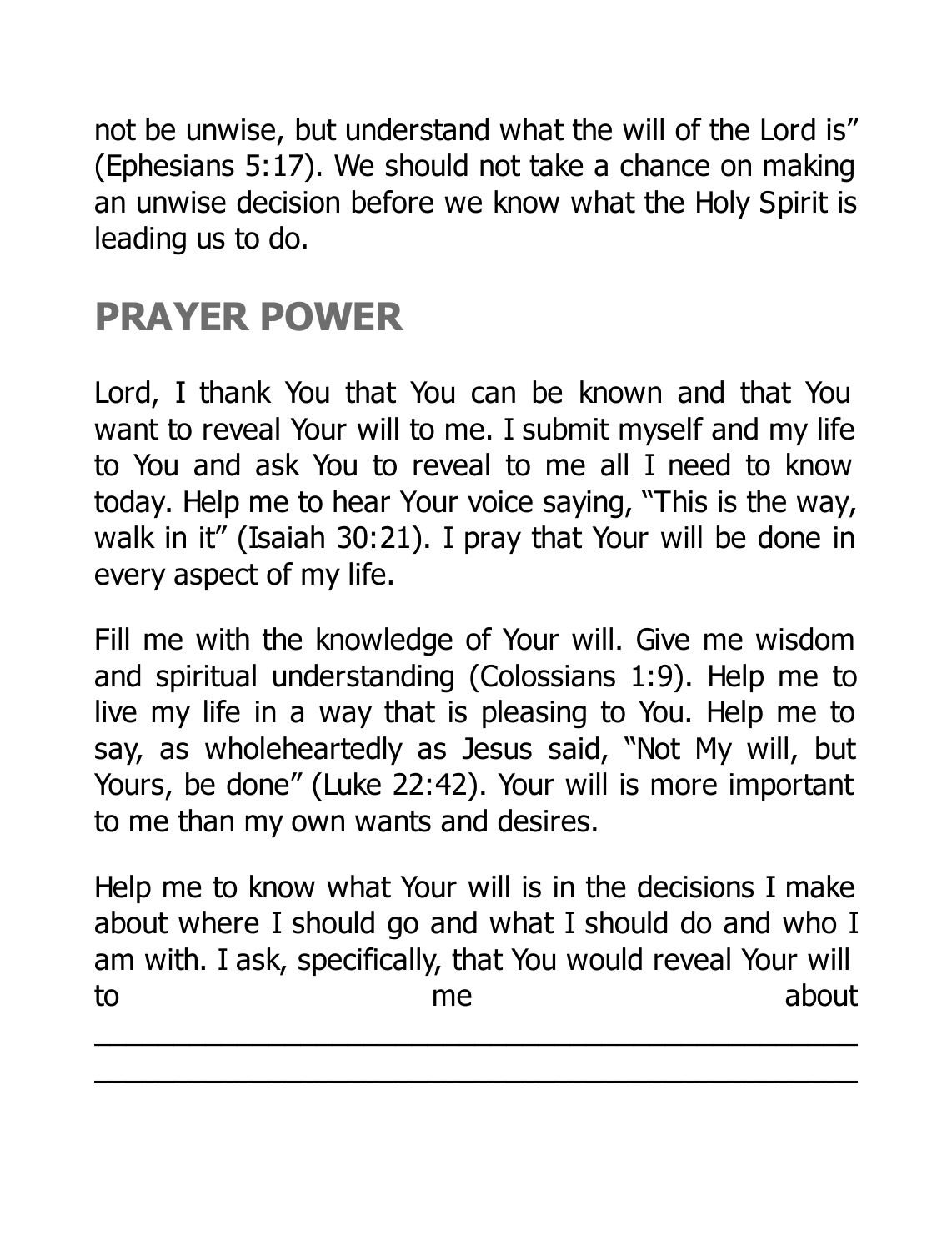Lord, show me if I am doing anything that is outside of Your perfect will for my life. Help me to stay on the path You have for me. Help me to "stand perfect and complete" in all Your will (Colossians 4:12). Direct my steps, for I know I cannot find my way without You (Jeremiah 10:23). Only You know the way I should go. Help me to not live in the lust of my flesh but for Your will only (1 Peter 4:2). I know that only by living in Your will can I move into all You have for me.

In Jesus' name I pray.

# **WORD POWER**

Your ears shall hear a word behind you, saying, "This is the way, walk in it," whenever you turn to the right hand or whenever you turn to the left. ISAIAH 30:21

> Rejoice always, pray without ceasing, in everything give thanks; for this is the will of God in Christ Jesus for you. 1 THESSALONIANS 5:16-18

Not everyone who says to Me, "Lord, Lord," shall enter the kingdom of heaven, but he who does the will of My Father in heaven.  $M$ <sub>A</sub> $THEN$  7:21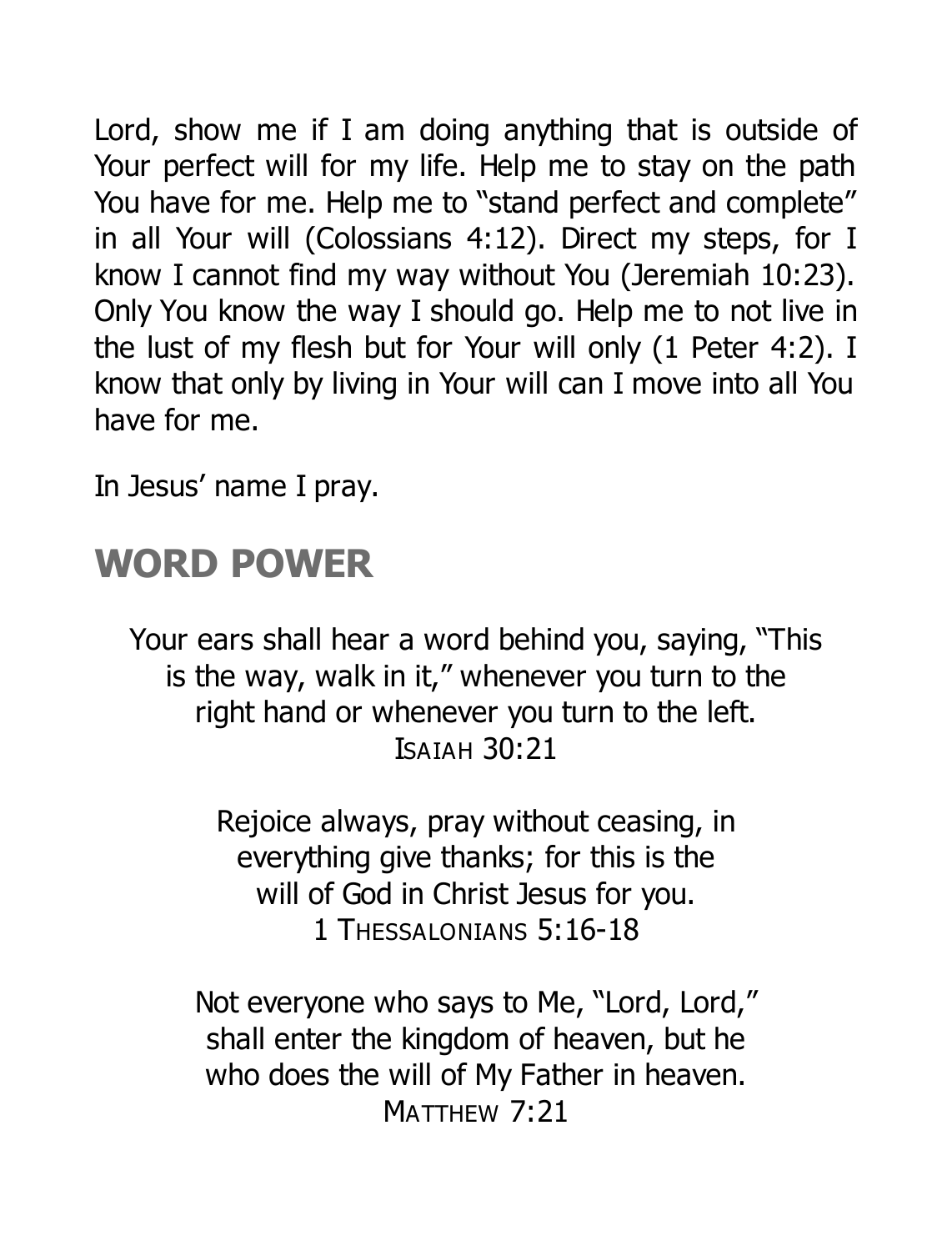You have need of endurance, so that after you have done the will of God, you may receive the promise. HEBREWS 10:36

Do not be conformed to this world, but be transformed by the renewing of your mind, that you may prove what is that good and acceptable and perfect will of God. ROMANS<sub>12:2</sub>

For this reason we also, since the day we heard it, do not cease to pray for you, and to ask that you may be filled with the knowledge of His will in all wisdom and spiritual understanding: that you may walk worthy of the Lord, fully pleasing Him, being fruitful in every good work and increasing in the knowledge of God. COLOSSIANS 1:9-10

The world is passing away, and the lust of it; but he who does the will of God abides forever. 1 JOHN 2:17

> It is God who works in you both to will and to do for His good pleasure. PHILIPPIANS 7.13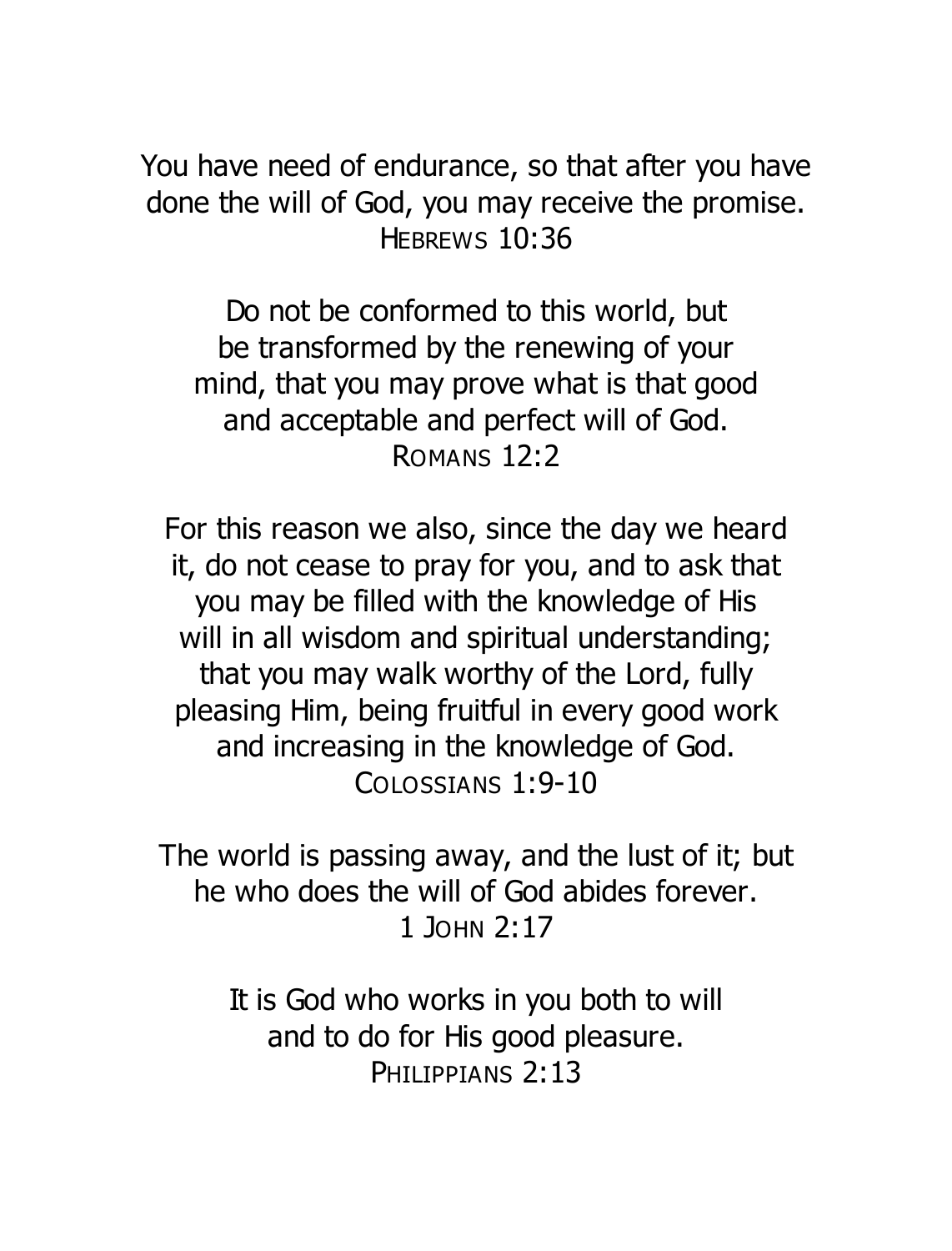# **C[ONDENSED](#page-6-3) VERSION OF THE 10 AREAS OF PRAYER FOCUS**

### **Worship and Praise God for Who He Is**

Heavenly Father...Savior...Healer... Holy Spirit...Deliverer...Provider

#### **Declare God to Be Lord over Your Life**

Relationships...Finances**...**Decisions... Work. Habits. Future

### **Invite God to Be in Charge of Your Day**

Work...Relationships...Decisions... Accomplishments...Choices...Meetings

### **Submit Your Body, Heart, and Mind to God**

Good Health...Less Stress...Clear Mind... No Anxiety...Complete Forgiveness...Great Joy

### **Confess Any Sin of Thought or Action**

Ungodly Thoughts...Wrong Words...Pride... Discontentment...Lack of Faith...Untruthfulness

### **Seek God's Protection and Covering**

My Body...Home...Business... Family...Finances...Reputation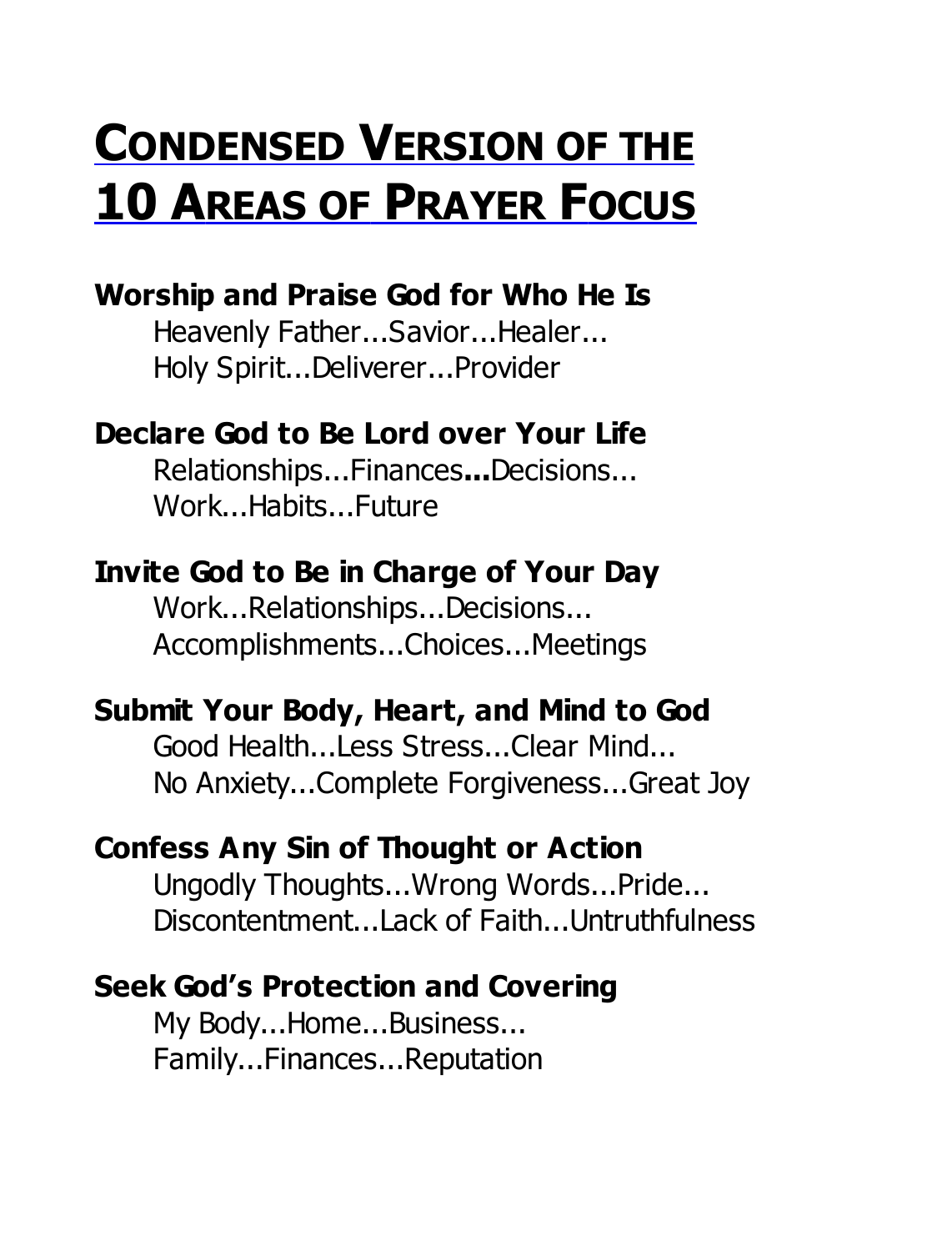### **Tell God The Desires Of Your Heart**

Career...Finances...Relationships... Family...Opportunities...Accomplishments

### **Pray for the People in Your Life**

Family...Friends...Coworkers... Pastors...Neighbors...Acquaintances

### **Intercede for the World Around You**

Community...State...Nation... President...Other Countries... World Leaders.

### **Ask for God's Will to Be Done**

Family...Work...Decisions... Finances...Relationships...Life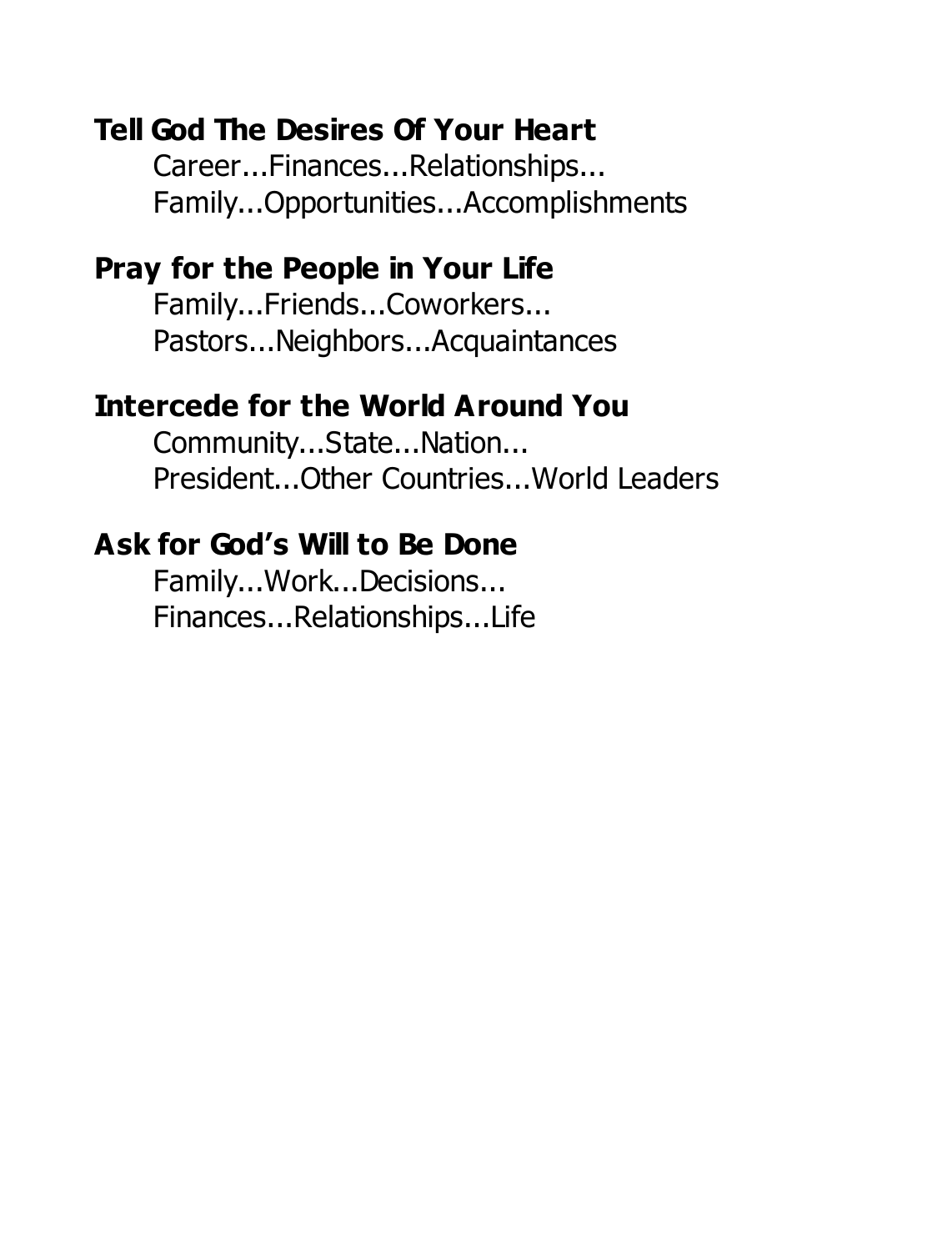# **A[NSWERS](#page-6-4) TO PRAYER**

| D.             | ┓                        |
|----------------|--------------------------|
|                |                          |
|                |                          |
| 盯              | T.                       |
|                |                          |
|                |                          |
| 厂              | T.                       |
|                |                          |
|                |                          |
|                | ٦                        |
| г              |                          |
|                |                          |
|                |                          |
| 厂              | $\overline{\phantom{a}}$ |
|                |                          |
|                |                          |
| p—             | ⊣                        |
|                |                          |
|                |                          |
|                |                          |
| ┍              |                          |
|                |                          |
|                |                          |
| г.             | ۰                        |
|                |                          |
|                |                          |
|                |                          |
| $\overline{a}$ | ٦                        |
|                |                          |
|                |                          |
| $\mathbf{r}$   | T.                       |
|                |                          |
|                |                          |
| Н              | ٦                        |
|                |                          |
|                |                          |
|                |                          |
| $\mathbf{r}$   | ⊣                        |
|                |                          |
|                |                          |
| 冖              | ۰                        |
|                |                          |
|                |                          |
|                |                          |
| г              | ٦                        |
|                |                          |
|                |                          |
| $\mathbf{r}$   | T.                       |
|                |                          |
|                |                          |
| 厂              | ۰                        |
|                |                          |
|                |                          |
|                |                          |
| $\overline{a}$ | ⊣                        |
|                |                          |
|                |                          |
| 冖              | ٦                        |
|                |                          |
|                |                          |
| $\mathbf{r}$   | T.                       |
|                |                          |
|                |                          |
|                |                          |
| $\mathbf{r}$   | T.                       |
|                |                          |
|                |                          |
| ┏              | ٦                        |
|                |                          |
|                |                          |
|                |                          |
| 厂              |                          |
|                |                          |
|                |                          |
| г              | ٦                        |
|                |                          |
|                |                          |
|                |                          |
|                |                          |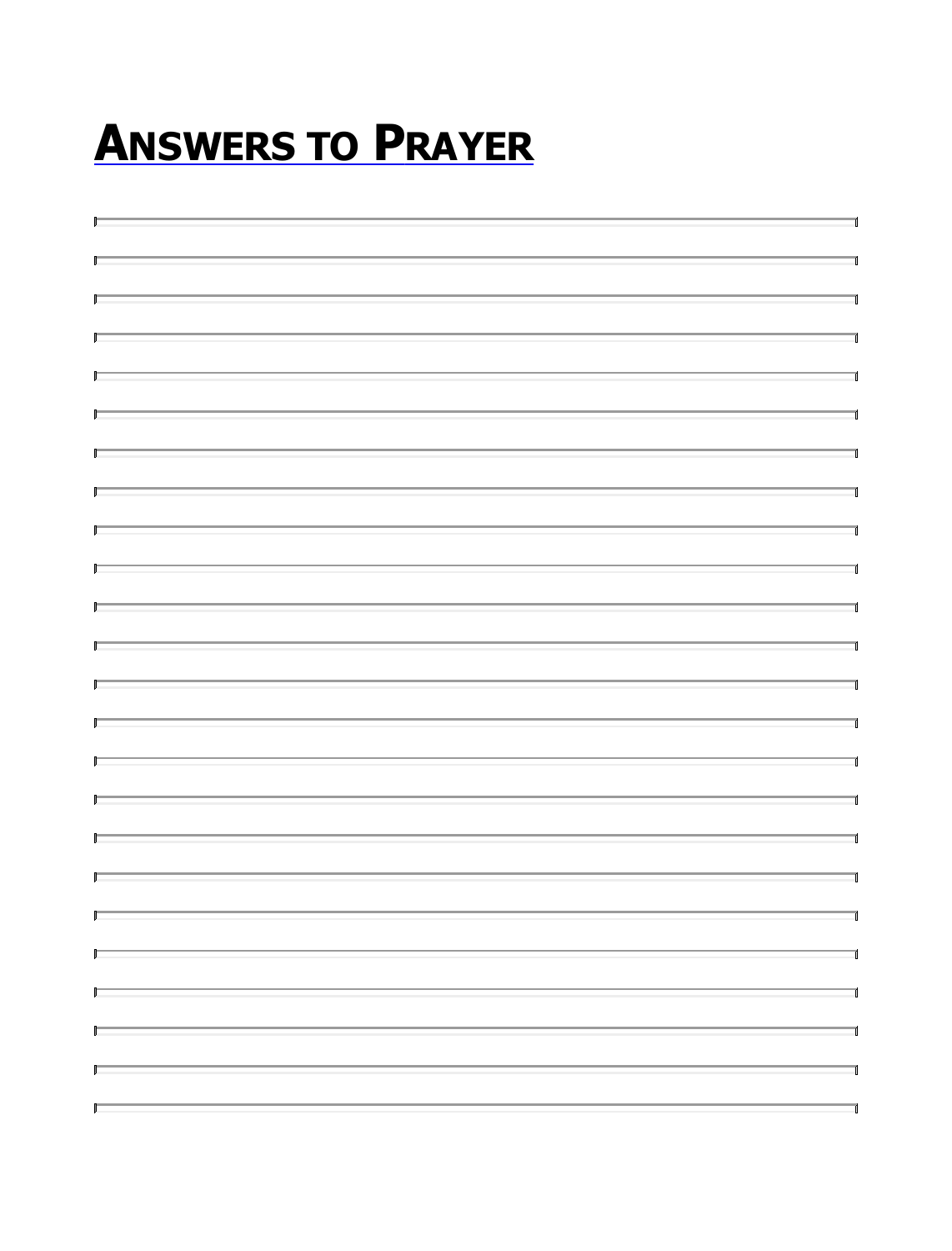| г                                                                                                                                                                                                                                    |                                                                                                                                                                                                                                     |                                                     | $\sim$                              |
|--------------------------------------------------------------------------------------------------------------------------------------------------------------------------------------------------------------------------------------|-------------------------------------------------------------------------------------------------------------------------------------------------------------------------------------------------------------------------------------|-----------------------------------------------------|-------------------------------------|
|                                                                                                                                                                                                                                      | <b>I</b> and the contract of the contract of the contract of the contract of the contract of the contract of the contract of the contract of the contract of the contract of the contract of the contract of the contract of the co |                                                     | T.                                  |
|                                                                                                                                                                                                                                      |                                                                                                                                                                                                                                     |                                                     |                                     |
| ₽                                                                                                                                                                                                                                    |                                                                                                                                                                                                                                     |                                                     | ⊣                                   |
| a contracto de la contracto de la contracto de                                                                                                                                                                                       |                                                                                                                                                                                                                                     |                                                     | ⊣                                   |
|                                                                                                                                                                                                                                      |                                                                                                                                                                                                                                     |                                                     |                                     |
|                                                                                                                                                                                                                                      | $\mathbf{r}$ , and the contract of the contract of the contract of the contract of the contract of the contract of the contract of the contract of the contract of the contract of the contract of the contract of the contract o   |                                                     |                                     |
|                                                                                                                                                                                                                                      | processes and the contract of the contract of the contract of the contract of the contract of the contract of                                                                                                                       |                                                     | ٦                                   |
|                                                                                                                                                                                                                                      |                                                                                                                                                                                                                                     |                                                     |                                     |
|                                                                                                                                                                                                                                      | produced a state of the contract of the contract of the contract of the contract of the contract of the contract of                                                                                                                 |                                                     | ⊣                                   |
| the contract of the contract of the contract of                                                                                                                                                                                      |                                                                                                                                                                                                                                     |                                                     | $\sim$ $\sim$ $\sim$                |
|                                                                                                                                                                                                                                      |                                                                                                                                                                                                                                     |                                                     |                                     |
| <b>Discovery of the contract of the contract of the contract of the contract of the contract of the contract of the contract of the contract of the contract of the contract of the contract of the contract of the contract of </b> |                                                                                                                                                                                                                                     |                                                     | ⊣                                   |
|                                                                                                                                                                                                                                      | $\mathfrak{p}$ , and the contract of the contract of the contract of the contract of the contract of the contract of the contract of the contract of the contract of the contract of the contract of the contract of the contract   |                                                     |                                     |
|                                                                                                                                                                                                                                      |                                                                                                                                                                                                                                     |                                                     |                                     |
|                                                                                                                                                                                                                                      | $\mathbf{p}$ , and the contract of the contract of the contract of the contract of the contract of the contract of the contract of the contract of the contract of the contract of the contract of the contract of the contract o   |                                                     |                                     |
|                                                                                                                                                                                                                                      | $\mathbf{p}$ , and the contract of the contract of the contract of the contract of the contract of the contract of the contract of the contract of the contract of the contract of the contract of the contract of the contract o   |                                                     | ⊣                                   |
|                                                                                                                                                                                                                                      |                                                                                                                                                                                                                                     |                                                     |                                     |
|                                                                                                                                                                                                                                      |                                                                                                                                                                                                                                     |                                                     |                                     |
| the control of the control of the control of                                                                                                                                                                                         |                                                                                                                                                                                                                                     |                                                     | −                                   |
| the control of the control of the control of the control of                                                                                                                                                                          |                                                                                                                                                                                                                                     | the contract of the contract of the contract of the |                                     |
|                                                                                                                                                                                                                                      |                                                                                                                                                                                                                                     |                                                     |                                     |
|                                                                                                                                                                                                                                      | $\mathbf{r}$ , and the contract of the contract of the contract of the contract of the contract of the contract of the contract of the contract of the contract of the contract of the contract of the contract of the contract o   |                                                     |                                     |
|                                                                                                                                                                                                                                      | $\mathfrak{p}$ , and the contract of the contract of the contract of the contract of the contract of the contract of the contract of the contract of the contract of the contract of the contract of the contract of the contract   |                                                     |                                     |
|                                                                                                                                                                                                                                      |                                                                                                                                                                                                                                     |                                                     |                                     |
|                                                                                                                                                                                                                                      | $\mathbf{r}$ , and the contract of the contract of the contract of the contract of the contract of the contract of the contract of the contract of the contract of the contract of the contract of the contract of the contract o   |                                                     |                                     |
|                                                                                                                                                                                                                                      | the control of the control of the control of the control of the control of                                                                                                                                                          |                                                     | T                                   |
|                                                                                                                                                                                                                                      |                                                                                                                                                                                                                                     |                                                     |                                     |
|                                                                                                                                                                                                                                      |                                                                                                                                                                                                                                     |                                                     |                                     |
|                                                                                                                                                                                                                                      | $\mathfrak{p}$ , and the contract of the contract of the contract of the contract of the contract of the contract of the contract of the contract of the contract of the contract of the contract of the contract of the contract   |                                                     |                                     |
|                                                                                                                                                                                                                                      |                                                                                                                                                                                                                                     |                                                     |                                     |
|                                                                                                                                                                                                                                      | $\mathfrak{p}$ , and the contract of the contract of the contract of the contract of the contract of the contract of the contract of the contract of the contract of the contract of the contract of the contract of the contract   |                                                     |                                     |
|                                                                                                                                                                                                                                      |                                                                                                                                                                                                                                     |                                                     |                                     |
|                                                                                                                                                                                                                                      |                                                                                                                                                                                                                                     |                                                     |                                     |
|                                                                                                                                                                                                                                      | the control of the control of the control of the control of the control of                                                                                                                                                          |                                                     | T                                   |
| $\mathbf{P}$ . The contract of the contract of the contract of the contract of the contract of the contract of the contract of the contract of the contract of the contract of the contract of the contract of the contract of th    |                                                                                                                                                                                                                                     |                                                     | and the contract of the contract of |
|                                                                                                                                                                                                                                      |                                                                                                                                                                                                                                     |                                                     |                                     |
|                                                                                                                                                                                                                                      |                                                                                                                                                                                                                                     |                                                     |                                     |
|                                                                                                                                                                                                                                      |                                                                                                                                                                                                                                     |                                                     |                                     |
|                                                                                                                                                                                                                                      |                                                                                                                                                                                                                                     |                                                     |                                     |